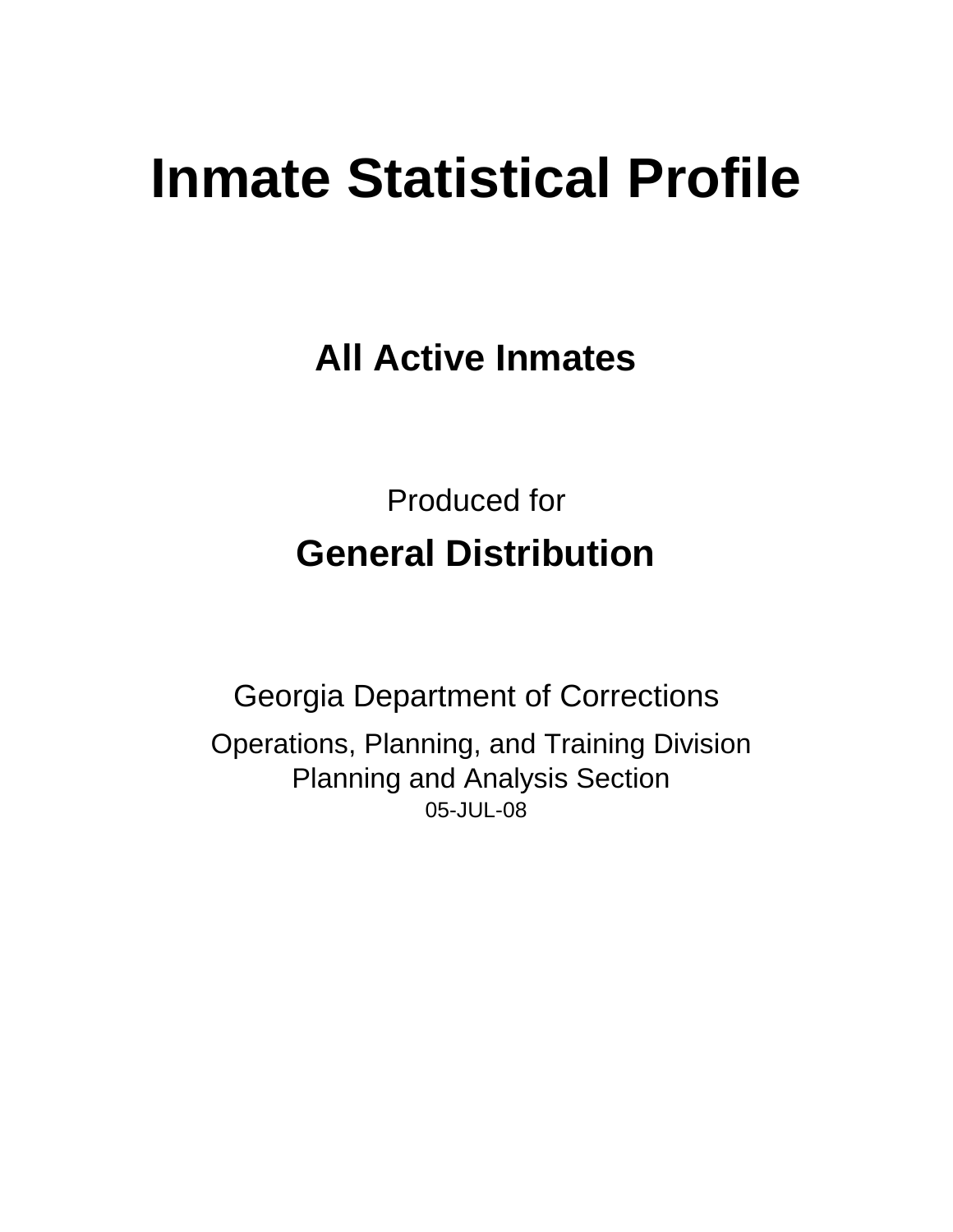**Contents** 

**All Active Inmates**

Produced for **General Distribution**

# Table of Contents

| <b>Demographic information</b>                                       |  |
|----------------------------------------------------------------------|--|
| 5 Current age, broken out in ten year age groups                     |  |
| 6 Race group                                                         |  |
| 7 Hispanic Origin                                                    |  |
| 8 Marital status, self-reported at entry to prison                   |  |
| 9 Number of children, self-reported at entry to prison               |  |
| 10 Religious affiliation, self-reported at entry to prison           |  |
| 11 Home county - self-reported at entry to prison                    |  |
| 16 Environment to age 16, self-reported at entry to prison           |  |
| 17 Guardian status to age 16, self-reported at entry to prison       |  |
| 18 Employment status before prison, self-reported at entry to prison |  |
| 19 Age at admission                                                  |  |
| 21 Age at release                                                    |  |
| 22 Height, measured at entry to prison                               |  |
| 24 Weight, measured at entry to prison                               |  |
| 26 Military service                                                  |  |
| <b>Correctional information</b>                                      |  |
| 27 Type of admission to prison                                       |  |
| 28 Current / last security status                                    |  |
| 29 Current / last institution type                                   |  |
| 30 Institution type - transitional centers                           |  |
| 31 Institution type - mental hospitals                               |  |
| 32 Institution type - county prisons                                 |  |
| 33 Institution type - state prisons                                  |  |
| 35 Institution type - private prisons                                |  |
| 36 Institution type - prison annexes                                 |  |
| 37 Institution type - pre-release centers                            |  |
| 38 Institution type - inmate boot camp                               |  |
| 39 Number of disciplinary reports                                    |  |
| 40 Number of transfers                                               |  |
| 41 Number of escapes                                                 |  |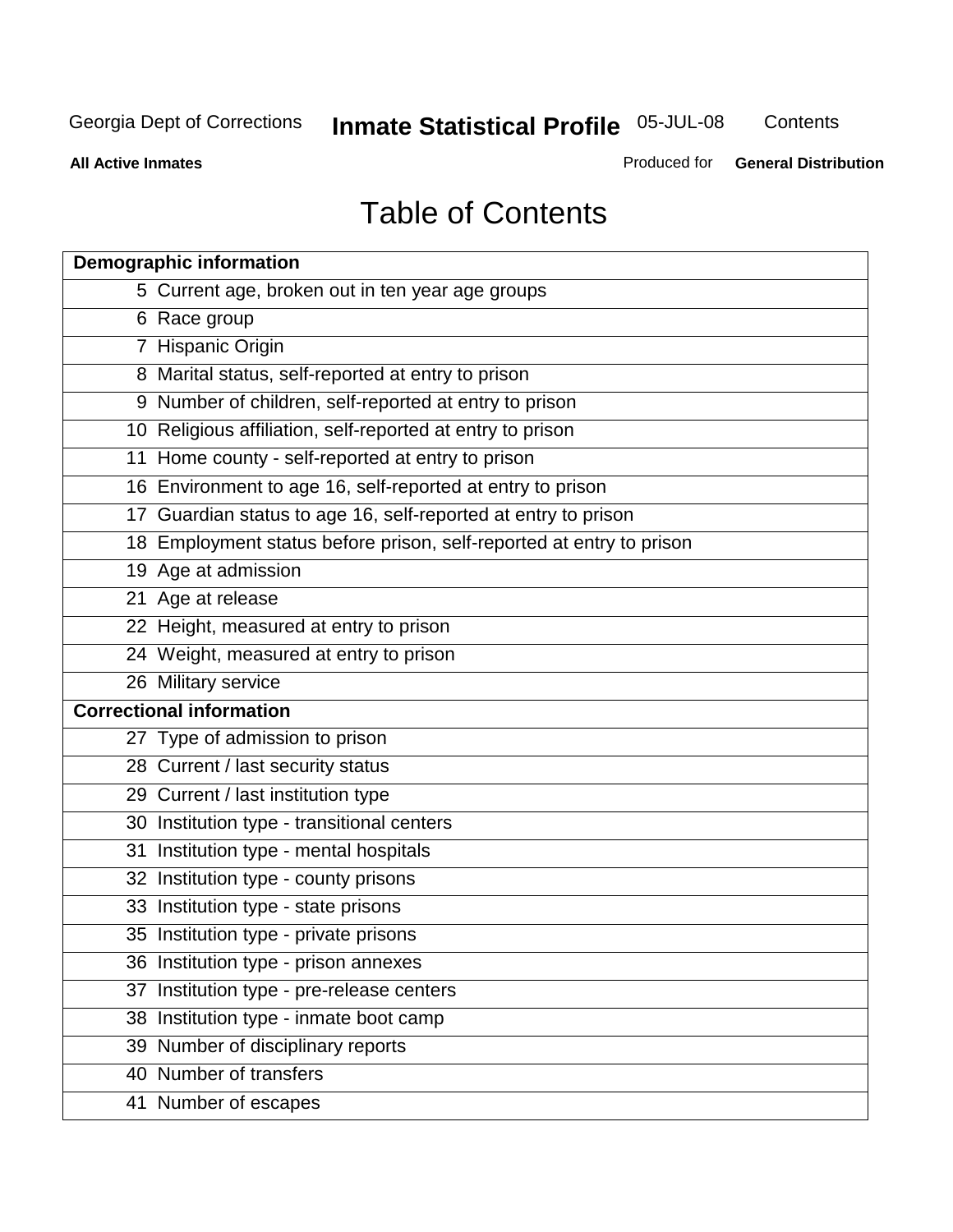**Contents** 

**All Active Inmates**

Produced for **General Distribution**

# Table of Contents

| <b>Correctional information</b>                                  |
|------------------------------------------------------------------|
| 42 Probable future release type                                  |
| 43 Actual release type                                           |
| 44 Time served in current (or last) institution                  |
| Educational, psychological and physical information              |
| 45 Highest grade level attained                                  |
| 46 Culture fair IQ scores                                        |
| 47 Wide Range Achievement Test (WRAT) reading score              |
| 48 Wide Range Achievement Test (WRAT) math score                 |
| 49 Wide Range Achievement Test (WRAT) spelling score             |
| 50 Scope of substance abuse - summary                            |
| 51 Scope of substance abuse - detail                             |
| 52 Current / last mental health treatment level                  |
| 53 PULHESDWIT medical scale - 'P' overall condition ('P'hysical) |
| 54 PULHESDWIT medical scale - 'U' upper body                     |
| 55 PULHESDWIT medical scale - 'L' lower body                     |
| 56 PULHESDWIT medical scale - 'H' hearing                        |
| 57 PULHESDWIT medical scale - 'E' vision                         |
| 58 PULHESDWIT medical scale -'S' psychiatric                     |
| 59 PULHESDWIT medical scale - 'D' dental                         |
| 60 PULHESDWIT medical scale - 'W' work ability                   |
| 61 PULHESDWIT medical scale - 'I' impairment                     |
| 62 PULHESDWIT medical scale - 'T' transportability               |
| 63 Criminality in family, self-reported                          |
| 64 Alcoholism in family, self-reported                           |
| 65 Drug abuse in family, self-reported                           |
| 66 Subjected to frequent beatings, self-reported                 |
| 67 Father absent during inmate's childhood                       |
| 68 Mother absent during inmate's childhood                       |
| <b>Crimes and criminal history information</b>                   |
| 69 Number of prior Georgia incarcerations                        |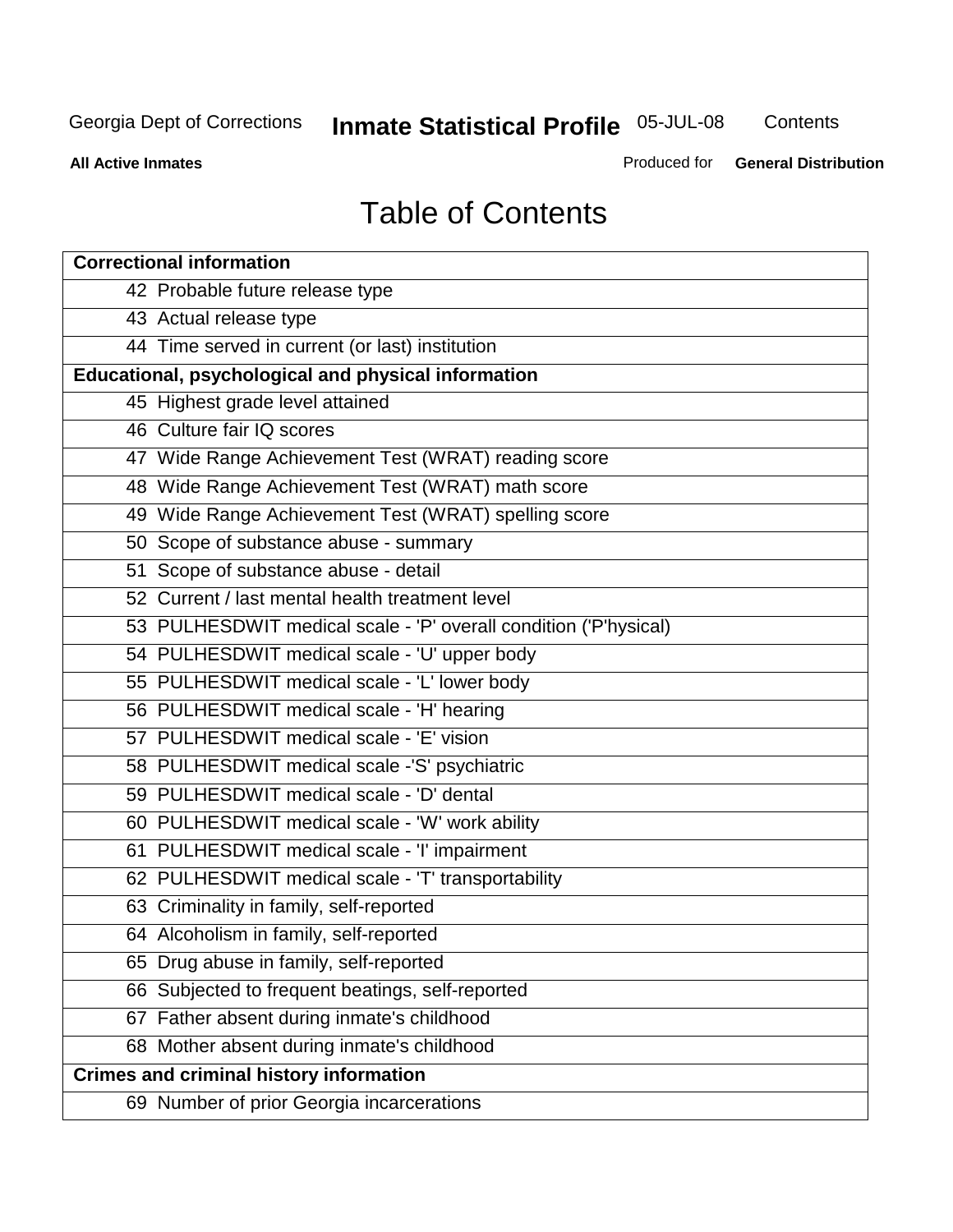**Contents** 

**All Active Inmates**

Produced for **General Distribution**

# Table of Contents

| <b>Crimes and criminal history information</b>                 |
|----------------------------------------------------------------|
| 70 Prison sentence in years                                    |
| 71 Primary offense, broken out into felonies vs misdemeanors   |
| 72 Primary offense, broken out into six broad crime categories |
| 73 Primary offense, detailed offense code                      |
| 81 County of conviction of primary offense                     |
| 86 Circuit of conviction of primary offense                    |
| 88 Years served (jail + prison) in this incarceration          |
| <b>Medical information</b>                                     |
| 89 Results of most recent HIV test                             |
| 90 Results of most recent tuberculosis test                    |
| 91 Results of most recent syphilis test                        |
| 92 Results of most recent Hepatitis-C test                     |
| 93 Results of most recent pregnancy test                       |
| 94 Results of most recent diabetes test                        |
| 95 Results of most recent hypertension test                    |
| 96 Results of most recent asthma test                          |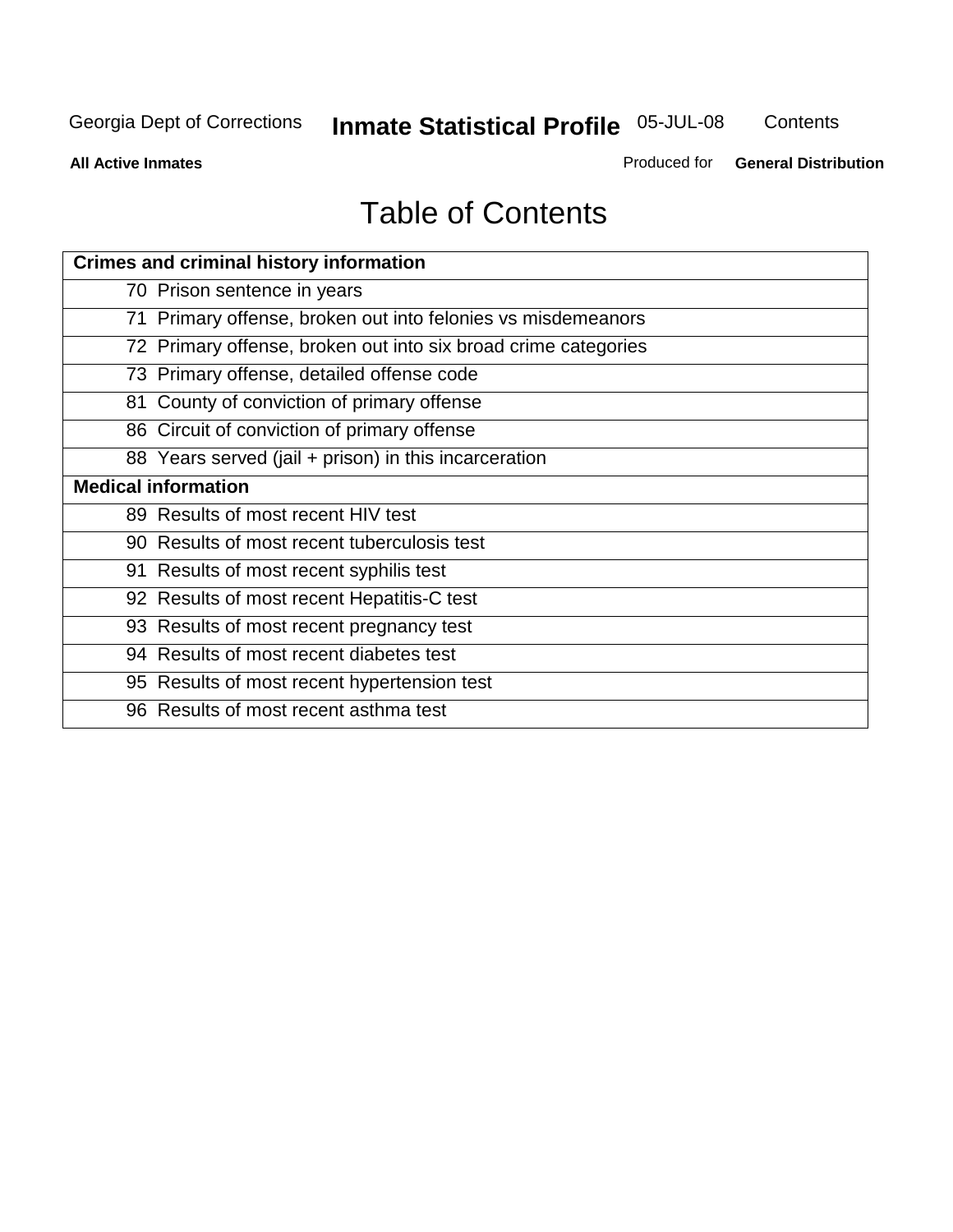#### **All Active Inmates**

#### Produced for **General Distribution**

### Current age, broken out in ten-year age groups

|                          |              | <b>Male</b> |        |                | <b>Female</b> |          |              | <b>Total</b> |
|--------------------------|--------------|-------------|--------|----------------|---------------|----------|--------------|--------------|
| <b>Current Age</b>       | <b>Count</b> | Col %       | Row %  | <b>Count</b>   | Col %         | Row %    | <b>Total</b> | Col %        |
| <b>Teens (1-19)</b>      | 1,016        | $2.01\%$    | 95.67% | 46             | 1.29%         | 4.33%    | 1,062        | 1.97%        |
| <b>Twenties (20-29)</b>  | 16,075       | 31.86%      | 94.10% | 1,008          | 28.32%        | 5.90%    | 17,083       | 31.63%       |
| <b>Thirties (30-39)</b>  | 14,812       | 29.36%      | 92.77% | 1,155          | 32.45%        | 7.23%    | 15,967       | 29.56%       |
| <b>Forties (40-49)</b>   | 12,049       | 23.88%      | 92.28% | 1,008          | 28.32%        | 7.72%    | 13,057       | 24.17%       |
| <b>Fifties (50-59)</b>   | 5,088        | $10.08\%$   | 94.54% | 294            | $8.26\%$      | $5.46\%$ | 5,382        | 9.96%        |
| <b>Sixties (60-69)</b>   | 1,201        | 2.38%       | 96.78% | 40             | 1.12%         | 3.22%    | 1,241        | 2.30%        |
| Seventy + (70 and above) | 216          | 0.43%       | 96.43% | 8 <sup>1</sup> | 0.22%         | 3.57%    | 224          | 0.41%        |
| <b>Total Reported</b>    | 50,457       | 100%        | 93.41% | 3,559          | 100%          | 6.59%    | 54,016       | 100%         |

| $'$ Not $\vdash$<br><b>Construction and</b><br>rted |        |       |        |
|-----------------------------------------------------|--------|-------|--------|
| <b>Fotal</b>                                        | 50,457 | 3,559 | 51 N1C |

| <b>Mean</b><br>(average)       | 36.19     | 36.41 | 36.20 |
|--------------------------------|-----------|-------|-------|
| Median (middle)                | 25<br>JJ. | 36    | 35    |
| <b>Mode</b><br>(most frequent) | ററ<br>20  | 29    | 28    |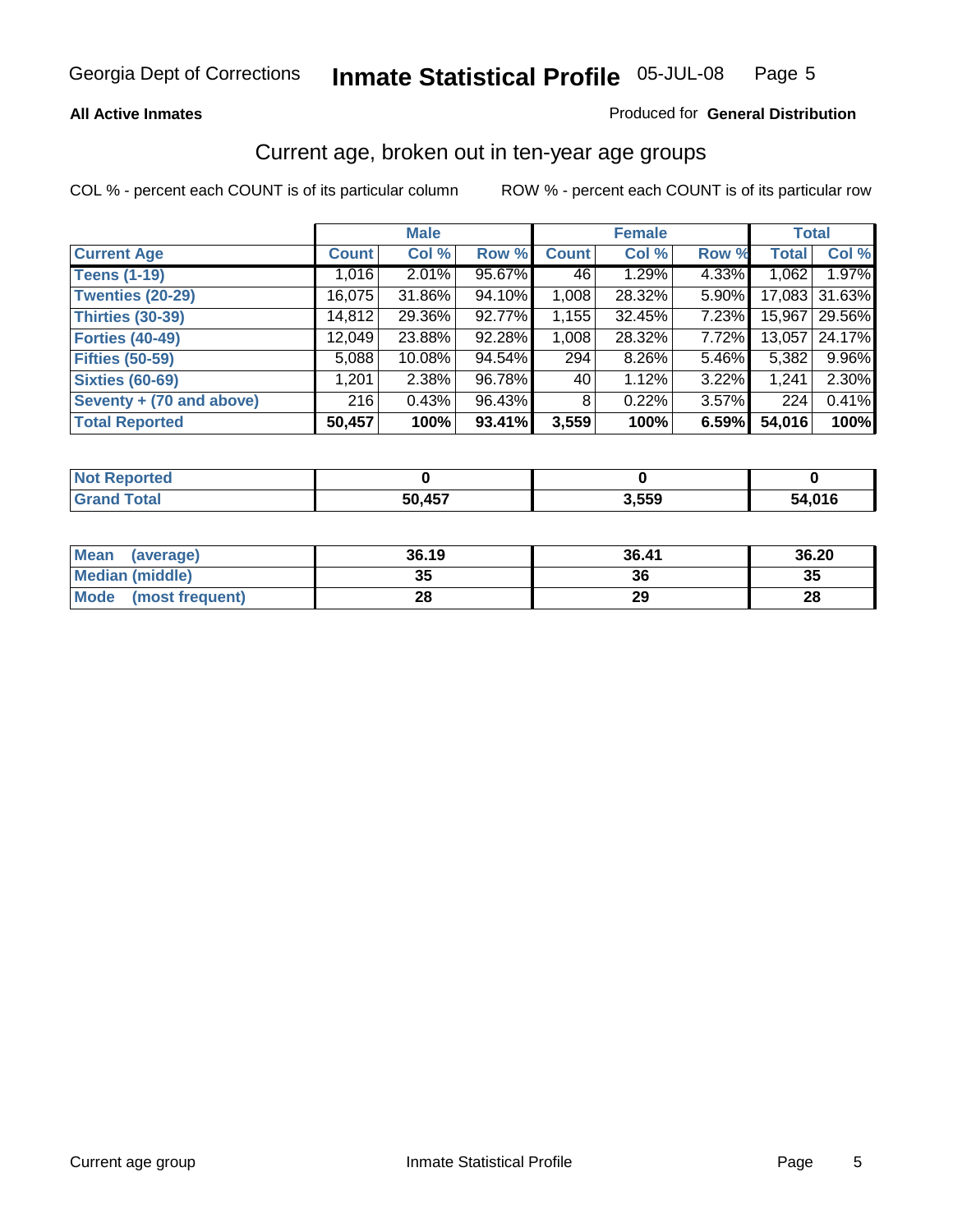#### **All Active Inmates**

#### Produced for **General Distribution**

# Race group

|                       |              | <b>Male</b> |             |       | <b>Female</b> |          |        | <b>Total</b> |
|-----------------------|--------------|-------------|-------------|-------|---------------|----------|--------|--------------|
| <b>Race Group</b>     | <b>Count</b> | Col %       | Row % Count |       | Col %         | Row %    | Total  | Col %        |
| <b>White</b>          | 18,586       | 37.01%      | $90.56\%$   | 1,937 | 54.59%        | 9.44%    | 20,523 | 38.17%       |
| <b>Black</b>          | 31,510       | 62.75%      | 95.16%      | .604  | 45.21%        | 4.84%    | 33,114 | 61.59%       |
| <b>Indian</b><br>3    | 63           | .13%        | 96.92%      | 2     | .06%          | $3.08\%$ | 65     | .12%         |
| <b>Asian</b>          | 58           | .12%        | 92.06%      | 5     | .14%          | 7.94%    | 63     | .12%         |
| <b>Total Reported</b> | 50,217       | 100%        | 93.4%       | 3,548 | 100%          | 6.6%     | 53,765 | 100%         |

| 240<br>$\sim$          |       | つにィ<br>ZJ I   |
|------------------------|-------|---------------|
| <b>A57</b><br>-0<br>71 | 3,559 | 58 N.A<br>. . |

|  | $Mc$ | Black | White<br>$ -$ | 21904<br>DIACK |
|--|------|-------|---------------|----------------|
|--|------|-------|---------------|----------------|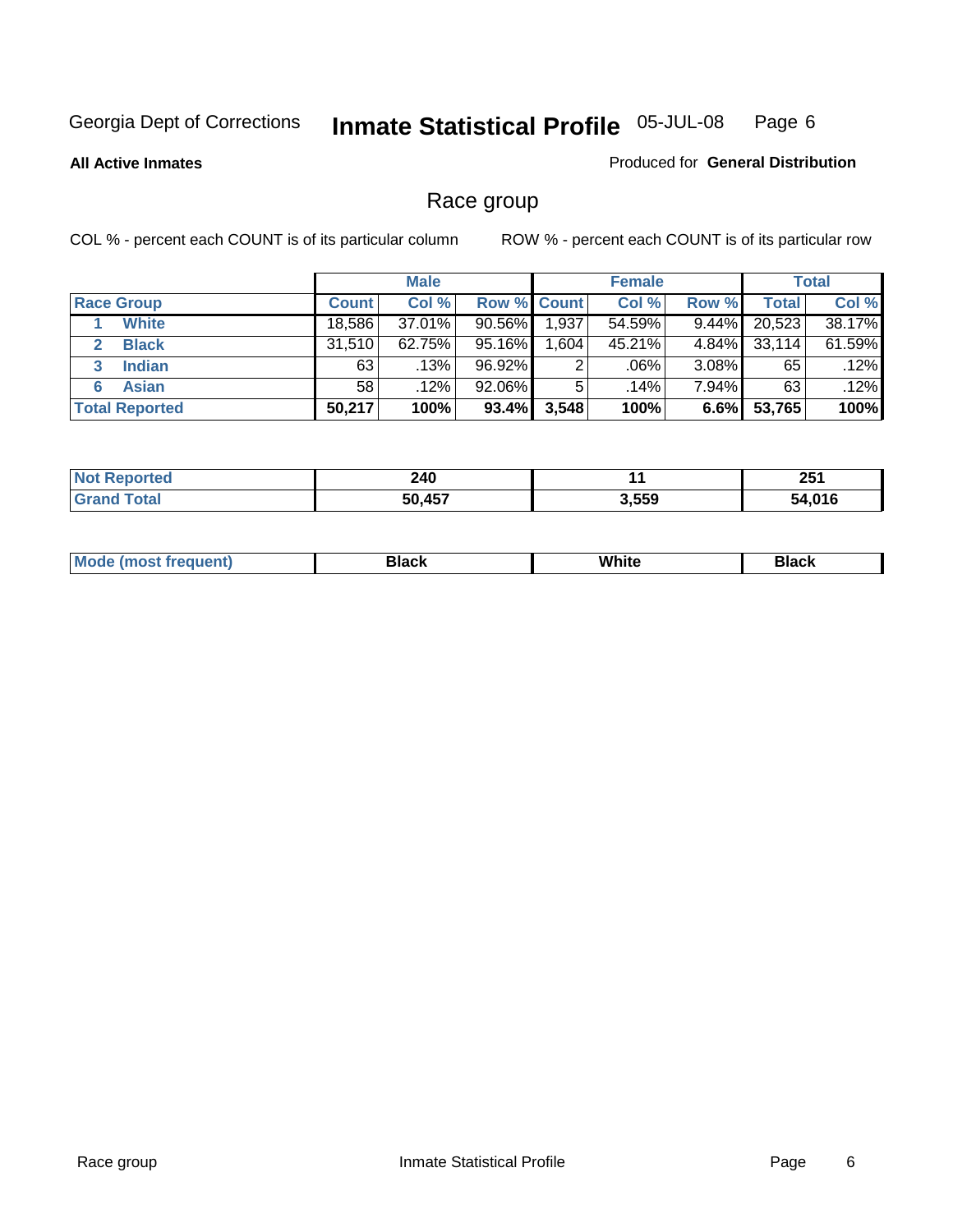**All Active Inmates**

Produced for **General Distribution**

### Hispanic Origin

COL % - percent each COUNT is of its particular column ROW % - percent each COUNT is of its particular row

|                        |              | <b>Male</b> |                    |     | <b>Female</b> |          |                 | Total  |
|------------------------|--------------|-------------|--------------------|-----|---------------|----------|-----------------|--------|
| <b>Hispanic Origin</b> | <b>Count</b> | Col %       | <b>Row % Count</b> |     | Col %         | Row %    | Total           | Col %  |
| <b>Non Hispanic</b>    | 48,012       | $95.15\%$   | $93.29\%$ 3.453    |     | $97.02\%$     |          | $6.71\%$ 51,465 | 95.28% |
| <b>Hispanic</b>        | 2,445        | 4.85%       | 95.84%             | 106 | 2.98%         | $4.16\%$ | 2.551           | 4.72%  |
| <b>Total Reported</b>  | 50,457       | 100%        | $93.41\%$ 3,559    |     | 100%          | $6.59\%$ | 54,016          | 100%   |

**An inmate is counted as Hispanic if** 

**(a) he self-reported as Hispanic during the diagnostic process, or** 

**(b) his primary language is Spanish, or** 

**(c) he claimed birth or citizenship in Spain or a Latin American country, or** 

**(d) he had a common Spanish surname such as Lopez or Garcia**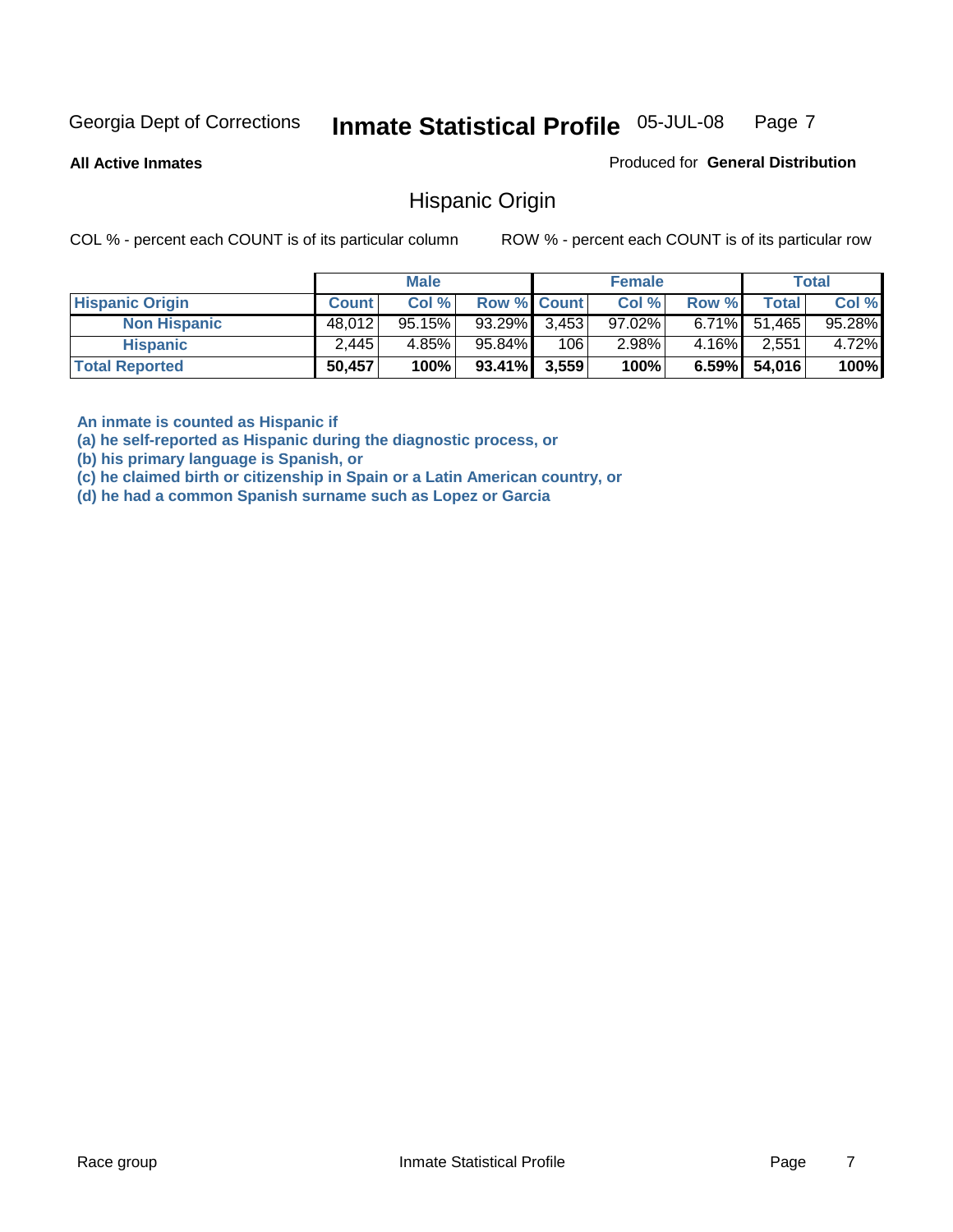**All Active Inmates**

#### Produced for **General Distribution**

# Marital status, self-reported at entry to prison

|                                | <b>Male</b>  |           |        | <b>Female</b> |        |          | <b>Total</b> |        |
|--------------------------------|--------------|-----------|--------|---------------|--------|----------|--------------|--------|
| <b>Marital Status</b>          | <b>Count</b> | Col %     | Row %  | <b>Count</b>  | Col %  | Row %    | <b>Total</b> | Col %  |
| <b>Single</b>                  | 30,261       | $61.42\%$ | 94.65% | 1,711         | 49.25% | $5.35\%$ | 31,972       | 60.62% |
| <b>Married</b><br>$\mathbf{2}$ | 6,212        | 12.61%    | 92.15% | 529           | 15.23% | 7.85%    | 6,741        | 12.78% |
| <b>Separated</b><br>3          | 2,662        | $5.40\%$  | 86.79% | 405           | 11.66% | 13.21%   | 3,067        | 5.81%  |
| <b>Divorced</b><br>4           | 6,099        | 12.38%    | 91.33% | 579           | 16.67% | 8.67%    | 6,678        | 12.66% |
| <b>Widowed</b><br>5            | 590          | 1.20%     | 80.60% | 142           | 4.09%  | 19.40%   | 732          | 1.39%  |
| <b>Common Law</b><br>6         | 3,445        | 6.99%     | 96.96% | 108           | 3.11%  | 3.04%    | 3,553        | 6.74%  |
| <b>Total Reported</b>          | 49,269       | 100%      | 93.41% | 3,474         | 100%   | 6.59%    | 52,743       | 100%   |

| nu c            | .188      | ᅂ<br>၀၁        | ^7^    |
|-----------------|-----------|----------------|--------|
| $\sim$ 4 $\sim$ | A57<br>50 | ろ ビビの<br>ບ.ບບປ | 54.016 |

|  | <b>Mode (most frequent)</b> | ж | <b>nale</b> | Sinale |
|--|-----------------------------|---|-------------|--------|
|--|-----------------------------|---|-------------|--------|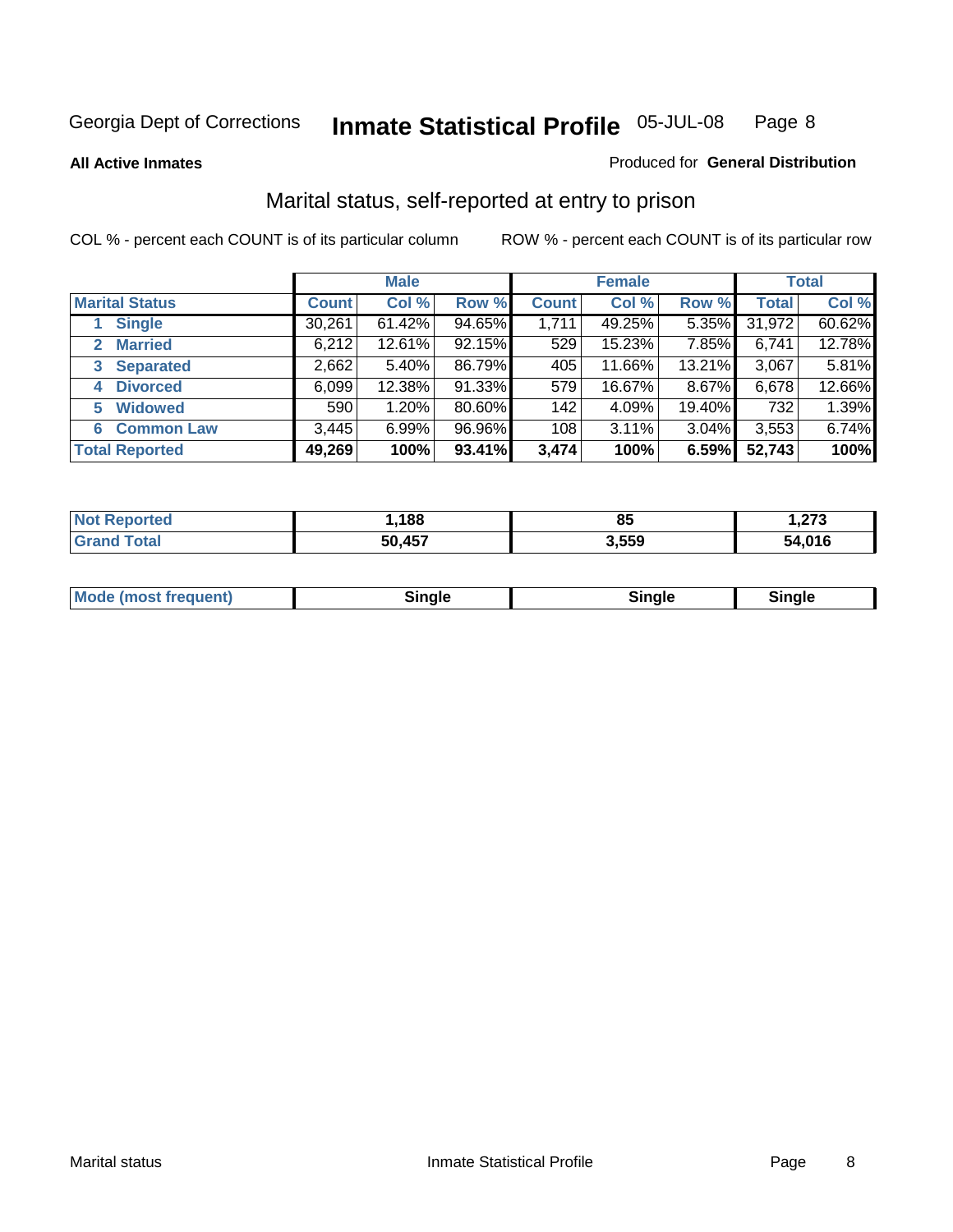#### **All Active Inmates**

#### Produced for **General Distribution**

# Number of children, self reported at entry to prison

|                           |              | <b>Male</b> |         |              | <b>Female</b> |        | <b>Total</b> |        |
|---------------------------|--------------|-------------|---------|--------------|---------------|--------|--------------|--------|
| <b>Number of Children</b> | <b>Count</b> | Col %       | Row %   | <b>Count</b> | Col %         | Row %  | <b>Total</b> | Col %  |
| $\bf{0}$                  | 20,158       | 40.40%      | 96.05%  | 829          | 23.36%        | 3.95%  | 20,987       | 39.27% |
|                           | 11,247       | 22.54%      | 94.61%  | 641          | 18.06%        | 5.39%  | 11,888       | 22.24% |
| $\overline{2}$            | 8,511        | 17.06%      | 90.89%  | 853          | 24.03%        | 9.11%  | 9,364        | 17.52% |
| 3                         | 5,049        | 10.12%      | 88.21%  | 675          | 19.02%        | 11.79% | 5,724        | 10.71% |
| 4                         | 2,594        | 5.20%       | 89.51%  | 304          | 8.57%         | 10.49% | 2,898        | 5.42%  |
| 5                         | 1,231        | 2.47%       | 90.45%  | 130          | 3.66%         | 9.55%  | 1,361        | 2.55%  |
| $6\phantom{a}$            | 580          | 1.16%       | 88.28%  | 77           | 2.17%         | 11.72% | 657          | 1.23%  |
| 7                         | 269          | 0.54%       | 91.81%  | 24           | 0.68%         | 8.19%  | 293          | 0.55%  |
| 8                         | 120          | 0.24%       | 94.49%  | 7            | 0.20%         | 5.51%  | 127          | 0.24%  |
| 9                         | 57           | 0.11%       | 95.00%  | 3            | 0.08%         | 5.00%  | 60           | 0.11%  |
| 10                        | 27           | 0.05%       | 81.82%  | 6            | 0.17%         | 18.18% | 33           | 0.06%  |
| Over 10                   | 50           | 0.10%       | 100.00% |              |               |        | 50           | 0.09%  |
| <b>Total Reported</b>     | 49,893       | 100%        | 93.36%  | 3,549        | 100%          | 6.64%  | 53,442       | 100%   |

| 563           | 1V   | <b>F70</b><br>ง เ ง |
|---------------|------|---------------------|
| <b>50 156</b> | .559 | 54,015              |

| Mean<br>(average)              | 36. ا | 1.98 | 1.40 |
|--------------------------------|-------|------|------|
| <b>Median (middle)</b>         |       |      |      |
| <b>Mode</b><br>(most frequent) |       |      |      |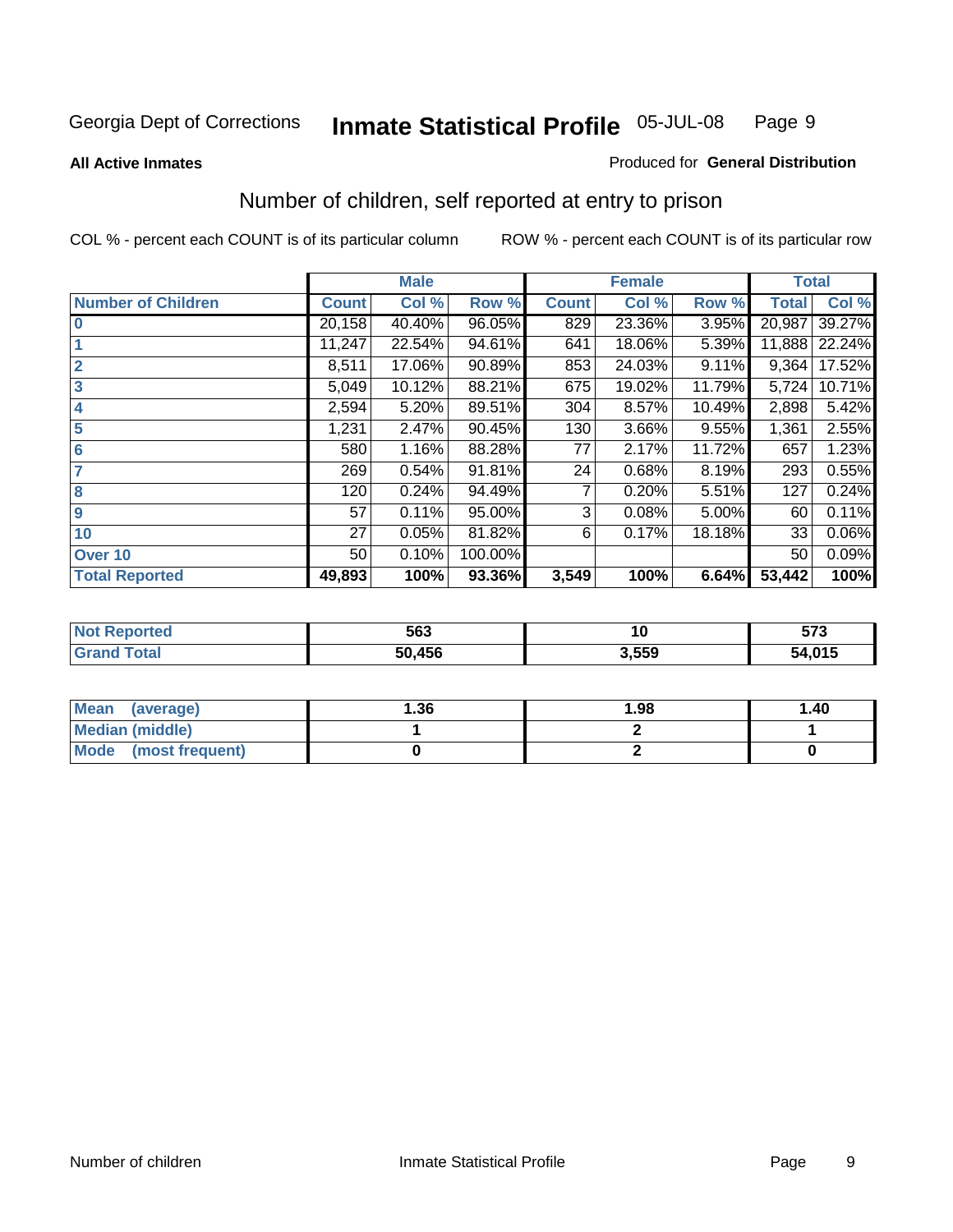#### **All Active Inmates**

#### Produced for **General Distribution**

# Religious affiliation, self-reported at entry to prison

|                  |                              |              | <b>Male</b> |                      | <b>Female</b>   |        |        | <b>Total</b>    |        |  |
|------------------|------------------------------|--------------|-------------|----------------------|-----------------|--------|--------|-----------------|--------|--|
|                  | <b>Religious Affiliation</b> | <b>Count</b> | Col %       | Row %                | <b>Count</b>    | Col %  | Row %  | <b>Total</b>    | Col %  |  |
| 1                | <b>Islam</b>                 | 1,441        | 3.29%       | 98.50%               | $\overline{22}$ | .65%   | 1.50%  | 1,463           | 3.10%  |  |
| $\overline{2}$   | <b>Catholic</b>              | 2,251        | 5.14%       | 92.86%               | 173             | 5.08%  | 7.14%  | 2,424           | 5.13%  |  |
| $\mathbf{3}$     | <b>Baptist</b>               | 20,361       | 46.48%      | 91.58%               | 1,872           | 55.01% | 8.42%  | 22,233          | 47.09% |  |
| 4                | <b>Methodist</b>             | 895          | 2.04%       | 88.26%               | 119             | 3.50%  | 11.74% | 1,014           | 2.15%  |  |
| 5                | <b>EpiscopIn</b>             | 63           | .14%        | 91.30%               | 6               | .18%   | 8.70%  | 69              | .15%   |  |
| $6\phantom{a}$   | <b>Presbytrn</b>             | 116          | .26%        | 96.67%               | 4               | .12%   | 3.33%  | 120             | .25%   |  |
| 7                | <b>Chc Of God</b>            | 515          | 1.18%       | $\overline{90.19\%}$ | 56              | 1.65%  | 9.81%  | 571             | 1.21%  |  |
| 8                | <b>Holiness</b>              | 1,592        | 3.63%       | 81.47%               | 362             | 10.64% | 18.53% | 1,954           | 4.14%  |  |
| $\boldsymbol{9}$ | <b>Jewish</b>                | 50           | .11%        | 98.04%               |                 | .03%   | 1.96%  | 51              | .11%   |  |
| 10               | <b>Anglican</b>              | 10           | .02%        | 90.91%               |                 | .03%   | 9.09%  | 11              | .02%   |  |
| 11               | <b>Grk Orthdx</b>            |              | .02%        | 77.78%               | 2               | .06%   | 22.22% | 9               | .02%   |  |
| 12               | <b>Hindu</b>                 | 8            | .02%        | 100.00%              |                 |        |        | 8               | .02%   |  |
| 13               | <b>Buddhist</b>              | 48           | .11%        | 96.00%               | $\overline{2}$  | .06%   | 4.00%  | $\overline{50}$ | .11%   |  |
| 14               | <b>Taoist</b>                | 5            | .01%        | 100.00%              |                 |        |        | 5               | .01%   |  |
| 15               | <b>Shintoist</b>             | 3            | .01%        | 100.00%              |                 |        |        | 3               | .01%   |  |
| 16               | <b>Seven D Ad</b>            | 141          | .32%        | 96.58%               | 5               | .15%   | 3.42%  | 146             | .31%   |  |
| 17               | <b>Jehovah Wt</b>            | 435          | .99%        | 92.16%               | $\overline{37}$ | 1.09%  | 7.84%  | 472             | 1.00%  |  |
| 18               | <b>Latr Day S</b>            | 55           | .13%        | 94.83%               | 3               | .09%   | 5.17%  | 58              | .12%   |  |
| 20               | <b>Other Prot</b>            | 7,118        | 16.25%      | 92.15%               | 606             | 17.81% | 7.85%  | 7,724           | 16.36% |  |
| 96               | <b>None</b>                  | 8,695        | 19.85%      | 98.50%               | 132             | 3.88%  | 1.50%  | 8,827           | 18.70% |  |
|                  | <b>Total Reported</b>        | 43,809       | 100%        | 92.79%               | 3,403           | 100%   | 7.21%  | 47,212          | 100%   |  |

| rtec | 648,ز  | 156   | 6,804  |
|------|--------|-------|--------|
|      | 50,457 | 3,559 | 54,016 |

| Mode (most frequent)<br>Baptist<br>Baptist<br><b>Baptist</b> |
|--------------------------------------------------------------|
|--------------------------------------------------------------|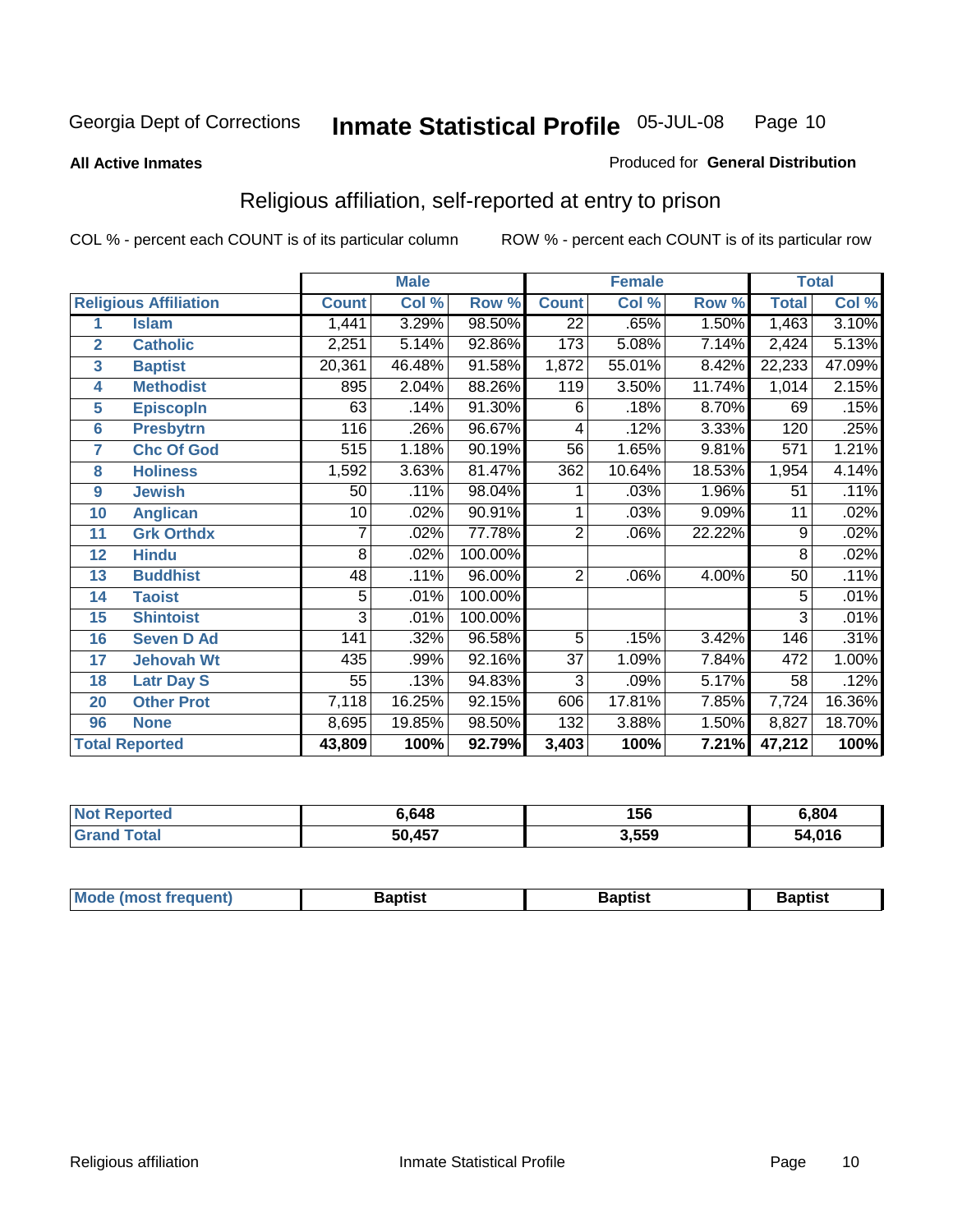#### **All Active Inmates**

#### Produced for **General Distribution**

# Home county, self-reported at entry to prison

|                |                      |                  | <b>Male</b> |         |                 | <b>Female</b> |        | <b>Total</b>     |       |
|----------------|----------------------|------------------|-------------|---------|-----------------|---------------|--------|------------------|-------|
|                | <b>Home County</b>   | <b>Count</b>     | Col %       | Row %   | <b>Count</b>    | Col %         | Row %  | <b>Total</b>     | Col % |
| 1              | <b>Appling</b>       | 98               | .20%        | 95.15%  | $\overline{5}$  | .14%          | 4.85%  | 103              | .20%  |
| $\overline{2}$ | <b>Atkinson</b>      | 46               | .09%        | 93.88%  | 3               | .09%          | 6.12%  | 49               | .09%  |
| 3              | <b>Bacon</b>         | 62               | .13%        | 95.38%  | $\overline{3}$  | .09%          | 4.62%  | 65               | .13%  |
| 4              | <b>Baker</b>         | $\overline{8}$   | .02%        | 100.00% |                 |               |        | $\overline{8}$   | .02%  |
| 5              | <b>Baldwin</b>       | 296              | .61%        | 96.10%  | 12              | .35%          | 3.90%  | 308              | .59%  |
| $6\phantom{a}$ | <b>Banks</b>         | 49               | .10%        | 94.23%  | $\overline{3}$  | .09%          | 5.77%  | $\overline{52}$  | .10%  |
| $\overline{7}$ | <b>Barrow</b>        | $\overline{272}$ | .56%        | 91.28%  | $\overline{26}$ | .75%          | 8.72%  | 298              | .57%  |
| 8              | <b>Bartow</b>        | 565              | 1.17%       | 89.12%  | 69              | 2.00%         | 10.88% | 634              | 1.22% |
| 9              | <b>Ben Hill</b>      | $\overline{218}$ | .45%        | 91.98%  | $\overline{19}$ | .55%          | 8.02%  | 237              | .46%  |
| 10             | <b>Berrien</b>       | $\overline{69}$  | .14%        | 87.34%  | $\overline{10}$ | .29%          | 12.66% | $\overline{79}$  | .15%  |
| 11             | <b>Bibb</b>          | 1,223            | 2.53%       | 95.40%  | $\overline{59}$ | 1.71%         | 4.60%  | 1,282            | 2.47% |
| 12             | <b>Bleckley</b>      | 66               | .14%        | 90.41%  | $\overline{7}$  | .20%          | 9.59%  | $\overline{73}$  | .14%  |
| 13             | <b>Brantley</b>      | $\overline{51}$  | .11%        | 89.47%  | $\overline{6}$  | .17%          | 10.53% | $\overline{57}$  | .11%  |
| 14             | <b>Brooks</b>        | $\overline{72}$  | .15%        | 98.63%  | $\overline{1}$  | .03%          | 1.37%  | $\overline{73}$  | .14%  |
| 15             | <b>Bryan</b>         | $\overline{106}$ | .22%        | 97.25%  | $\overline{3}$  | .09%          | 2.75%  | 109              | .21%  |
| 16             | <b>Bulloch</b>       | $\overline{362}$ | .75%        | 94.27%  | $\overline{22}$ | .64%          | 5.73%  | 384              | .74%  |
| 17             | <b>Burke</b>         | $\overline{204}$ | .42%        | 96.68%  | $\overline{7}$  | .20%          | 3.32%  | $\overline{211}$ | .41%  |
| 18             | <b>Butts</b>         | 138              | .28%        | 95.17%  | $\overline{7}$  | .20%          | 4.83%  | 145              | .28%  |
| 19             | <b>Calhoun</b>       | $\overline{47}$  | .10%        | 97.92%  | $\overline{1}$  | .03%          | 2.08%  | 48               | .09%  |
| 20             | <b>Camden</b>        | $\overline{116}$ | .24%        | 94.31%  | $\overline{7}$  | .20%          | 5.69%  | $\overline{123}$ | .24%  |
| 21             | <b>Candler</b>       | $\overline{94}$  | .19%        | 94.00%  | $\overline{6}$  | .17%          | 6.00%  | 100              | .19%  |
| 22             | <b>Carroll</b>       | 539              | 1.11%       | 91.20%  | $\overline{52}$ | 1.51%         | 8.80%  | 591              | 1.14% |
| 23             | <b>Catoosa</b>       | $\overline{203}$ | .42%        | 89.82%  | $\overline{23}$ | .67%          | 10.18% | 226              | .44%  |
| 24             | <b>Charlton</b>      | $\overline{41}$  | .08%        | 100.00% |                 |               |        | $\overline{41}$  | .08%  |
| 25             | <b>Chatham</b>       | 2,266            | 4.68%       | 95.17%  | 115             | 3.33%         | 4.83%  | 2,381            | 4.59% |
| 26             | <b>Chattahoochee</b> | $\overline{20}$  | .04%        | 83.33%  | 4               | .12%          | 16.67% | $\overline{24}$  | .05%  |
| 27             | <b>Chattooga</b>     | $\overline{241}$ | .50%        | 92.34%  | $\overline{20}$ | .58%          | 7.66%  | $\overline{261}$ | .50%  |
| 28             | <b>Cherokee</b>      | 400              | .83%        | 89.49%  | $\overline{47}$ | 1.36%         | 10.51% | 447              | .86%  |
| 29             | <b>Clarke</b>        | 473              | .98%        | 94.22%  | $\overline{29}$ | .84%          | 5.78%  | 502              | .97%  |
| 30             | <b>Clay</b>          | $\overline{20}$  | .04%        | 90.91%  | $\overline{2}$  | .06%          | 9.09%  | $\overline{22}$  | .04%  |
| 31             | <b>Clayton</b>       | 1,379            | 2.85%       | 94.07%  | $\overline{87}$ | 2.52%         | 5.93%  | 1,466            | 2.83% |
| 32             | <b>Clinch</b>        | $\overline{40}$  | .08%        | 97.56%  | 1               | .03%          | 2.44%  | 41               | .08%  |
| 33             | <b>Cobb</b>          | 2,284            | 4.72%       | 92.39%  | 188             | 5.45%         | 7.61%  | 2,472            | 4.76% |
| 34             | <b>Coffee</b>        | $\overline{211}$ | .44%        | 91.74%  | $\overline{19}$ | .55%          | 8.26%  | 230              | .44%  |
| 35             | <b>Colquitt</b>      | 300              | .62%        | 92.59%  | $\overline{24}$ | .70%          | 7.41%  | 324              | .62%  |
| 36             | <b>Columbia</b>      | 188              | .39%        | 89.95%  | $\overline{21}$ | .61%          | 10.05% | 209              | .40%  |
| 37             | <b>Cook</b>          | $\overline{122}$ | .25%        | 90.37%  | $\overline{13}$ | .38%          | 9.63%  | 135              | .26%  |
| 38             | <b>Coweta</b>        | 448              | .92%        | 91.99%  | $\overline{39}$ | 1.13%         | 8.01%  | 487              | .94%  |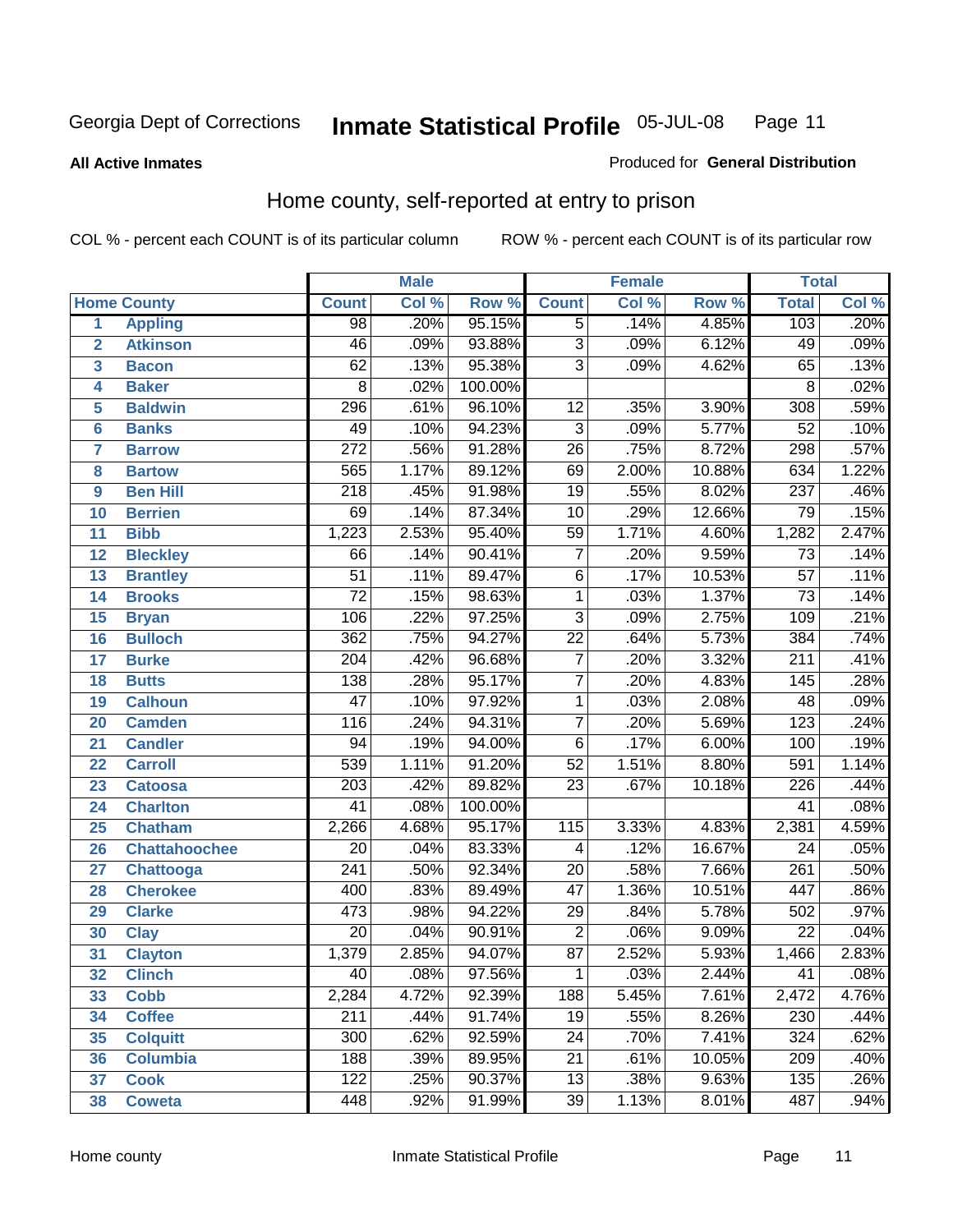#### **All Active Inmates**

#### Produced for **General Distribution**

# Home county, self-reported at entry to prison

|                 |                    |                  | <b>Male</b> |                  |                           | <b>Female</b> |        | <b>Total</b>     |        |
|-----------------|--------------------|------------------|-------------|------------------|---------------------------|---------------|--------|------------------|--------|
|                 | <b>Home County</b> | <b>Count</b>     | Col %       | Row <sup>%</sup> | <b>Count</b>              | Col %         | Row %  | <b>Total</b>     | Col %  |
| 39              | <b>Crawford</b>    | $\overline{24}$  | .05%        | 85.71%           | 4                         | .12%          | 14.29% | $\overline{28}$  | .05%   |
| 40              | <b>Crisp</b>       | 256              | .53%        | 95.17%           | $\overline{13}$           | .38%          | 4.83%  | 269              | .52%   |
| 41              | <b>Dade</b>        | 67               | .14%        | 93.06%           | $\overline{5}$            | .14%          | 6.94%  | $\overline{72}$  | .14%   |
| 42              | <b>Dawson</b>      | $\overline{90}$  | .19%        | 93.75%           | $\overline{6}$            | .17%          | 6.25%  | $\overline{96}$  | .19%   |
| 43              | <b>Decatur</b>     | $\overline{256}$ | .53%        | 93.77%           | $\overline{17}$           | .49%          | 6.23%  | $\overline{273}$ | .53%   |
| 44              | <b>Dekalb</b>      | 2,551            | 5.27%       | 94.45%           | 150                       | 4.35%         | 5.55%  | 2,701            | 5.21%  |
| 45              | <b>Dodge</b>       | $\overline{132}$ | .27%        | 92.31%           | $\overline{11}$           | .32%          | 7.69%  | 143              | .28%   |
| 46              | <b>Dooly</b>       | $\overline{80}$  | .17%        | 91.95%           | $\overline{7}$            | .20%          | 8.05%  | $\overline{87}$  | .17%   |
| 47              | <b>Dougherty</b>   | $\overline{990}$ | 2.04%       | 95.65%           | $\overline{45}$           | 1.30%         | 4.35%  | 1,035            | 1.99%  |
| 48              | <b>Douglas</b>     | 589              | 1.22%       | 91.32%           | $\overline{56}$           | 1.62%         | 8.68%  | 645              | 1.24%  |
| 49              | <b>Early</b>       | $\overline{71}$  | .15%        | 97.26%           | $\overline{2}$            | .06%          | 2.74%  | $\overline{73}$  | .14%   |
| 50              | <b>Echols</b>      | $\overline{8}$   | .02%        | 88.89%           | $\mathbf{1}$              | .03%          | 11.11% | 9                | .02%   |
| $\overline{51}$ | Effingham          | 142              | .29%        | 92.21%           | $\overline{12}$           | .35%          | 7.79%  | 154              | .30%   |
| 52              | <b>Elbert</b>      | 135              | .28%        | 93.10%           | $\overline{10}$           | .29%          | 6.90%  | 145              | .28%   |
| 53              | <b>Emanuel</b>     | 145              | .30%        | 94.77%           | $\overline{8}$            | .23%          | 5.23%  | 153              | .29%   |
| 54              | <b>Evans</b>       | $\overline{95}$  | .20%        | 97.94%           | $\overline{2}$            | .06%          | 2.06%  | $\overline{97}$  | .19%   |
| 55              | <b>Fannin</b>      | 93               | .19%        | 94.90%           | $\overline{5}$            | .14%          | 5.10%  | $\overline{98}$  | .19%   |
| 56              | <b>Fayette</b>     | 143              | .30%        | 88.82%           | $\overline{18}$           | .52%          | 11.18% | 161              | .31%   |
| 57              | <b>Floyd</b>       | 748              | 1.54%       | 90.23%           | $\overline{81}$           | 2.35%         | 9.77%  | 829              | 1.60%  |
| 58              | <b>Forsyth</b>     | 195              | .40%        | 86.67%           | $\overline{30}$           | .87%          | 13.33% | 225              | .43%   |
| 59              | <b>Franklin</b>    | 145              | .30%        | 94.77%           | 8                         | .23%          | 5.23%  | 153              | .29%   |
| 60              | <b>Fulton</b>      | 5,630            | 11.62%      | 95.54%           | $\overline{263}$          | 7.62%         | 4.46%  | 5,893            | 11.36% |
| 61              | Gilmer             | 92               | .19%        | 91.09%           | 9                         | .26%          | 8.91%  | 101              | .19%   |
| 62              | <b>Glascock</b>    | $\overline{9}$   | .02%        | 100.00%          |                           |               |        | 9                | .02%   |
| 63              | <b>Glynn</b>       | $\overline{367}$ | .76%        | 95.32%           | $\overline{18}$           | .52%          | 4.68%  | 385              | .74%   |
| 64              | <b>Gordon</b>      | 286              | .59%        | 90.22%           | $\overline{31}$           | $.90\%$       | 9.78%  | $\overline{317}$ | .61%   |
| 65              | <b>Grady</b>       | 192              | .40%        | 96.00%           | $\overline{8}$            | .23%          | 4.00%  | 200              | .39%   |
| 66              | <b>Greene</b>      | $\overline{90}$  | .19%        | 96.77%           | $\overline{\overline{3}}$ | .09%          | 3.23%  | $\overline{93}$  | .18%   |
| 67              | <b>Gwinnett</b>    | 1,600            | 3.30%       | 93.95%           | 103                       | 2.99%         | 6.05%  | 1,703            | 3.28%  |
| 68              | <b>Habersham</b>   | 112              | .23%        | 94.92%           | 6                         | .17%          | 5.08%  | 118              | .23%   |
| 69              | <b>Hall</b>        | 684              | 1.41%       | 91.94%           | 60                        | 1.74%         | 8.06%  | 744              | 1.43%  |
| 70              | <b>Hancock</b>     | 60               | .12%        | 96.77%           | 2                         | .06%          | 3.23%  | 62               | .12%   |
| 71              | <b>Haralson</b>    | 130              | .27%        | 93.53%           | $\overline{9}$            | .26%          | 6.47%  | 139              | .27%   |
| 72              | <b>Harris</b>      | $\overline{98}$  | .20%        | 91.59%           | $\overline{9}$            | .26%          | 8.41%  | 107              | .21%   |
| 73              | <b>Hart</b>        | $\overline{88}$  | .18%        | 90.72%           | $\overline{9}$            | .26%          | 9.28%  | $\overline{97}$  | .19%   |
| 74              | <b>Heard</b>       | 67               | .14%        | 90.54%           | $\overline{7}$            | .20%          | 9.46%  | 74               | .14%   |
| 75              | <b>Henry</b>       | 525              | 1.08%       | 90.67%           | $\overline{54}$           | 1.57%         | 9.33%  | 579              | 1.12%  |
| 76              | <b>Houston</b>     | 548              | 1.13%       | 92.88%           | $\overline{42}$           | 1.22%         | 7.12%  | 590              | 1.14%  |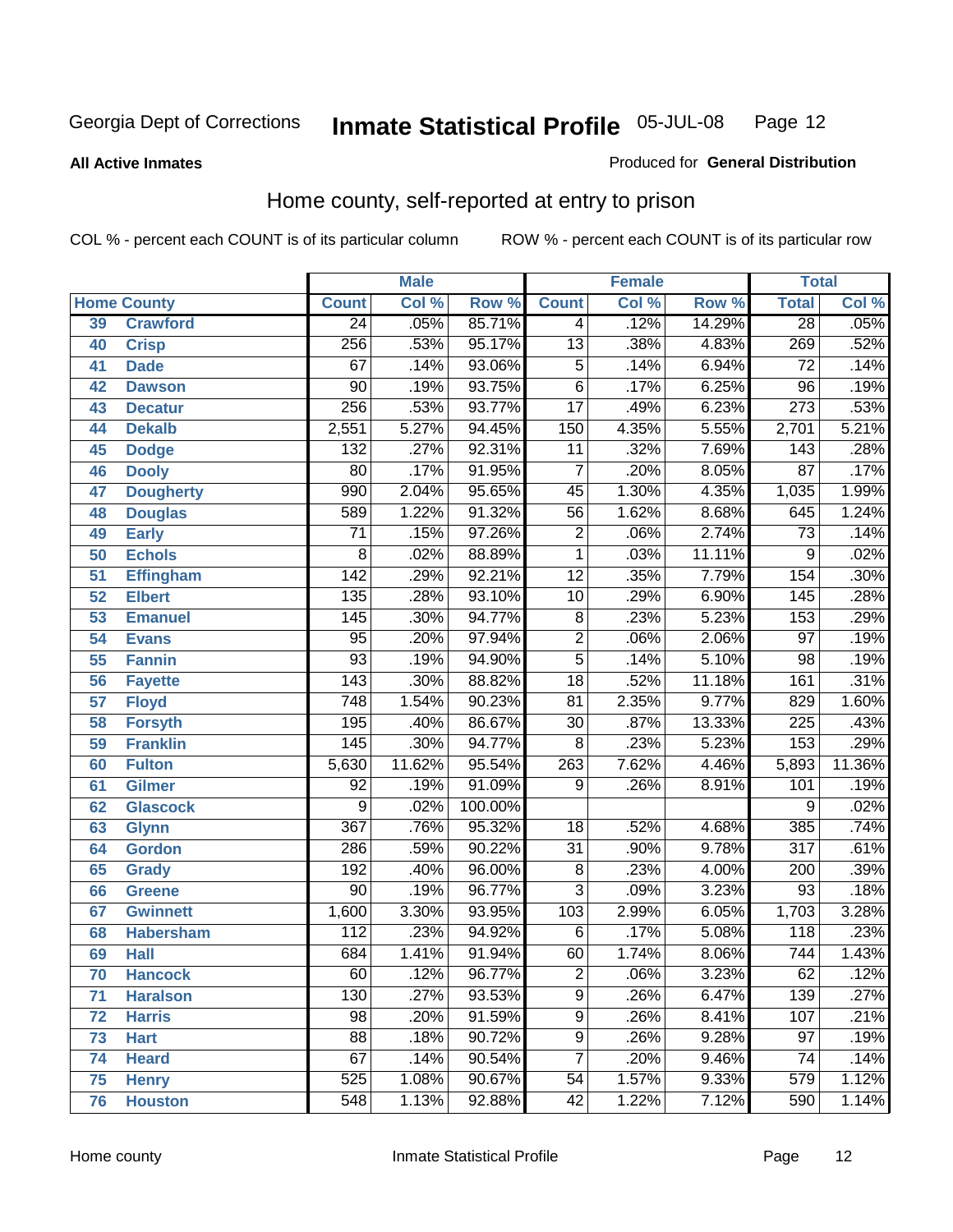#### **All Active Inmates**

#### Produced for **General Distribution**

# Home county, self-reported at entry to prison

|                 |                    |                  | <b>Male</b> |         |                  | <b>Female</b> |        | <b>Total</b>     |                            |
|-----------------|--------------------|------------------|-------------|---------|------------------|---------------|--------|------------------|----------------------------|
|                 | <b>Home County</b> | <b>Count</b>     | Col %       | Row %   | <b>Count</b>     | Col %         | Row %  | <b>Total</b>     | $\overline{\text{Col }\%}$ |
| $\overline{77}$ | <b>Irwin</b>       | 67               | .14%        | 95.71%  | $\overline{3}$   | .09%          | 4.29%  | $\overline{70}$  | .13%                       |
| 78              | <b>Jackson</b>     | 193              | .40%        | 91.90%  | $\overline{17}$  | .49%          | 8.10%  | $\overline{210}$ | .40%                       |
| 79              | <b>Jasper</b>      | $\overline{58}$  | .12%        | 93.55%  | 4                | .12%          | 6.45%  | 62               | .12%                       |
| 80              | <b>Jeff Davis</b>  | $\overline{74}$  | .15%        | 96.10%  | $\overline{3}$   | .09%          | 3.90%  | $\overline{77}$  | .15%                       |
| 81              | <b>Jefferson</b>   | $\overline{111}$ | .23%        | 94.07%  | $\overline{7}$   | .20%          | 5.93%  | $\overline{118}$ | .23%                       |
| 82              | <b>Jenkins</b>     | $\overline{72}$  | .15%        | 94.74%  | 4                | .12%          | 5.26%  | $\overline{76}$  | .15%                       |
| 83              | <b>Johnson</b>     | $\overline{54}$  | .11%        | 94.74%  | $\overline{3}$   | .09%          | 5.26%  | $\overline{57}$  | .11%                       |
| 84              | <b>Jones</b>       | $\overline{65}$  | .13%        | 95.59%  | $\overline{3}$   | .09%          | 4.41%  | 68               | .13%                       |
| 85              | Lamar              | $\overline{76}$  | .16%        | 95.00%  | 4                | .12%          | 5.00%  | 80               | .15%                       |
| 86              | <b>Lanier</b>      | $\overline{33}$  | .07%        | 82.50%  | $\overline{7}$   | .20%          | 17.50% | $\overline{40}$  | .08%                       |
| 87              | <b>Laurens</b>     | $\overline{317}$ | .65%        | 93.24%  | $\overline{23}$  | .67%          | 6.76%  | $\overline{340}$ | .66%                       |
| 88              | Lee                | $\overline{63}$  | .13%        | 98.44%  | 1                | .03%          | 1.56%  | 64               | .12%                       |
| 89              | <b>Liberty</b>     | 256              | .53%        | 92.75%  | $\overline{20}$  | .58%          | 7.25%  | $\overline{276}$ | .53%                       |
| 90              | <b>Lincoln</b>     | $\overline{36}$  | .07%        | 97.30%  | 1                | .03%          | 2.70%  | $\overline{37}$  | .07%                       |
| 91              | Long               | $\overline{39}$  | .08%        | 90.70%  | 4                | .12%          | 9.30%  | 43               | .08%                       |
| 92              | <b>Lowndes</b>     | $\overline{541}$ | 1.12%       | 94.09%  | $\overline{34}$  | .99%          | 5.91%  | $\overline{575}$ | 1.11%                      |
| 93              | <b>Lumpkin</b>     | $\overline{89}$  | .18%        | 86.41%  | $\overline{14}$  | .41%          | 13.59% | 103              | .20%                       |
| 94              | <b>Macon</b>       | $\overline{93}$  | .19%        | 95.88%  | 4                | .12%          | 4.12%  | $\overline{97}$  | .19%                       |
| 95              | <b>Madison</b>     | 105              | .22%        | 92.11%  | $\overline{9}$   | .26%          | 7.89%  | 114              | .22%                       |
| 96              | <b>Marion</b>      | $\overline{44}$  | .09%        | 95.65%  | $\overline{2}$   | .06%          | 4.35%  | 46               | .09%                       |
| 97              | <b>Mcduffie</b>    | 170              | .35%        | 96.59%  | $\overline{6}$   | .17%          | 3.41%  | 176              | .34%                       |
| 98              | <b>Mcintosh</b>    | $\overline{68}$  | .14%        | 97.14%  | $\overline{2}$   | .06%          | 2.86%  | $\overline{70}$  | .13%                       |
| 99              | <b>Meriwether</b>  | 191              | .39%        | 93.17%  | $\overline{14}$  | .41%          | 6.83%  | $\overline{205}$ | .40%                       |
| 100             | <b>Miller</b>      | $\overline{29}$  | .06%        | 100.00% |                  |               |        | $\overline{29}$  | .06%                       |
| 101             | <b>Mitchell</b>    | $\overline{178}$ | .37%        | 91.28%  | $\overline{17}$  | .49%          | 8.72%  | 195              | .38%                       |
| 102             | <b>Monroe</b>      | $\overline{127}$ | .26%        | 94.07%  | $\overline{8}$   | .23%          | 5.93%  | 135              | .26%                       |
| 103             | <b>Montgomery</b>  | 45               | .09%        | 93.75%  | $\overline{3}$   | .09%          | 6.25%  | $\overline{48}$  | .09%                       |
| 104             | <b>Morgan</b>      | $\overline{76}$  | .16%        | 93.83%  | $\overline{5}$   | .14%          | 6.17%  | $\overline{81}$  | .16%                       |
| 105             | <b>Murray</b>      | 235              | .49%        | 92.16%  | $\overline{20}$  | .58%          | 7.84%  | 255              | .49%                       |
| 106             | <b>Muscogee</b>    | 1,662            | 3.43%       | 94.06%  | $\overline{105}$ | 3.04%         | 5.94%  | 1,767            | 3.41%                      |
| 107             | <b>Newton</b>      | 525              | 1.08%       | 89.74%  | 60               | 1.74%         | 10.26% | 585              | 1.13%                      |
| 108             | <b>Oconee</b>      | 49               | .10%        | 94.23%  | 3                | .09%          | 5.77%  | 52               | .10%                       |
| 109             | <b>Oglethorpe</b>  | $\overline{51}$  | .11%        | 92.73%  | 4                | .12%          | 7.27%  | $\overline{55}$  | .11%                       |
| 110             | <b>Paulding</b>    | 228              | .47%        | 90.48%  | $\overline{24}$  | .70%          | 9.52%  | 252              | .49%                       |
| 111             | <b>Peach</b>       | 124              | .26%        | 96.88%  | 4                | .12%          | 3.13%  | 128              | .25%                       |
| 112             | <b>Pickens</b>     | 106              | .22%        | 84.80%  | $\overline{19}$  | .55%          | 15.20% | 125              | .24%                       |
| 113             | <b>Pierce</b>      | 60               | .12%        | 92.31%  | $\overline{5}$   | .14%          | 7.69%  | 65               | .13%                       |
| 114             | <b>Pike</b>        | 61               | .13%        | 93.85%  | 4                | .12%          | 6.15%  | 65               | .13%                       |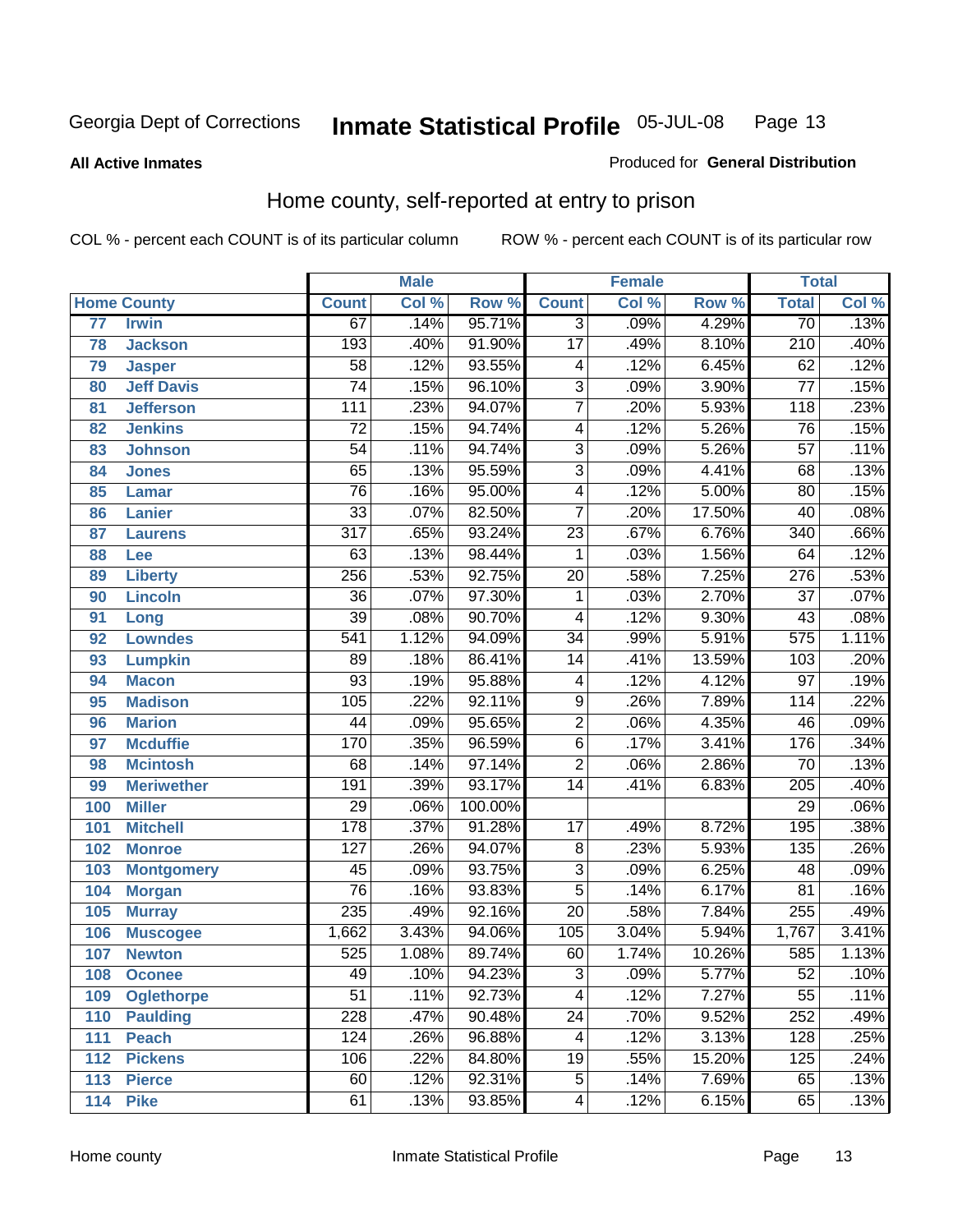#### **All Active Inmates**

#### Produced for **General Distribution**

# Home county, self-reported at entry to prison

|     |                    |                  | <b>Male</b> |         |                  | <b>Female</b> |        | <b>Total</b>     |                            |
|-----|--------------------|------------------|-------------|---------|------------------|---------------|--------|------------------|----------------------------|
|     | <b>Home County</b> | <b>Count</b>     | Col %       | Row %   | <b>Count</b>     | Col %         | Row %  | <b>Total</b>     | $\overline{\text{Col }^9}$ |
| 115 | <b>Polk</b>        | 198              | .41%        | 90.83%  | $\overline{20}$  | .58%          | 9.17%  | 218              | .42%                       |
| 116 | <b>Pulaski</b>     | $\overline{88}$  | .18%        | 88.89%  | 11               | .32%          | 11.11% | $\overline{99}$  | .19%                       |
| 117 | <b>Putnam</b>      | 133              | .27%        | 97.08%  | 4                | .12%          | 2.92%  | 137              | .26%                       |
| 118 | Quitman            | $\overline{11}$  | .02%        | 91.67%  | 1                | .03%          | 8.33%  | $\overline{12}$  | .02%                       |
| 119 | <b>Rabun</b>       | $\overline{57}$  | .12%        | 93.44%  | 4                | .12%          | 6.56%  | 61               | .12%                       |
| 120 | <b>Randolph</b>    | $\overline{45}$  | .09%        | 91.84%  | 4                | .12%          | 8.16%  | 49               | .09%                       |
| 121 | <b>Richmond</b>    | 1,790            | 3.70%       | 93.67%  | $\overline{121}$ | 3.51%         | 6.33%  | 1,911            | 3.68%                      |
| 122 | <b>Rockdale</b>    | $\overline{343}$ | .71%        | 91.47%  | $\overline{32}$  | .93%          | 8.53%  | 375              | .72%                       |
| 123 | <b>Schley</b>      | $\overline{26}$  | .05%        | 96.30%  | 1                | .03%          | 3.70%  | $\overline{27}$  | .05%                       |
| 124 | <b>Screven</b>     | 104              | .21%        | 92.86%  | 8                | .23%          | 7.14%  | 112              | .22%                       |
| 125 | <b>Seminole</b>    | 68               | .14%        | 90.67%  | $\overline{7}$   | .20%          | 9.33%  | $\overline{75}$  | .14%                       |
| 126 | <b>Spalding</b>    | 536              | 1.11%       | 91.94%  | $\overline{47}$  | 1.36%         | 8.06%  | 583              | 1.12%                      |
| 127 | <b>Stephens</b>    | 169              | .35%        | 88.95%  | $\overline{21}$  | .61%          | 11.05% | 190              | .37%                       |
| 128 | <b>Stewart</b>     | $\overline{38}$  | .08%        | 95.00%  | $\overline{2}$   | .06%          | 5.00%  | $\overline{40}$  | .08%                       |
| 129 | <b>Sumter</b>      | $\overline{248}$ | .51%        | 95.02%  | $\overline{13}$  | .38%          | 4.98%  | $\overline{261}$ | .50%                       |
| 130 | <b>Talbot</b>      | $\overline{52}$  | .11%        | 91.23%  | $\overline{5}$   | .14%          | 8.77%  | $\overline{57}$  | .11%                       |
| 131 | <b>Taliaferro</b>  | $\overline{9}$   | .02%        | 100.00% |                  |               |        | 9                | .02%                       |
| 132 | <b>Tattnall</b>    | 139              | .29%        | 91.45%  | $\overline{13}$  | .38%          | 8.55%  | 152              | .29%                       |
| 133 | <b>Taylor</b>      | 79               | .16%        | 95.18%  | 4                | .12%          | 4.82%  | 83               | .16%                       |
| 134 | <b>Telfair</b>     | 130              | .27%        | 94.20%  | $\overline{8}$   | .23%          | 5.80%  | 138              | .27%                       |
| 135 | <b>Terrell</b>     | $\overline{81}$  | .17%        | 96.43%  | $\overline{3}$   | .09%          | 3.57%  | 84               | .16%                       |
| 136 | <b>Thomas</b>      | 297              | .61%        | 93.10%  | $\overline{22}$  | .64%          | 6.90%  | $\overline{319}$ | .61%                       |
| 137 | <b>Tift</b>        | $\overline{302}$ | .62%        | 97.73%  | $\overline{7}$   | .20%          | 2.27%  | 309              | .60%                       |
| 138 | <b>Toombs</b>      | 263              | .54%        | 93.59%  | $\overline{18}$  | .52%          | 6.41%  | 281              | .54%                       |
| 139 | <b>Towns</b>       | $\overline{26}$  | .05%        | 86.67%  | 4                | .12%          | 13.33% | $\overline{30}$  | .06%                       |
| 140 | <b>Treutlen</b>    | 69               | .14%        | 98.57%  | 1                | .03%          | 1.43%  | $\overline{70}$  | .13%                       |
| 141 | <b>Troup</b>       | 606              | 1.25%       | 91.13%  | $\overline{59}$  | 1.71%         | 8.87%  | 665              | 1.28%                      |
| 142 | <b>Turner</b>      | 64               | .13%        | 95.52%  | $\overline{3}$   | .09%          | 4.48%  | 67               | .13%                       |
| 143 | <b>Twiggs</b>      | $\overline{47}$  | .10%        | 94.00%  | $\overline{3}$   | .09%          | 6.00%  | 50               | .10%                       |
| 144 | <b>Union</b>       | 67               | .14%        | 90.54%  | $\overline{7}$   | .20%          | 9.46%  | $\overline{74}$  | .14%                       |
| 145 | <b>Upson</b>       | $\overline{202}$ | .42%        | 93.09%  | $\overline{15}$  | .43%          | 6.91%  | $\overline{217}$ | .42%                       |
| 146 | <b>Walker</b>      | 317              | .65%        | 92.69%  | 25               | .72%          | 7.31%  | 342              | .66%                       |
| 147 | <b>Walton</b>      | 298              | .62%        | 92.55%  | $\overline{24}$  | .70%          | 7.45%  | 322              | .62%                       |
| 148 | <b>Ware</b>        | $\overline{310}$ | .64%        | 93.94%  | $\overline{20}$  | .58%          | 6.06%  | 330              | .64%                       |
| 149 | <b>Warren</b>      | 48               | .10%        | 94.12%  | $\overline{3}$   | .09%          | 5.88%  | $\overline{51}$  | .10%                       |
| 150 | <b>Washington</b>  | 127              | .26%        | 92.70%  | $\overline{10}$  | .29%          | 7.30%  | 137              | .26%                       |
| 151 | <b>Wayne</b>       | 167              | .34%        | 91.76%  | $\overline{15}$  | .43%          | 8.24%  | 182              | .35%                       |
|     | 152 Webster        | $\overline{9}$   | .02%        | 100.00% |                  |               |        | $\overline{9}$   | .02%                       |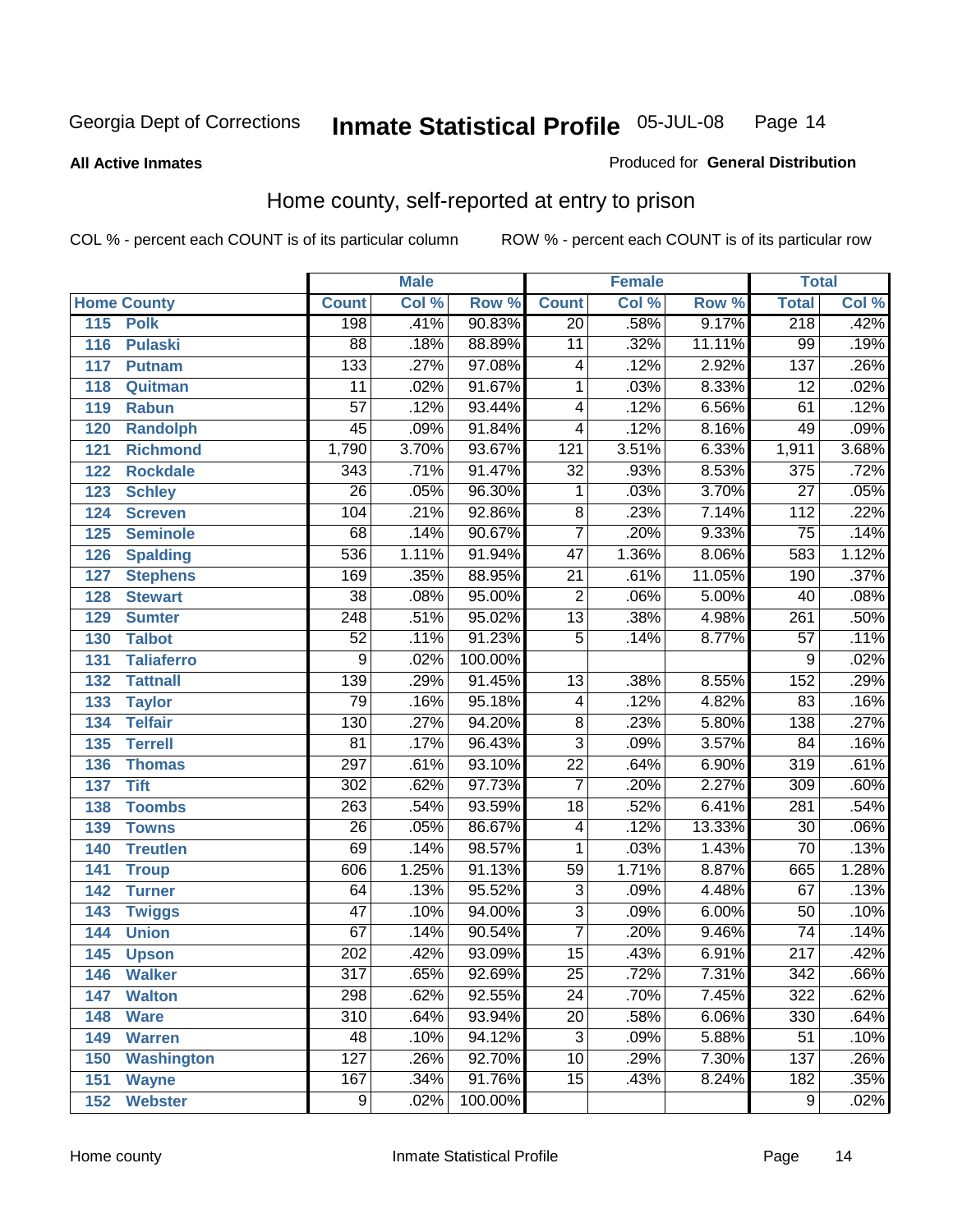**All Active Inmates**

#### Produced for **General Distribution**

# Home county, self-reported at entry to prison

|                      |                    |              | <b>Male</b> |        |              | <b>Female</b> |        | <b>Total</b> |         |
|----------------------|--------------------|--------------|-------------|--------|--------------|---------------|--------|--------------|---------|
|                      | <b>Home County</b> | <b>Count</b> | Col %       | Row %  | <b>Count</b> | Col %         | Row %  | <b>Total</b> | Col %   |
| 153                  | <b>Wheeler</b>     | 27           | $.06\%$     | 87.10% | 4            | .12%          | 12.90% | 31           | $.06\%$ |
| 154                  | <b>White</b>       | 79           | .16%        | 84.95% | 14           | .41%          | 15.05% | 93           | .18%    |
| 155                  | <b>Whitfield</b>   | 616          | 1.27%       | 89.80% | 70           | 2.03%         | 10.20% | 686          | 1.32%   |
| 156                  | <b>Wilcox</b>      | 62           | .13%        | 91.18% | 6            | $.17\%$       | 8.82%  | 68           | .13%    |
| 157                  | <b>Wilkes</b>      | 66           | .14%        | 95.65% | 3            | .09%          | 4.35%  | 69           | .13%    |
| 158                  | <b>Wilkinson</b>   | 79           | .16%        | 90.80% | 8            | .23%          | 9.20%  | 87           | .17%    |
| 159                  | <b>Worth</b>       | 104          | .21%        | 92.86% | 8            | .23%          | 7.14%  | 112          | .22%    |
| 160                  | <b>Unknown</b>     | 2,596        | 5.36%       | 92.25% | 218          | 6.32%         | 7.75%  | 2,814        | 5.42%   |
| <b>Total Rported</b> |                    | 48,433       | 100%        | 93.35% | 3,450        | 100%          | 6.65%  | 51,883       | 100%    |

| oorted<br><b>NOT</b> | 2,024  | 109 | 2,133 |
|----------------------|--------|-----|-------|
| <b>otal</b>          | 50,457 | 550 | .016  |
| . Gr                 |        | טט, | מר    |

| <b>Mode</b> | ---<br>.tor | <b>ulton</b> | . |
|-------------|-------------|--------------|---|
|             |             |              |   |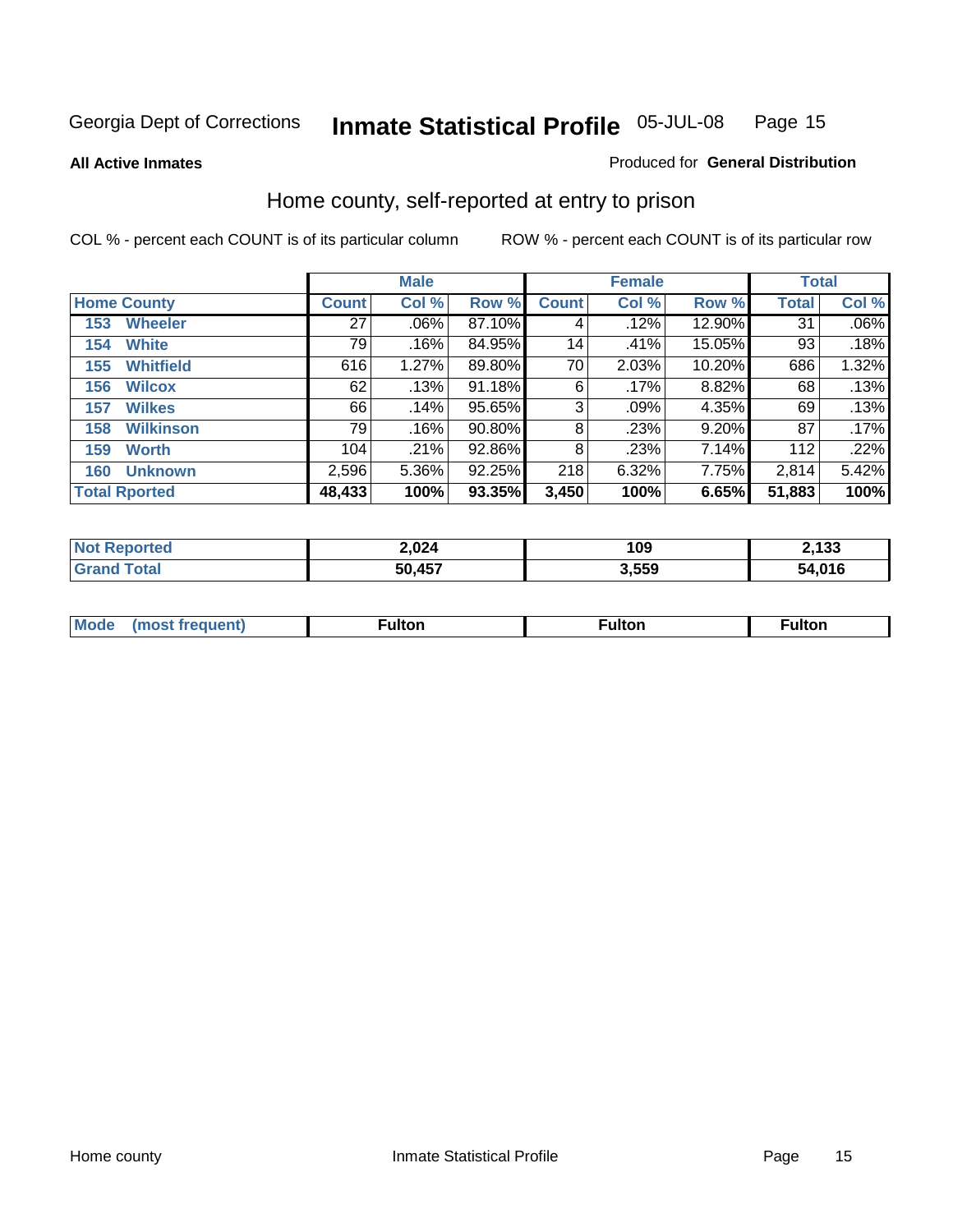**All Active Inmates**

#### Produced for **General Distribution**

# Environment to age 16, self-reported at entry to prison

|                                      |              | <b>Male</b> |           |              | <b>Female</b> |          |        | <b>Total</b> |
|--------------------------------------|--------------|-------------|-----------|--------------|---------------|----------|--------|--------------|
| <b>Environment to age 16</b>         | <b>Count</b> | Col %       | Row %     | <b>Count</b> | Col %         | Row %    | Total  | Col %        |
| <b>Rural/Farm</b>                    | 1,776        | 3.65%       | 93.08%    | 132          | 3.84%         | 6.92%    | 1,908  | 3.66%        |
| <b>Rural/Nfarm</b><br>$\overline{2}$ | 2,606        | 5.35%       | 86.90%    | 393          | 11.43%        | 13.10%   | 2,999  | 5.75%        |
| <b>S.M.S.A</b><br>3                  | 16,517       | 33.90%      | 96.21%    | 651          | 18.93%        | 3.79%    | 17,168 | 32.91%       |
| <b>Urban</b><br>4                    | 10,574       | 21.70%      | $90.30\%$ | 1,136        | 33.03%        | $9.70\%$ | 11,710 | 22.45%       |
| <b>Small Town</b><br>5               | 17,251       | 35.41%      | 93.87%    | 1,127        | 32.77%        | $6.13\%$ | 18,378 | 35.23%       |
| <b>Total Reported</b>                | 48,724       | 100%        | 93.41%    | 3,439        | 100%          | 6.59%    | 52,163 | 100%         |

| <b>Not Reported</b> | .733   | 120   | ,853   |
|---------------------|--------|-------|--------|
| <b>Grand Total</b>  | 50,457 | 3,559 | 54,016 |

| <b>Mode</b><br>frequent)<br>$\cdots$ | own<br>Small<br>_____ | Jrban<br>____ | ⊺owr<br>ан<br>_____ |
|--------------------------------------|-----------------------|---------------|---------------------|
|                                      |                       |               |                     |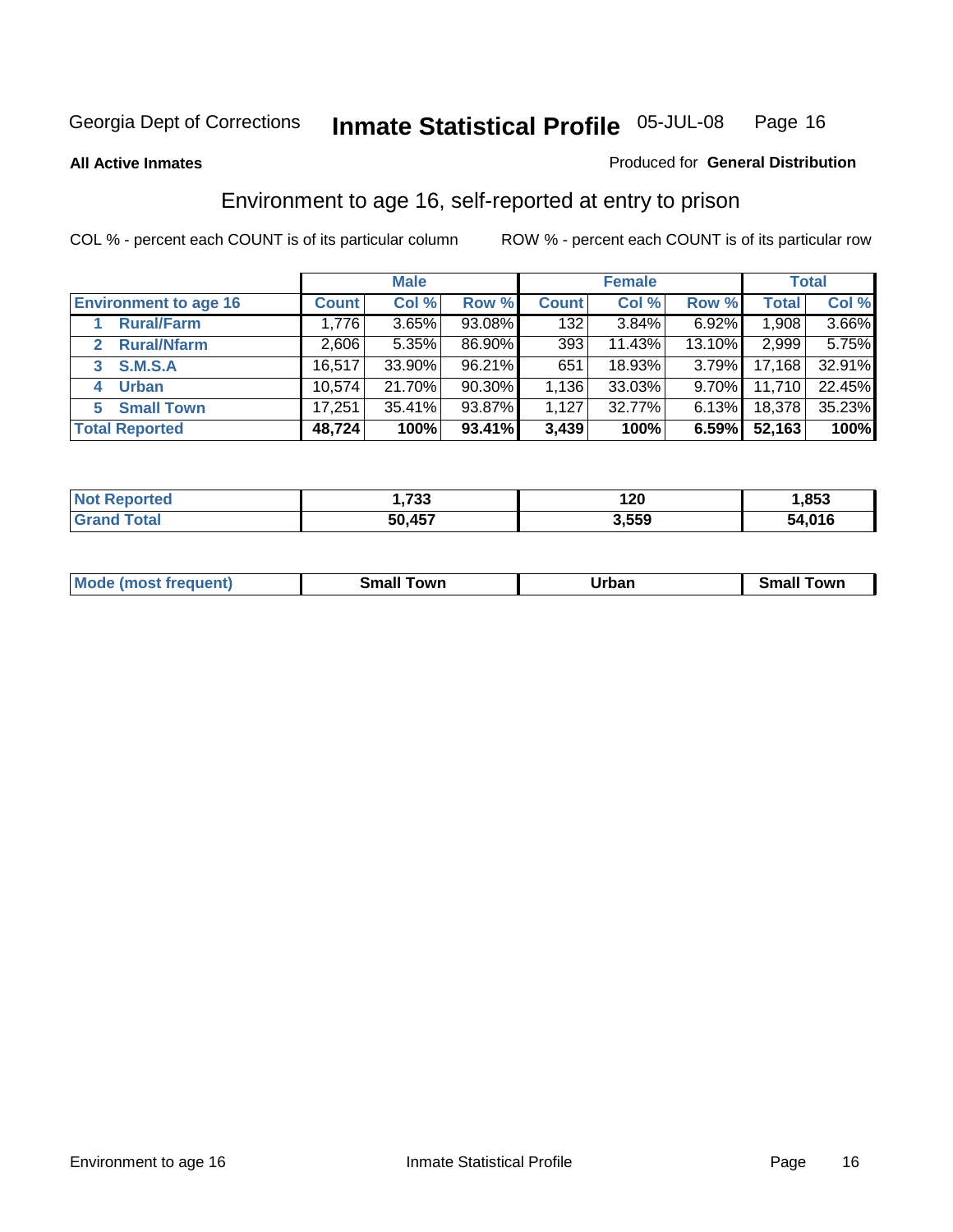**All Active Inmates**

#### Produced for **General Distribution**

# Guardian status to age 16, self-reported at entry to prison

|                                  |              | <b>Male</b> |         |              | <b>Female</b> |       |              | <b>Total</b> |
|----------------------------------|--------------|-------------|---------|--------------|---------------|-------|--------------|--------------|
| <b>Guardian Status To Age 16</b> | <b>Count</b> | Col %       | Row %   | <b>Count</b> | Col %         | Row % | <b>Total</b> | Col %        |
| 1 Orphanage                      | 29           | .10%        | 93.55%  | ◠            | .22%          | 6.45% | 31           | .11%         |
| 2 Father Only                    | 869          | 3.05%       | 96.99%  | 27           | 2.92%         | 3.01% | 896          | 3.05%        |
| <b>3 Both Parents</b>            | 11,575       | 40.62%      | 96.67%  | 399          | 43.14%        | 3.33% | 11,974       | 40.69%       |
| <b>4 Mother Only</b>             | 12,168       | 42.70%      | 97.63%  | 295          | 31.89%        | 2.37% | 12,463       | 42.36%       |
| <b>6 Oth Female</b>              | 687          | 2.41%       | 95.42%  | 33           | 3.57%         | 4.58% | 720          | 2.45%        |
| <b>7 Oth Male</b>                | 133          | .47%        | 96.38%  | 5            | .54%          | 3.62% | 138          | .47%         |
| 8 Step-Parents                   | 299          | 1.05%       | 100.00% |              |               |       | 299          | 1.02%        |
| 9 Foster Home                    | 409          | 1.44%       | 96.01%  | 17           | 1.84%         | 3.99% | 426          | 1.45%        |
| <b>10 Grand Parents</b>          | 2,330        | 8.18%       | 94.07%  | 147          | 15.89%        | 5.93% | 2,477        | 8.42%        |
| <b>Total Reported</b>            | 28,499       | 100%        | 96.86%  | 925          | 100%          | 3.14% | 29,424       | 100%         |

| NO. | 1,958  | 2,634 | 4,592      |
|-----|--------|-------|------------|
| Gr  | 50 457 | 3,559 | .016<br>54 |

| Mode | Onlv<br>Mot | <b>Roth</b><br>Parents | <b>IMot</b><br>Onlv<br>∵hei |
|------|-------------|------------------------|-----------------------------|
|      |             |                        |                             |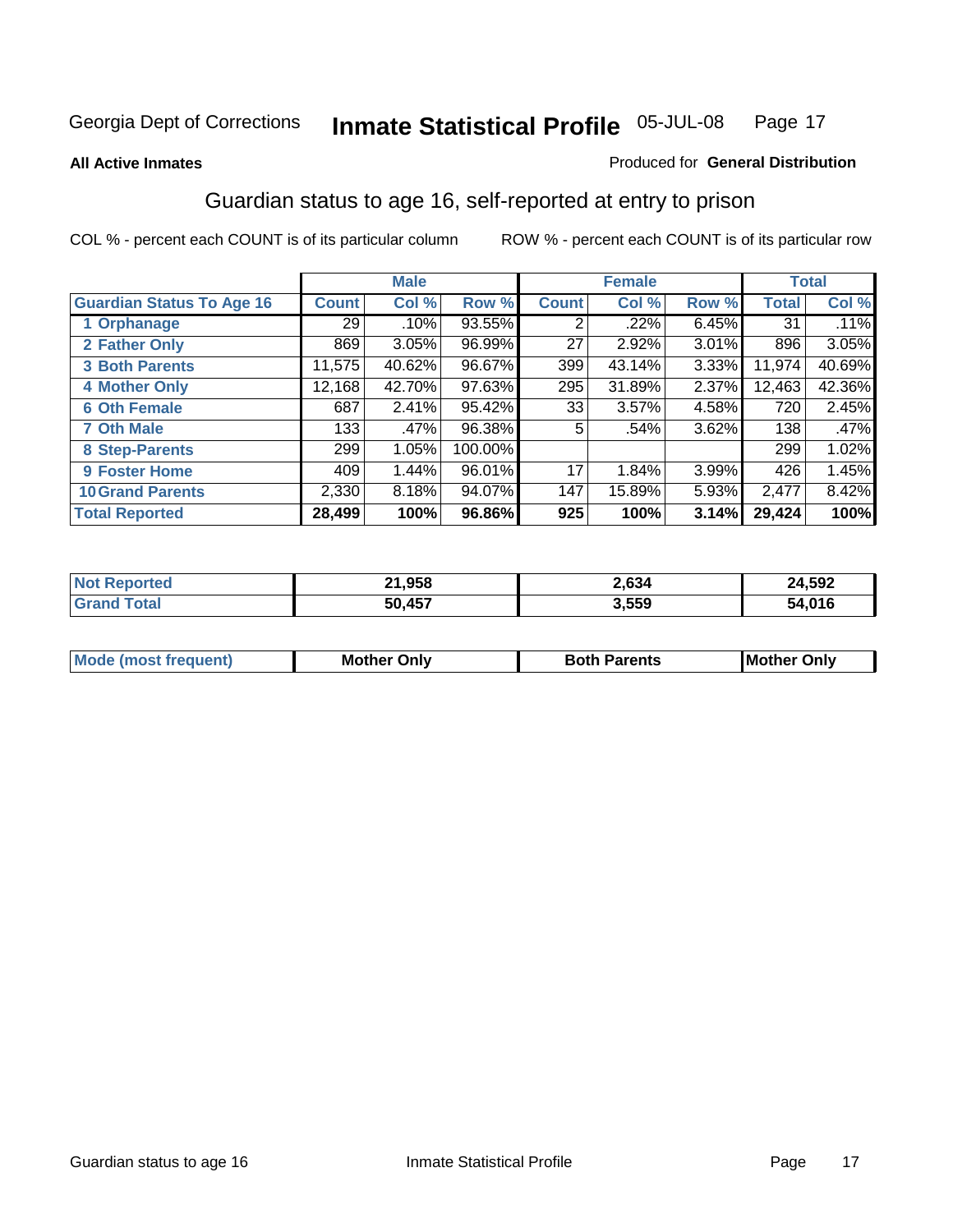#### **All Active Inmates**

#### Produced for **General Distribution**

# Employment status before prison, self-reported at entry to prison

|              |                          |              | <b>Male</b> |        |              | <b>Female</b> |          |              | <b>Total</b> |
|--------------|--------------------------|--------------|-------------|--------|--------------|---------------|----------|--------------|--------------|
|              | <b>Employment Status</b> | <b>Count</b> | Col %       | Row %  | <b>Count</b> | Col %         | Row %    | <b>Total</b> | Col %        |
|              | <b>Full Time</b>         | 23,338       | 52.31%      | 96.03% | 966          | 50.90%        | 3.97%    | 24,304       | 52.25%       |
| $\mathbf{2}$ | <b>Part Time</b>         | 3,267        | 7.32%       | 97.70% | 77           | 4.06%         | 2.30%    | 3,344        | 7.19%        |
| 3            | Unempl $<$ 6m            | 4,759        | 10.67%      | 97.00% | 147          | 7.74%         | 3.00%    | 4,906        | 10.55%       |
| 4            | Unempl > 6m              | 7,819        | 17.53%      | 96.19% | 310          | 16.33%        | 3.81%    | 8,129        | 17.48%       |
| 5            | <b>Never Workd</b>       | 3,505        | 7.86%       | 96.29% | 135          | 7.11%         | $3.71\%$ | 3,640        | 7.83%        |
| 6            | <b>Student</b>           | 362          | .81%        | 86.19% | 58           | 3.06%         | 13.81%   | 420          | .90%         |
| 7            | <b>Incapable</b>         | 1,565        | 3.51%       | 88.42% | 205          | 10.80%        | 11.58%   | 1,770        | 3.81%        |
|              | <b>Total Reported</b>    | 44,615       | 100%        | 95.92% | 1,898        | 100%          | 4.08%    | 46,513       | 100%         |

| 5 RA2  | 661   | .503 |
|--------|-------|------|
| 50 A57 | 3.559 | 04C  |

| Mo | 'me<br>uн<br>the contract of the contract of the contract of the contract of the contract of the contract of the contract of the contract of the contract of the contract of the contract of the contract of the contract of the contract o | ïme<br>uı.<br>the contract of the contract of the contract of the contract of the contract of the contract of the contract of the contract of the contract of the contract of the contract of the contract of the contract of the contract o |
|----|---------------------------------------------------------------------------------------------------------------------------------------------------------------------------------------------------------------------------------------------|----------------------------------------------------------------------------------------------------------------------------------------------------------------------------------------------------------------------------------------------|
|    |                                                                                                                                                                                                                                             |                                                                                                                                                                                                                                              |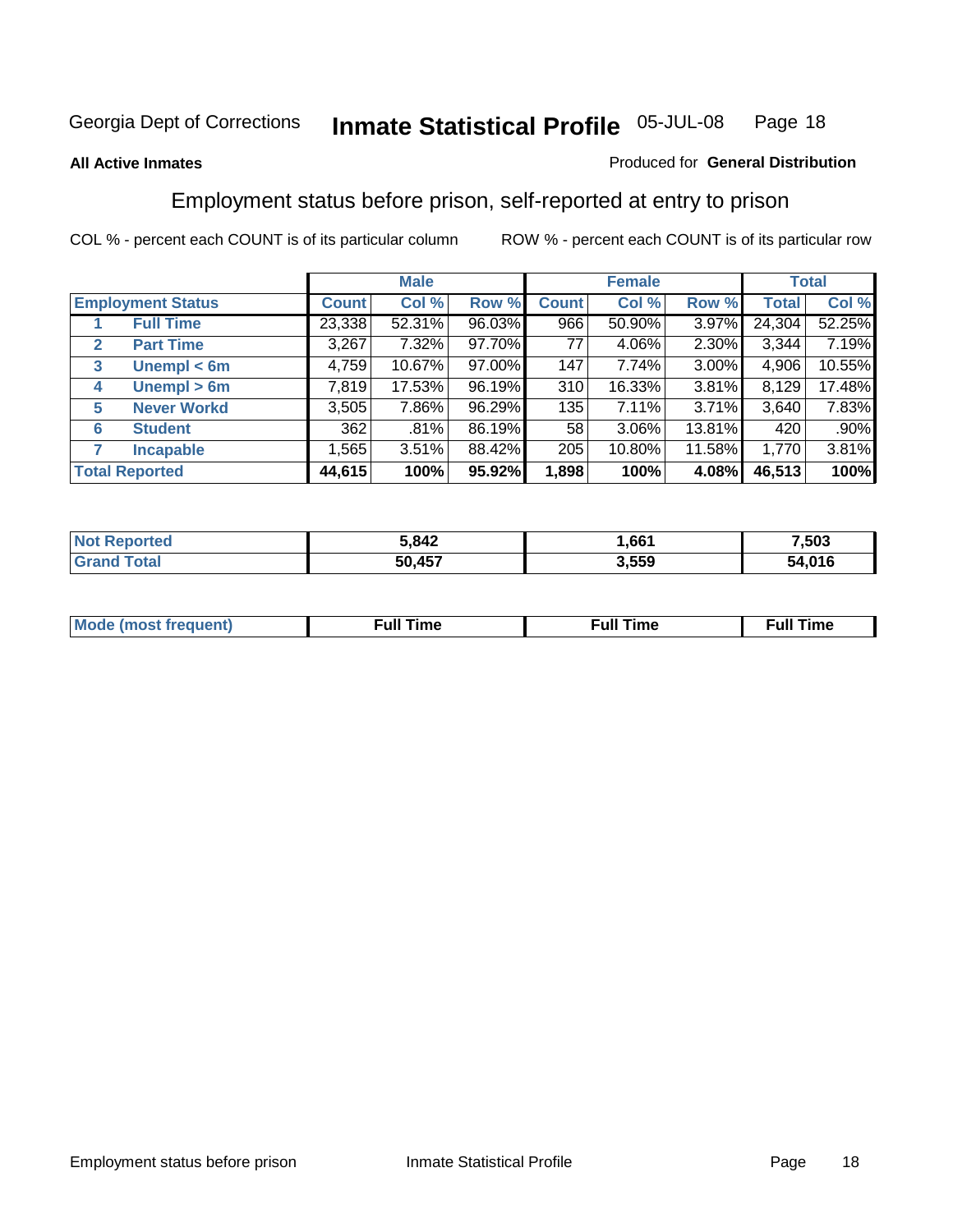#### **All Active Inmates**

Produced for **General Distribution**

# Age at admission

|                         | <b>Male</b>      |       | <b>Female</b> |                 |       | <b>Total</b> |              |       |
|-------------------------|------------------|-------|---------------|-----------------|-------|--------------|--------------|-------|
| <b>Age At Admission</b> | <b>Count</b>     | Col % | Row %         | <b>Count</b>    | Col % | Row %        | <b>Total</b> | Col % |
| 13                      | 1                | 0.01% | 100.00%       |                 |       |              | 1            | 0.01% |
| 14                      | 13               | 0.03% | 92.86%        | 1               | 0.03% | 7.14%        | 14           | 0.03% |
| $\overline{15}$         | 62               | 0.12% | 98.41%        | 1               | 0.03% | 1.59%        | 63           | 0.12% |
| 16                      | 189              | 0.37% | 95.45%        | 9               | 0.25% | 4.55%        | 198          | 0.37% |
| $\overline{17}$         | 811              | 1.61% | 96.89%        | $\overline{26}$ | 0.73% | 3.11%        | 837          | 1.55% |
| 18                      | 1,607            | 3.18% | 97.22%        | 46              | 1.29% | 2.78%        | 1,653        | 3.06% |
| 19                      | 2,107            | 4.18% | 96.61%        | $\overline{74}$ | 2.08% | 3.39%        | 2,181        | 4.04% |
| 20                      | 2,143            | 4.25% | 95.03%        | 112             | 3.15% | 4.97%        | 2,255        | 4.17% |
| 21                      | 2,115            | 4.19% | 95.01%        | 111             | 3.12% | 4.99%        | 2,226        | 4.12% |
| 22                      | 2,189            | 4.34% | 95.76%        | 97              | 2.73% | 4.24%        | 2,286        | 4.23% |
| 23                      | 2,085            | 4.13% | 94.47%        | 122             | 3.43% | 5.53%        | 2,207        | 4.09% |
| 24                      | 1,993            | 3.95% | 93.48%        | 139             | 3.91% | 6.52%        | 2,132        | 3.95% |
| $\overline{25}$         | 2,030            | 4.02% | 94.03%        | 129             | 3.62% | 5.97%        | 2,159        | 4.00% |
| 26                      | 1,906            | 3.78% | 94.73%        | 106             | 2.98% | 5.27%        | 2,012        | 3.72% |
| 27                      | 1,883            | 3.73% | 93.36%        | 134             | 3.77% | 6.64%        | 2,017        | 3.73% |
| 28                      | 1,811            | 3.59% | 93.45%        | 127             | 3.57% | 6.55%        | 1,938        | 3.59% |
| 29                      | 1,694            | 3.36% | 92.22%        | 143             | 4.02% | 7.78%        | 1,837        | 3.40% |
| 30                      | 1,605            | 3.18% | 92.83%        | 124             | 3.48% | 7.17%        | 1,729        | 3.20% |
| 31                      | 1,512            | 3.00% | 93.62%        | 103             | 2.89% | 6.38%        | 1,615        | 2.99% |
| 32                      | 1,404            | 2.78% | 92.73%        | 110             | 3.09% | 7.27%        | 1,514        | 2.80% |
| 33                      | 1,400            | 2.77% | 94.59%        | 80              | 2.25% | 5.41%        | 1,480        | 2.74% |
| 34                      | 1,392            | 2.76% | 92.99%        | 105             | 2.95% | 7.01%        | 1,497        | 2.77% |
| 35                      | 1,316            | 2.61% | 92.68%        | 104             | 2.92% | 7.32%        | 1,420        | 2.63% |
| 36                      | 1,353            | 2.68% | 91.73%        | 122             | 3.43% | 8.27%        | 1,475        | 2.73% |
| 37                      | 1,283            | 2.54% | 92.04%        | 111             | 3.12% | 7.96%        | 1,394        | 2.58% |
| 38                      | 1,147            | 2.27% | 90.74%        | 117             | 3.29% | 9.26%        | 1,264        | 2.34% |
| 39                      | 1,206            | 2.39% | 90.68%        | 124             | 3.48% | 9.32%        | 1,330        | 2.46% |
| 40                      | 1,138            | 2.26% | 92.45%        | 93              | 2.61% | 7.55%        | 1,231        | 2.28% |
| 41                      | 1,159            | 2.30% | 90.26%        | 125             | 3.51% | 9.74%        | 1,284        | 2.38% |
| 42                      | 1,083            | 2.15% | 90.40%        | 115             | 3.23% | 9.60%        | 1,198        | 2.22% |
| 43                      | 1,019            | 2.02% | 89.94%        | 114             | 3.20% | 10.06%       | 1,133        | 2.10% |
| 44                      | 926              | 1.84% | 91.50%        | 86              | 2.42% | $8.50\%$     | 1,012        | 1.87% |
| 45                      | 914              | 1.81% | 90.95%        | 91              | 2.56% | 9.05%        | 1,005        | 1.86% |
| 46                      | 824              | 1.63% | 91.35%        | 78              | 2.19% | 8.65%        | 902          | 1.67% |
| 47                      | $\overline{747}$ | 1.48% | 91.66%        | 68              | 1.91% | 8.34%        | 815          | 1.51% |
| 48                      | 634              | 1.26% | 89.67%        | 73              | 2.05% | 10.33%       | 707          | 1.31% |
| 49                      | 557              | 1.10% | 93.93%        | 36              | 1.01% | 6.07%        | 593          | 1.10% |
| 50                      | 486              | 0.96% | 93.10%        | 36              | 1.01% | 6.90%        | 522          | 0.97% |
| 51                      | 434              | 0.86% | 93.53%        | $\overline{30}$ | 0.84% | 6.47%        | 464          | 0.86% |
| 52                      | 413              | 0.82% | 94.29%        | 25              | 0.70% | 5.71%        | 438          | 0.81% |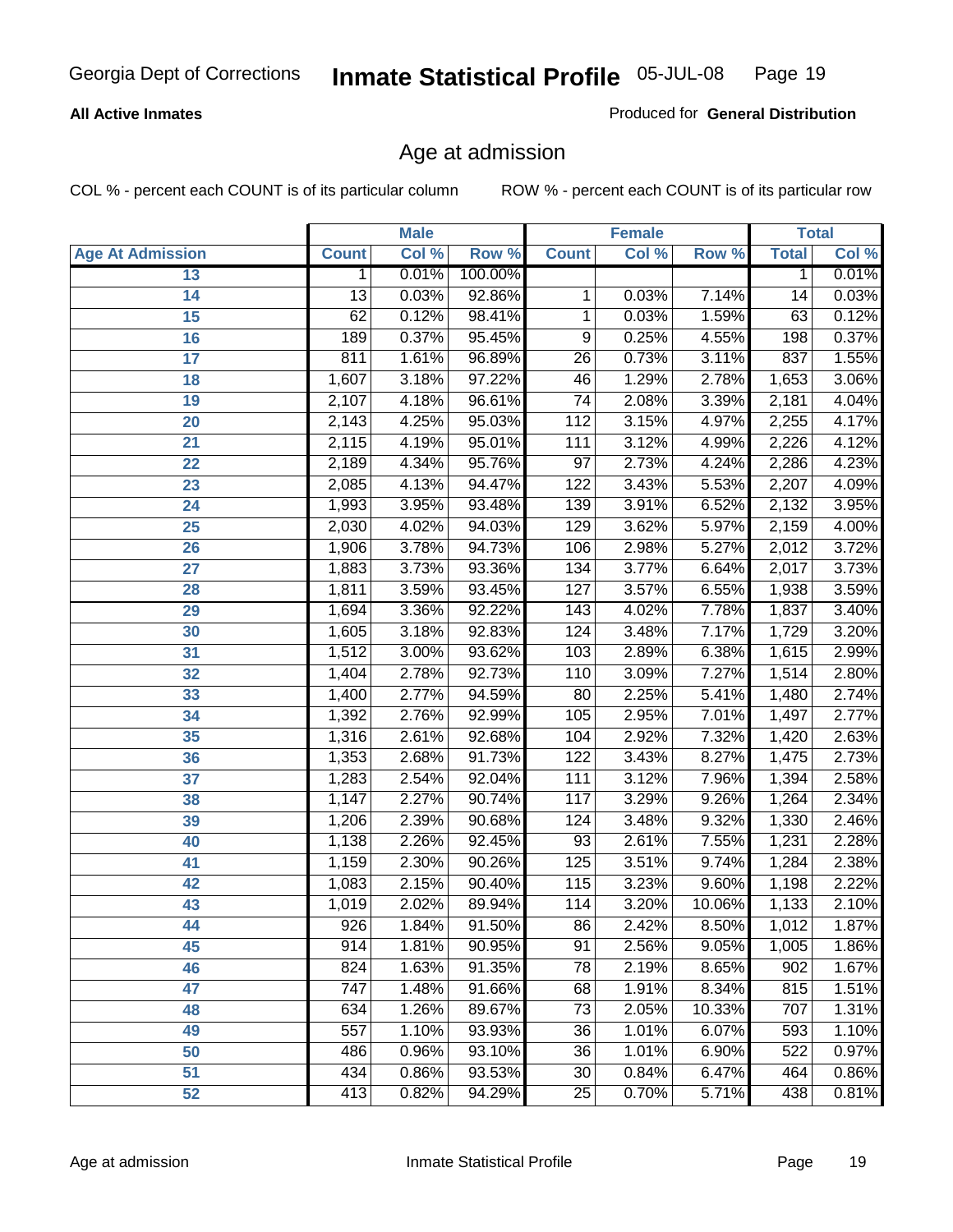#### **All Active Inmates**

Produced for **General Distribution**

# Age at admission

|                         | <b>Male</b>      |       | <b>Female</b> |                 |       | <b>Total</b> |                  |       |
|-------------------------|------------------|-------|---------------|-----------------|-------|--------------|------------------|-------|
| <b>Age At Admission</b> | <b>Count</b>     | Col % | Row %         | <b>Count</b>    | Col % | Row %        | <b>Total</b>     | Col % |
| 53                      | 291              | 0.58% | 89.26%        | $\overline{35}$ | 0.98% | 10.74%       | 326              | 0.60% |
| 54                      | 236              | 0.47% | 92.19%        | $\overline{20}$ | 0.56% | 7.81%        | 256              | 0.47% |
| $\overline{55}$         | 230              | 0.46% | 96.64%        | $\overline{8}$  | 0.22% | 3.36%        | 238              | 0.44% |
| $\overline{56}$         | $\overline{200}$ | 0.40% | 95.24%        | $\overline{10}$ | 0.28% | 4.76%        | $\overline{210}$ | 0.39% |
| $\overline{57}$         | 151              | 0.30% | 93.21%        | $\overline{11}$ | 0.31% | 6.79%        | 162              | 0.30% |
| 58                      | $\overline{127}$ | 0.25% | 92.70%        | 10              | 0.28% | 7.30%        | 137              | 0.25% |
| 59                      | 120              | 0.24% | 95.24%        | $\,6$           | 0.17% | 4.76%        | 126              | 0.23% |
| 60                      | $\overline{89}$  | 0.18% | 97.80%        | $\overline{2}$  | 0.06% | 2.20%        | $\overline{91}$  | 0.17% |
| 61                      | 65               | 0.13% | 98.48%        | 1               | 0.03% | 1.52%        | 66               | 0.12% |
| 62                      | 61               | 0.12% | 98.39%        | 1               | 0.03% | 1.61%        | 62               | 0.11% |
| 63                      | $\overline{57}$  | 0.11% | 100.00%       |                 |       |              | $\overline{57}$  | 0.11% |
| 64                      | $\overline{47}$  | 0.09% | 94.00%        | $\overline{3}$  | 0.08% | 6.00%        | $\overline{50}$  | 0.09% |
| 65                      | $\overline{37}$  | 0.07% | 100.00%       |                 |       |              | $\overline{37}$  | 0.07% |
| 66                      | $\overline{28}$  | 0.06% | 96.55%        | 1               | 0.03% | 3.45%        | $\overline{29}$  | 0.05% |
| 67                      | 23               | 0.05% | 95.83%        | 1               | 0.03% | 4.17%        | $\overline{24}$  | 0.04% |
| 68                      | $\overline{22}$  | 0.04% | 100.00%       |                 |       |              | $\overline{22}$  | 0.04% |
| 69                      | $\overline{24}$  | 0.05% | 100.00%       |                 |       |              | $\overline{24}$  | 0.04% |
| 70                      | $\overline{6}$   | 0.01% | 75.00%        | $\overline{2}$  | 0.06% | 25.00%       | $\overline{8}$   | 0.01% |
| 71                      | $\overline{7}$   | 0.01% | 100.00%       |                 |       |              | 7                | 0.01% |
| $\overline{72}$         | $\overline{7}$   | 0.01% | 100.00%       |                 |       |              | $\overline{7}$   | 0.01% |
| $\overline{73}$         | $\overline{9}$   | 0.02% | 100.00%       |                 |       |              | $\overline{9}$   | 0.02% |
| $\overline{74}$         | $\overline{8}$   | 0.02% | 88.89%        | 1               | 0.03% | 11.11%       | $\overline{9}$   | 0.02% |
| $\overline{75}$         | 4                | 0.01% | 100.00%       |                 |       |              | 4                | 0.01% |
| 76                      | $\overline{7}$   | 0.01% | 100.00%       |                 |       |              | 7                | 0.01% |
| 77                      | $\mathbf{1}$     | 0.01% | 100.00%       |                 |       |              | 1                | 0.01% |
| 78                      | $\overline{2}$   | 0.01% | 100.00%       |                 |       |              | $\overline{2}$   | 0.01% |
| 79                      | $\overline{4}$   | 0.01% | 100.00%       |                 |       |              | 4                | 0.01% |
| 80                      | $\mathbf{1}$     | 0.01% | 100.00%       |                 |       |              | 1                | 0.01% |
| $\overline{81}$         | $\mathbf{1}$     | 0.01% | 100.00%       |                 |       |              | 1                | 0.01% |
| 84                      | 1                | 0.01% | 100.00%       |                 |       |              | 1                | 0.01% |
| <b>Total Reported</b>   | 50,457           | 100%  | 93.41%        | 3,559           | 100%  | 6.59%        | 54,016           | 100%  |

| <b>Not Reported</b> |        |       |        |
|---------------------|--------|-------|--------|
| <b>Grand Total</b>  | 50,457 | 3,559 | 54,016 |

| <b>Mean</b><br>(average) | 31.83     | 33.85    | 31.97    |
|--------------------------|-----------|----------|----------|
| <b>Median (middle)</b>   | 30        | ^^<br>vu | 30       |
| Mode<br>(most frequent)  | <u>__</u> | 29       | ^^<br>LL |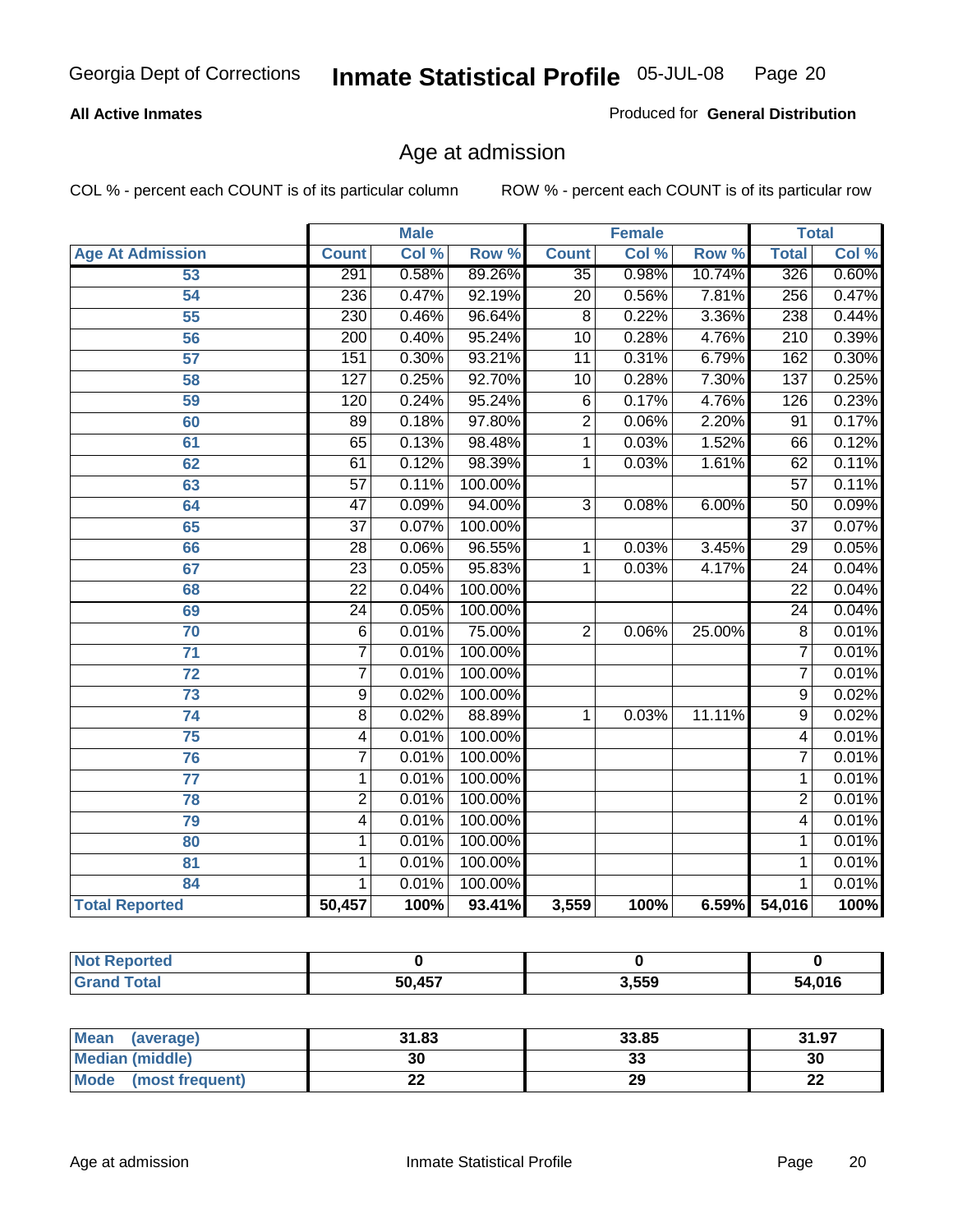#### **All Active Inmates**

Produced for **General Distribution**

# Age at release

|                       |              | <b>Male</b> |       |                | <b>Female</b> |       | <b>Total</b> |       |
|-----------------------|--------------|-------------|-------|----------------|---------------|-------|--------------|-------|
| <b>Age At Release</b> | <b>Count</b> | Col%        | Row % | <b>Count</b> Ⅰ | Col %         | Row % | <b>Total</b> | Col % |
| <b>Total Reported</b> |              |             |       |                |               |       |              |       |

| <b>Still Active</b> | 50,457 | 3,559 | 54,016 |
|---------------------|--------|-------|--------|
| <b>Not Reported</b> |        |       |        |
| <b>Grand Total</b>  | 50,457 | 3,559 | 54,016 |

| Mean (average)       | N/A | N/A | N/A |
|----------------------|-----|-----|-----|
| Median (middle)      | N/A | N/A | N/A |
| Mode (most frequent) | N/A | N/A | N/A |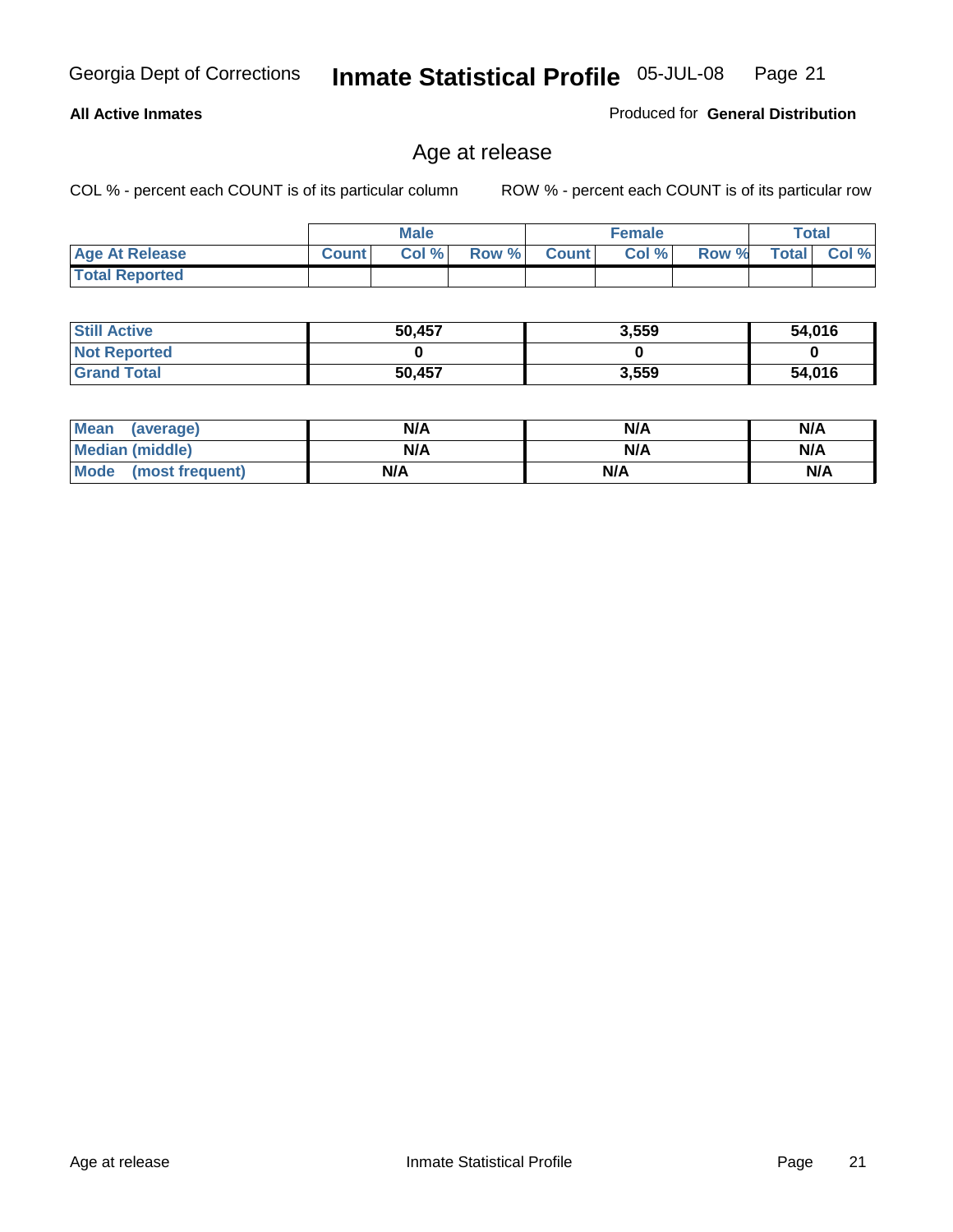#### **All Active Inmates**

#### Produced for **General Distribution**

# Height, measured at entry to prison

|                        |                  | <b>Male</b> |         |                  | <b>Female</b> |         | <b>Total</b>     |        |
|------------------------|------------------|-------------|---------|------------------|---------------|---------|------------------|--------|
| <b>Height</b>          | <b>Count</b>     | Col %       | Row %   | <b>Count</b>     | Col %         | Row %   | <b>Total</b>     | Col %  |
| <b>Under four feet</b> | 7                | 0.01%       | 100.00% |                  |               |         | 7                | 0.01%  |
| 4'01''                 |                  |             |         | $\overline{3}$   | 0.09%         | 100.00% | $\overline{3}$   | 0.01%  |
| 4'03''                 | $\mathbf 1$      | 0.01%       | 50.00%  | $\overline{1}$   | 0.03%         | 50.00%  | $\overline{2}$   | 0.01%  |
| 4'05''                 | $\overline{1}$   | 0.01%       | 100.00% |                  |               |         | $\overline{1}$   | 0.01%  |
| 4'06"                  |                  |             |         | 4                | 0.12%         | 100.00% | 4                | 0.01%  |
| 4'07"                  | $\mathbf 1$      | 0.01%       | 50.00%  | $\overline{1}$   | 0.03%         | 50.00%  | $\overline{2}$   | 0.01%  |
| 4'08"                  | 1                | 0.01%       | 16.67%  | $\overline{5}$   | 0.14%         | 83.33%  | $\overline{6}$   | 0.01%  |
| 4'09"                  |                  |             |         | $\overline{13}$  | 0.38%         | 100.00% | $\overline{13}$  | 0.02%  |
| 4'10''                 |                  |             |         | $\overline{12}$  | 0.35%         | 100.00% | $\overline{12}$  | 0.02%  |
| 4'11''                 | $\overline{12}$  | 0.02%       | 14.81%  | $\overline{69}$  | 1.99%         | 85.19%  | $\overline{81}$  | 0.15%  |
| 5'00''                 | 100              | 0.20%       | 42.19%  | $\overline{137}$ | 3.95%         | 57.81%  | 237              | 0.44%  |
| 5'01''                 | 101              | 0.20%       | 34.71%  | 190              | 5.48%         | 65.29%  | 291              | 0.54%  |
| 5'02''                 | $\overline{228}$ | 0.46%       | 38.64%  | 362              | 10.45%        | 61.36%  | 590              | 1.10%  |
| 5'03''                 | 394              | 0.79%       | 50.97%  | 379              | 10.94%        | 49.03%  | $\overline{773}$ | 1.44%  |
| 5'04''                 | 872              | 1.74%       | 63.65%  | 498              | 14.38%        | 36.35%  | 1,370            | 2.56%  |
| 5'05''                 | 1,685            | 3.37%       | 79.63%  | 431              | 12.44%        | 20.37%  | 2,116            | 3.95%  |
| 5'06''                 | 3,279            | 6.55%       | 87.05%  | 488              | 14.09%        | 12.95%  | 3,767            | 7.04%  |
| 5'07''                 | 4,505            | 9.00%       | 91.92%  | 396              | 11.43%        | 8.08%   | 4,901            | 9.16%  |
| 5'08''                 | 5,216            | 10.42%      | 96.52%  | 188              | 5.43%         | 3.48%   | 5,404            | 10.10% |
| 5'09''                 | 6,006            | 12.00%      | 97.71%  | $\overline{141}$ | 4.07%         | 2.29%   | 6,147            | 11.49% |
| 5'10''                 | 5,648            | 11.29%      | 98.93%  | 61               | 1.76%         | 1.07%   | 5,709            | 10.67% |
| 5'11''                 | 6,088            | 12.17%      | 99.17%  | $\overline{51}$  | 1.47%         | 0.83%   | 6,139            | 11.47% |
| 6'00''                 | 5,888            | 11.77%      | 99.73%  | $\overline{16}$  | 0.46%         | 0.27%   | 5,904            | 11.04% |
| 6'01''                 | 3,933            | 7.86%       | 99.82%  | $\overline{7}$   | 0.20%         | 0.18%   | 3,940            | 7.36%  |
| 6'02''                 | 2,885            | 5.77%       | 99.76%  | $\overline{7}$   | 0.20%         | 0.24%   | 2,892            | 5.41%  |
| 6'03''                 | 1,600            | 3.20%       | 99.81%  | $\overline{3}$   | 0.09%         | 0.19%   | 1,603            | 3.00%  |
| 6'04''                 | 884              | 1.77%       | 99.89%  | $\overline{1}$   | 0.03%         | 0.11%   | 885              | 1.65%  |
| 6'05''                 | 352              | 0.70%       | 100.00% |                  |               |         | $\overline{352}$ | 0.66%  |
| 6'06''                 | 163              | 0.33%       | 100.00% |                  |               |         | 163              | 0.30%  |
| 6'07''                 | 67               | 0.13%       | 100.00% |                  |               |         | 67               | 0.13%  |
| 6'08''                 | $\overline{24}$  | 0.05%       | 100.00% |                  |               |         | $\overline{24}$  | 0.04%  |
| 6'09''                 | $\overline{19}$  | 0.04%       | 100.00% |                  |               |         | $\overline{19}$  | 0.04%  |
| 6'10''                 | $\overline{19}$  | 0.04%       | 100.00% |                  |               |         | $\overline{19}$  | 0.04%  |
| 6'11''                 | $\overline{27}$  | 0.05%       | 100.00% |                  |               |         | $\overline{27}$  | 0.05%  |
| Seven feet +           | $\overline{32}$  | 0.06%       | 100.00% |                  |               |         | $\overline{32}$  | 0.06%  |
| <b>Total Reported</b>  | 50,038           | 100%        | 93.53%  | 3,464            | 100%          | 6.47%   | 53,502           | 100%   |

| <b>Reported</b> | 419    | - -<br>. .<br>◡ | 514    |
|-----------------|--------|-----------------|--------|
| <b>otal</b>     | 50,457 | 3,559           | 54,016 |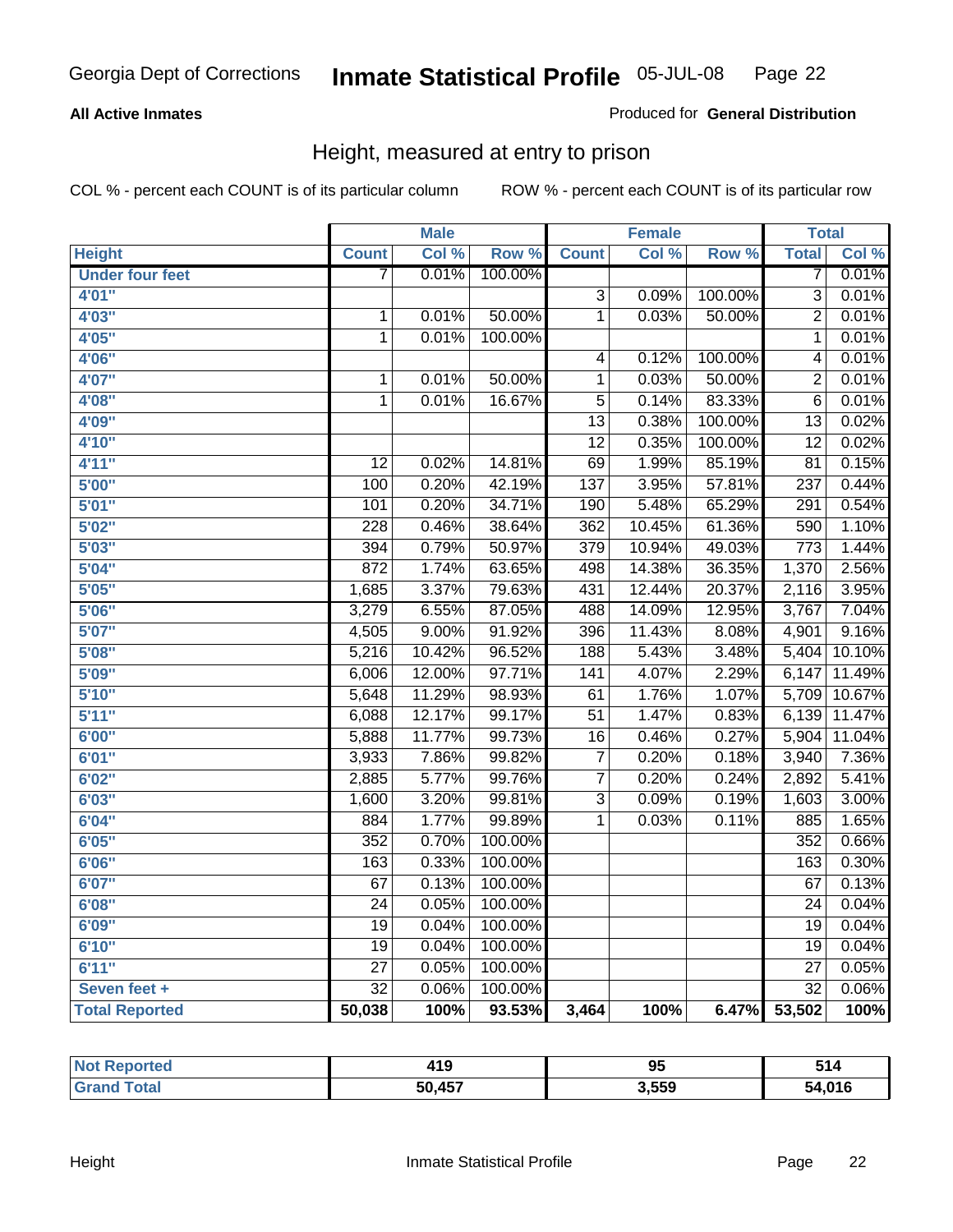#### **All Active Inmates**

Produced for **General Distribution**

# Height, measured at entry to prison

|                        | <b>Male</b> | <b>Female</b> | <b>Total</b> |
|------------------------|-------------|---------------|--------------|
| Mean (average)         | 5'10"       | 5'05"         | 5'10''       |
| <b>Median (middle)</b> | 5'10''      | 5'05"         | 5'10"        |
| Mode (most frequent)   | 5'11"       | 5'04"         | 5'09"        |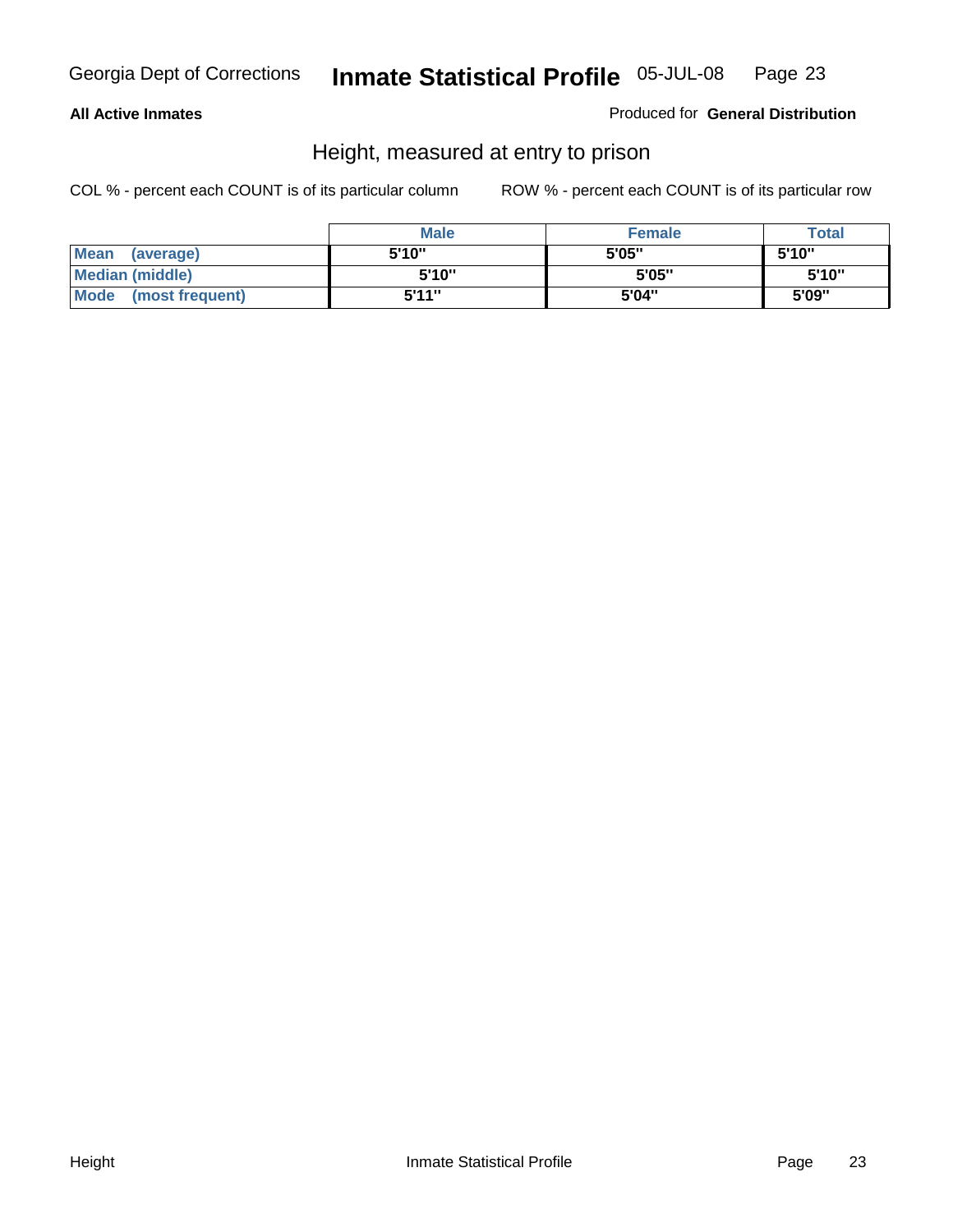#### **All Active Inmates**

#### Produced for **General Distribution**

# Weight, measured at entry to prison

|                        |                           | <b>Male</b> |         |                  | <b>Female</b> |        | <b>Total</b>    |        |
|------------------------|---------------------------|-------------|---------|------------------|---------------|--------|-----------------|--------|
| Weight                 | <b>Count</b>              | Col %       | Row %   | <b>Count</b>     | Col %         | Row %  | <b>Total</b>    | Col %  |
| <b>Under 80 pounds</b> | $\overline{8}$            | 0.02%       | 80.00%  | $\overline{2}$   | 0.06%         | 20.00% | $\overline{10}$ | 0.02%  |
| 80 - 89 pounds         | $\overline{\overline{3}}$ | 0.01%       | 60.00%  | $\overline{2}$   | 0.06%         | 40.00% | $\overline{5}$  | 0.01%  |
| 90 - 99 pounds         | $\overline{5}$            | 0.01%       | 50.00%  | $\overline{5}$   | 0.14%         | 50.00% | $\overline{10}$ | 0.02%  |
| 100 - 109 pounds       | $\overline{26}$           | 0.05%       | 39.39%  | $\overline{40}$  | 1.15%         | 60.61% | 66              | 0.12%  |
| 110 - 119 pounds       | $\overline{112}$          | 0.22%       | 53.59%  | $\overline{97}$  | 2.80%         | 46.41% | 209             | 0.39%  |
| 120 - 129 pounds       | 523                       | 1.05%       | 69.27%  | 232              | 6.70%         | 30.73% | 755             | 1.41%  |
| 130 - 139 pounds       | 1,534                     | 3.07%       | 84.75%  | $\overline{276}$ | 7.97%         | 15.25% | 1,810           | 3.38%  |
| 140 - 149 pounds       | 3,327                     | 6.65%       | 90.95%  | $\overline{331}$ | 9.56%         | 9.05%  | 3,658           | 6.84%  |
| 150 - 159 pounds       | 4,947                     | 9.89%       | 92.45%  | 404              | 11.66%        | 7.55%  | 5,351           | 10.00% |
| 160 - 169 pounds       | 6,687                     | 13.36%      | 94.34%  | 401              | 11.58%        | 5.66%  | 7,088           | 13.25% |
| 170 - 179 pounds       | 6,335                     | 12.66%      | 95.23%  | $\overline{317}$ | 9.15%         | 4.77%  | 6,652           | 12.43% |
| 180 - 189 pounds       | 6,618                     | 13.23%      | 95.77%  | 292              | 8.43%         | 4.23%  | 6,910           | 12.92% |
| 190 - 199 pounds       | 4,702                     | 9.40%       | 95.63%  | $\overline{215}$ | 6.21%         | 4.37%  | 4,917           | 9.19%  |
| 200 - 209 pounds       | 4,139                     | 8.27%       | 95.02%  | $\overline{217}$ | 6.26%         | 4.98%  | 4,356           | 8.14%  |
| 210 - 219 pounds       | 3,085                     | 6.17%       | 95.01%  | 162              | 4.68%         | 4.99%  | 3,247           | 6.07%  |
| 220 - 229 pounds       | 2,394                     | 4.78%       | 95.19%  | $\overline{121}$ | 3.49%         | 4.81%  | 2,515           | 4.70%  |
| 230 - 239 pounds       | 1,666                     | 3.33%       | 95.20%  | $\overline{84}$  | 2.42%         | 4.80%  | 1,750           | 3.27%  |
| 240 - 249 pounds       | 1,184                     | 2.37%       | 94.57%  | $\overline{68}$  | 1.96%         | 5.43%  | 1,252           | 2.34%  |
| 250 - 259 pounds       | 873                       | 1.74%       | 94.89%  | $\overline{47}$  | 1.36%         | 5.11%  | 920             | 1.72%  |
| 260 - 269 pounds       | $\overline{613}$          | 1.23%       | 93.16%  | $\overline{45}$  | 1.30%         | 6.84%  | 658             | 1.23%  |
| 270 - 279 pounds       | $\overline{378}$          | 0.76%       | 93.80%  | $\overline{25}$  | 0.72%         | 6.20%  | 403             | 0.75%  |
| 280 - 289 pounds       | 298                       | 0.60%       | 93.13%  | $\overline{22}$  | 0.64%         | 6.88%  | 320             | 0.60%  |
| 290 - 299 pounds       | 174                       | 0.35%       | 93.05%  | $\overline{13}$  | 0.38%         | 6.95%  | 187             | 0.35%  |
| 300 - 309 pounds       | $\overline{122}$          | 0.24%       | 91.04%  | $\overline{12}$  | 0.35%         | 8.96%  | 134             | 0.25%  |
| 310 - 319 pounds       | 88                        | 0.18%       | 90.72%  | $\overline{9}$   | 0.26%         | 9.28%  | $\overline{97}$ | 0.18%  |
| 320 - 329 pounds       | $\overline{51}$           | 0.10%       | 85.00%  | $\overline{9}$   | 0.26%         | 15.00% | 60              | 0.11%  |
| 330 - 339 pounds       | $\overline{23}$           | 0.05%       | 85.19%  | $\overline{4}$   | 0.12%         | 14.81% | $\overline{27}$ | 0.05%  |
| 340 - 349 pounds       | $\overline{31}$           | 0.06%       | 86.11%  | $\overline{5}$   | 0.14%         | 13.89% | $\overline{36}$ | 0.07%  |
| 350 - 359 pounds       | $\overline{34}$           | 0.07%       | 91.89%  | $\overline{3}$   | 0.09%         | 8.11%  | $\overline{37}$ | 0.07%  |
| 360 - 369 pounds       | $\overline{23}$           | 0.05%       | 92.00%  | $\overline{2}$   | 0.06%         | 8.00%  | $\overline{25}$ | 0.05%  |
| 370 - 379 pounds       | $\overline{7}$            | 0.01%       | 100.00% |                  |               |        | 7               | 0.01%  |
| 380 - 389 pounds       | 3                         | 0.01%       | 75.00%  | 1                | 0.03%         | 25.00% | 4               | 0.01%  |
| 390 - 399 pounds       | $\overline{4}$            | 0.01%       | 100.00% |                  |               |        | 4               | 0.01%  |
| 400 pounds and over    | $\overline{21}$           | 0.04%       | 95.45%  | 1                | 0.03%         | 4.55%  | $\overline{22}$ | 0.04%  |
| <b>Total Reported</b>  | 50,038                    | 100%        | 93.53%  | 3,464            | 100%          | 6.47%  | 53,502          | 100%   |

| <b>Reported</b><br>' Not | 419    | ΩĽ<br>ື | 514    |
|--------------------------|--------|---------|--------|
| <b>Total</b><br>'Gra     | 50,457 | 3,559   | 54,016 |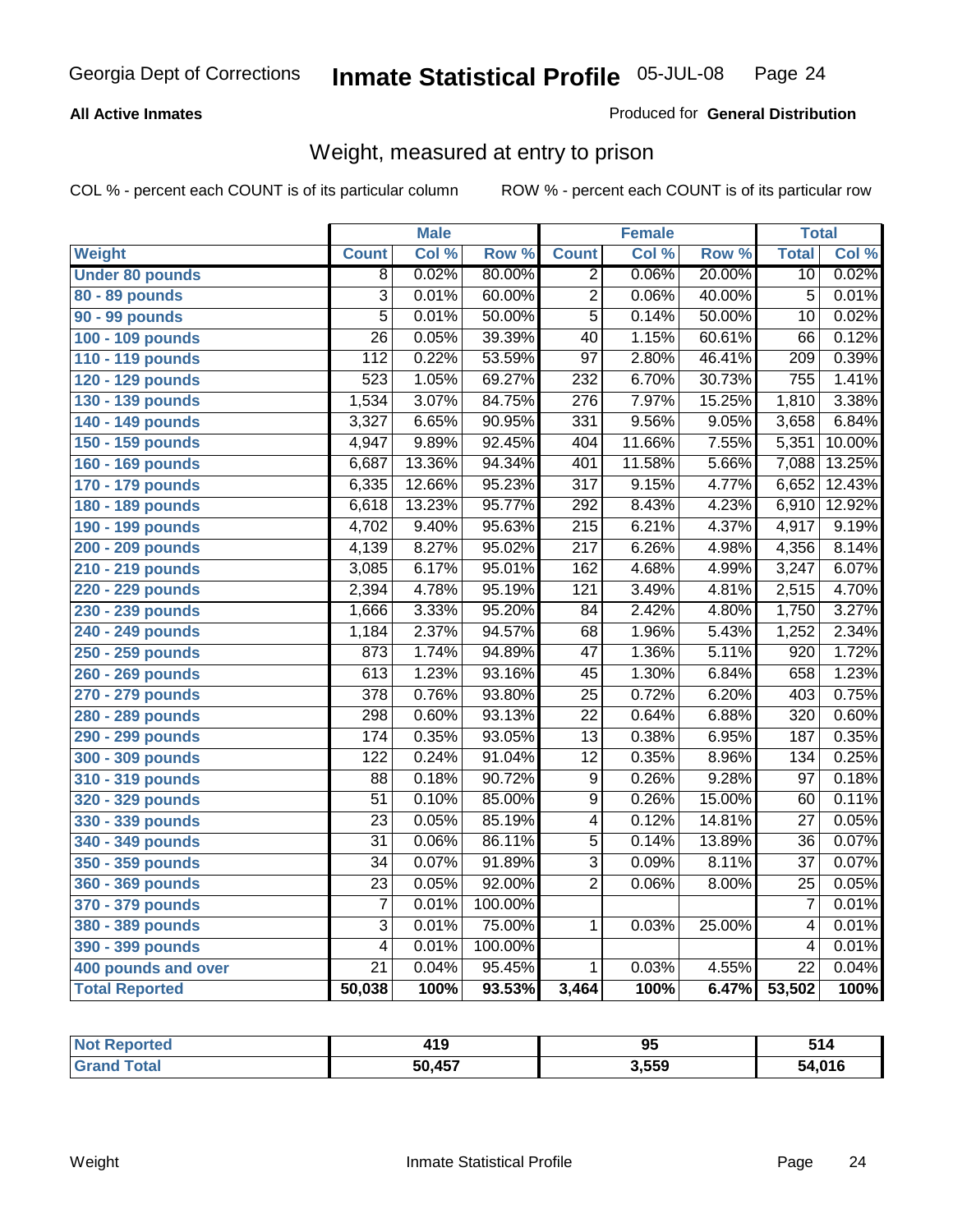#### **All Active Inmates**

#### Produced for **General Distribution**

# Weight, measured at entry to prison

|                          | <b>Male</b> | <b>Female</b> | <b>Total</b> |
|--------------------------|-------------|---------------|--------------|
| <b>Mean</b><br>(average) | 186         | 175           | 185          |
| <b>Median (middle)</b>   | 180         | 167           | 180          |
| Mode<br>(most frequent)  | 180         | 150           | 180          |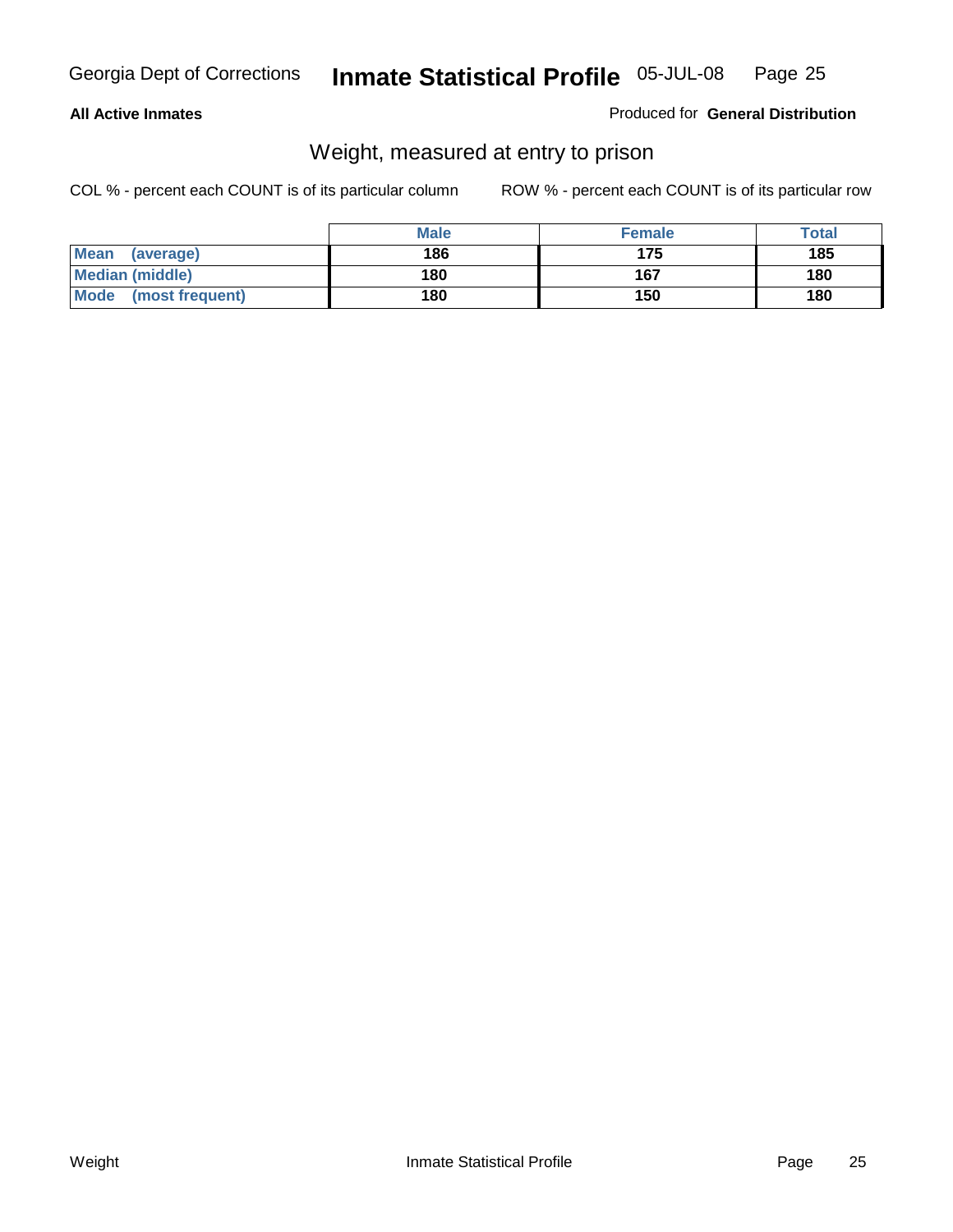#### **All Active Inmates**

#### Produced for **General Distribution**

# Military service

|                             |              | <b>Male</b> |             |       | <b>Female</b> |          |              | <b>Total</b> |
|-----------------------------|--------------|-------------|-------------|-------|---------------|----------|--------------|--------------|
| <b>Military service</b>     | <b>Count</b> | Col %       | Row % Count |       | Col %         | Row %    | <b>Total</b> | Col %        |
| <b>Air Force</b>            | 289          | .71%        | 97.31%      | 8     | .24%          | 2.69%    | 297          | .68%         |
| $\mathbf{2}$<br><b>Army</b> | 2,182        | 5.39%       | 98.69%      | 29    | $.87\%$       | 1.31%    | 2,211        | 5.05%        |
| <b>Navy</b><br>3            | 631          | 1.56%       | 98.59%      | 9     | .27%          | 1.41%    | 640          | 1.46%        |
| <b>Marines</b><br>4         | 485          | 1.20%       | 99.39%      | 3     | $.09\%$       | .61%     | 488          | 1.11%        |
| <b>Coast Guard</b><br>5     | 28           | $.07\%$     | 100.00%     |       |               |          | 28           | .06%         |
| <b>None</b><br>96           | 36,850       | 91.07%      | 91.84%      | 3,274 | 98.53%        | $8.16\%$ | 40,124       | 91.63%       |
| <b>Total Reported</b>       | 40,465       | 100%        | 92.41%      | 3,323 | 100%          | 7.59%    | 43,788       | 100%         |

| oorted<br><b>Not</b> | 9,992  | 236   | 10,228 |
|----------------------|--------|-------|--------|
| ⊺otal                | 50,457 | 3,559 | 54,016 |

|  | <b>Mou</b> | Army | Army | Army |
|--|------------|------|------|------|
|--|------------|------|------|------|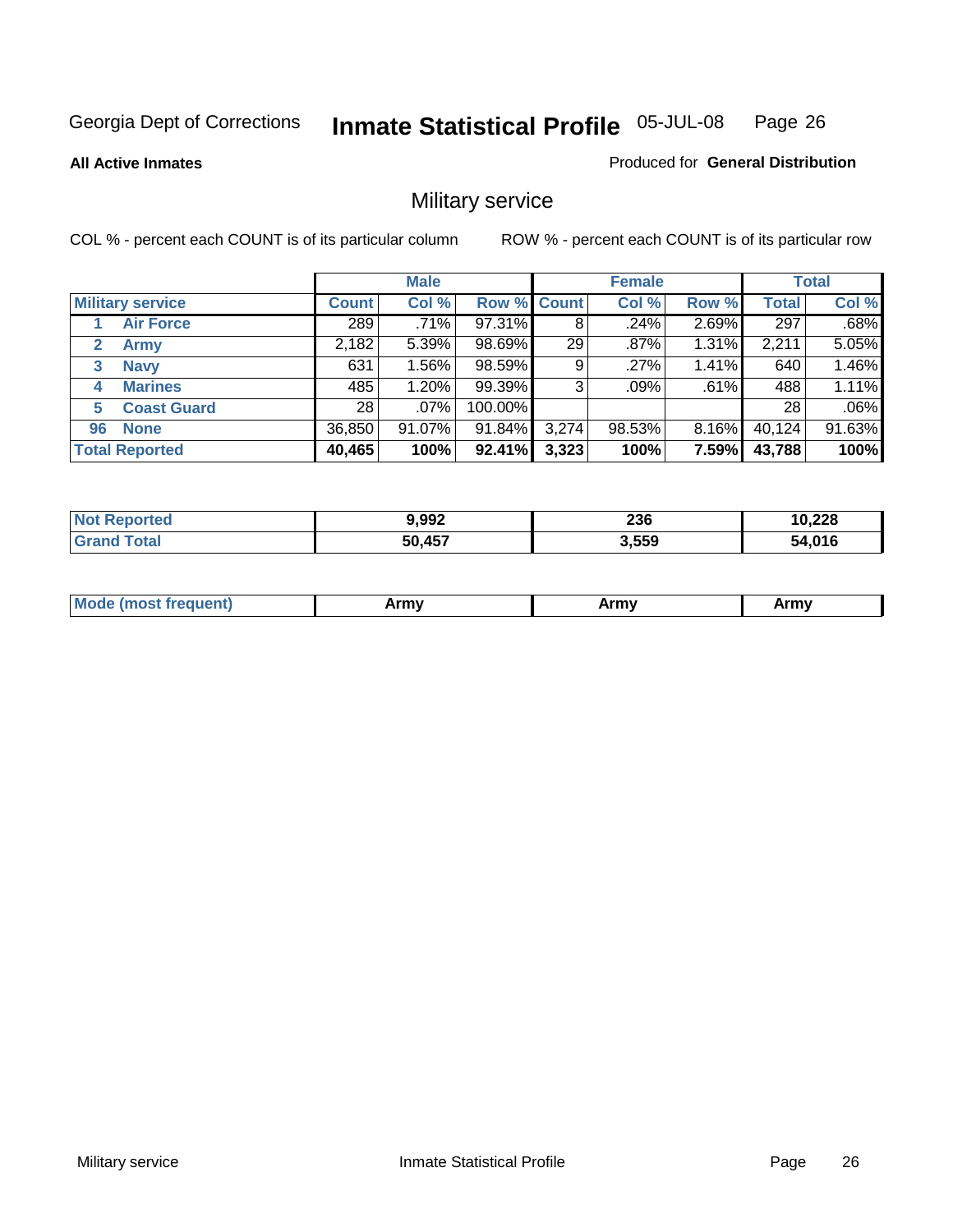#### **All Active Inmates**

#### Produced for **General Distribution**

# Type of admission to prison

|                |                             |              | <b>Male</b> |                    |     | <b>Female</b> |          |              | <b>Total</b> |
|----------------|-----------------------------|--------------|-------------|--------------------|-----|---------------|----------|--------------|--------------|
|                | <b>Type of Admission</b>    | <b>Count</b> | Col %       | <b>Row % Count</b> |     | Col %         | Row %    | <b>Total</b> | Col %        |
|                | <b>Committed From Court</b> | 34,911       | 69.29%      | 93.58% 2,397       |     | 67.43%        | 6.42%    | 37,308       | 69.17%       |
| $\overline{2}$ | <b>Return Appeal/Bond</b>   | 14           | .03%        | 100.00%            |     |               |          | 14           | .03%         |
| 3              | <b>Parole Rev/New Sent</b>  | 4,322        | 8.58%       | 95.32%             | 212 | 5.96%         | 4.68%    | 4,534        | 8.41%        |
| 4              | <b>Par Rev/No New Sent</b>  | 1,798        | 3.57%       | 94.04%             | 114 | 3.21%         | 5.96%    | 1,912        | 3.54%        |
| 5              | <b>Prob Viol/Total Rev</b>  |              | .01%        | 100.00%            |     |               |          |              | .01%         |
| 6              | <b>Prob Viol/Partial</b>    | 3,416        | 6.78%       | 90.11%             | 375 | 10.55%        | 9.89%    | 3,791        | 7.03%        |
| 7              | <b>Admit Fm Other Cust</b>  | 39           | .08%        | 95.12%             | 2   | .06%          | 4.88%    | 41           | .08%         |
| 9              | <b>Prob Rev/Remainder</b>   | 5,023        | 9.97%       | 92.06%             | 433 | 12.18%        | 7.94%    | 5,456        | 10.12%       |
| 10             | <b>New Sent/Par Rev Pnd</b> | 28           | .06%        | 100.00%            |     |               |          | 28           | .05%         |
| 11             | <b>Life W/O Parole</b>      | 305          | .61%        | 99.03%             | 3   | .08%          | .97%     | 308          | .57%         |
| 30             | <b>Par Rev/Rsn Unknown</b>  | 64           | .13%        | 100.00%            |     |               |          | 64           | .12%         |
| 32             | <b>Pb Parole Rescinded</b>  | 14           | .03%        | 100.00%            |     |               |          | 14           | .03%         |
| 33             | <b>Prob Revoc/Spec Cond</b> | 194          | .39%        | 91.94%             | 17  | .48%          | $8.06\%$ | 211          | .39%         |
| 40             | <b>Par Rev/Revoc Center</b> | 197          | .39%        | 99.49%             |     | .03%          | .51%     | 198          | .37%         |
| 41             | <b>Information Only</b>     |              |             |                    |     | .03%          | 100.00%  |              | .01%         |
| 44             | <b>Whitworth Detention</b>  | 51           | .10%        | 100.00%            |     |               |          | 51           | .09%         |
| 50             | <b>Dcys At Risk</b>         | 5            | .01%        | 100.00%            |     |               |          | 5            | .01%         |
|                | <b>Total Reported</b>       | 50,382       | 100%        | 93.41% 3,555       |     | 100%          | 6.59%    | 53,937       | 100%         |

| <b>Not Reported</b> | --     |       | 70<br>- -   |
|---------------------|--------|-------|-------------|
| ™otal               | 50 457 | 3,559 | 4,016<br>מר |

| <b>Mode (most frequent)</b><br><b>Court Cmmt</b><br>Court Cmmt | <b>Court Cmmt</b> |
|----------------------------------------------------------------|-------------------|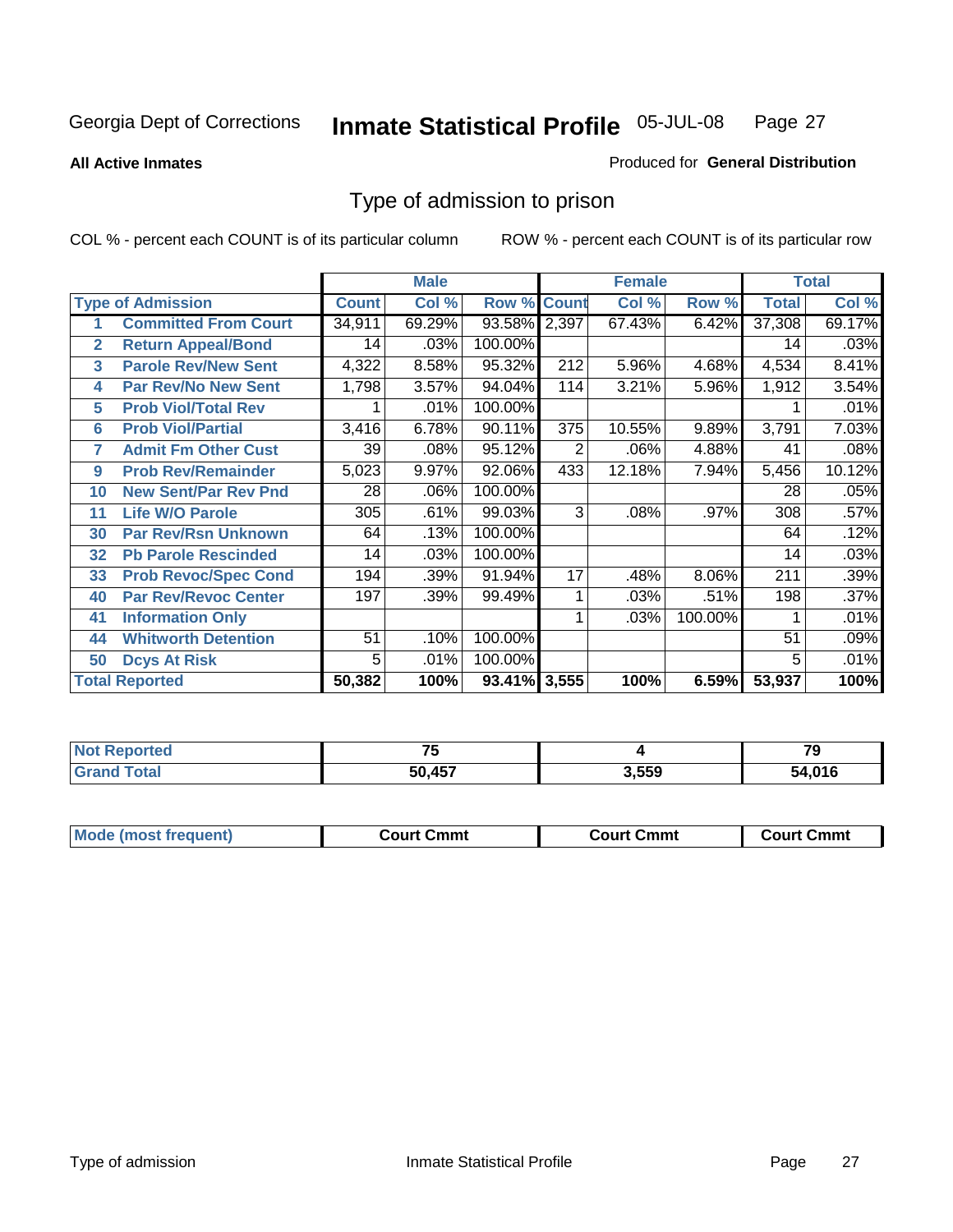**All Active Inmates**

#### Produced for **General Distribution**

# Current / last security status

|                        |              | <b>Male</b> |                    |       | <b>Female</b> |          |              | <b>Total</b> |
|------------------------|--------------|-------------|--------------------|-------|---------------|----------|--------------|--------------|
| <b>Security Status</b> | <b>Count</b> | Col %       | <b>Row % Count</b> |       | Col %         | Row %    | <b>Total</b> | Col %        |
| 1 Wrk Releas           | 983          | $2.01\%$    | 88.88%             | 123   | 3.58%         | 11.12%   | 1,106        | 2.11%        |
| 2 Trusty               | 1.3921       | 2.85%       | 86.35%             | 220   | 6.41%         | 13.65%   | 1,612        | 3.08%        |
| 3 Minimum              | 19,477       | 39.84%      | 90.51%             | 2,042 | 59.52%        | $9.49\%$ | 21,519       | 41.13%       |
| 4 Medium               | 20,617       | 42.17%      | 95.89%             | 883   | 25.74%        | 4.11%    | 21,500       | 41.10%       |
| 5 Close                | 6,008        | 12.29%      | 97.42%             | 159   | 4.63%         | 2.58%    | 6,167        | 11.79%       |
| 6 Maximum              | 409          | .84%        | 99.03%             | 4     | .12%          | $.97\%$  | 413          | .79%         |
| <b>Total Reported</b>  | 48,886       | 100%        | 93.44%             | 3,431 | 100%          | 6.56%    | 52,317       | 100%         |

| <b>Still being diagnosed</b> | .567   | 128   | 1,695  |
|------------------------------|--------|-------|--------|
| <b>Not Reported</b>          |        |       |        |
| <b>Grand Total</b>           | 50,457 | 3,559 | 54,016 |

| M | в.<br><br>--- | <b>B.A.</b><br>um<br>w | --<br>. |
|---|---------------|------------------------|---------|
|   |               |                        |         |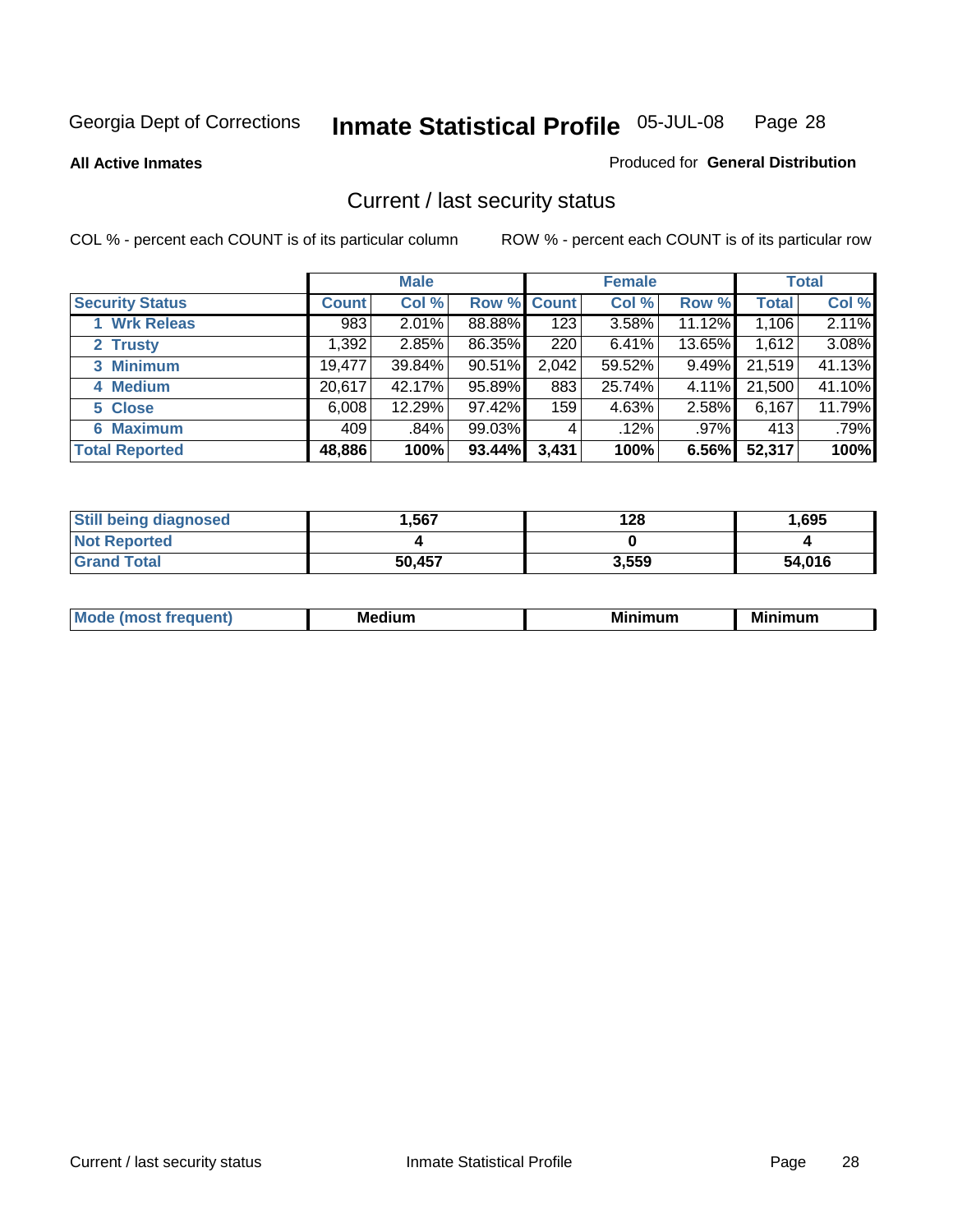**All Active Inmates**

#### Produced for **General Distribution**

# Current / last type of institution

|                            |              | <b>Male</b> |             |       | <b>Female</b> |        |              | <b>Total</b> |
|----------------------------|--------------|-------------|-------------|-------|---------------|--------|--------------|--------------|
| <b>Type of Institution</b> | <b>Count</b> | Col %       | Row % Count |       | Col %         | Row %  | <b>Total</b> | Col %        |
| <b>Transitional Center</b> | 2,451        | 4.86%       | 88.04%      | 333   | $9.36\%$      | 11.96% | 2,784        | 5.15%        |
| <b>State Hospital</b>      |              | $.01\%$     | 100.00%     |       |               |        |              | .01%         |
| <b>County Camp</b>         | 4,917        | 9.74%       | 100.00%     |       |               |        | 4,917        | 9.10%        |
| <b>State Prison</b>        | 35,394       | 70.15%      | 92.07%      | 3,047 | 85.61%        | 7.93%  | 38,441       | 71.17%       |
| <b>Private Prison</b>      | 5,145        | 10.20%      | 99.98%      |       | $.03\%$       | .02%   | 5,146        | 9.53%        |
| <b>Prison Annex</b>        | 1,121        | 2.22%       | 100.00%     |       |               |        | 1,121        | 2.08%        |
| <b>Pre Release Center</b>  | 1,292        | 2.56%       | 87.89%      | 178   | $5.00\%$      | 12.11% | 1,470        | 2.72%        |
| <b>Inmate Boot Camp</b>    | 136          | .27%        | 100.00%     |       |               |        | 136          | .25%         |
| <b>Total Reported</b>      | 50,457       | 100%        | 93.41%      | 3,559 | 100%          | 6.59%  | 54,016       | 100%         |

| <b>Not</b><br>Reported |        |       |        |
|------------------------|--------|-------|--------|
| <b>Grand Total</b>     | 50,457 | 3,559 | 54,016 |

| Mode (most frequent) | <b>State Prison</b> | <b>State Prison</b> | <b>State Prison I</b> |
|----------------------|---------------------|---------------------|-----------------------|
|                      |                     |                     |                       |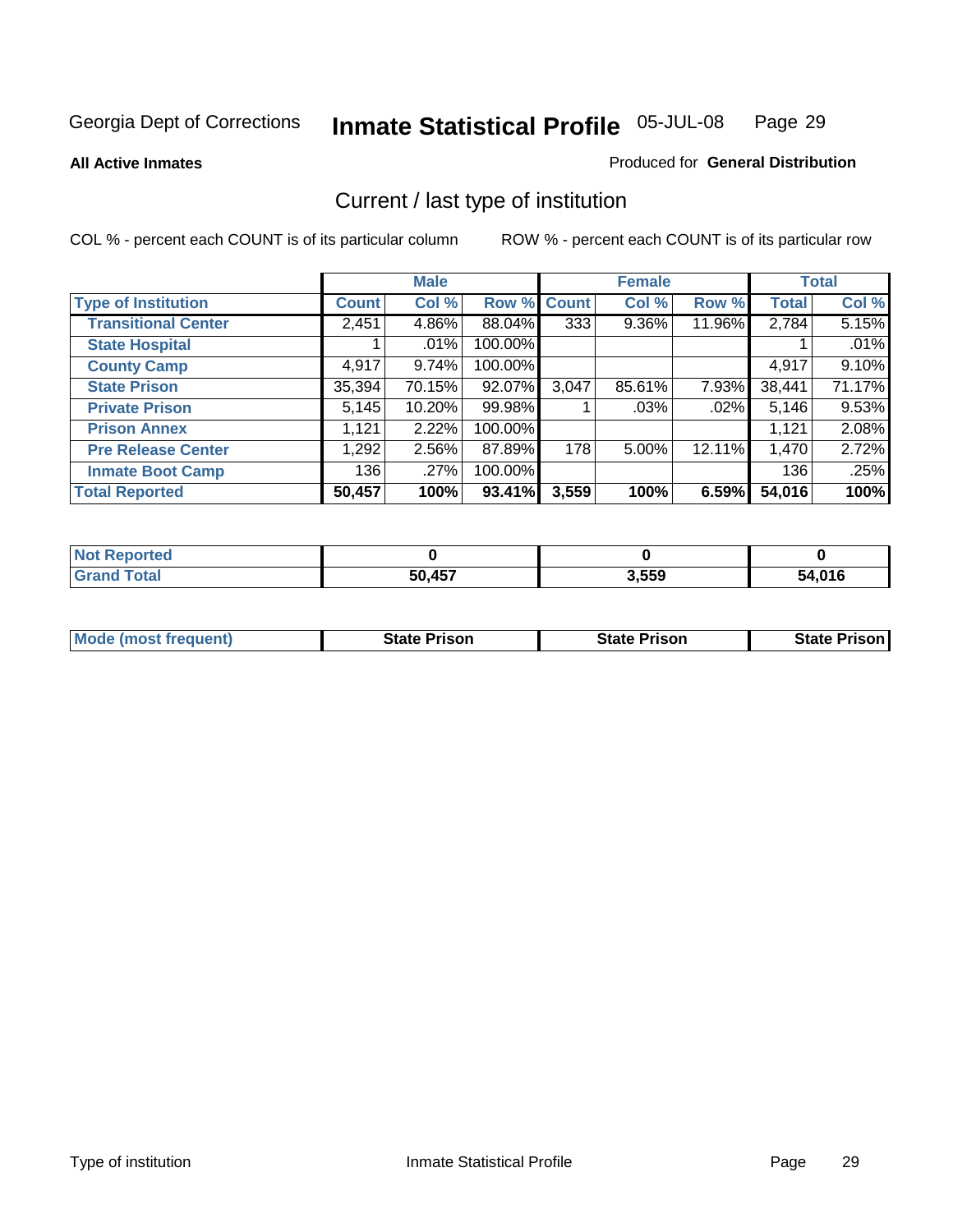**All Active Inmates**

#### Produced for **General Distribution**

# Institution type - transitional centers

|     |                                          |              | <b>Male</b> |         |              | <b>Female</b> |         |              | <b>Total</b> |
|-----|------------------------------------------|--------------|-------------|---------|--------------|---------------|---------|--------------|--------------|
|     | <b>Institution Type - Trans. Centers</b> | <b>Count</b> | Col %       | Row %   | <b>Count</b> | Col %         | Row %   | <b>Total</b> | Col %        |
| 220 | <b>Albany Trans-Ctr</b>                  | 150          | 6.12%       | 100.00% |              |               |         | 150          | 5.39%        |
| 227 | <b>Arrendale Trans-Ctr</b>               |              |             |         | 112          | 33.63%        | 100.00% | 112          | 4.02%        |
| 223 | <b>Atlanta Male Trans-Ctr</b>            | 251          | 10.24%      | 100.00% |              |               |         | 251          | 9.02%        |
| 246 | <b>Augusta Trans-Ctr</b>                 | 195          | 7.96%       | 100.00% |              |               |         | 195          | 7.00%        |
| 249 | <b>Clayton Transitional Ctr</b>          | 315          | 12.85%      | 100.00% |              |               |         | 315          | 11.31%       |
| 247 | <b>Coastal Transitional Ctr</b>          | 257          | 10.49%      | 100.00% |              |               |         | 257          | 9.23%        |
| 225 | <b>Columbus Trans-Ctr</b>                | 179          | 7.30%       | 100.00% |              |               |         | 179          | 6.43%        |
| 252 | <b>Emanuel-Swainsboro Tc</b>             | 212          | 8.65%       | 100.00% |              |               |         | 212          | 7.61%        |
| 250 | <b>Helms Trans-Ctr</b>                   | 99           | 4.04%       | 100.00% |              |               |         | 99           | 3.56%        |
| 248 | <b>Lagrange Trans Ctr</b>                | 146          | 5.96%       | 100.00% |              |               |         | 146          | 5.24%        |
| 231 | <b>Macon Male Trans-Ctr</b>              | 160          | 6.53%       | 100.00% |              |               |         | 160          | 5.75%        |
| 235 | <b>Metro Womens Trans-Ctr</b>            |              |             |         | 221          | 66.37%        | 100.00% | 221          | 7.94%        |
| 233 | <b>Phillips Trans-Ctr</b>                | 195          | 7.96%       | 100.00% |              |               |         | 195          | 7.00%        |
| 253 | <b>Smith Trans-Ctr</b>                   | 193          | 7.87%       | 100.00% |              |               |         | 193          | 6.93%        |
| 230 | <b>Valdosta Trans-Ctr</b>                | 99           | 4.04%       | 100.00% |              |               |         | 99           | $3.56\%$     |
|     | <b>Total Reported</b>                    | 2,451        | 100%        | 88.04%  | 333          | 100%          | 11.96%  | 2,784        | 100%         |

| TV 6<br>oortea |                        |            |      |
|----------------|------------------------|------------|------|
| <b>otal</b>    | 2.151<br>ا 10 <b>ب</b> | 000<br>ددد | ,784 |

| Mode (most frequent) | 249 Clayton Transitional Ctrl 235 Metro Womens Trans- | Ctr | 249 Clayton<br><b>Transitional Ctr</b> |
|----------------------|-------------------------------------------------------|-----|----------------------------------------|
|                      |                                                       |     |                                        |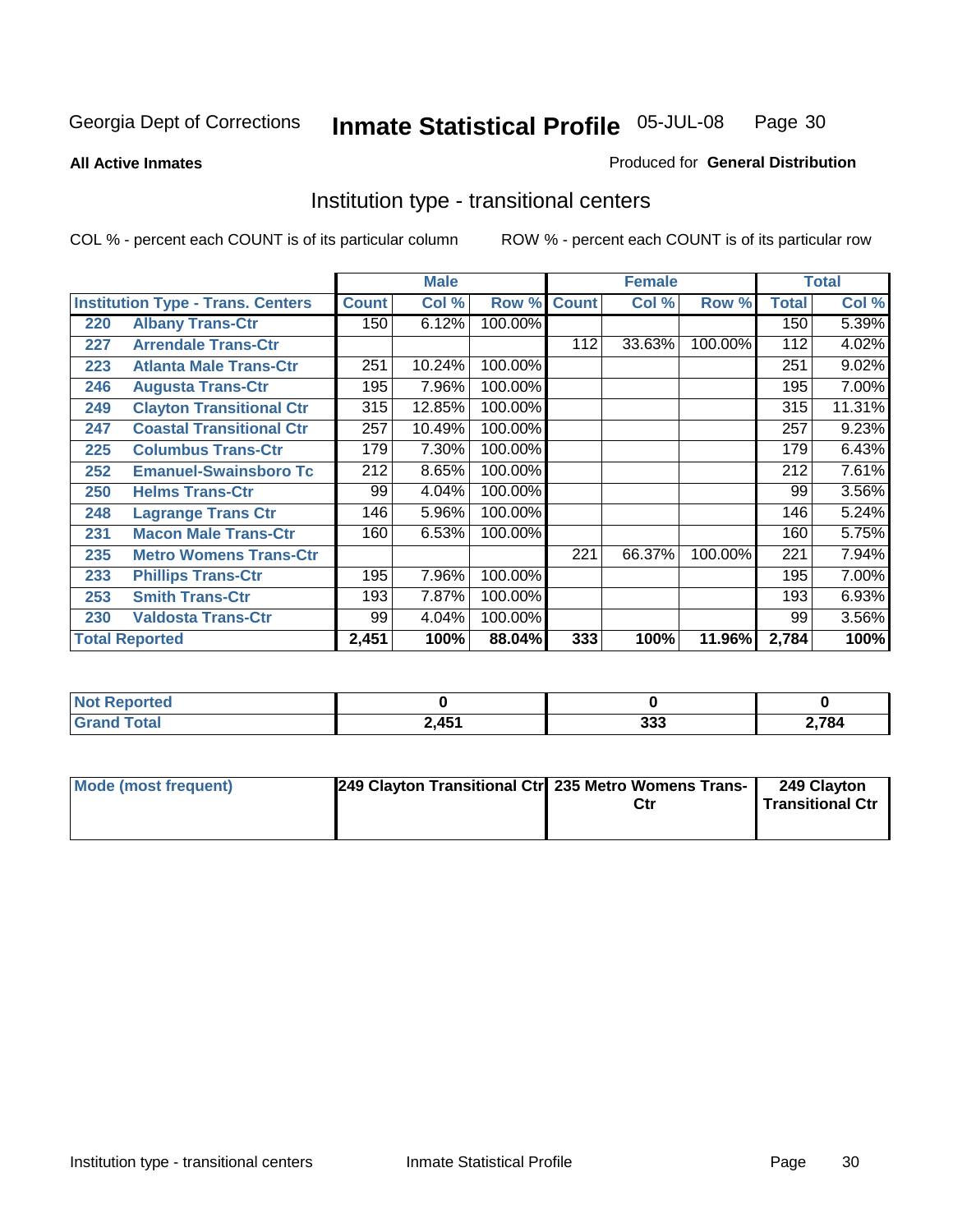**All Active Inmates**

#### Produced for **General Distribution**

# Institution type - mental hospitals

|                                                  | <b>Male</b> |                    | <b>Female</b> |                    | Total   |
|--------------------------------------------------|-------------|--------------------|---------------|--------------------|---------|
| <b>Institution Type - Mental Hospitals Count</b> | Col%        | <b>Row % Count</b> | Col%          | <b>Row % Total</b> | Col %   |
| <b>302 Central State Hospital</b>                | $100.00\%$  | 100.00%            |               |                    | 100.00% |
| <b>Total Reported</b>                            | 100%        | 100%               |               | %                  | 100%    |

| Not Reported |  |  |
|--------------|--|--|
| <b>otal</b>  |  |  |

| Mode (most frequent)<br>302 Central State Hospital | Null | <b>302 Central State</b><br><b>Hospital</b> |
|----------------------------------------------------|------|---------------------------------------------|
|----------------------------------------------------|------|---------------------------------------------|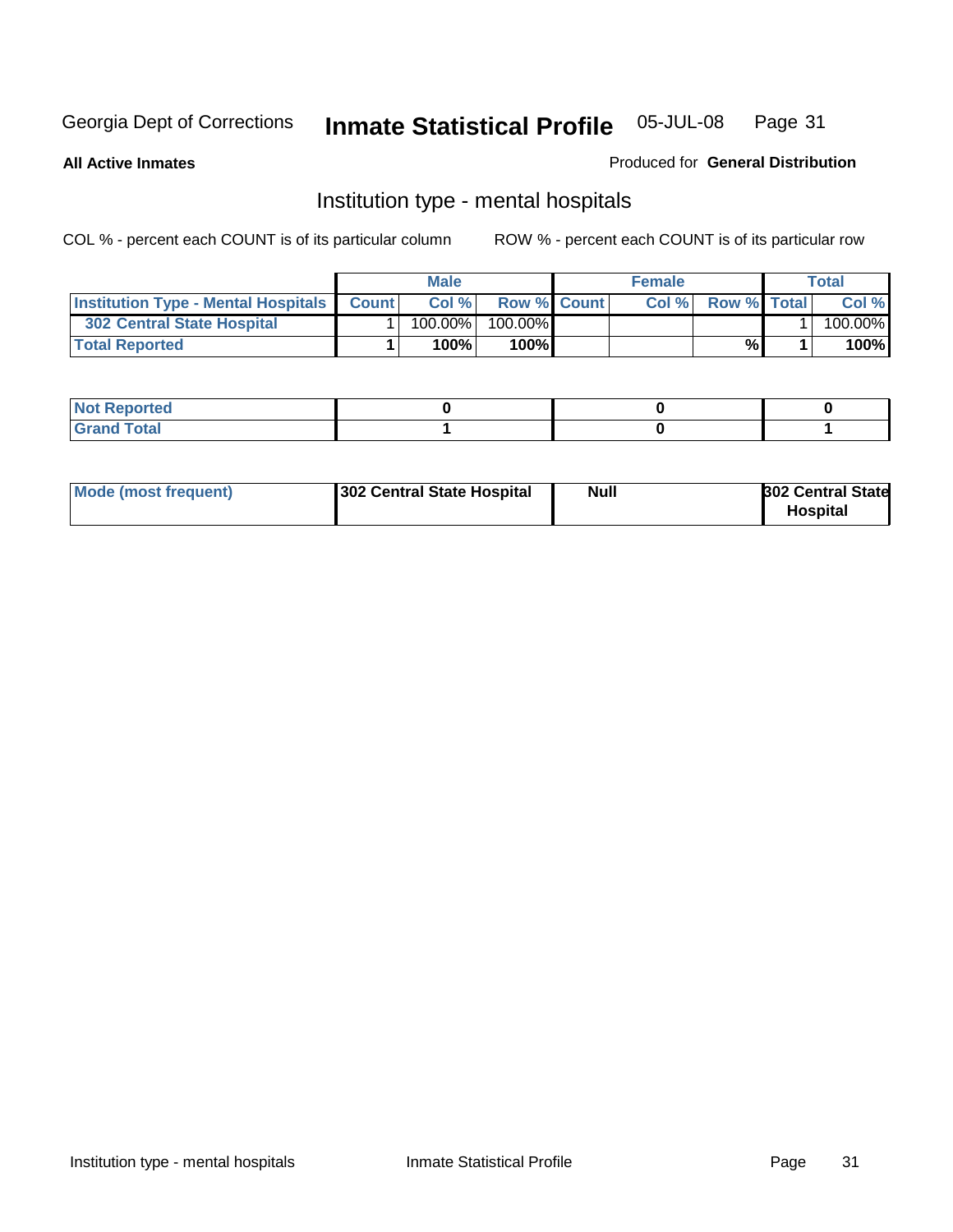#### **All Active Inmates**

#### Produced for **General Distribution**

# Institution type - county prisons

|                                          |                  | <b>Male</b> |         |              | <b>Female</b>             |                          |                  | <b>Total</b> |
|------------------------------------------|------------------|-------------|---------|--------------|---------------------------|--------------------------|------------------|--------------|
| <b>Institution Type - County Prisons</b> | <b>Count</b>     | Col %       | Row %   | <b>Count</b> | $\overline{\text{Col}}$ % | Row %                    | <b>Total</b>     | Col %        |
| <b>Bulloch County Ci</b><br>402          | 135              | 2.75%       | 100.00% |              |                           |                          | 135              | 2.75%        |
| <b>Carroll County Ci</b><br>404          | $\overline{208}$ | 4.23%       | 100.00% |              |                           |                          | $\overline{208}$ | 4.23%        |
| <b>Clarke County Ci</b><br>406           | 106              | 2.16%       | 100.00% |              |                           |                          | 106              | 2.16%        |
| <b>Clayton County Ci</b><br>456          | 217              | 4.41%       | 100.00% |              |                           |                          | $\overline{217}$ | 4.41%        |
| <b>Colquitt County Ci</b><br>407         | $\overline{173}$ | 3.52%       | 100.00% |              |                           |                          | 173              | 3.52%        |
| <b>Coweta County Ci</b><br>409           | 195              | 3.97%       | 100.00% |              |                           |                          | 195              | 3.97%        |
| <b>Decatur County Ci</b><br>411          | 206              | 4.19%       | 100.00% |              |                           |                          | 206              | 4.19%        |
| <b>Effingham County Ci</b><br>413        | 244              | 4.96%       | 100.00% |              |                           |                          | 244              | 4.96%        |
| <b>Floyd County Ci</b><br>415            | 334              | 6.79%       | 100.00% |              |                           |                          | 334              | 6.79%        |
| <b>Gwinnett County Ci</b><br>419         | $\overline{237}$ | 4.82%       | 100.00% |              |                           |                          | 237              | 4.82%        |
| <b>Hall County Ci</b><br>420             | 152              | 3.09%       | 100.00% |              |                           |                          | 152              | 3.09%        |
| <b>Harris County Ci</b><br>422           | 87               | 1.77%       | 100.00% |              |                           |                          | 87               | 1.77%        |
| <b>Jackson County Ci</b><br>426          | 164              | 3.34%       | 100.00% |              |                           |                          | 164              | 3.34%        |
| <b>Jefferson County Ci</b><br>428        | 186              | 3.78%       | 100.00% |              |                           |                          | 186              | 3.78%        |
| <b>Mitchell County Ci</b><br>433         | 115              | 2.34%       | 100.00% |              |                           |                          | 115              | 2.34%        |
| <b>Muscogee County Ci</b><br>435         | 514              | 10.45%      | 100.00% |              |                           |                          | $\overline{5}14$ | 10.45%       |
| <b>Richmond County Ci</b><br>439         | 201              | 4.09%       | 100.00% |              |                           |                          | 201              | 4.09%        |
| <b>Screven County Prison</b><br>440      | 139              | 2.83%       | 100.00% |              |                           |                          | 139              | 2.83%        |
| <b>Spalding County Ci</b><br>441         | 360              | 7.32%       | 100.00% |              |                           |                          | 360              | 7.32%        |
| <b>Stewart County Ci</b><br>442          | 87               | 1.77%       | 100.00% |              |                           |                          | 87               | 1.77%        |
| <b>Sumter County Ci</b><br>443           | 315              | 6.41%       | 100.00% |              |                           |                          | $\overline{315}$ | 6.41%        |
| <b>Terrell County Ci</b><br>444          | 119              | 2.42%       | 100.00% |              |                           |                          | 119              | 2.42%        |
| <b>Thomas County Ci</b><br>445           | 155              | 3.15%       | 100.00% |              |                           |                          | 155              | 3.15%        |
| <b>Troup County Ci</b><br>447            | 268              | 5.45%       | 100.00% |              |                           |                          | 268              | 5.45%        |
| <b>Total Reported</b>                    | 4,917            | 100%        | 100%    |              |                           | $\overline{\frac{9}{6}}$ | 4,917            | 100%         |

| τeα                                                                   |          |     |
|-----------------------------------------------------------------------|----------|-----|
| $n \leftrightarrow n$<br>$\sim$<br>$\sim$ $\sim$ $\sim$ $\sim$ $\sim$ | <b>A</b> | 017 |

| Mode (most frequent) | 435 Muscogee County Ci | <b>Null</b> | 435 Muscogee     |
|----------------------|------------------------|-------------|------------------|
|                      |                        |             | <b>County Ci</b> |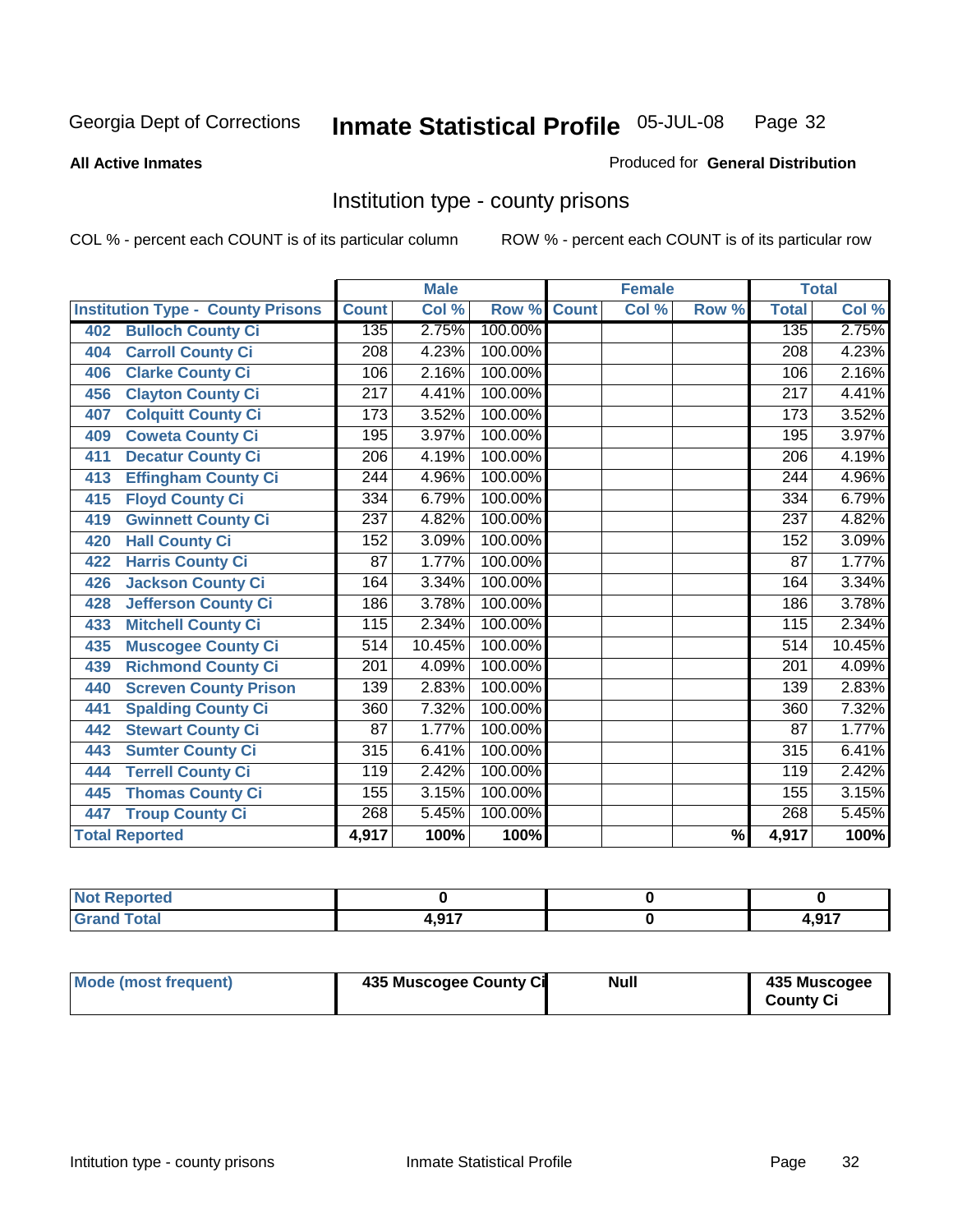#### **All Active Inmates**

#### Produced for **General Distribution**

# Institution type - state prisons

|     |                                         |                  | <b>Male</b> |         |              | <b>Female</b> |         | <b>Total</b>     |       |
|-----|-----------------------------------------|------------------|-------------|---------|--------------|---------------|---------|------------------|-------|
|     | <b>Institution Type - State Prisons</b> | <b>Count</b>     | Col %       | Row %   | <b>Count</b> | Col %         | Row %   | <b>Total</b>     | Col % |
| 508 | <b>Arrendale State Prison</b>           |                  |             |         | 1,207        | 39.61%        | 100.00% | 1,207            | 3.14% |
| 532 | <b>Augusta State Med.</b>               | 1,228            | 3.47%       | 99.92%  | 1            | .03%          | .08%    | 1,229            | 3.20% |
|     | <b>Prison</b>                           | 1,647            | 4.65%       | 100.00% |              |               |         | 1,647            | 4.28% |
| 543 | <b>Autry State Prison</b>               |                  |             | 100.00% |              |               |         |                  |       |
| 553 | <b>Baldwin State Prison</b>             | 1,023            | 2.89%       |         |              |               |         | 1,023            | 2.66% |
| 536 | <b>Bostick State Prison</b>             | 711              | 2.01%       | 100.00% |              |               |         | 711              | 1.85% |
| 534 | <b>Burrus Corr Trn Cntr</b>             | 542              | 1.53%       | 100.00% |              |               |         | 542              | 1.41% |
| 547 | <b>Calhoun State Prison</b>             | 1,439            | 4.07%       | 100.00% |              |               |         | 1,439            | 3.74% |
| 531 | <b>Central State Prison</b>             | 807              | 2.28%       | 100.00% |              |               |         | 807              | 2.10% |
| 523 | <b>Coastal State Prison</b>             | 1,503            | 4.25%       | 100.00% |              |               |         | 1,503            | 3.91% |
| 535 | <b>Colony Farm State Prison</b>         | 1                | .01%        | 100.00% |              |               |         | 1                | .01%  |
| 503 | <b>Dodge State Prison</b>               | 1,225            | 3.46%       | 100.00% |              |               |         | 1,225            | 3.19% |
| 548 | <b>Dooly State Prison</b>               | 1,292            | 3.65%       | 100.00% |              |               |         | 1,292            | 3.36% |
| 521 | <b>Ga Diag &amp; Class Pris</b>         | 1,704            | 4.81%       | 100.00% |              |               |         | 1,704            | 4.43% |
| 522 | <b>Ga Diag &amp; Class Pris-</b>        | 476              | 1.34%       | 100.00% |              |               |         | 476              | 1.24% |
|     | <b>Perm</b>                             |                  |             |         |              |               |         |                  |       |
| 517 | <b>Ga State Prison</b>                  | 703              | 1.99%       | 100.00% |              |               |         | 703              | 1.83% |
| 541 | <b>Hancock State Prison</b>             | 1,331            | 3.76%       | 100.00% |              |               |         | 1,331            | 3.46% |
| 540 | <b>Hays State Prison</b>                | 874              | 2.47%       | 100.00% |              |               |         | 874              | 2.27% |
| 551 | <b>Homerville State Prison</b>          | $\overline{200}$ | .57%        | 100.00% |              |               |         | 200              | .52%  |
| 545 | <b>Johnson State Prison</b>             | 1,614            | 4.56%       | 100.00% |              |               |         | 1,614            | 4.20% |
| 510 | <b>Lee State Prison</b>                 | 766              | 2.16%       | 100.00% |              |               |         | 766              | 1.99% |
| 502 | <b>Lowndes State Prison</b>             | $\overline{9}$   | .03%        | 100.00% |              |               |         | 9                | .02%  |
| 549 | <b>Macon State Prison</b>               | 1,464            | 4.14%       | 100.00% |              |               |         | 1,464            | 3.81% |
| 519 | <b>Men'S State Prison</b>               | 680              | 1.92%       | 100.00% |              |               |         | 680              | 1.77% |
| 554 | <b>Metro State Prison (W)</b>           |                  |             |         | 758          | 24.88%        | 100.00% | 758              | 1.97% |
| 561 | <b>Milan State Prison</b>               | $\overline{250}$ | .71%        | 100.00% |              |               |         | $\overline{250}$ | .65%  |
| 509 | <b>Montgomery State Prison</b>          | 406              | 1.15%       | 100.00% |              |               |         | 406              | 1.06% |
| 505 | <b>Phillips State Prison</b>            | 864              | 2.44%       | 100.00% |              |               |         | 864              | 2.25% |
| 557 | <b>Pulaski State Prison (W)</b>         |                  |             |         | 1,081        | 35.48%        | 100.00% | 1,081            | 2.81% |
| 529 | <b>Rivers State Prison</b>              | 1,147            | 3.24%       | 100.00% |              |               |         | 1,147            | 2.98% |
| 533 | <b>Rogers State Prison</b>              | 1,325            | 3.74%       | 100.00% |              |               |         | 1,325            | 3.45% |
| 530 | <b>Rutledge State Prison</b>            | 606              | 1.71%       | 100.00% |              |               |         | 606              | 1.58% |
| 525 | <b>Scott State Prison</b>               | 1,348            | 3.81%       | 100.00% |              |               |         | 1,348            | 3.51% |
| 550 | <b>Smith State Prison</b>               | 1,127            | 3.18%       | 100.00% |              |               |         | 1,127            | 2.93% |
| 542 | <b>Telfair State Prison</b>             | 1,216            | 3.44%       | 100.00% |              |               |         | 1,216            | 3.16% |
| 537 | <b>Valdosta State Prison</b>            | 1,191            | 3.36%       | 100.00% |              |               |         | 1,191            | 3.10% |
| 506 | <b>Walker State Prison</b>              | 625              | 1.77%       | 100.00% |              |               |         | 625              | 1.63% |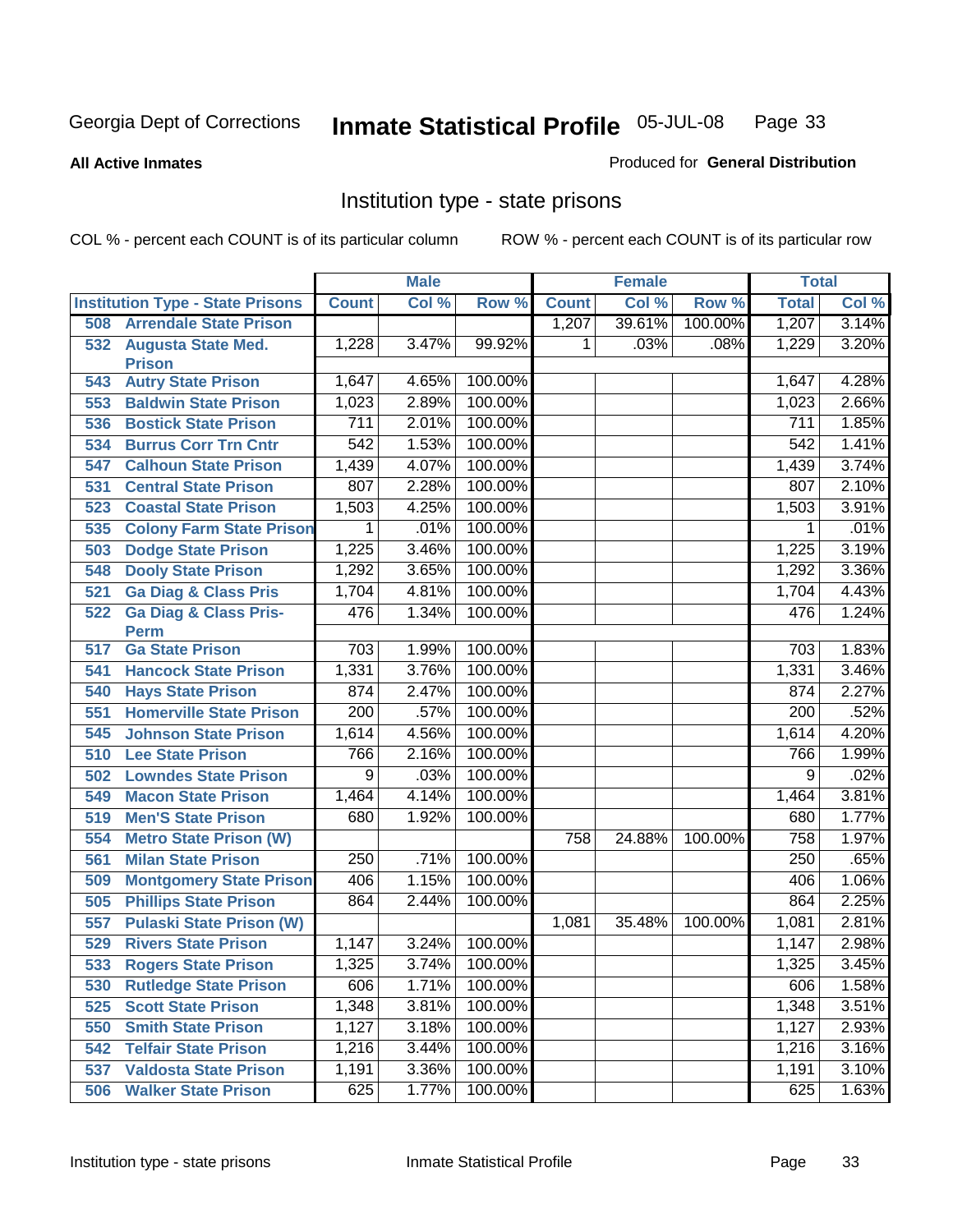**All Active Inmates**

#### Produced for **General Distribution**

# Institution type - state prisons

|                                         |                    | <b>Male</b> |            |              | <b>Female</b> |       | <b>Total</b> |       |
|-----------------------------------------|--------------------|-------------|------------|--------------|---------------|-------|--------------|-------|
| <b>Institution Type - State Prisons</b> | <b>Count</b>       | Col %       | Row %      | <b>Count</b> | Col %         | Row % | <b>Total</b> | Col % |
| <b>Ware State Prison</b><br>501         | .054               | 2.98%       | 100.00%    |              |               |       | 1,054        | 2.74% |
| <b>Washington Sp</b><br>552             | $.116$ $^{\prime}$ | 3.15%       | $100.00\%$ |              |               |       | 1.116        | 2.90% |
| <b>Wayne State Prison</b><br>507        | 189                | .53%        | 100.00%    |              |               |       | 189          | .49%  |
| <b>Wilcox State Prison</b><br>546       | .691               | 4.78%       | 100.00%    |              |               |       | 1.691        | 4.40% |
| <b>Total Reported</b>                   | 35,394             | 100%        | 92.07%     | 3.047        | 100%          | 7.93% | 38,441       | 100%  |

| <b>Not</b><br><b>Reported</b> |        |       |        |
|-------------------------------|--------|-------|--------|
| <b>Grand Total</b>            | 35,394 | 3,047 | 38,441 |

| <b>Mode (most frequent)</b> | <b>521 Ga Diag &amp; Class Pris</b> | <b>508 Arrendale State Prison</b> | 521 Ga Diag &<br><b>Class Pris</b> |
|-----------------------------|-------------------------------------|-----------------------------------|------------------------------------|
|-----------------------------|-------------------------------------|-----------------------------------|------------------------------------|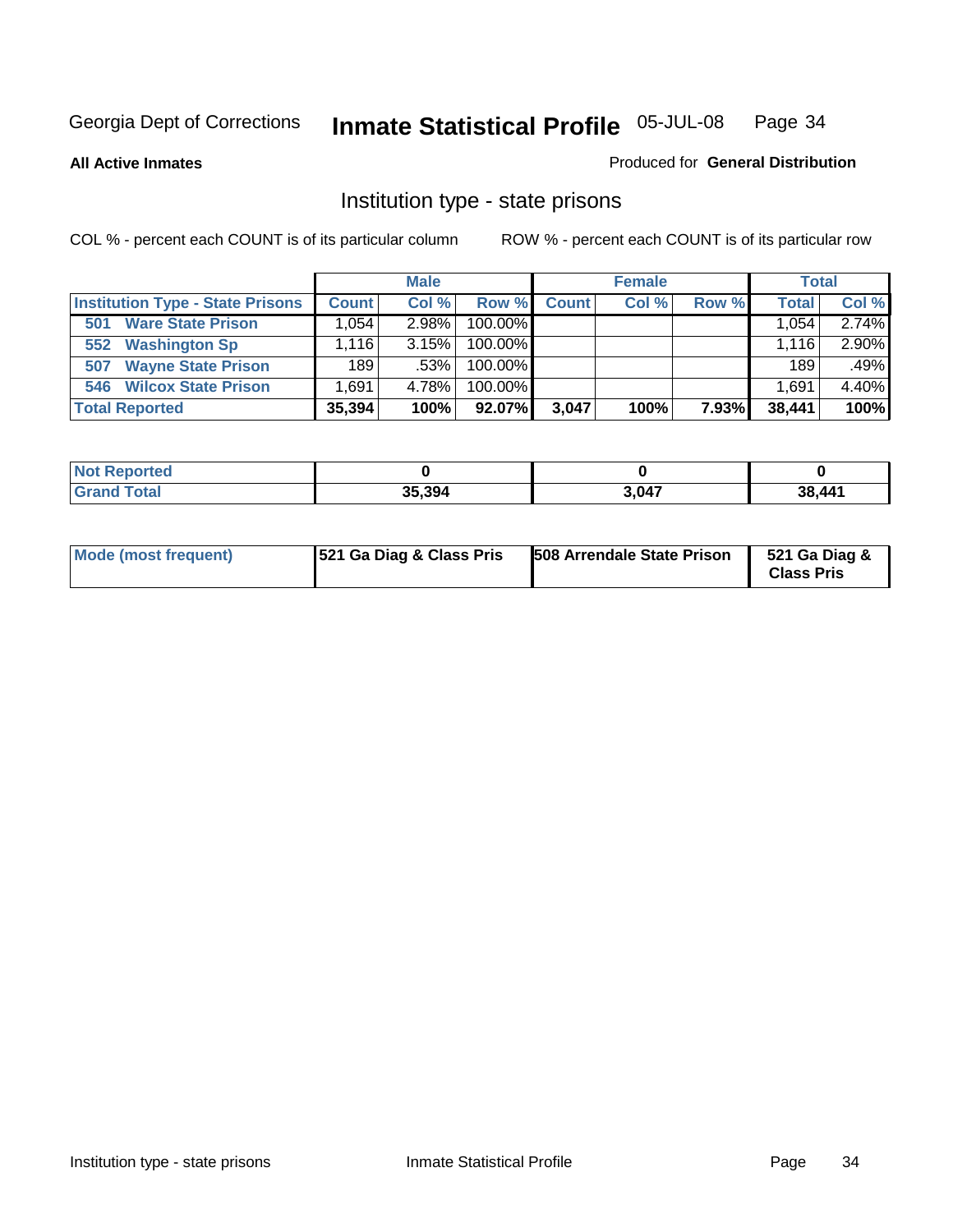**All Active Inmates**

#### Produced for **General Distribution**

# Institution type - private prisons

|                                           |                   | <b>Male</b> |             | <b>Female</b> |         |              | <b>Total</b> |
|-------------------------------------------|-------------------|-------------|-------------|---------------|---------|--------------|--------------|
| <b>Institution Type - Private Prisons</b> | <b>Count</b>      | Col %       | Row % Count | Col %         | Row %   | <b>Total</b> | Col %        |
| <b>Coffee Corr Facility</b><br>569        | .685              | $32.75\%$   | $99.94\%$   | $100.00\%$    | $.06\%$ | .686         | 32.76%       |
| 567 D Ray James Corr Fac                  | ا 802. ا          | $35.02\%$   | 100.00%     |               |         | $1,802 +$    | 35.02%       |
| <b>Wheeler Corr Facility</b><br>571       | .658 <sup>1</sup> | 32.23%      | 100.00%     |               |         | 658. ا       | 32.22%       |
| <b>Total Reported</b>                     | 5.145             | 100%        | 99.98%      | 100%          | $.02\%$ | 5,146        | 100%         |

| <b>ported</b><br><b>NOT</b><br>uar |       |      |
|------------------------------------|-------|------|
| <b>Total</b><br>$\mathbf{v}$ and   | 5,145 | .146 |

| Mode (most frequent) | 1567 D Ray James Corr Fac 1569 Coffee Corr Facility |  | 567 D Ray James<br><b>Corr Fac</b> |
|----------------------|-----------------------------------------------------|--|------------------------------------|
|----------------------|-----------------------------------------------------|--|------------------------------------|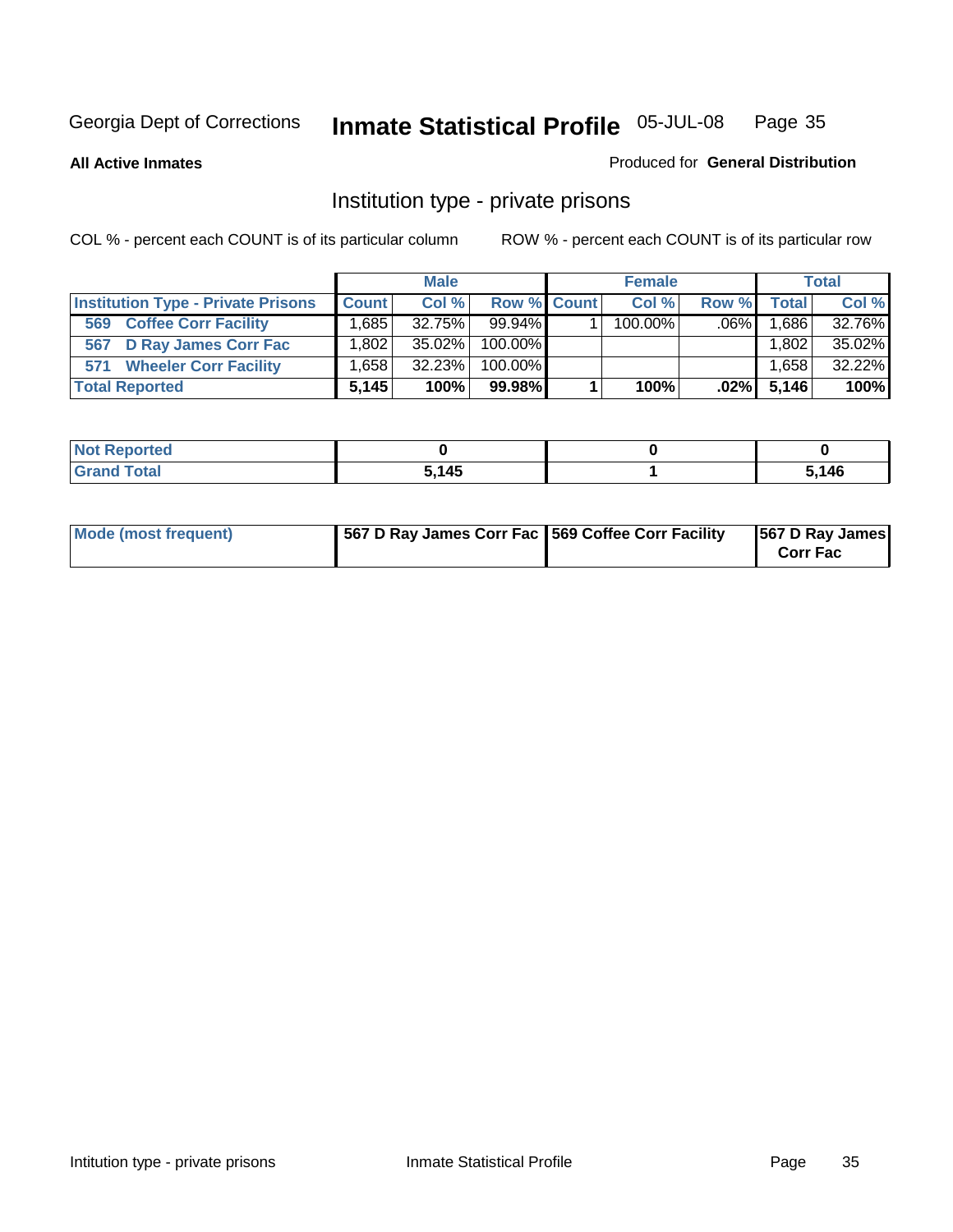**All Active Inmates**

Produced for **General Distribution**

# Institution type - prison annexes

|                                         |       | <b>Male</b> |            |              | <b>Female</b> |       |       | <b>Total</b> |
|-----------------------------------------|-------|-------------|------------|--------------|---------------|-------|-------|--------------|
| Institution Type - Prison Annexes Count |       | Col %       | Row %      | <b>Count</b> | Col %         | Row % | Total | Col %        |
| <b>7541 Hancock Annex</b>               | 162   | 14.45%      | $100.00\%$ |              |               |       | 162   | 14.45%       |
| 7540 Hays Annex                         | 571   | $50.94\%$   | $100.00\%$ |              |               |       | 571   | 50.94%       |
| 7501 Ware Annex                         | 205   | 18.29%      | $100.00\%$ |              |               |       | 205   | 18.29%       |
| 7552 Washington Sp Annex                | 183   | 16.32%      | $100.00\%$ |              |               |       | 183   | 16.32%       |
| <b>Total Reported</b>                   | 1,121 | 100%        | 100%l      |              |               | %।    | 1,121 | 100%         |

| <b>Reported</b><br>NOI<br>$\sim$ |                   |                   |
|----------------------------------|-------------------|-------------------|
| <b>Total</b>                     | $\overline{42}$   | 101               |
| -                                | $\cdot$ – $\cdot$ | $\cdot$ – $\cdot$ |

| Mode (most frequent) | 7540 Hays Annex | <b>Null</b> | 7540 Hays Annex |
|----------------------|-----------------|-------------|-----------------|
|                      |                 |             |                 |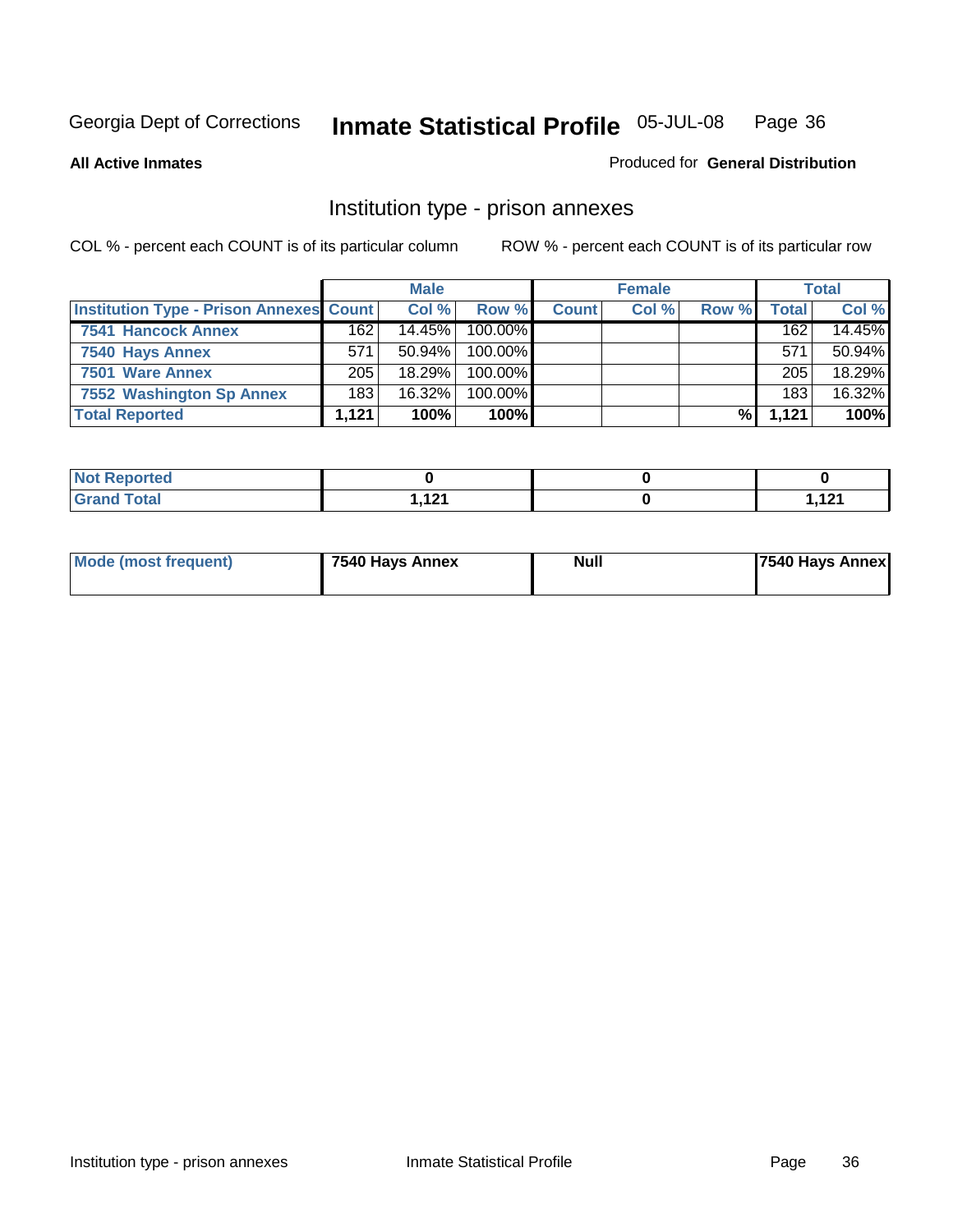### **All Active Inmates**

### Produced for **General Distribution**

## Institution type - pre-release centers

|                                                |       | <b>Male</b> |         |              | <b>Female</b> |         |              | <b>Total</b> |
|------------------------------------------------|-------|-------------|---------|--------------|---------------|---------|--------------|--------------|
| <b>Institution Type - Prison Annexes Count</b> |       | Col %       | Row %   | <b>Count</b> | Col %         | Row %   | <b>Total</b> | Col %        |
| 7507 Appling Pre-Release Ctr                   | 189   | 14.63%      | 100.00% |              |               |         | 189          | 12.86%       |
| 7521 Lamar Pre-Release Center                  | 197   | 15.25%      | 100.00% |              |               |         | 197          | 13.40%       |
| 7550 Long Pre-Release Center                   | 179   | 13.85%      | 100.00% |              |               |         | 179          | 12.18%       |
| 7543 Pelham Pre-Release                        | 160   | 12.38%      | 100.00% |              |               |         | 160          | 10.88%       |
| <b>Center</b>                                  |       |             |         |              |               |         |              |              |
| 7546 Turner Pre-Release Center                 | 186   | 14.40%      | 100.00% |              |               |         | 186          | 12.65%       |
| 7538 W Central Pre-Release Ctr                 |       |             |         | 178          | 100.00%       | 100.00% | 178          | 12.11%       |
| 556 Western Pre-Release Cntr                   | 197   | 15.25%      | 100.00% |              |               |         | 197          | 13.40%       |
| <b>7572 Wilkes Pre-Release Center</b>          | 184   | 14.24%      | 100.00% |              |               |         | 184          | 12.52%       |
| <b>Total Reported</b>                          | 1,292 | 100%        | 87.89%  | 178          | 100%          | 12.11%  | 1,470        | 100%         |

| N <sub>0</sub><br>Reported |        |          |     |
|----------------------------|--------|----------|-----|
| <b>Total</b>               | 292, ا | היי<br>. | A7C |

| Mode (most frequent) | 7521 Lamar Pre-Release | 7538 W Central Pre-Release   7521 Lamar Pre- |                |
|----------------------|------------------------|----------------------------------------------|----------------|
|                      | Center                 | Ctr                                          | Release Center |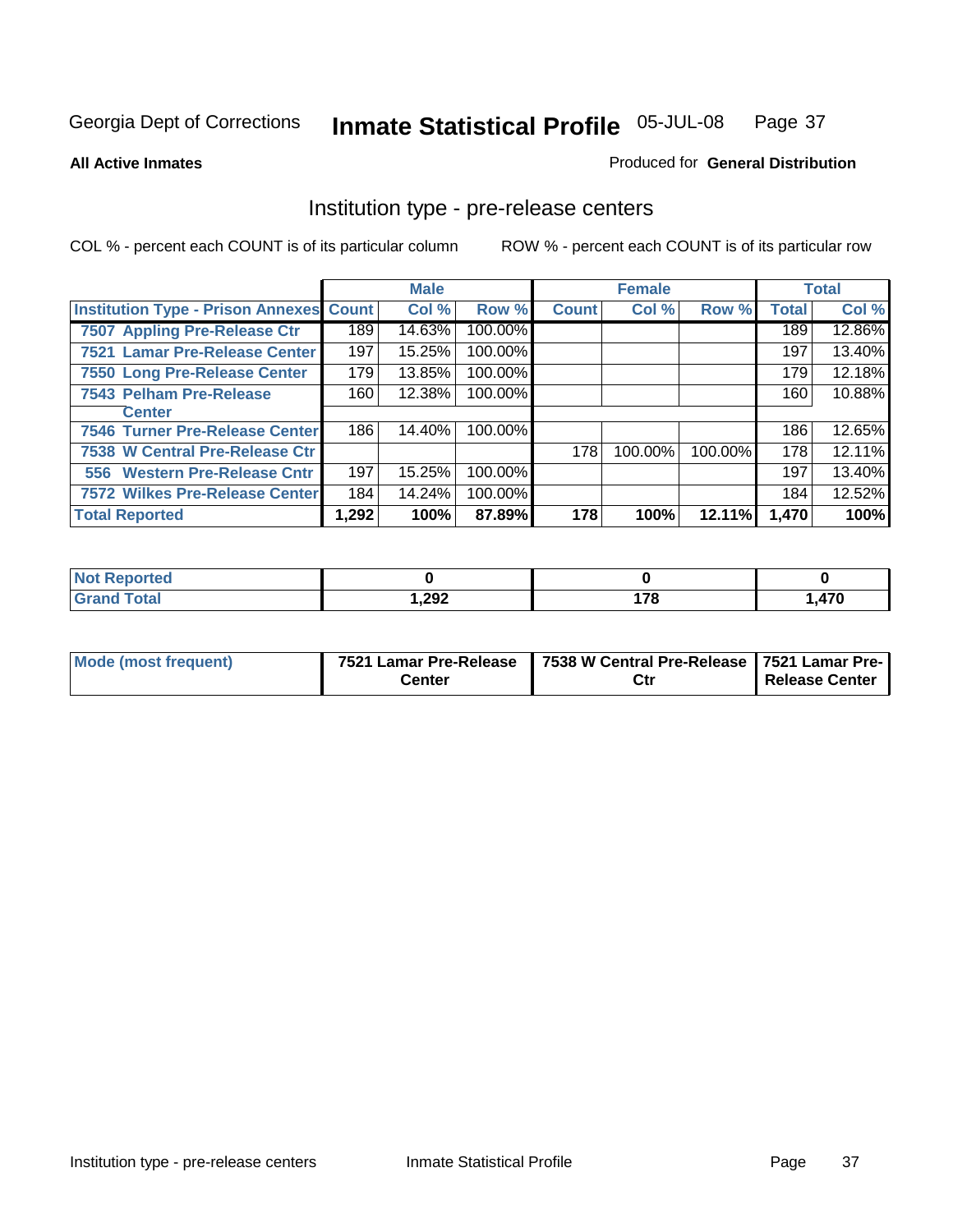**All Active Inmates**

Produced for **General Distribution**

## Institution type - inmate boot camp

|                                      |              | <b>Male</b> |               |              | <b>Female</b> |       |       | <b>Total</b> |
|--------------------------------------|--------------|-------------|---------------|--------------|---------------|-------|-------|--------------|
| <b>Institution Type - Boot Camps</b> | <b>Count</b> | Col %       | Row %         | <b>Count</b> | Col%          | Row % | Total | Col %        |
| 9534 Burruss Inm Boot Camp           | 136          | 100.00%     | 100.00%       |              |               |       | 136   | 100.00%      |
| <b>Total Rported</b>                 | 136          | 100%        | 100% <b>I</b> |              |               | %।    | 136   | 100%         |

| N<br><b>keportea</b><br>$\sim$<br>. |                |             |
|-------------------------------------|----------------|-------------|
| Code"                               | ,<br>. .<br>__ | 136<br>$ -$ |

| Mode (most frequent) | 9534 Burruss Inm Boot | Null | 9534 Burruss Inm |
|----------------------|-----------------------|------|------------------|
|                      | Camp                  |      | <b>Boot Camp</b> |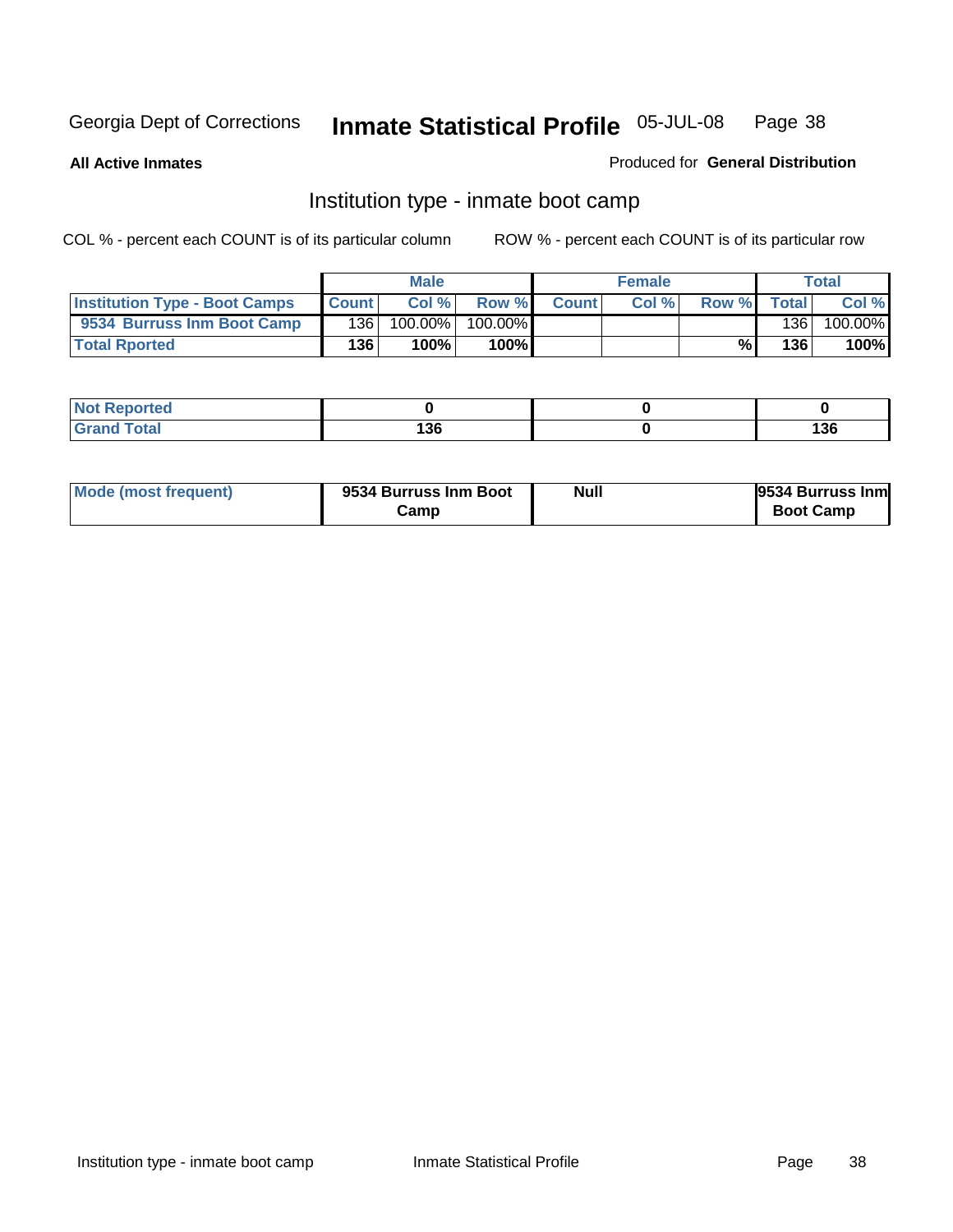### **All Active Inmates**

### Produced for **General Distribution**

## Number of disciplinary reports

|                                       |              | <b>Male</b> |        |              | <b>Female</b> |          |              | <b>Total</b> |
|---------------------------------------|--------------|-------------|--------|--------------|---------------|----------|--------------|--------------|
| <b>Number of Disciplinary Reports</b> | <b>Count</b> | Col %       | Row %  | <b>Count</b> | Col %         | Row %    | <b>Total</b> | Col %        |
|                                       | 21,741       | 43.09%      | 90.98% | 2,155        | 60.55%        | 9.02%    | 23,896       | 44.24%       |
|                                       | 7,211        | 14.29%      | 93.23% | 524          | 14.72%        | 6.77%    | 7,735        | 14.32%       |
|                                       | 3,996        | 7.92%       | 94.87% | 216          | 6.07%         | 5.13%    | 4,212        | 7.80%        |
| 3                                     | 2,744        | 5.44%       | 95.54% | 128          | 3.60%         | 4.46%    | 2,872        | 5.32%        |
|                                       | 2,025        | 4.01%       | 95.84% | 88           | 2.47%         | $4.16\%$ | 2,113        | 3.91%        |
| 5                                     | 1,534        | $3.04\%$    | 95.52% | 72           | 2.02%         | 4.48%    | 1,606        | 2.97%        |
| <b>More Than 5</b>                    | 11,206       | 22.21%      | 96.75% | 376          | 10.56%        | $3.25\%$ | 11,582       | 21.44%       |
| <b>Total Reported</b>                 | 50,457       | 100%        | 93.41% | 3,559        | 100%          | 6.59%    | 54,016       | 100%         |

| N         |               |       |              |
|-----------|---------------|-------|--------------|
| $\sim$ 10 | <b>50 457</b> | 3,559 | $\mathbf{A}$ |

| Mean (average)       | 5.01 | 2.37 | 4.83 |
|----------------------|------|------|------|
| Median (middle)      |      |      |      |
| Mode (most frequent) |      |      |      |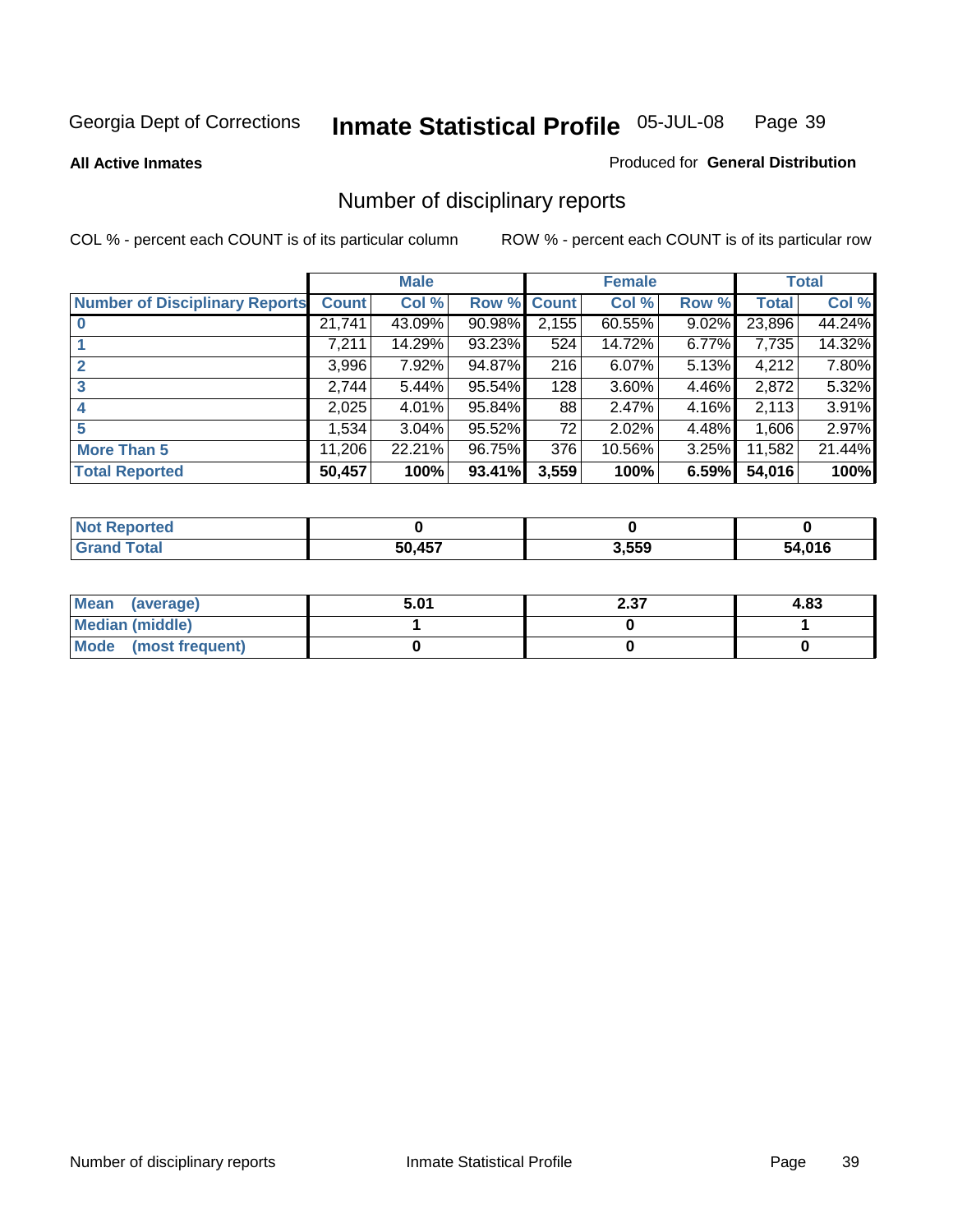**All Active Inmates**

### Produced for **General Distribution**

## Number of transfers

|                            |         | <b>Male</b> |        |              | <b>Female</b> |                 |        | <b>Total</b> |
|----------------------------|---------|-------------|--------|--------------|---------------|-----------------|--------|--------------|
| <b>Number of Transfers</b> | Count l | Col %       | Row %  | <b>Count</b> | Col %         | Row %           | Total  | Col %        |
|                            | 3,807   | 7.55%       | 88.23% | 508          | 14.27%        | 11.77% <b> </b> | 4,315  | 7.99%        |
|                            | 18,446  | 36.56%      | 91.29% | 1,760        | 49.45%        | $8.71\%$        | 20,206 | 37.41%       |
|                            | 11,153  | 22.10%      | 93.46% | 781          | 21.94%        | 6.54%           | 11,934 | 22.09%       |
| 3                          | 6,352   | 12.59%      | 95.08% | 329          | 9.24%         | $4.92\%$        | 6,681  | 12.37%       |
|                            | 3,673   | 7.28%       | 97.76% | 84           | 2.36%         | $2.24\%$        | 3,757  | $6.96\%$     |
| 5                          | 2,266   | 4.49%       | 98.10% | 44           | 1.24%         | $1.90\%$        | 2,310  | 4.28%        |
| <b>More Than 5</b>         | 4,760   | 9.43%       | 98.90% | 53           | 1.49%         | $1.10\%$        | 4,813  | 8.91%        |
| <b>Total Reported</b>      | 50,457  | 100%        | 93.41% | 3,559        | 100%          | 6.59%           | 54,016 | 100.0%       |

| <b>Not</b><br><b>Reported</b> |        |       |             |
|-------------------------------|--------|-------|-------------|
| <b>Total</b>                  | 50 457 | 3,559 | 4,016<br>54 |

| Mean (average)       | 2.51 | ∣.48 | 2.44 |
|----------------------|------|------|------|
| Median (middle)      |      |      |      |
| Mode (most frequent) |      |      |      |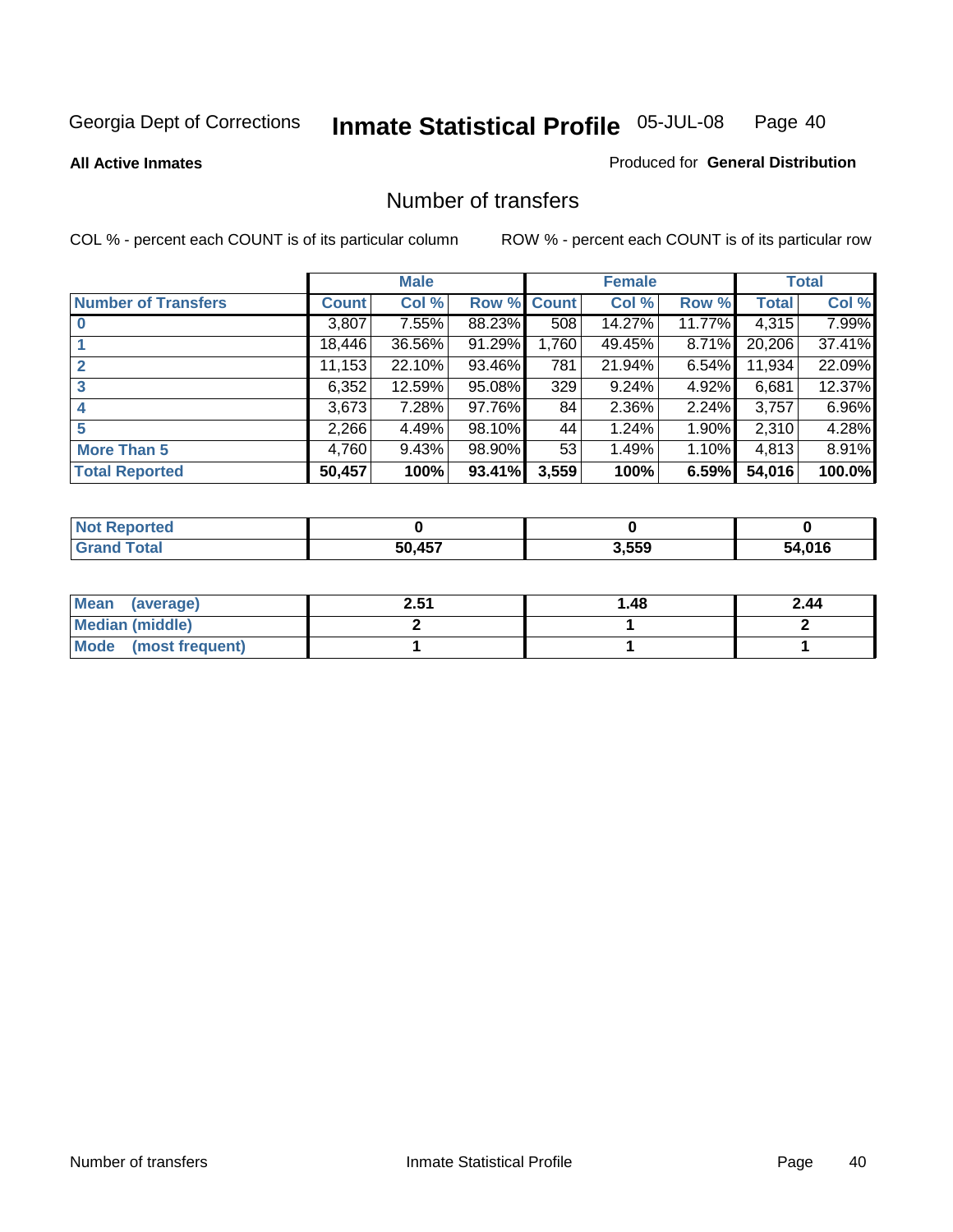**All Active Inmates**

### Produced for **General Distribution**

## Number of escapes

|                          |              | <b>Male</b> |                    |       | <b>Female</b> |          |        | <b>Total</b> |
|--------------------------|--------------|-------------|--------------------|-------|---------------|----------|--------|--------------|
| <b>Number of Escapes</b> | <b>Count</b> | Col %       | <b>Row % Count</b> |       | Col %         | Row %    | Total  | Col %        |
|                          | 50,130       | 99.35%      | 93.39%             | 3,548 | 99.69%        | $6.61\%$ | 53,678 | 99.37%       |
|                          | 308          | 0.61%       | 96.55%             | 11    | 0.31%         | 3.45%    | 319    | 0.59%        |
|                          | 13           | 0.03%       | 100.00%            |       |               |          | 13     | 0.02%        |
|                          | 5            | 0.01%       | 100.00%            |       |               |          | 5      | 0.01%        |
|                          |              | 0.01%       | $100.00\%$         |       |               |          |        | 0.01%        |
| <b>Total Reported</b>    | 50,457       | 100%        | 93.41%             | 3,559 | 100%          | 6.59%    | 54,016 | 100%         |

| Reported<br>Not. |        |       |      |
|------------------|--------|-------|------|
| intal            | 50 457 | 3,559 | ,016 |

| Mean (average)       |  | ו ש. |
|----------------------|--|------|
| Median (middle)      |  |      |
| Mode (most frequent) |  |      |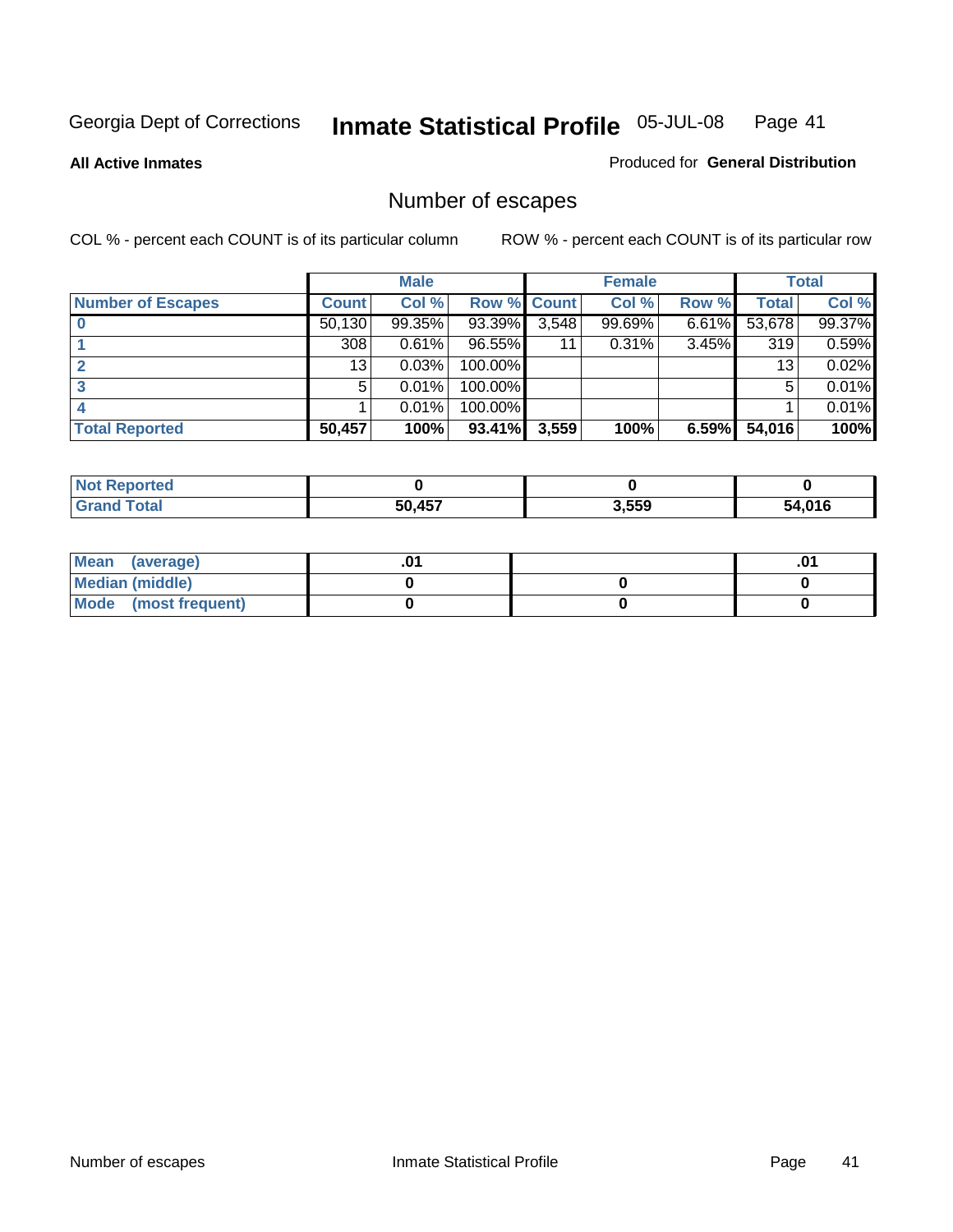**All Active Inmates**

### Produced for **General Distribution**

## Probable future release type

|                                         |              | <b>Male</b> |                    |     | <b>Female</b> |          | <b>Total</b> |        |
|-----------------------------------------|--------------|-------------|--------------------|-----|---------------|----------|--------------|--------|
| <b>Probable Future Release Type</b>     | <b>Count</b> | Col %       | <b>Row % Count</b> |     | Col %         | Row %    | <b>Total</b> | Col %  |
| <b>Paroled with probation to follow</b> | 7,495        | 14.85%      | 92.92%             | 571 | 16.04%        | 7.08%    | 8,066        | 14.93% |
| Paroled w/o probation to follow         | 7,367        | 14.60%      | 93.41%             | 520 | 14.61%        | $6.59\%$ | 7,887        | 14.60% |
| <b>Maxout with probation to follow</b>  | 14,818       | 29.37%      | 92.66% 1.173       |     | 32.96%        | 7.34%    | 15,991       | 29.60% |
| <b>Maxout w/o probation to follow</b>   | 13,824       | 27.40%      | 93.19% 1.011       |     | 28.41%        | $6.81\%$ | 14,835       | 27.46% |
| Life, LWOP or death sentence            | 6,953        | 13.78%      | 96.08%             | 284 | 7.98%         | $3.92\%$ | 7,237        | 13.40% |
| <b>Total Reported</b>                   | 50,457       | 100%        | $93.41\%$ 3,559    |     | 100%          | 6.59%    | 54,016       | 100%   |

| <b>Not</b><br>Reported |        |        |        |
|------------------------|--------|--------|--------|
| <b>Total</b><br>Gra    | 50,457 | 50,457 | 54,016 |

| Mode (most frequent) | Maxout with PROB follow   Maxout with PROB follow   Maxout with PROB |        |
|----------------------|----------------------------------------------------------------------|--------|
|                      |                                                                      | follow |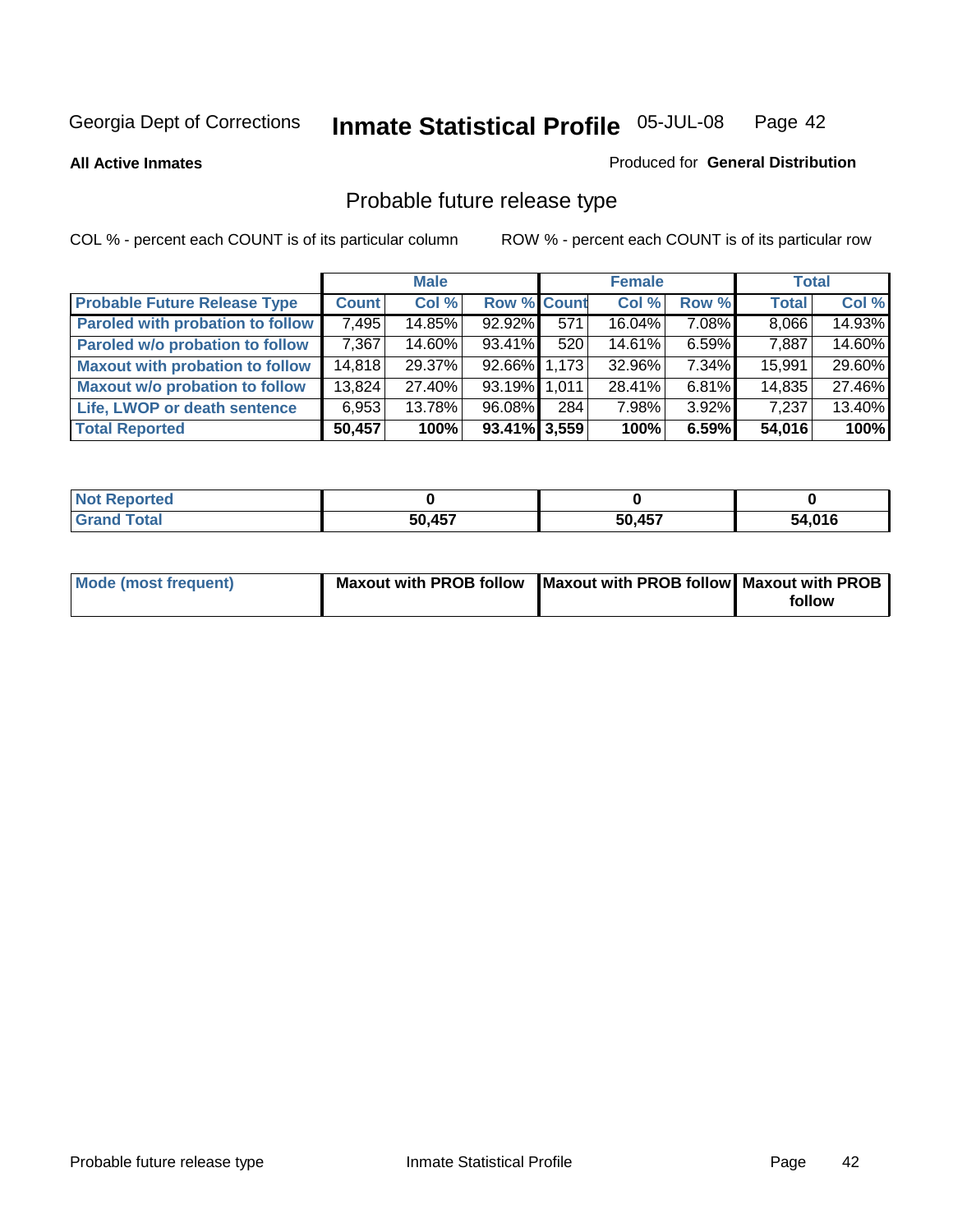**All Active Inmates**

Produced for **General Distribution**

## Actual release type

|                            |              | <b>Male</b> |                    | <b>Female</b> |        |       | Total |
|----------------------------|--------------|-------------|--------------------|---------------|--------|-------|-------|
| <b>Actual Release Type</b> | <b>Count</b> | Col %       | <b>Row % Count</b> | Col %         | Row %I | Total | Col % |
| <b>Total Reported</b>      |              | $\%$        | %                  | %             | %      |       | %     |

| <b>Still Active</b> | 50,457 | 3,559 | 54,016 |
|---------------------|--------|-------|--------|
| <b>Not Reported</b> |        |       |        |
| <b>Grand Total</b>  | 50,457 | 3,559 | 54,016 |

| M<br>____<br>_____ | NI | Null | $\cdots$ |
|--------------------|----|------|----------|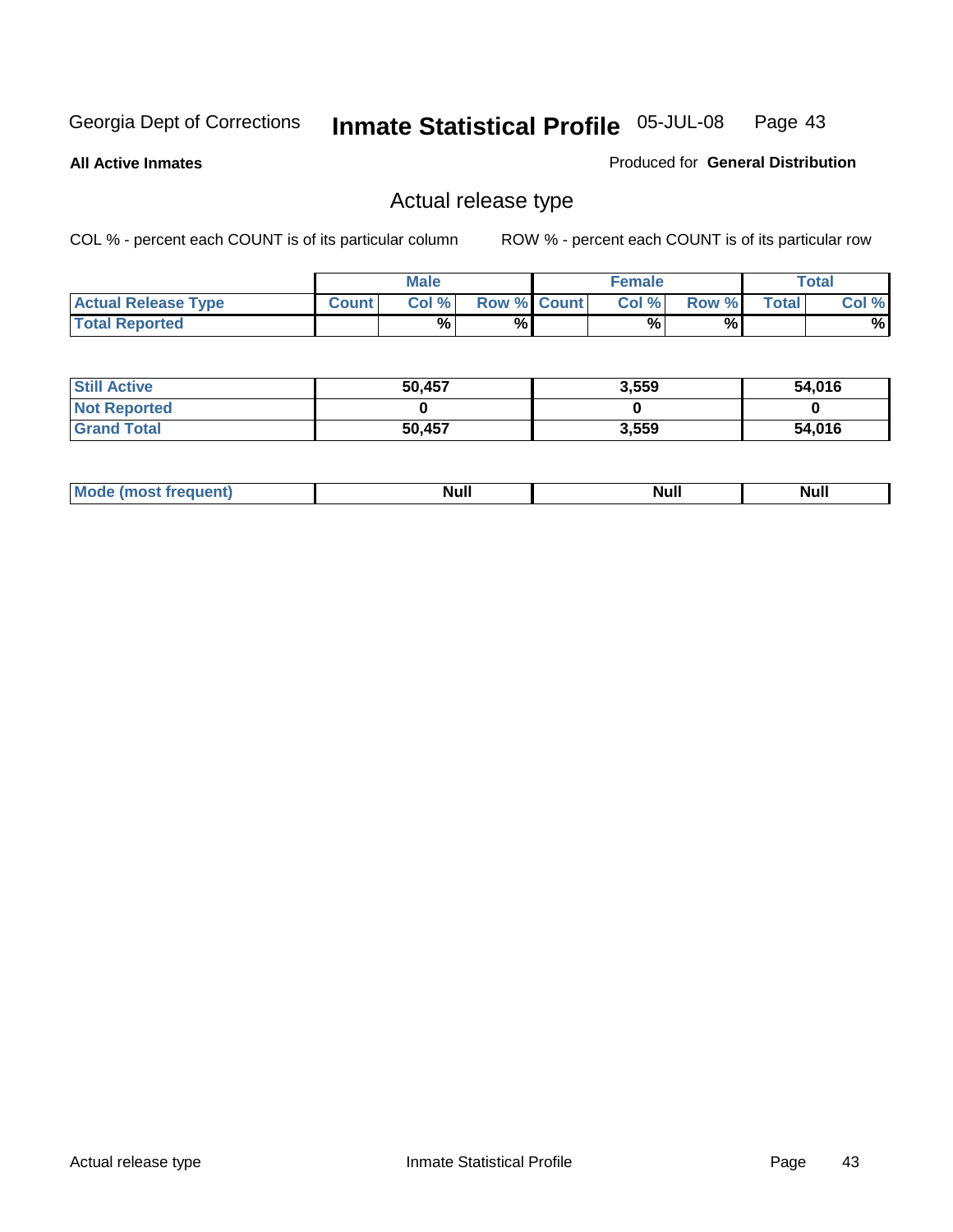### **All Active Inmates**

### Produced for **General Distribution**

## Time served in current (or last) institution

|                            |              | <b>Male</b> |        |              | <b>Female</b> |        |        | <b>Total</b> |
|----------------------------|--------------|-------------|--------|--------------|---------------|--------|--------|--------------|
| <b>Time In Institution</b> | <b>Count</b> | Col %       | Row %  | <b>Count</b> | Col %         | Row %  | Total  | Col %        |
| 0 to 3 months              | 11,831       | 23.45%      | 90.09% | 1,302        | 36.58%        | 9.91%  | 13,133 | 24.31%       |
| 3.01 to 6 months           | 9,116        | 18.07%      | 94.42% | 539          | 15.14%        | 5.58%  | 9,655  | 17.87%       |
| 6.01 to 9 months           | 5,627        | 11.15%      | 94.25% | 343          | 9.64%         | 5.75%  | 5,970  | 11.05%       |
| 9.01 to 12 months          | 4,057        | 8.04%       | 94.00% | 259          | 7.28%         | 6.00%  | 4,316  | 7.99%        |
| 12.01 to 18 months         | 5,841        | 11.58%      | 95.07% | 303          | 8.51%         | 4.93%  | 6,144  | 11.37%       |
| <b>18.01 to 24 months</b>  | 2,843        | 5.63%       | 94.74% | 158          | 4.44%         | 5.26%  | 3,001  | 5.56%        |
| 2.01 to 3 years            | 4,020        | 7.97%       | 94.50% | 234          | 6.57%         | 5.50%  | 4,254  | 7.88%        |
| 3.01 to 4 years            | 2,042        | 4.05%       | 89.13% | 249          | 7.00%         | 10.87% | 2,291  | 4.24%        |
| 4.01 to 5 years            | 1,411        | 2.80%       | 97.71% | 33           | 0.93%         | 2.29%  | 1,444  | 2.67%        |
| 5.01 to 6 years            | 919          | 1.82%       | 97.66% | 22           | 0.62%         | 2.34%  | 941    | 1.74%        |
| 6.01 to 7 years            | 708          | 1.40%       | 96.07% | 29           | 0.81%         | 3.93%  | 737    | 1.36%        |
| 7.01 to 8 years            | 514          | 1.02%       | 96.07% | 21           | 0.59%         | 3.93%  | 535    | 0.99%        |
| 8.01 to 9 years            | 385          | 0.76%       | 95.30% | 19           | 0.53%         | 4.70%  | 404    | 0.75%        |
| 9.01 to 10 years           | 350          | 0.69%       | 95.63% | 16           | 0.45%         | 4.37%  | 366    | 0.68%        |
| Over 10 years              | 793          | 1.57%       | 96.12% | 32           | 0.90%         | 3.88%  | 825    | 1.53%        |
| <b>Total Reported</b>      | 50,457       | 100%        | 93.41% | 3,559        | 100%          | 6.59%  | 54,016 | 100%         |

| orteo<br>N     |        |      |      |
|----------------|--------|------|------|
| `ofai<br>_____ | 50 457 | ,559 | .01c |

| <b>Mean</b><br>(average) | 18 months | 14 months | 18 months |  |
|--------------------------|-----------|-----------|-----------|--|
| Median (middle)          | 8 months  | 6 months  | 8 months  |  |
| Mode<br>(most frequent)  | 0 months  | months    | months    |  |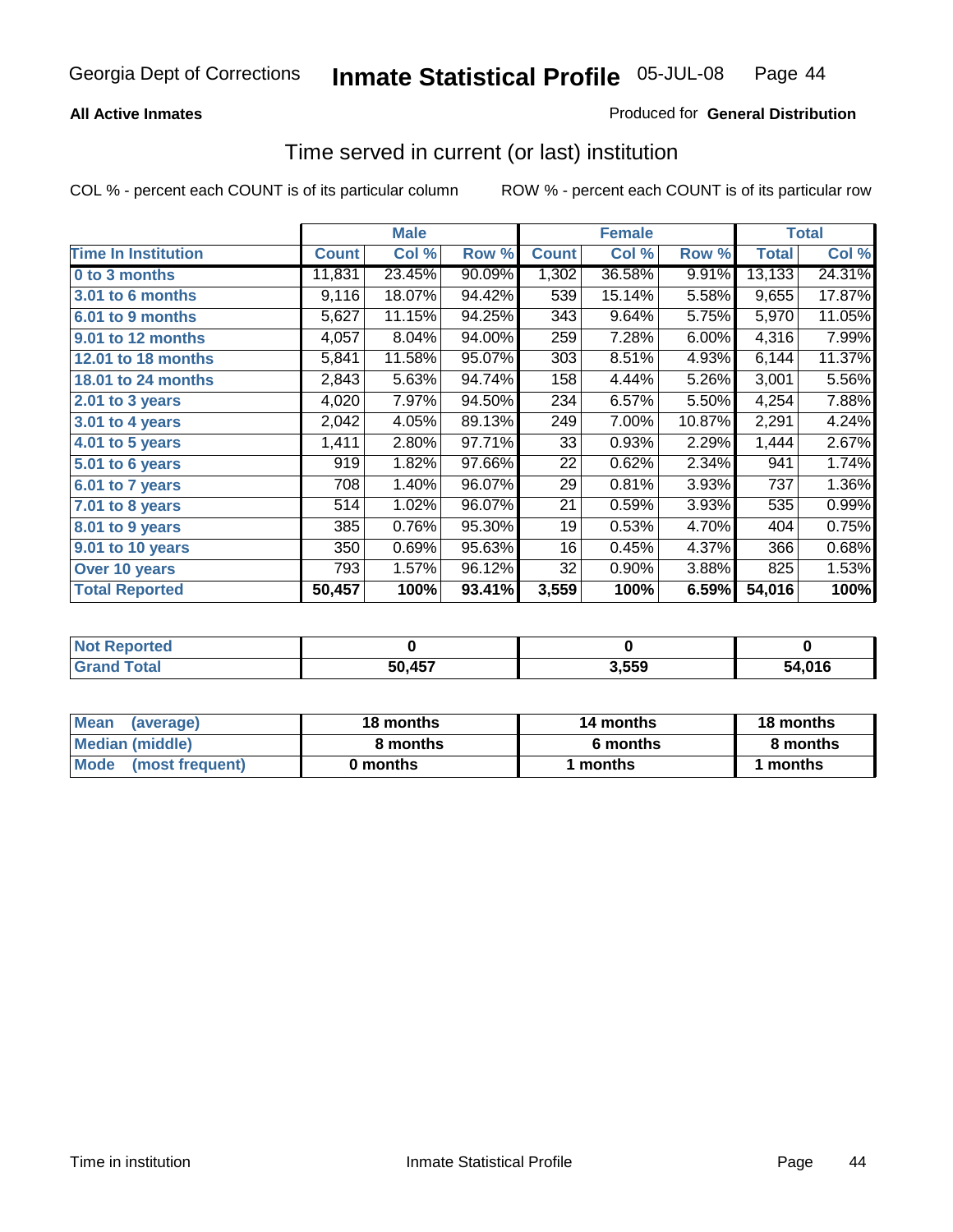**All Active Inmates**

### Produced for **General Distribution**

## Highest grade level attained

|                              |                  | <b>Male</b> |         |                  | <b>Female</b> |        |                 | <b>Total</b> |
|------------------------------|------------------|-------------|---------|------------------|---------------|--------|-----------------|--------------|
| <b>Grade Level</b>           | <b>Count</b>     | Col %       | Row %   | <b>Count</b>     | Col %         | Row %  | <b>Total</b>    | Col %        |
| No school at all             | 49               | 0.10%       | 96.08%  | $\overline{2}$   | 0.06%         | 3.92%  | $\overline{51}$ | 0.10%        |
| <b>Grade 1</b>               | $\overline{45}$  | 0.09%       | 100.00% |                  |               |        | $\overline{45}$ | 0.09%        |
| <b>Grade 2</b>               | 66               | 0.13%       | 94.29%  | 4                | 0.12%         | 5.71%  | $\overline{70}$ | 0.13%        |
| <b>Grade 3</b>               | 137              | 0.28%       | 97.16%  | 4                | 0.12%         | 2.84%  | 141             | 0.27%        |
| <b>Grade 4</b>               | 145              | 0.29%       | 97.97%  | $\overline{3}$   | 0.09%         | 2.03%  | 148             | 0.28%        |
| Grade 5                      | 230              | 0.47%       | 97.87%  | $\overline{5}$   | 0.15%         | 2.13%  | 235             | 0.45%        |
| Grade 6                      | 850              | 1.73%       | 96.37%  | $\overline{32}$  | 0.95%         | 3.63%  | 882             | 1.68%        |
| <b>Grade 7</b>               | 1,250            | 2.54%       | 93.63%  | 85               | 2.52%         | 6.37%  | 1,335           | 2.54%        |
| <b>Grade 8</b>               | 4,755            | 9.65%       | 94.61%  | $\overline{271}$ | 8.04%         | 5.39%  | 5,026           | 9.55%        |
| Grade 9                      | 7,722            | 15.68%      | 94.53%  | 447              | 13.26%        | 5.47%  | 8,169           | 15.52%       |
| Grade 10                     | 10,387           | 21.09%      | 95.10%  | 535              | 15.87%        | 4.90%  | 10,922          | 20.75%       |
| Grade 11                     | 9,163            | 18.60%      | 94.51%  | 532              | 15.78%        | 5.49%  | 9,695           | 18.42%       |
| <b>Grade 12 or GED</b>       | 8,635            | 17.53%      | 93.57%  | 593              | 17.59%        | 6.43%  | 9,228           | 17.54%       |
| <b>Some tech school</b>      | 646              | 1.31%       | 81.77%  | $\overline{144}$ | 4.27%         | 18.23% | 790             | 1.50%        |
| <b>Completed tech school</b> | 1,023            | 2.08%       | 83.10%  | 208              | 6.17%         | 16.90% | 1,231           | 2.34%        |
| College, 1 year              | 1,242            | 2.52%       | 90.86%  | 125              | 3.71%         | 9.14%  | 1,367           | 2.60%        |
| College, 2 year              | 1,661            | 3.37%       | 89.30%  | 199              | 5.90%         | 10.70% | 1,860           | 3.53%        |
| College, 3 year              | $\overline{476}$ | 0.97%       | 86.86%  | $\overline{72}$  | 2.14%         | 13.14% | 548             | 1.04%        |
| <b>Bachelor's degree</b>     | 616              | 1.25%       | 87.01%  | 92               | 2.73%         | 12.99% | 708             | 1.35%        |
| <b>Master's degree</b>       | 102              | 0.21%       | 89.47%  | $\overline{12}$  | 0.36%         | 10.53% | 114             | 0.22%        |
| Ph.D. degree                 | 28               | 0.06%       | 90.32%  | $\overline{3}$   | 0.09%         | 9.68%  | 31              | 0.06%        |
| Law degree                   | $\overline{15}$  | 0.03%       | 88.24%  | $\overline{2}$   | 0.06%         | 11.76% | $\overline{17}$ | 0.03%        |
| <b>Some medical school</b>   | 3                | 0.01%       | 75.00%  | 1                | 0.03%         | 25.00% | 4               | 0.01%        |
| <b>Medical degree</b>        | $\overline{8}$   | 0.02%       | 100.00% |                  |               |        | $\overline{8}$  | 0.02%        |
| <b>Total Reported</b>        | 49,254           | 100%        | 93.59%  | 3,371            | 100.0%        | 6.41%  | 52,625          | 100.0%       |

| ,203   | 188<br>__ | . 391        |
|--------|-----------|--------------|
| -- --- | 3.559     | $\mathbf{A}$ |

| <b>Mean</b><br>(average)       | 10.44    | 11.10           | 10.48    |
|--------------------------------|----------|-----------------|----------|
| Median (middle)                | Grade 10 | Grade 11        | Grade 10 |
| <b>Mode</b><br>(most frequent) | Grade 10 | Grade 12 or GED | Grade 10 |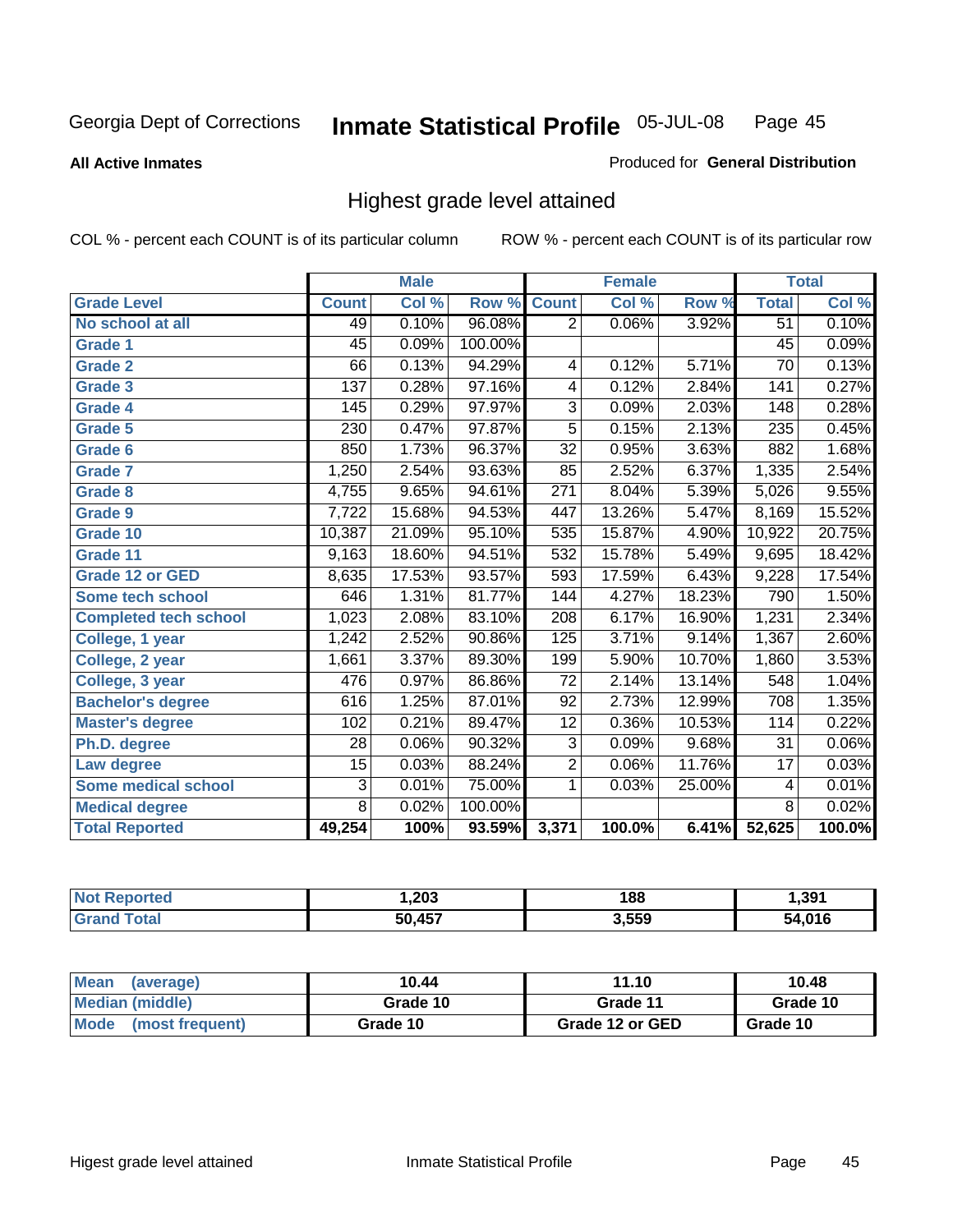### **All Active Inmates**

### Produced for **General Distribution**

## Culture fair IQ scores

|                       |              | <b>Male</b> |         |              | <b>Female</b> |        |              | <b>Total</b> |
|-----------------------|--------------|-------------|---------|--------------|---------------|--------|--------------|--------------|
| <b>IQ Scores</b>      | <b>Count</b> | Col %       | Row %   | <b>Count</b> | Col %         | Row %  | <b>Total</b> | Col %        |
| $60 - 69$             | 1,289        | 2.74%       | 95.91%  | 55           | 2.68%         | 4.09%  | 1,344        | 2.73%        |
| $70 - 79$             | 3,747        | 7.95%       | 95.88%  | 161          | 7.83%         | 4.12%  | 3,908        | 7.95%        |
| $80 - 89$             | 6,841        | 14.52%      | 93.39%  | 484          | 23.55%        | 6.61%  | 7,325        | 14.90%       |
| $90 - 99$             | 11,798       | 25.05%      | 94.27%  | 717          | 34.89%        | 5.73%  | 12,515       | 25.46%       |
| $100 - 109$           | 12,653       | 26.86%      | 97.56%  | 317          | 15.43%        | 2.44%  | 12,970       | 26.38%       |
| $110 - 119$           | 8,601        | 18.26%      | 98.16%  | 161          | 7.83%         | 1.84%  | 8,762        | 17.82%       |
| 120 - 129             | 2,077        | 4.41%       | 95.85%  | 90           | 4.38%         | 4.15%  | 2,167        | 4.41%        |
| 130 - 139             | 79           | 0.17%       | 61.72%  | 49           | 2.38%         | 38.28% | 128          | 0.26%        |
| 140 & Up              | 20           | 0.04%       | 48.78%  | 21           | 1.02%         | 51.22% | 41           | 0.08%        |
|                       |              | 0.01%       | 100.00% |              |               |        |              | 0.01%        |
| <b>Total Reported</b> | 47,106       | 100%        | 95.82%  | 2,055        | 100%          | 4.18%  | 49,161       | 100%         |

| <b>Not Reported</b>  | 2,807  | 312, ا | 4,119  |
|----------------------|--------|--------|--------|
| Not Valid (under 60) | 544    | 192    | 736    |
| <b>Grand Total</b>   | 50,457 | 3,559  | 54,016 |

| <b>Mean</b><br>(average) | 98  | 96 | 98 |
|--------------------------|-----|----|----|
| <b>Median (middle)</b>   | 99  | 94 | 99 |
| Mode (most frequent)     | 103 | 96 | 99 |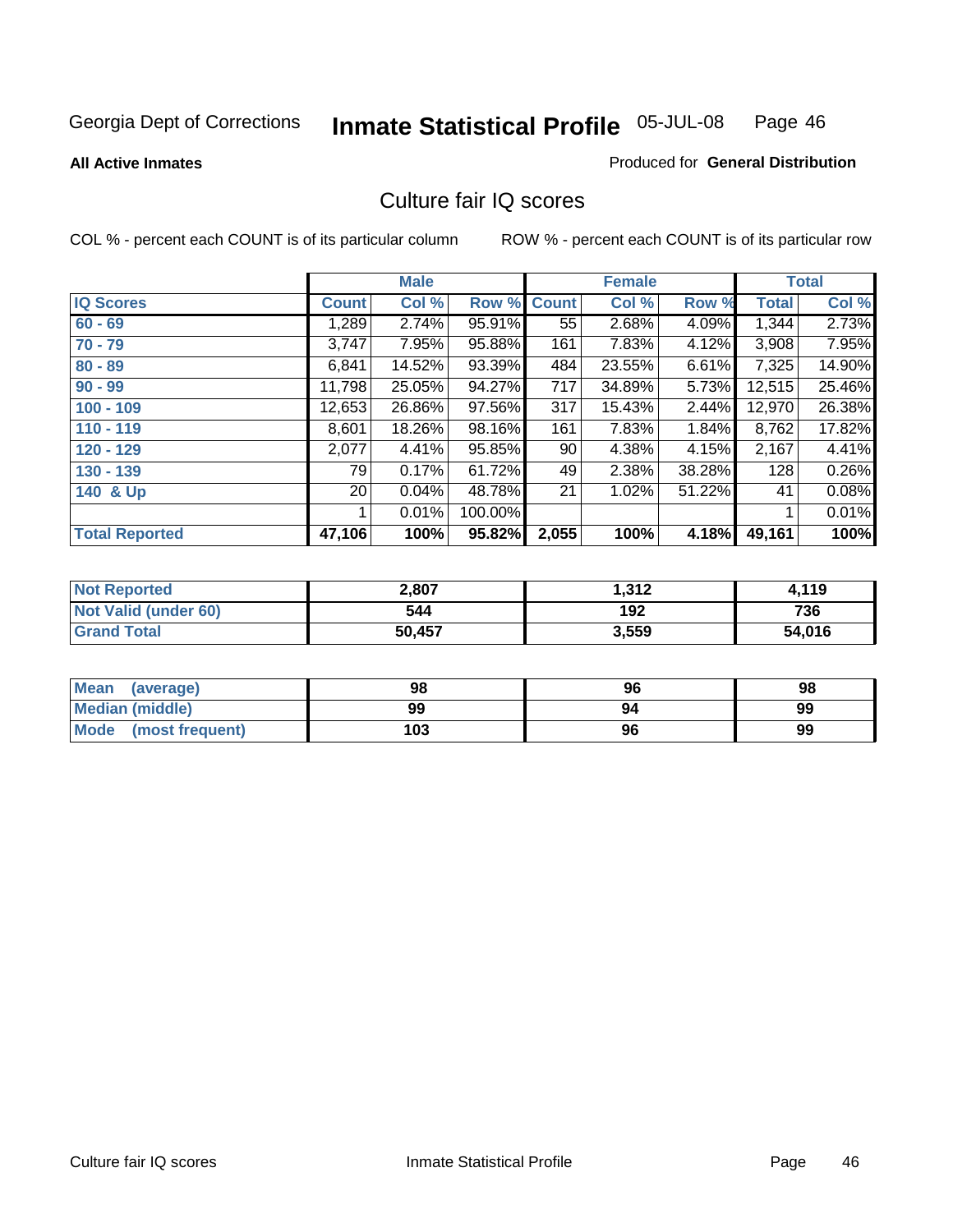**All Active Inmates**

### Produced for **General Distribution**

## Wide Range Achievement Test (WRAT) reading score

| <b>WRAT Reading Score</b> |              |        |        |              |        |        |              | <b>Total</b> |
|---------------------------|--------------|--------|--------|--------------|--------|--------|--------------|--------------|
|                           | <b>Count</b> | Col %  | Row %  | <b>Count</b> | Col %  | Row %  | <b>Total</b> | Col %        |
| 0.1 to 0.9                | 852          | 1.78%  | 98.73% | 11           | 0.48%  | 1.27%  | 863          | 1.73%        |
| 1.0 to 1.9                | 1,182        | 2.48%  | 97.61% | 29           | 1.28%  | 2.39%  | 1,211        | 2.42%        |
| 2.0 to 2.9                | 2,295        | 4.81%  | 96.59% | 81           | 3.57%  | 3.41%  | 2,376        | 4.75%        |
| 3.0 to 3.9                | 3,453        | 7.23%  | 96.91% | 110          | 4.84%  | 3.09%  | 3,563        | 7.13%        |
| 4.0 to 4.9                | 4,406        | 9.23%  | 96.60% | 155          | 6.82%  | 3.40%  | 4,561        | 9.12%        |
| 5.0 to 5.9                | 3,870        | 8.11%  | 95.67% | 175          | 7.70%  | 4.33%  | 4,045        | 8.09%        |
| 6.0 to 6.9                | 3,989        | 8.36%  | 95.59% | 184          | 8.10%  | 4.41%  | 4,173        | 8.34%        |
| 7.0 to 7.9                | 2,115        | 4.43%  | 95.44% | 101          | 4.45%  | 4.56%  | 2,216        | 4.43%        |
| 8.0 to 8.9                | 4,360        | 9.13%  | 96.06% | 179          | 7.88%  | 3.94%  | 4,539        | 9.08%        |
| 9.0 to 9.9                | 4,038        | 8.46%  | 96.40% | 151          | 6.65%  | 3.60%  | 4,189        | 8.38%        |
| 10.0 to 10.9              | 2,351        | 4.93%  | 95.30% | 116          | 5.11%  | 4.70%  | 2,467        | 4.93%        |
| 11.0 to 11.9              | 2,406        | 5.04%  | 94.54% | 139          | 6.12%  | 5.46%  | 2,545        | 5.09%        |
| 12.0 to 12.9              | 8,670        | 18.16% | 96.44% | 320          | 14.08% | 3.56%  | 8,990        | 17.98%       |
| 13                        | 3,748        | 7.85%  | 87.80% | 521          | 22.93% | 12.20% | 4,269        | 8.54%        |
| <b>Total Reported</b>     | 47,735       | 100%   | 95.46% | 2,272        | 100.0% | 4.54%  | 50,007       | 100.0%       |

| <b>Reported</b><br>"Not - | רמי מ<br>2.I 22 | 1,287 | +,009  |
|---------------------------|-----------------|-------|--------|
| <b>Total</b><br>'Grano    | 50,457          | 3,559 | 54,016 |

| Mean (average)       | 8.12       | 9.13                 | 8.16 |
|----------------------|------------|----------------------|------|
| Median (middle)      | ה ה<br>o.z | 9.5                  | o.z  |
| Mode (most frequent) | 12.8       | $\ddot{\phantom{0}}$ | 12.8 |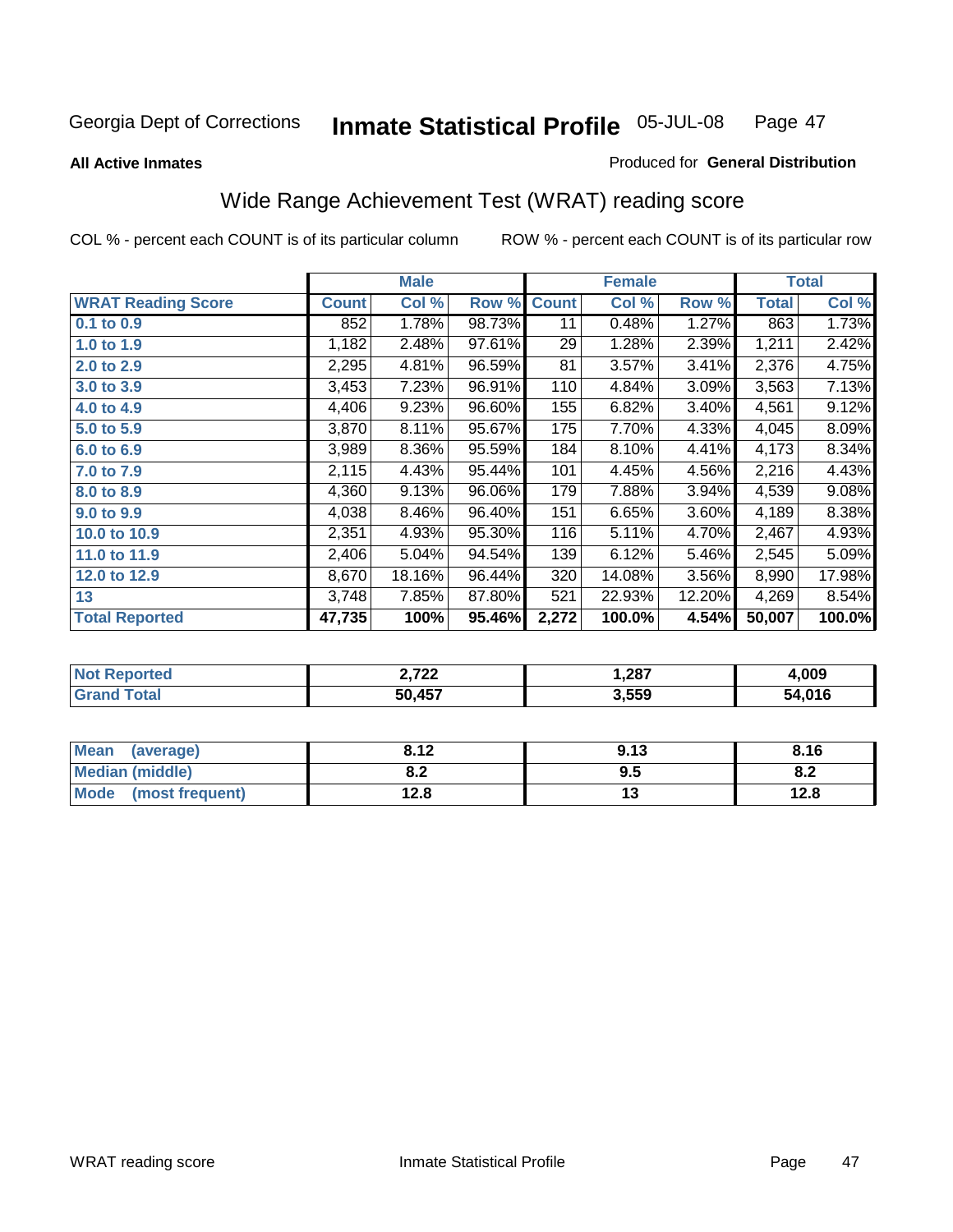**All Active Inmates**

### Produced for **General Distribution**

## Wide Range Achievement Test (WRAT) math score

|                              |              | <b>Male</b> |        |              | <b>Female</b> |        |              | <b>Total</b> |
|------------------------------|--------------|-------------|--------|--------------|---------------|--------|--------------|--------------|
| <b>WRAT Mathematic Score</b> | <b>Count</b> | Col %       | Row %  | <b>Count</b> | Col %         | Row %  | <b>Total</b> | Col %        |
| 0.1 to 0.9                   | 116          | 0.24%       | 98.31% | 2            | 0.09%         | 1.69%  | 118          | 0.24%        |
| 1.0 to 1.9                   | 252          | 0.53%       | 95.09% | 13           | 0.57%         | 4.91%  | 265          | 0.53%        |
| 2.0 to 2.9                   | 1,177        | 2.47%       | 94.92% | 63           | 2.78%         | 5.08%  | 1,240        | 2.48%        |
| 3.0 to 3.9                   | 2,949        | 6.18%       | 96.72% | 100          | 4.41%         | 3.28%  | 3,049        | 6.10%        |
| 4.0 to 4.9                   | 5,030        | 10.54%      | 96.47% | 184          | 8.11%         | 3.53%  | 5,214        | 10.43%       |
| 5.0 to 5.9                   | 6,345        | 13.29%      | 96.62% | 222          | 9.79%         | 3.38%  | 6,567        | 13.13%       |
| 6.0 to 6.9                   | 11,299       | 23.67%      | 96.15% | 453          | 19.97%        | 3.85%  | 11,752       | 23.50%       |
| 7.0 to 7.9                   | 6,860        | 14.37%      | 95.34% | 335          | 14.77%        | 4.66%  | 7,195        | 14.39%       |
| 8.0 to 8.9                   | 3,362        | 7.04%       | 94.28% | 204          | 8.99%         | 5.72%  | 3,566        | 7.13%        |
| 9.0 to 9.9                   | 4,102        | 8.59%       | 94.39% | 244          | 10.76%        | 5.61%  | 4,346        | 8.69%        |
| 10.0 to 10.9                 | 2,417        | 5.06%       | 94.64% | 137          | 6.04%         | 5.36%  | 2,554        | 5.11%        |
| 11.0 to 11.9                 | 1,667        | 3.49%       | 93.86% | 109          | 4.81%         | 6.14%  | 1,776        | 3.55%        |
| 12.0 to 12.9                 | 1,742        | 3.65%       | 92.66% | 138          | 6.08%         | 7.34%  | 1,880        | 3.76%        |
| 13                           | 423          | 0.89%       | 86.86% | 64           | 2.82%         | 13.14% | 487          | 0.97%        |
| <b>Total Reported</b>        | 47,741       | 100%        | 95.46% | 2,268        | 100%          | 4.54%  | 50,009       | 100.0%       |

| NO | ?.716      | 1,291 | .007   |
|----|------------|-------|--------|
|    | AET<br>50. | 3,559 | 54,016 |

| <b>Mean</b><br>(average) | 7.05 | 7.66 | 7.08 |
|--------------------------|------|------|------|
| Median (middle)          | 6.9  |      | 6.9  |
| Mode<br>(most frequent)  | 6.9  | 7.4  | 6.9  |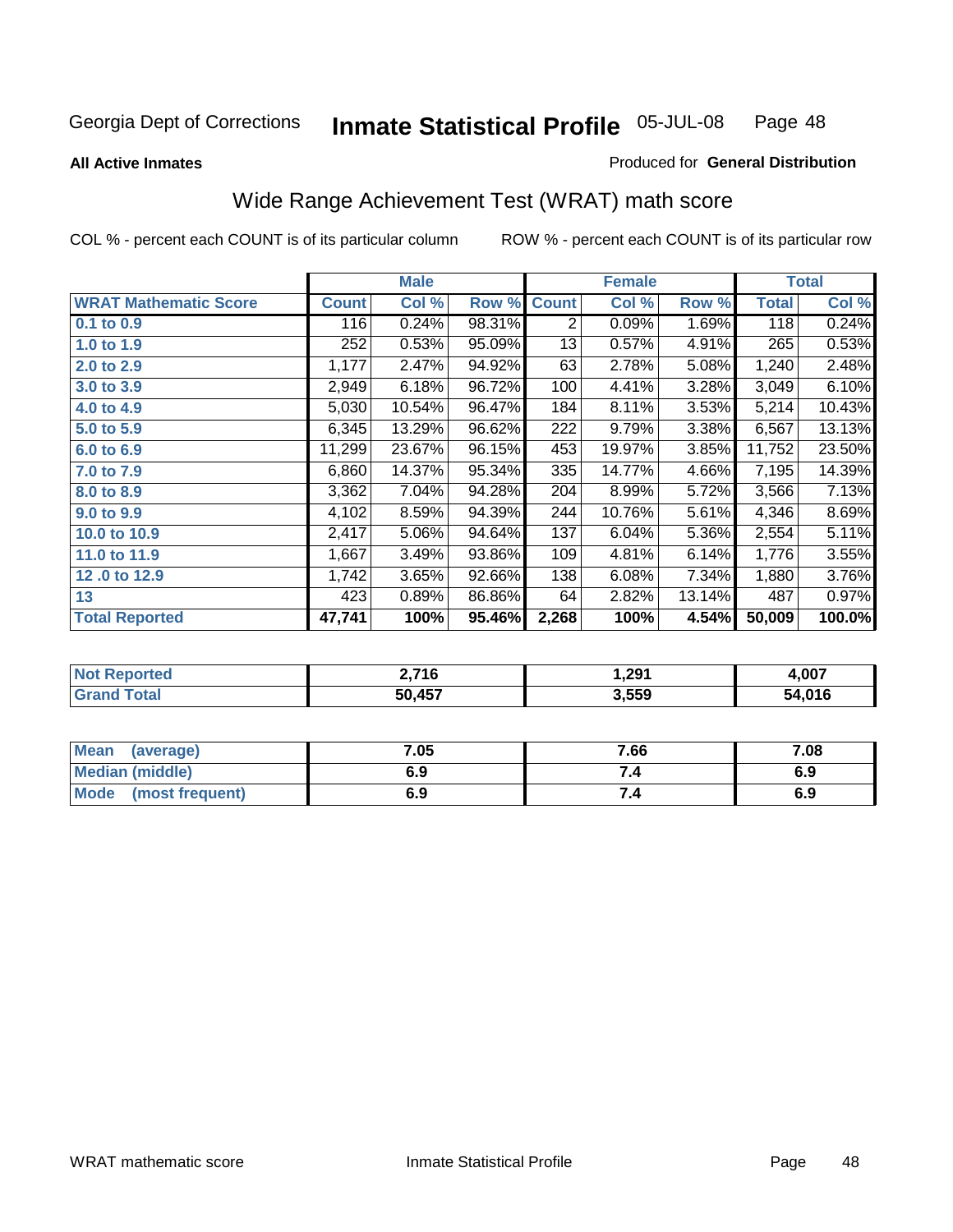Page 49

### **All Active Inmates**

### Produced for **General Distribution**

## Wide Range Achievement Test (WRAT) spelling score

|                            |              | <b>Male</b> |        |                 | <b>Female</b> |        |              | <b>Total</b> |
|----------------------------|--------------|-------------|--------|-----------------|---------------|--------|--------------|--------------|
| <b>WRAT Spelling Score</b> | <b>Count</b> | Col %       | Row %  | <b>Count</b>    | Col %         | Row %  | <b>Total</b> | Col %        |
| $0.1$ to $0.9$             | 889          | $1.86\%$    | 98.56% | $\overline{13}$ | 0.57%         | 1.44%  | 902          | 1.80%        |
| 1.0 to 1.9                 | 2,135        | 4.47%       | 98.39% | 35              | 1.54%         | 1.61%  | 2,170        | 4.34%        |
| 2.0 to 2.9                 | 3,661        | 7.67%       | 98.26% | 65              | 2.86%         | 1.74%  | 3,726        | 7.45%        |
| 3.0 to 3.9                 | 3,414        | 7.15%       | 98.16% | 64              | 2.82%         | 1.84%  | 3,478        | 6.95%        |
| 4.0 to 4.9                 | 4,491        | 9.41%       | 97.12% | 133             | 5.85%         | 2.88%  | 4,624        | 9.25%        |
| 5.0 to 5.9                 | 5,446        | 11.41%      | 96.46% | 200             | 8.80%         | 3.54%  | 5,646        | 11.29%       |
| 6.0 to 6.9                 | 5,758        | 12.06%      | 95.93% | 244             | 10.73%        | 4.07%  | 6,002        | 12.00%       |
| 7.0 to 7.9                 | 3,948        | 8.27%       | 94.88% | 213             | 9.37%         | 5.12%  | 4,161        | 8.32%        |
| 8.0 to 8.9                 | 3,685        | 7.72%       | 95.22% | 185             | 8.14%         | 4.78%  | 3,870        | 7.74%        |
| 9.0 to 9.9                 | 3,431        | 7.19%       | 94.57% | 197             | 8.67%         | 5.43%  | 3,628        | 7.25%        |
| 10.0 to 10.9               | 3,267        | 6.84%       | 93.88% | 213             | 9.37%         | 6.12%  | 3,480        | $6.96\%$     |
| 11.0 to 11.9               | 1,931        | 4.04%       | 93.02% | 145             | 6.38%         | 6.98%  | 2,076        | 4.15%        |
| 12.0 to 12.9               | 3,976        | 8.33%       | 93.91% | 258             | 11.35%        | 6.09%  | 4,234        | 8.47%        |
| 13                         | 1,706        | 3.57%       | 84.71% | 308             | 13.55%        | 15.29% | 2,014        | 4.03%        |
| <b>Total Reported</b>      | 47,738       | 100%        | 95.45% | 2,273           | 100%          | 4.55%  | 50,011       | 100%         |

| 719.יִ<br>. | 286، ، | .005   |
|-------------|--------|--------|
| 50 AEZ      | 3,559  | 54.016 |

| <b>Mean</b><br>(average)       | 6.99       | 8.74 | ∕.07 |
|--------------------------------|------------|------|------|
| Median (middle)                | o.4        | 8.8  |      |
| <b>Mode</b><br>(most frequent) | . .<br>U.Z | . J  | ν.∠  |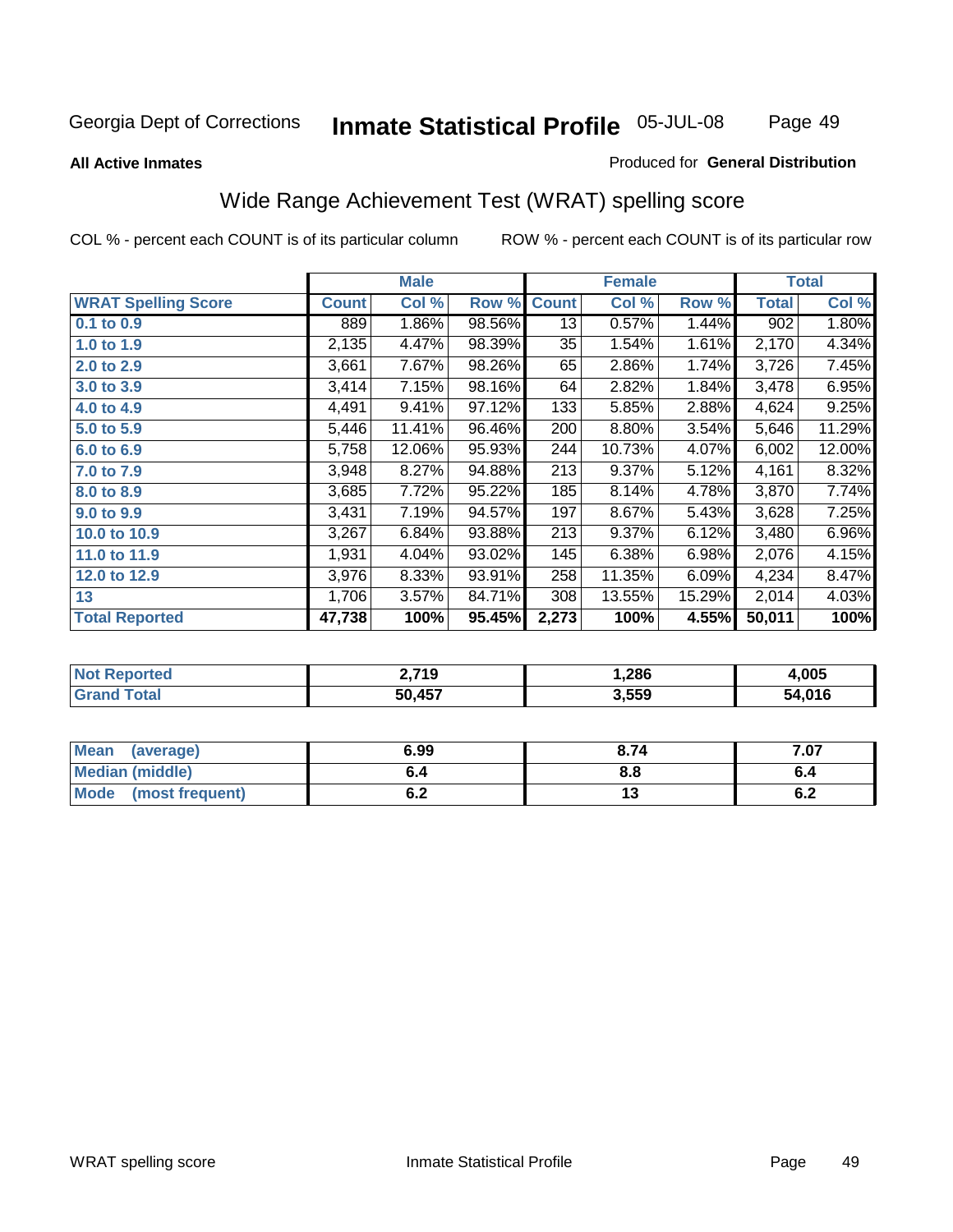### **All Active Inmates**

### Produced for **General Distribution**

### Scope of substance abuse - summary

|                        |              | <b>Male</b> |           |              | <b>Female</b> |          |              | <b>Total</b> |
|------------------------|--------------|-------------|-----------|--------------|---------------|----------|--------------|--------------|
| <b>Substance Abuse</b> | <b>Count</b> | Col %       | Row %     | <b>Count</b> | Col %         | Row %    | <b>Total</b> | Col %        |
| <b>None</b>            | 16,055       | 31.82%      | 93.33%    | $\sqrt{147}$ | 32.23%        | $6.67\%$ | 17,202       | 31.85%       |
| <b>Drugs only</b>      | 18.572       | 36.81%      | 90.37%    | 1.978        | 55.58%        | $9.63\%$ | 20,550       | 38.04%       |
| <b>Alcohol only</b>    | 3.568        | $7.07\%$    | $97.67\%$ | 85           | 2.39%         | $2.33\%$ | 3,653        | 6.76%        |
| Drugs and alcohol      | 12,262       | $24.30\%$   | 97.23%    | 349          | 9.81%         | $2.77\%$ | 12,611       | 23.35%       |
| <b>Total Reported</b>  | 50,457       | 100%        | 93.41%    | 3,559        | 100%          | 6.59%    | 54,016       | 100%         |

| <b>Not</b><br><b>Reported</b> |                |       |        |
|-------------------------------|----------------|-------|--------|
| <b>Total</b>                  | 50 457<br>TJ 1 | 3,559 | 54,016 |

| Mode<br>(most frequent)<br>Drugs only<br>Drugs only<br><b>Drugs only</b> |
|--------------------------------------------------------------------------|
|--------------------------------------------------------------------------|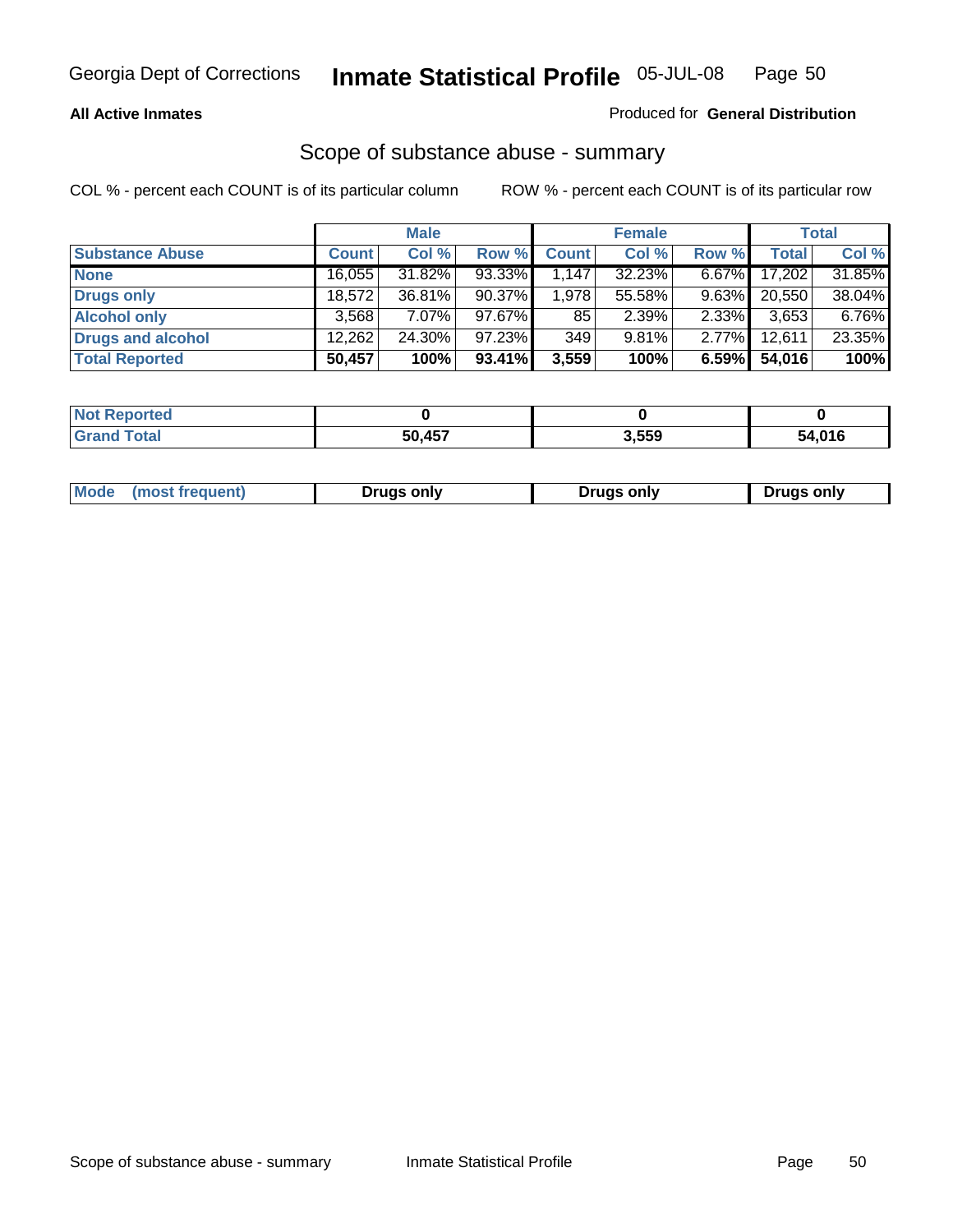### **All Active Inmates**

### Produced for **General Distribution**

## Scope of substance abuse - detail

|                                      |              | <b>Male</b> |         |              | <b>Female</b> |        |              | <b>Total</b> |
|--------------------------------------|--------------|-------------|---------|--------------|---------------|--------|--------------|--------------|
| <b>Substance Abuse</b>               | <b>Count</b> | Col %       | Row %   | <b>Count</b> | Col %         | Row %  | <b>Total</b> | Col %        |
| No drug or alcohol problems          | 16,055       | 31.82%      | 93.33%  | 1,147        | 32.23%        | 6.67%  | 17,202       | 31.85%       |
| Drug addiction but no alcohol        | 367          | 0.73%       | 84.17%  | 69           | 1.94%         | 15.83% | 436          | 0.81%        |
| <b>Drug addiction and alcohol</b>    | 150          | 0.30%       | 100.00% |              |               |        | 150          | 0.28%        |
| <b>labuse</b>                        |              |             |         |              |               |        |              |              |
| <b>Drug addiction and alcoholism</b> | 71           | 0.14%       | 97.26%  | 2            | 0.06%         | 2.74%  | 73           | 0.14%        |
| No drug problem but alcohol          | 2,905        | 5.76%       | 98.51%  | 44           | 1.24%         | 1.49%  | 2,949        | 5.46%        |
| abuse                                |              |             |         |              |               |        |              |              |
| No drug problem but alcoholism       | 663          | 1.31%       | 94.18%  | 41           | 1.15%         | 5.82%  | 704          | 1.30%        |
| Drug experiment but no alcohol       | 8,291        | 16.43%      | 95.27%  | 412          | 11.58%        | 4.73%  | 8,703        | 16.11%       |
| <b>Drug experiment &amp; alcohol</b> | 1,666        | 3.30%       | 98.41%  | 27           | 0.76%         | 1.59%  | 1,693        | 3.13%        |
| <b>labuse</b>                        |              |             |         |              |               |        |              |              |
| Drug experiment & alcoholism         | 812          | 1.61%       | 96.44%  | 30           | 0.84%         | 3.56%  | 842          | 1.56%        |
| Drug abuse but no alcohol            | 9,914        | 19.65%      | 86.88%  | 1,497        | 42.06%        | 13.12% | 11,411       | 21.13%       |
| Drug abuse and alcohol abuse         | 7,985        | 15.83%      | 98.54%  | 118          | 3.32%         | 1.46%  | 8,103        | 15.00%       |
| <b>Drug abuse and alcoholism</b>     | 1,578        | 3.13%       | 90.17%  | 172          | 4.83%         | 9.83%  | 1,750        | 3.24%        |
| <b>Total Reported</b>                | 50,457       | 100%        | 93.41%  | 3,559        | 100%          | 6.59%  | 54,016       | 100.0%       |

| <b>Not Reported</b> |               |       |      |
|---------------------|---------------|-------|------|
| <b>otal</b>         | <b>50 157</b> | 3.559 | .016 |

| Mode (most frequent) | No drug or alcohol problems Drug abuse but no alcohol No drug or alcohol |          |
|----------------------|--------------------------------------------------------------------------|----------|
|                      |                                                                          | problems |
|                      |                                                                          |          |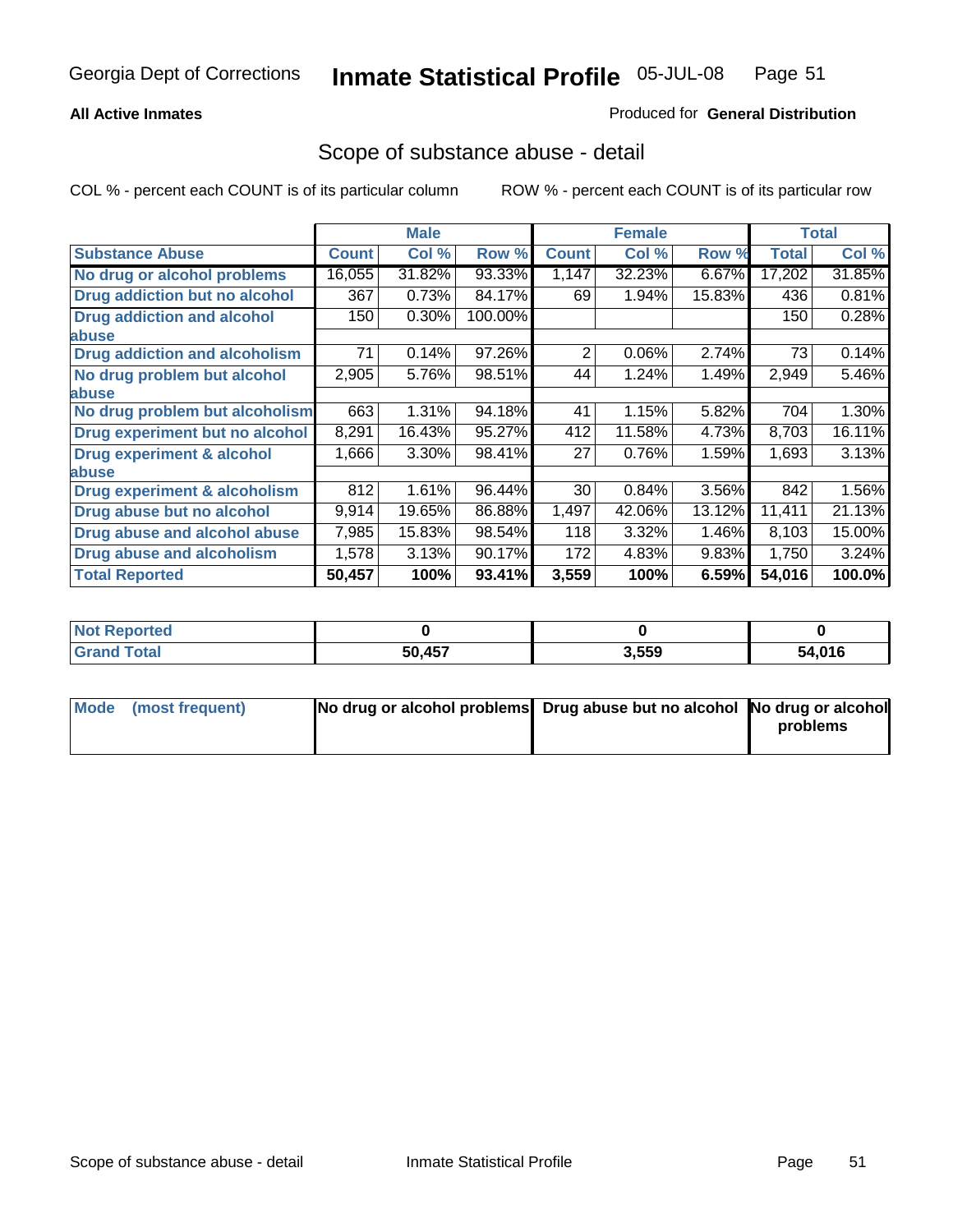**All Active Inmates**

### Produced for **General Distribution**

## Current / last mental health treatment level

|                                    |                 | <b>Male</b> |         |              | <b>Female</b> |        |              | <b>Total</b> |
|------------------------------------|-----------------|-------------|---------|--------------|---------------|--------|--------------|--------------|
| <b>Mental Health Treatment Lev</b> | <b>Count</b>    | Col %       | Row %   | <b>Count</b> | Col%          | Row %  | <b>Total</b> | Col %        |
| 1 No problem at current time       | 4,071           | 33.49%      | 95.50%  | 192          | 8.96%         | 4.50%  | 4,263        | 29.81%       |
| <b>2 Receiving outpatient</b>      | 6,191           | 50.93%      | 76.85%  | 1,865        | 87.03%        | 23.15% | 8,056        | 56.34%       |
| treatment                          |                 |             |         |              |               |        |              |              |
| 3 Inpatient, moderate              | 1,546           | 12.72%      | 96.14%  | 62           | 2.89%         | 3.86%  | 1,608        | 11.24%       |
| treatment                          |                 |             |         |              |               |        |              |              |
| 4 Inpatient, intensive             | 317             | 2.61%       | 92.96%  | 24           | 1.12%         | 7.04%  | 341          | 2.38%        |
| treatment                          |                 |             |         |              |               |        |              |              |
| <b>5 Undergoing crisis</b>         | 17 <sub>1</sub> | 0.14%       | 100.00% |              |               |        | 17           | 0.12%        |
| stabilization                      |                 |             |         |              |               |        |              |              |
| <b>6 Hospital for criminally</b>   | 15              | 0.12%       | 100.00% |              |               |        | 15           | 0.10%        |
| insane                             |                 |             |         |              |               |        |              |              |
| <b>Total Evaluated</b>             | 12,157          | 100%        | 85.01%  | 2,143        | 100%          | 14.99% | 14,300       | 100%         |

| Never had MH evaluation | 38,300 | 416،، | 39,716 |
|-------------------------|--------|-------|--------|
| <b>Grand Total</b>      | 50,457 | 3,559 | 54,016 |

| <b>Median (middle)</b>         | <b>Receiving outpatient</b><br>treatment | <b>Receiving outpatient</b><br>treatment | <b>Receiving</b><br>outpatient<br>treatment |  |
|--------------------------------|------------------------------------------|------------------------------------------|---------------------------------------------|--|
| <b>Mode</b><br>(most frequent) | <b>Receiving outpatient</b><br>treatment | <b>Receiving outpatient</b><br>treatment | <b>Receiving</b><br>outpatient<br>treatment |  |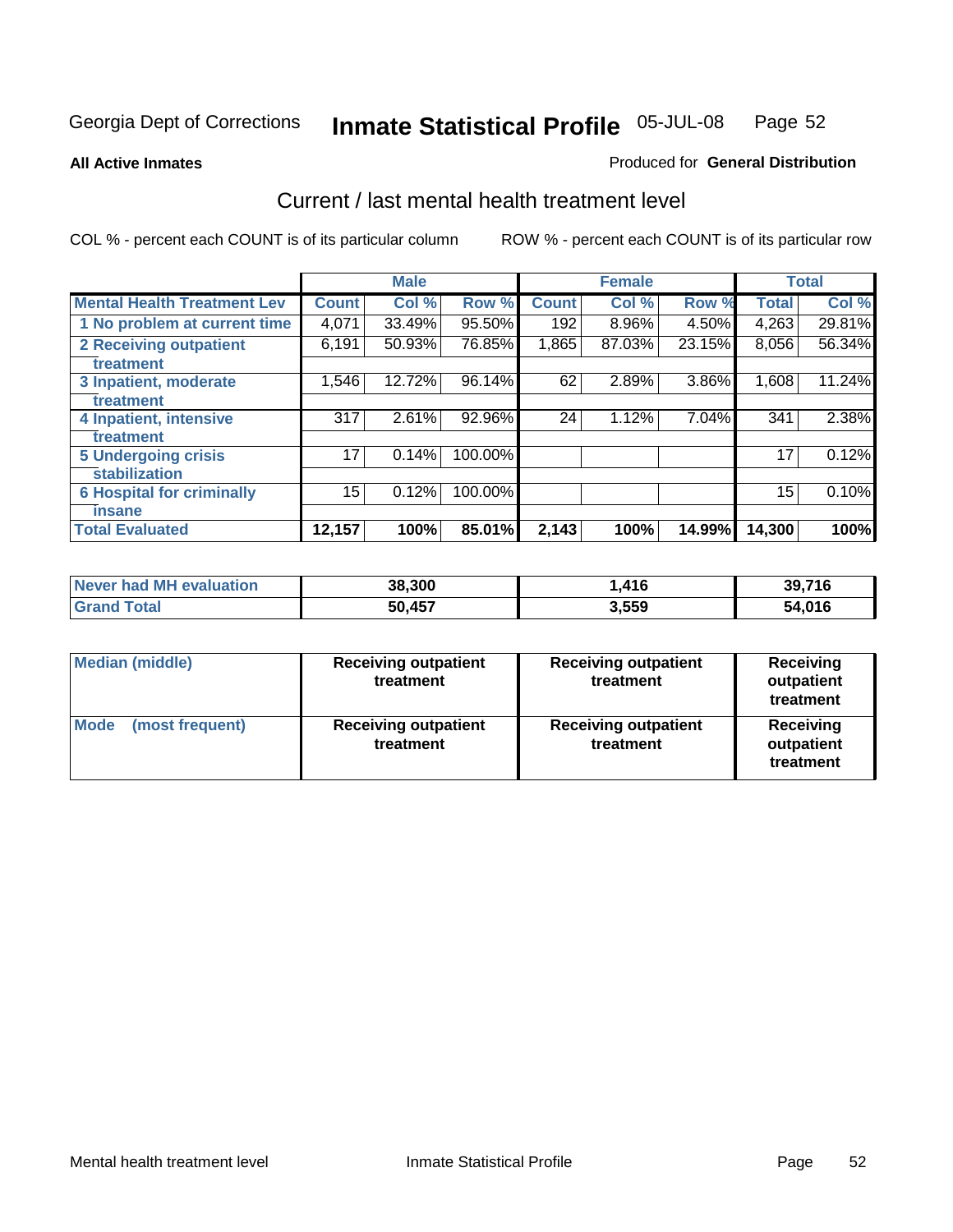### **All Active Inmates**

### Produced for **General Distribution**

## PULHESDWIT medical scale - 'P' overall condition ('P'hysical)

|                                   |              | <b>Male</b> |        |              | <b>Female</b> |         |              | <b>Total</b> |
|-----------------------------------|--------------|-------------|--------|--------------|---------------|---------|--------------|--------------|
| 'P' Overall Condition             | <b>Count</b> | Col %       | Row %  | <b>Count</b> | Col %         | Row %   | <b>Total</b> | Col %        |
| 1 No medical illness              | 37,572       | 75.77%      | 95.51% | ا 766. ا     | 51.61%        | 4.49%   | 39,338       | 74.21%       |
| 2 Well-controlled chronic illness | 9,677        | 19.51%      | 87.77% | 1,348        | 39.39%        | 12.23%  | 11,025       | 20.80%       |
| 3 Poorly-controlled chronic       | 2,283        | 4.60%       | 92.39% | 188          | 5.49%         | 7.61%   | 2,471        | 4.66%        |
| <b>illness</b>                    |              |             |        |              |               |         |              |              |
| 4 Significant problems requiring  | 55           | 0.11%       | 64.71% | 30           | 0.88%         | 35.29%  | 85           | 0.16%        |
| special housing                   |              |             |        |              |               |         |              |              |
| 5 Terminal illness, < 6 months    | 3            | 0.01%       | 75.00% |              | 0.03%         | 25.00%  | 4            | 0.01%        |
| to live                           |              |             |        |              |               |         |              |              |
| Inmate is pregnant<br>6           |              |             |        | 89           | 2.60%         | 100.00% | 89           | 0.17%        |
| <b>Total Reported</b>             | 49,590       | 100%        | 93.54% | 3,422        | 100%          | 6.46%   | 53,012       | 100.0%       |

| <b>Not</b><br>Reported       | 867    | 127<br>וטו | 004, ا |
|------------------------------|--------|------------|--------|
| <b>Total</b><br><b>Grand</b> | 50,457 | 3,559      | 54,016 |

| Mode (most frequent) | 1 No medical illness | 1 No medical illness | 1 No medical |
|----------------------|----------------------|----------------------|--------------|
|                      |                      |                      | illness      |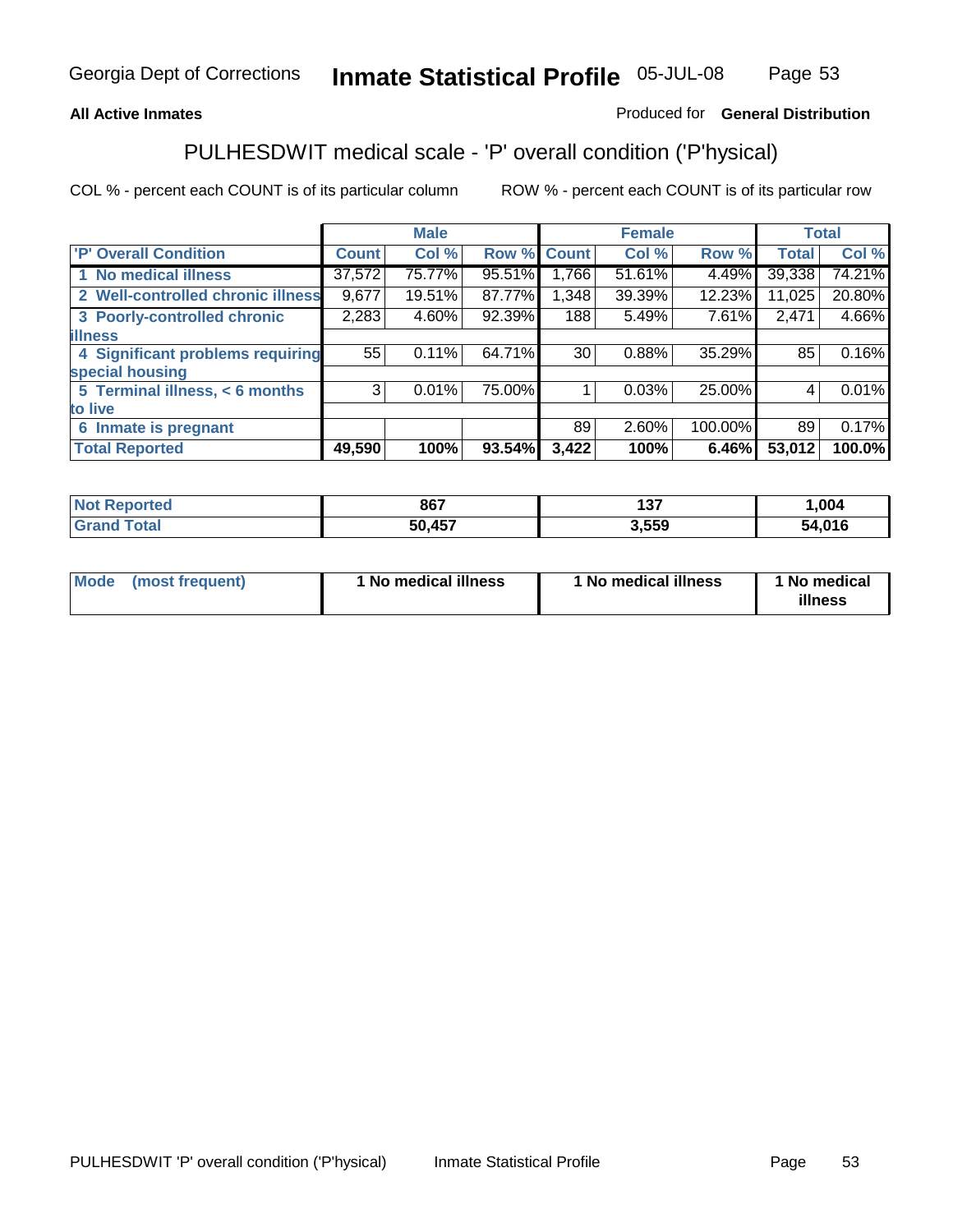### **All Active Inmates**

### Produced for **General Distribution**

## PULHESDWIT medical scale - 'U' upper body

|                              |              | <b>Male</b> |        |              | <b>Female</b> |        |              | <b>Total</b> |
|------------------------------|--------------|-------------|--------|--------------|---------------|--------|--------------|--------------|
| <b>U' Upper Body</b>         | <b>Count</b> | Col %       | Row %  | <b>Count</b> | Col %         | Row %  | <b>Total</b> | Col %        |
| 1 Upper bones, joints,       | 47,990       | 96.77%      | 93.82% | 3,159        | 92.31%        | 6.18%  | 51,149       | 96.49%       |
| muscles all OK               |              |             |        |              |               |        |              |              |
| 2 One or both arms minimally | 1,349        | 2.72%       | 85.00% | 238          | 6.95%         | 15.00% | 1,587        | 2.99%        |
| limited                      |              |             |        |              |               |        |              |              |
| 3 One or both arms           | 200          | 0.40%       | 91.74% | 18           | 0.53%         | 8.26%  | 218          | 0.41%        |
| moderately limited           |              |             |        |              |               |        |              |              |
| 4 One arm disabled,          | 48           | 0.10%       | 88.89% | 6            | 0.18%         | 11.11% | 54           | 0.10%        |
| paralyzed, or amputated      |              |             |        |              |               |        |              |              |
| 5 Both arms disabled,        | 3            | 0.01%       | 75.00% |              | 0.03%         | 25.00% | 4            | 0.01%        |
| paralyzed, or amputated      |              |             |        |              |               |        |              |              |
| <b>Total Reported</b>        | 49,590       | 100%        | 93.54% | 3,422        | 100%          | 6.46%  | 53,012       | 100%         |

| <b>Not Reported</b> | 867    | ィクフ<br>וטו | .004   |
|---------------------|--------|------------|--------|
| ™otal<br>'Grano     | 50,457 | 3,559      | 54,016 |

|  | Mode (most frequent) | 1 Upper bones, joints,<br>muscles all OK | 1 Upper bones, joints,<br>muscles all OK | 1 Upper bones,<br>joints, muscles all<br>ΟK |
|--|----------------------|------------------------------------------|------------------------------------------|---------------------------------------------|
|--|----------------------|------------------------------------------|------------------------------------------|---------------------------------------------|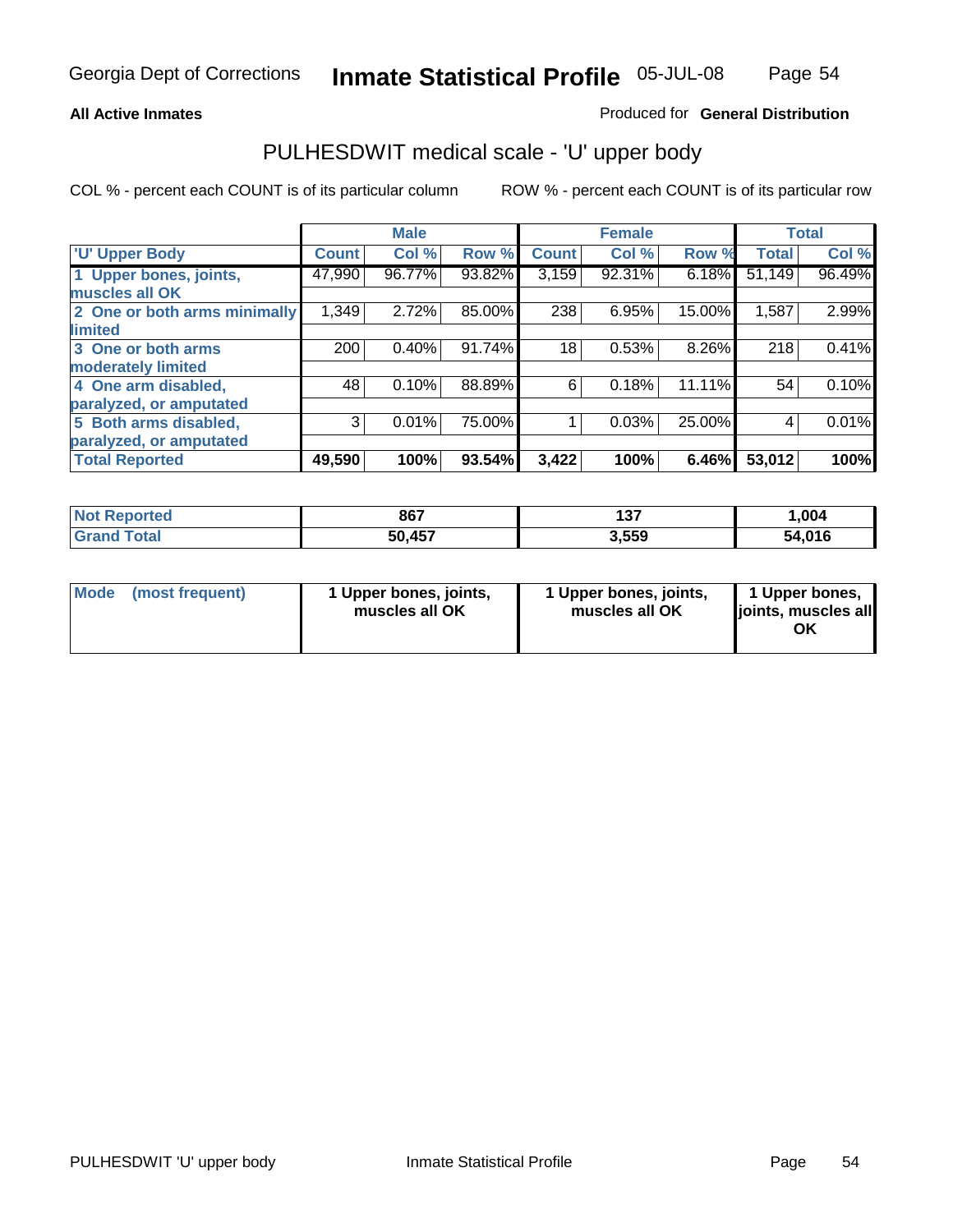### **All Active Inmates**

### Produced for **General Distribution**

## PULHESDWIT medical scale - 'L' lower body

|                                |        | <b>Male</b> |         |              | <b>Female</b> |        |              | <b>Total</b> |
|--------------------------------|--------|-------------|---------|--------------|---------------|--------|--------------|--------------|
| <b>L' Lower Body</b>           | Count! | Col %       | Row %   | <b>Count</b> | Col %         | Row %  | <b>Total</b> | Col %        |
| 1 Lower bones, joints,         | 45,870 | 92.50%      | 94.44%  | 2,698        | 78.84%        | 5.56%  | 48,568       | 91.62%       |
| muscles all OK                 |        |             |         |              |               |        |              |              |
| 2 One or both legs minimally   | 3,082  | 6.21%       | 82.19%  | 668          | 19.52%        | 17.81% | 3,750        | 7.07%        |
| limited                        |        |             |         |              |               |        |              |              |
| 3 One or both legs             | 536    | 1.08%       | 92.25%  | 45           | 1.32%         | 7.75%  | 581          | 1.10%        |
| moderately limited             |        |             |         |              |               |        |              |              |
| 4 One leg disabled, paralyzed, | 91     | 0.18%       | 89.22%  | 11           | 0.32%         | 10.78% | 102          | 0.19%        |
| or amputated                   |        |             |         |              |               |        |              |              |
| 5 Both legs disabled,          | 11     | 0.02%       | 100.00% |              |               |        | 11           | 0.02%        |
| paralyzed, or amputated        |        |             |         |              |               |        |              |              |
| <b>Total Reported</b>          | 49,590 | 100%        | 93.54%  | 3,422        | 100%          | 6.46%  | 53,012       | 100%         |

| <b>Not Reported</b>  | 867    | ィクフ<br>וטו | .004   |
|----------------------|--------|------------|--------|
| $\tau$ otal<br>Grand | 50,457 | 3,559      | 54,016 |

|  | Mode (most frequent) | 1 Lower bones, joints,<br>muscles all OK | 1 Lower bones, joints,<br>muscles all OK | 1 Lower bones,<br>joints, muscles all<br>OK |
|--|----------------------|------------------------------------------|------------------------------------------|---------------------------------------------|
|--|----------------------|------------------------------------------|------------------------------------------|---------------------------------------------|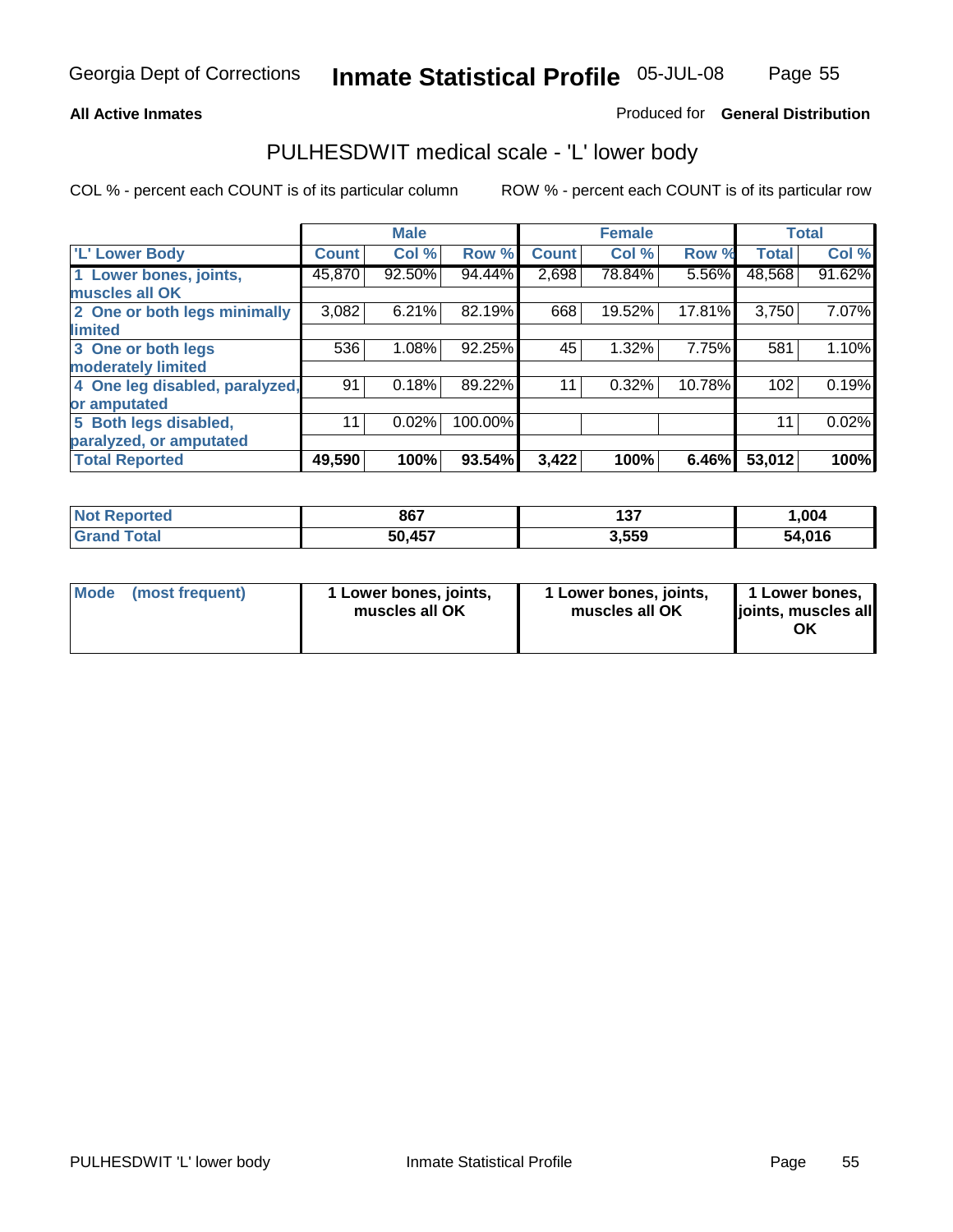### **All Active Inmates**

### Produced for **General Distribution**

## PULHESDWIT medical scale - 'H' hearing

COL % - percent each COUNT is of its particular column ROW % - percent each COUNT is of its particular row

|                                |              | <b>Male</b> |             |       | <b>Female</b> |        | <b>Total</b> |        |
|--------------------------------|--------------|-------------|-------------|-------|---------------|--------|--------------|--------|
| <b>H'</b> Hearing              | <b>Count</b> | Col %       | Row % Count |       | Col %         | Row %  | <b>Total</b> | Col %  |
| 1 Normal hearing both ears     | 49,222       | 99.26%      | 93.59%      | 3,372 | 98.54%        | 6.41%  | 52,594       | 99.21% |
| 2 Some loss in one ear with    | 287          | 0.58%       | 88.85%      | 36    | 1.05%         | 11.15% | 323          | 0.61%  |
| other OK, or mild loss in both |              |             |             |       |               |        |              |        |
| 3 Total loss in one ear with   | 52           | 0.10%       | 89.66%      | 6     | 0.18%         | 10.34% | 58           | 0.11%  |
| mild loss in other             |              |             |             |       |               |        |              |        |
| 4 Severe loss in both ears     | 13           | 0.03%       | 81.25%      | 3     | 0.09%         | 18.75% | 16           | 0.03%  |
| 5 Total loss in both ears,     | 16           | 0.03%       | 76.19%      | 5     | 0.15%         | 23.81% | 21           | 0.04%  |
| requiring special housing      |              |             |             |       |               |        |              |        |
| <b>Total Reported</b>          | 49,590       | 100%        | 93.54%      | 3,422 | 100%          | 6.46%  | 53,012       | 100%   |

| rteo | 867              | ---<br>,,, | .004       |
|------|------------------|------------|------------|
|      | A57<br>50<br>⊶ . | 3,559      | .016<br>54 |

| Mode (most frequent) | 1 Normal hearing both ears   1 Normal hearing both ears   1 Normal hearing |           |
|----------------------|----------------------------------------------------------------------------|-----------|
|                      |                                                                            | both ears |
|                      |                                                                            |           |

Page 56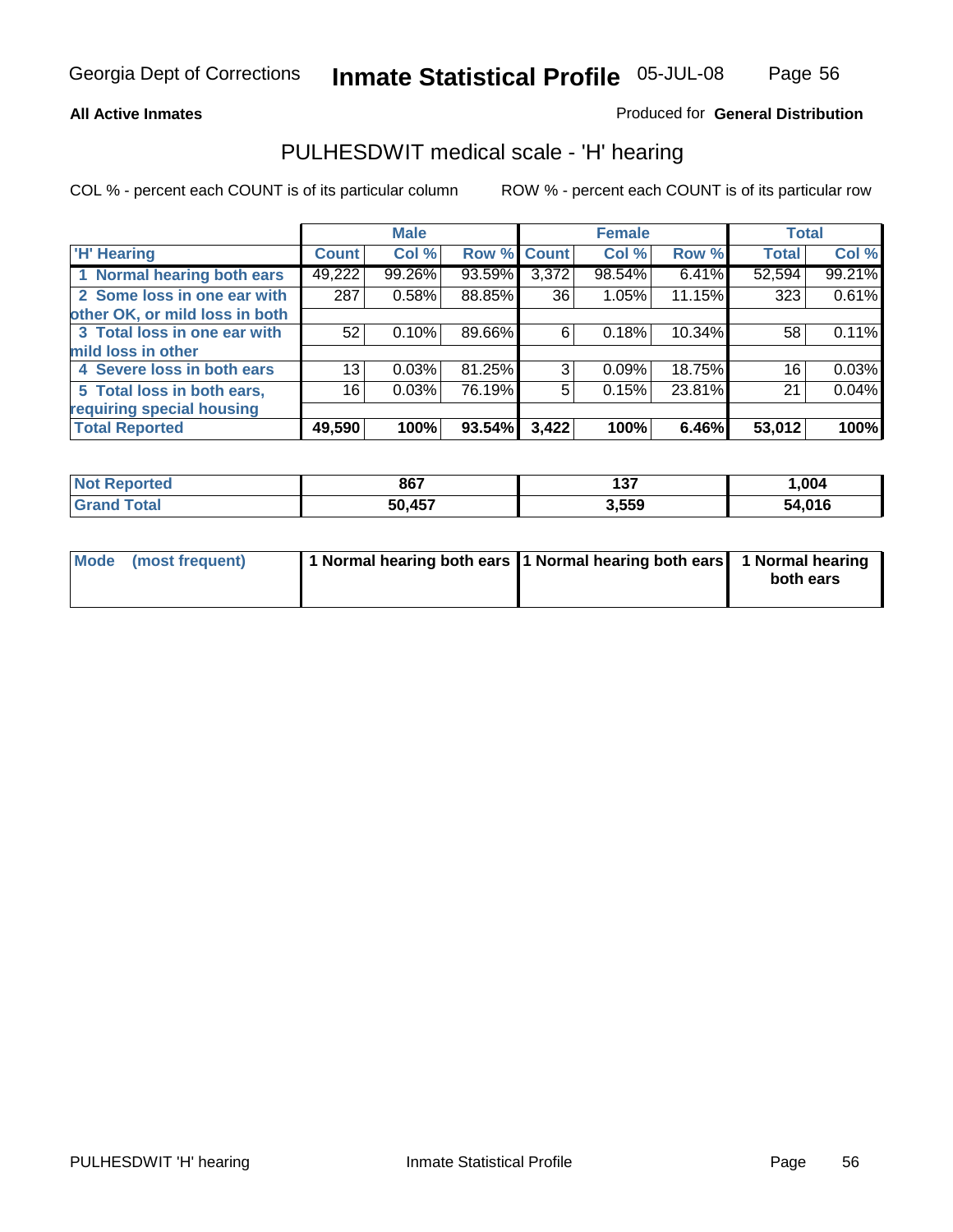### Produced for **General Distribution**

## PULHESDWIT medical scale - 'E' vision

|                                 |              | <b>Male</b> |             |       | <b>Female</b> |          |              | <b>Total</b> |
|---------------------------------|--------------|-------------|-------------|-------|---------------|----------|--------------|--------------|
| 'E' Vision                      | <b>Count</b> | Col %       | Row % Count |       | Col %         | Row %    | <b>Total</b> | Col %        |
| 1 Correctable to 20/40 in both  | 44,347       | 89.43%      | 95.00%      | 2,336 | 68.26%        | 5.00%    | 46,683       | 88.06%       |
| eyes                            |              |             |             |       |               |          |              |              |
| 2 Correctable to 20/70 in one   | 4,660        | 9.40%       | 82.27%      | 1,004 | 29.34%        | 17.73%   | 5,664        | 10.68%       |
| eye, may be blind in other      |              |             |             |       |               |          |              |              |
| 3 Correctable to 20/200 in one  | 487          | 0.98%       | 86.81%      | 74    | 2.16%         | 13.19%   | 561          | $1.06\%$     |
| eye, may be blind in other      |              |             |             |       |               |          |              |              |
| 4 One eye not correctable to    | 81           | 0.16%       | 91.01%      | 8     | 0.23%         | $8.99\%$ | 89           | 0.17%        |
| 20/200, other may be blind      |              |             |             |       |               |          |              |              |
| 5 Blind in both eyes, requiring | 15           | 0.03%       | 100.00%     |       |               |          | 15           | 0.03%        |
| special housing                 |              |             |             |       |               |          |              |              |
| <b>Total Reported</b>           | 49,590       | 100%        | 93.54%      | 3,422 | 100%          | 6.46%    | 53,012       | 100%         |

| <b>Not</b><br><b>ported</b> | 867              | ィヘラ<br>וטו | 004. ا |
|-----------------------------|------------------|------------|--------|
| $tau$                       | <b>A57</b><br>50 | 3,559      | 54.016 |

|  | Mode (most frequent) | 1 Correctable to 20/40 in<br>both eves | 1 Correctable to 20/40 in   1 Correctable to<br>both eves | 20/40 in both eyes |
|--|----------------------|----------------------------------------|-----------------------------------------------------------|--------------------|
|--|----------------------|----------------------------------------|-----------------------------------------------------------|--------------------|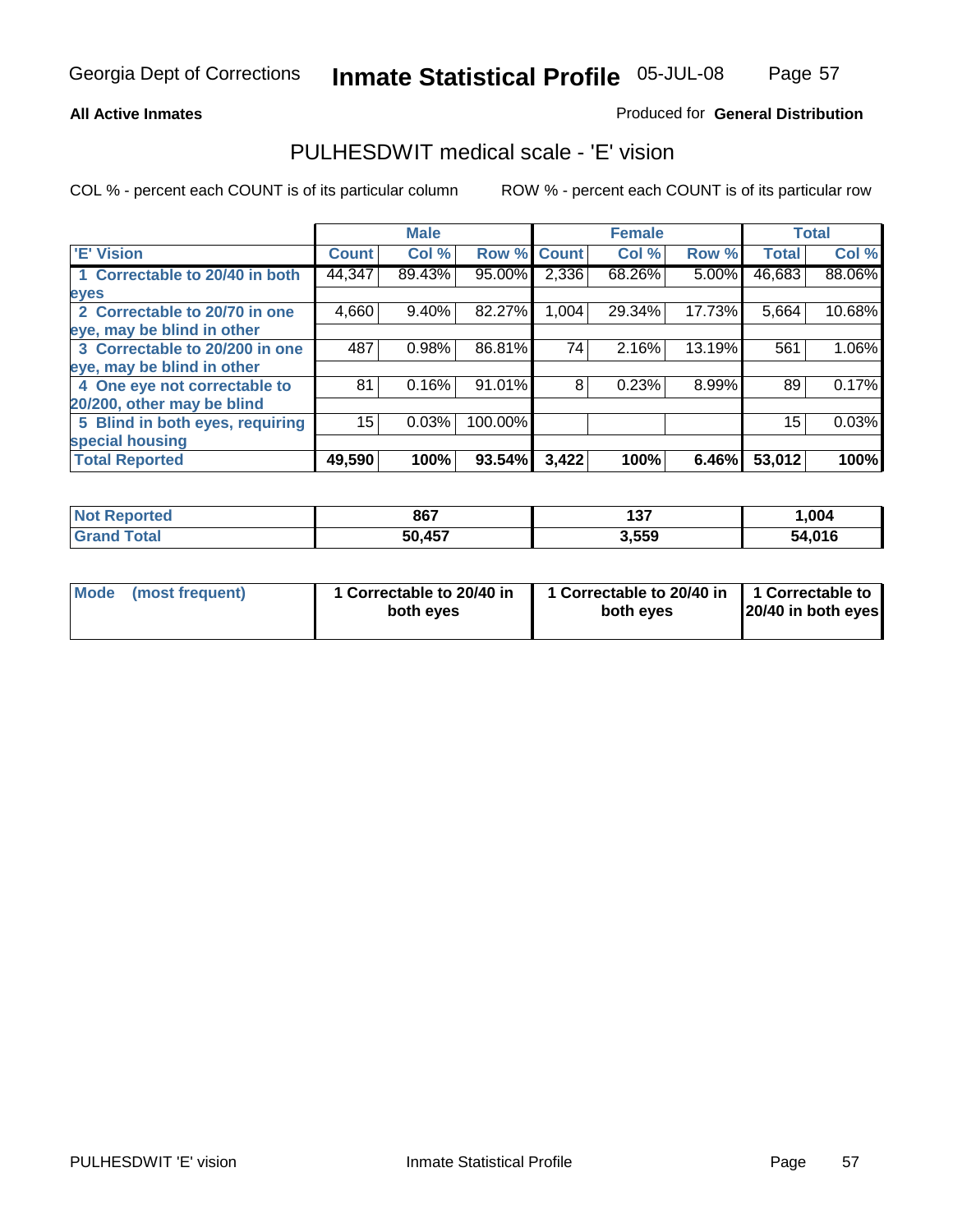### **All Active Inmates**

### Produced for **General Distribution**

## PULHESDWIT medical scale - 'S' pSychiatric

|                                        |              | <b>Male</b> |             |       | <b>Female</b> |        |              | <b>Total</b> |
|----------------------------------------|--------------|-------------|-------------|-------|---------------|--------|--------------|--------------|
| 'S' pSychiatric                        | <b>Count</b> | Col %       | Row % Count |       | Col %         | Row %  | <b>Total</b> | Col %        |
| 1 No impairment or disorders           | 42,725       | 87.19%      | 95.16%      | 2,175 | 63.69%        | 4.84%  | 44,900       | 85.66%       |
| 2 Stable, or in remission, or          | 5,145        | 10.50%      | 81.46%      | 1,171 | 34.29%        | 18.54% | 6,316        | 12.05%       |
| mild impairment or retardation         |              |             |             |       |               |        |              |              |
| 3 Requires moderate inpatient          | 1,044        | 2.13%       | 95.00%      | 55    | 1.61%         | 5.00%  | 1,099        | 2.10%        |
| treatment                              |              |             |             |       |               |        |              |              |
| 4 Requires intensive inpatient         | 74           | 0.15%       | 84.09%      | 14    | 0.41%         | 15.91% | 88           | 0.17%        |
| treatment                              |              |             |             |       |               |        |              |              |
| <b>5 Requires Crisis Stabilization</b> | 13           | 0.03%       | 100.00%     |       |               |        | 13           | 0.02%        |
| Unit (CSU) inpatient care              |              |             |             |       |               |        |              |              |
| <b>Total Reported</b>                  | 49,001       | 100%        | 93.48%      | 3,415 | 100%          | 6.52%  | 52,416       | 100%         |

| <b>Not Reported</b> | .456،  | 144   | ,600   |
|---------------------|--------|-------|--------|
| <b>Grand Total</b>  | 50,457 | 3,559 | 54,016 |

| Mode (most frequent) | <b>1</b> No impairment or disorders | 1 No impairment or<br>disorders | 1 No impairment or<br>disorders |
|----------------------|-------------------------------------|---------------------------------|---------------------------------|
|                      |                                     |                                 |                                 |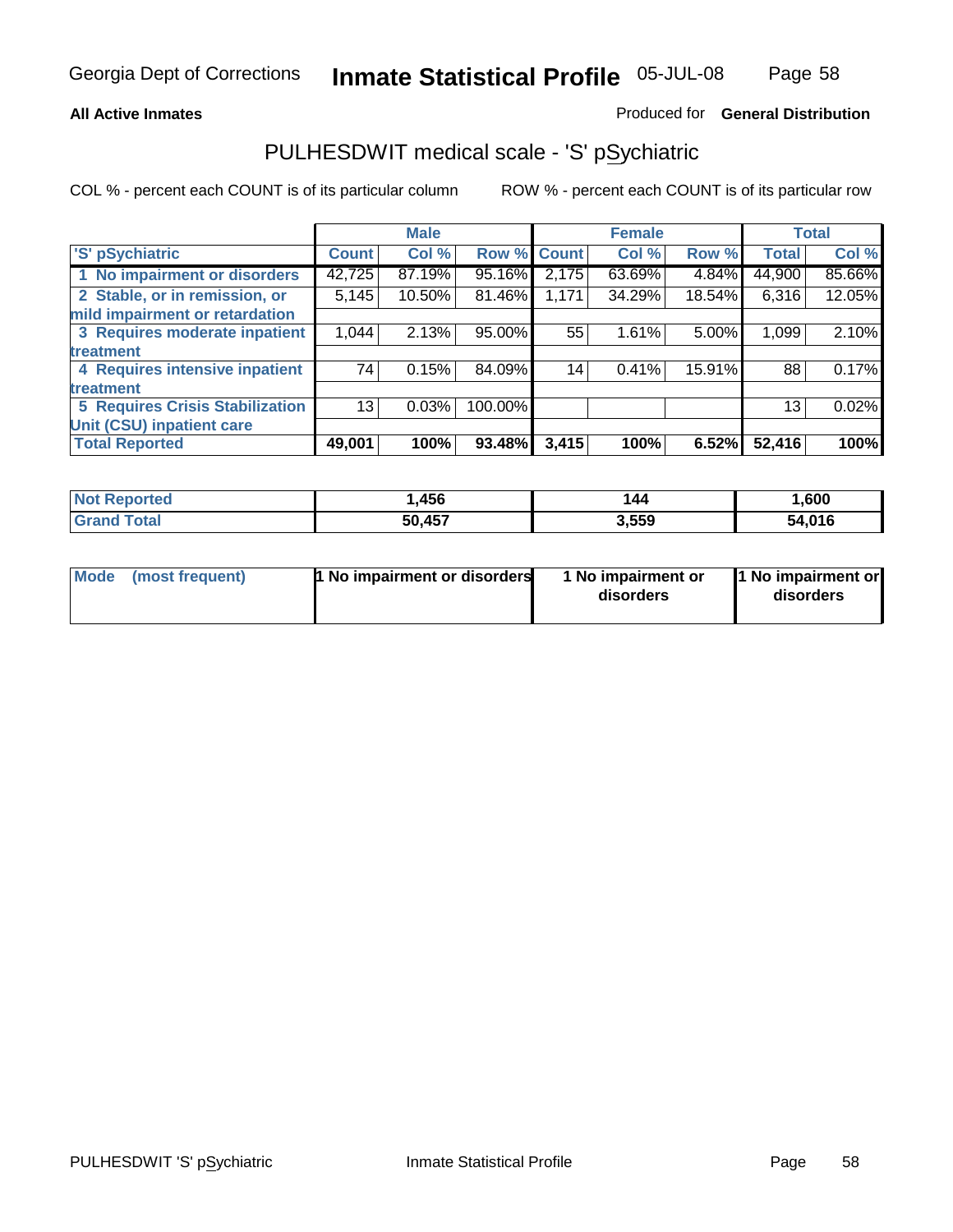**All Active Inmates**

### Produced for **General Distribution**

## PULHESDWIT medical scale - 'D' dental

|                                 |              | <b>Male</b> |             |       | <b>Female</b> |        |              | <b>Total</b> |
|---------------------------------|--------------|-------------|-------------|-------|---------------|--------|--------------|--------------|
| <b>D' Dental</b>                | <b>Count</b> | Col %       | Row % Count |       | Col %         | Row %  | <b>Total</b> | Col %        |
| 1 Minimal routine dental health | 16,421       | 33.69%      | 88.81%      | 2,070 | 60.61%        | 11.19% | 18,491       | 35.45%       |
| <b>needs</b>                    |              |             |             |       |               |        |              |              |
| 2 Moderate cavities and/or      | 24,093       | 49.43%      | 96.02%      | 998   | 29.22%        | 3.98%  | 25,091       | 48.10%       |
| gum disease                     |              |             |             |       |               |        |              |              |
| 3 Extensive gum disease         | 8,225        | 16.87%      | 95.95%      | 347   | 10.16%        | 4.05%  | 8,572        | 16.43%       |
| and/or widespread decay         |              |             |             |       |               |        |              |              |
| 4 Urgent need for dental        | 6            | 0.01%       | 100.00%     |       |               |        | 6            | 0.01%        |
| <b>services</b>                 |              |             |             |       |               |        |              |              |
| <b>Total Reported</b>           | 48,745       | 100%        | 93.45%      | 3,415 | 100%          | 6.55%  | 52,160       | 100%         |

| <b>orted</b><br>N0 | 74c         | 144   | ,856   |
|--------------------|-------------|-------|--------|
| <b>ota</b>         | .457<br>50. | 3,559 | 54.016 |

| <b>Mode</b> | (most frequent) | 2 Moderate cavities and/or<br>qum disease | Minimal routine dental<br>health needs | 2 Moderate<br>cavities and/or |
|-------------|-----------------|-------------------------------------------|----------------------------------------|-------------------------------|
|             |                 |                                           |                                        | qum disease                   |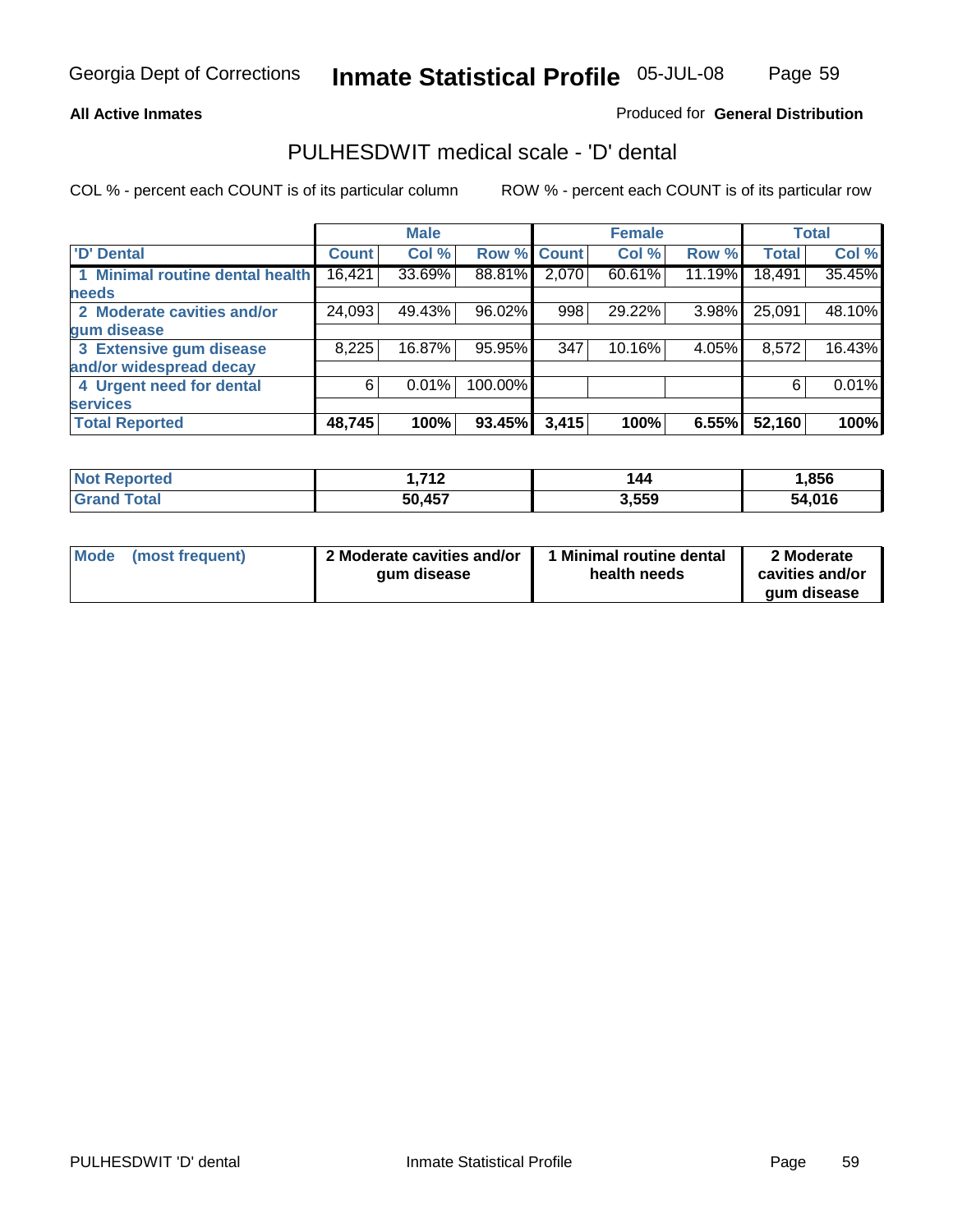### **All Active Inmates**

### Produced for **General Distribution**

## PULHESDWIT medical scale - 'W' work ability

|                                 |              | <b>Male</b> |        |                 | <b>Female</b> |        |              | <b>Total</b> |
|---------------------------------|--------------|-------------|--------|-----------------|---------------|--------|--------------|--------------|
| 'W' work ability                | <b>Count</b> | Col %       | Row %  | <b>Count</b>    | Col %         | Row %  | <b>Total</b> | Col %        |
| 1 Unrestricted work or activity | 42,887       | 86.48%      | 93.82% | 2,826           | 82.58%        | 6.18%  | 45,713       | 86.23%       |
| 2 Minor restrictions on type of | 5,237        | 10.56%      | 94.06% | 331             | 9.67%         | 5.94%  | 5,568        | 10.50%       |
| <b>work</b>                     |              |             |        |                 |               |        |              |              |
| 3 Moderate restrictions on type | 1,172        | $2.36\%$    | 89.74% | 134             | 3.92%         | 10.26% | 1,306        | 2.46%        |
| of work                         |              |             |        |                 |               |        |              |              |
| 4 Major restrictions on type of | 253          | 0.51%       | 69.13% | 113             | 3.30%         | 30.87% | 366          | 0.69%        |
| <b>work</b>                     |              |             |        |                 |               |        |              |              |
| 5 Cannot work under any         | 41           | 0.08%       | 69.49% | 18 <sub>1</sub> | 0.53%         | 30.51% | 59           | 0.11%        |
| <b>circumstances</b>            |              |             |        |                 |               |        |              |              |
| <b>Total Reported</b>           | 49,590       | 100%        | 93.54% | 3,422           | 100%          | 6.46%  | 53,012       | 100%         |

| <b>Not Reported</b>          | 867    | $40 -$<br>וטו | ,004   |
|------------------------------|--------|---------------|--------|
| <b>Total</b><br><b>Grand</b> | 50,457 | 3,559         | 54,016 |

| Mode (most frequent) | 1 Unrestricted work or | 1 Unrestricted work or | 1 Unrestricted   |
|----------------------|------------------------|------------------------|------------------|
|                      | activity               | activity               | work or activity |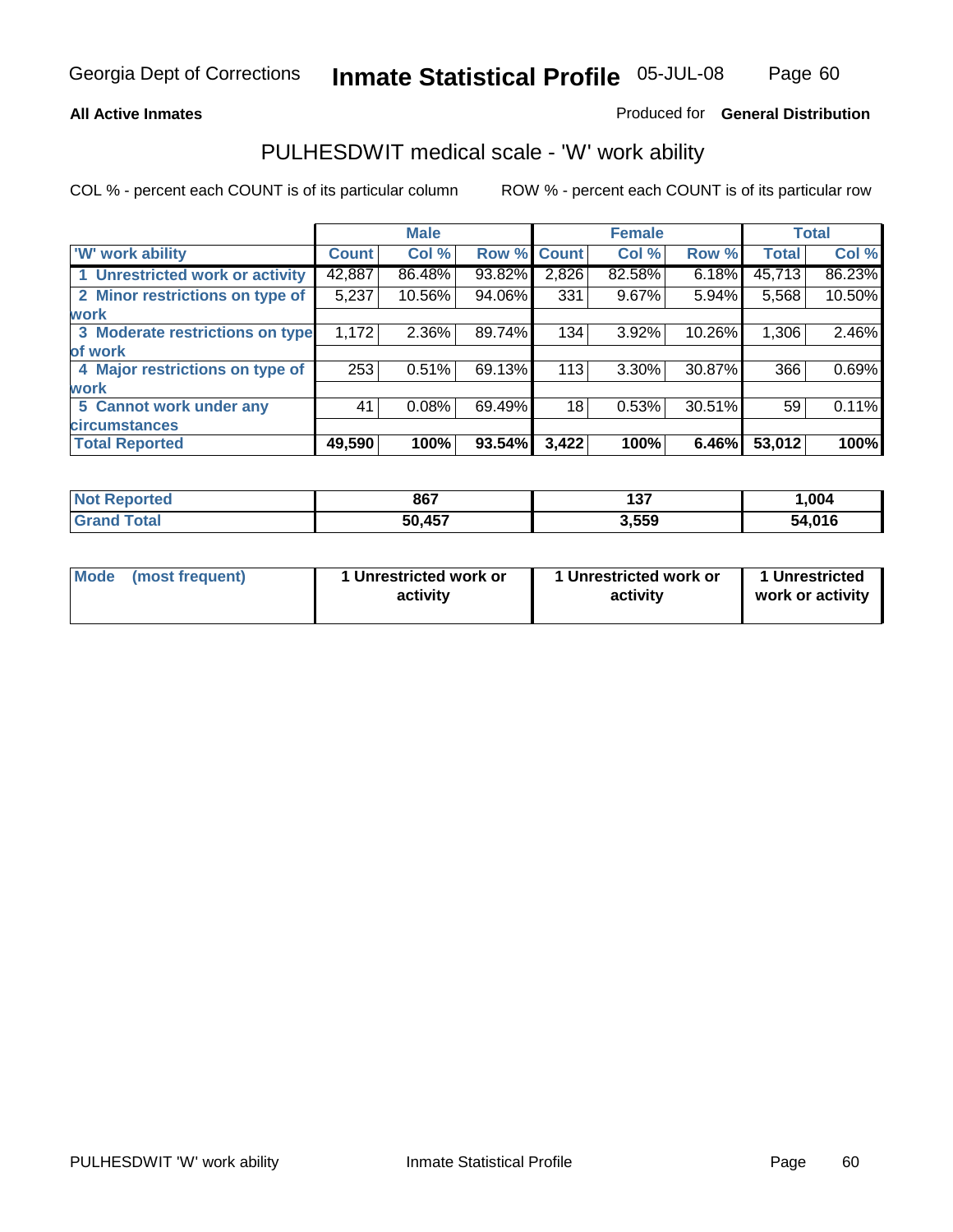### **All Active Inmates**

### Produced for **General Distribution**

## PULHESDWIT medical scale - 'I' impairment

|                                   |              | <b>Male</b> |         |              | <b>Female</b> |       |              | <b>Total</b> |
|-----------------------------------|--------------|-------------|---------|--------------|---------------|-------|--------------|--------------|
| T' Impairment                     | <b>Count</b> | Col %       | Row %   | <b>Count</b> | Col %         | Row % | <b>Total</b> | Col %        |
| 1 No impairments or               | 49,293       | 99.40%      | 93.52%  | 3,416        | 99.82%        | 6.48% | 52,709       | 99.43%       |
| disabilities                      |              |             |         |              |               |       |              |              |
| 2 Wheelchair-bound but            | 69           | 0.14%       | 97.18%  | 2            | 0.06%         | 2.82% | 71           | 0.13%        |
| otherwise OK                      |              |             |         |              |               |       |              |              |
| <b>3 Needs low-level Assisted</b> | 18           | 0.04%       | 94.74%  |              | 0.03%         | 5.26% | 19           | 0.04%        |
| Living (level I)                  |              |             |         |              |               |       |              |              |
| 4 Needs moderate Assisted         |              | 0.01%       | 100.00% |              |               |       |              | 0.01%        |
| Living (level II)                 |              |             |         |              |               |       |              |              |
| <b>5 Needs maximal Assisted</b>   | 203          | 0.41%       | 98.54%  | 3            | 0.09%         | 1.46% | 206          | 0.39%        |
| Living (level III)                |              |             |         |              |               |       |              |              |
| <b>Total Reported</b>             | 49,590       | 100%        | 93.54%  | 3,422        | 100%          | 6.46% | 53,012       | 100%         |

| Not F<br><b>Reported</b> | 867    | ィクフ<br>1 J I | ,004   |
|--------------------------|--------|--------------|--------|
| <b>Grand Total</b>       | 50,457 | 3,559        | 54,016 |

| Mode            | 1 No impairments or | 1 No impairments or | 1 No impairments |
|-----------------|---------------------|---------------------|------------------|
| (most frequent) | disabilities        | disabilities        | or disabilities  |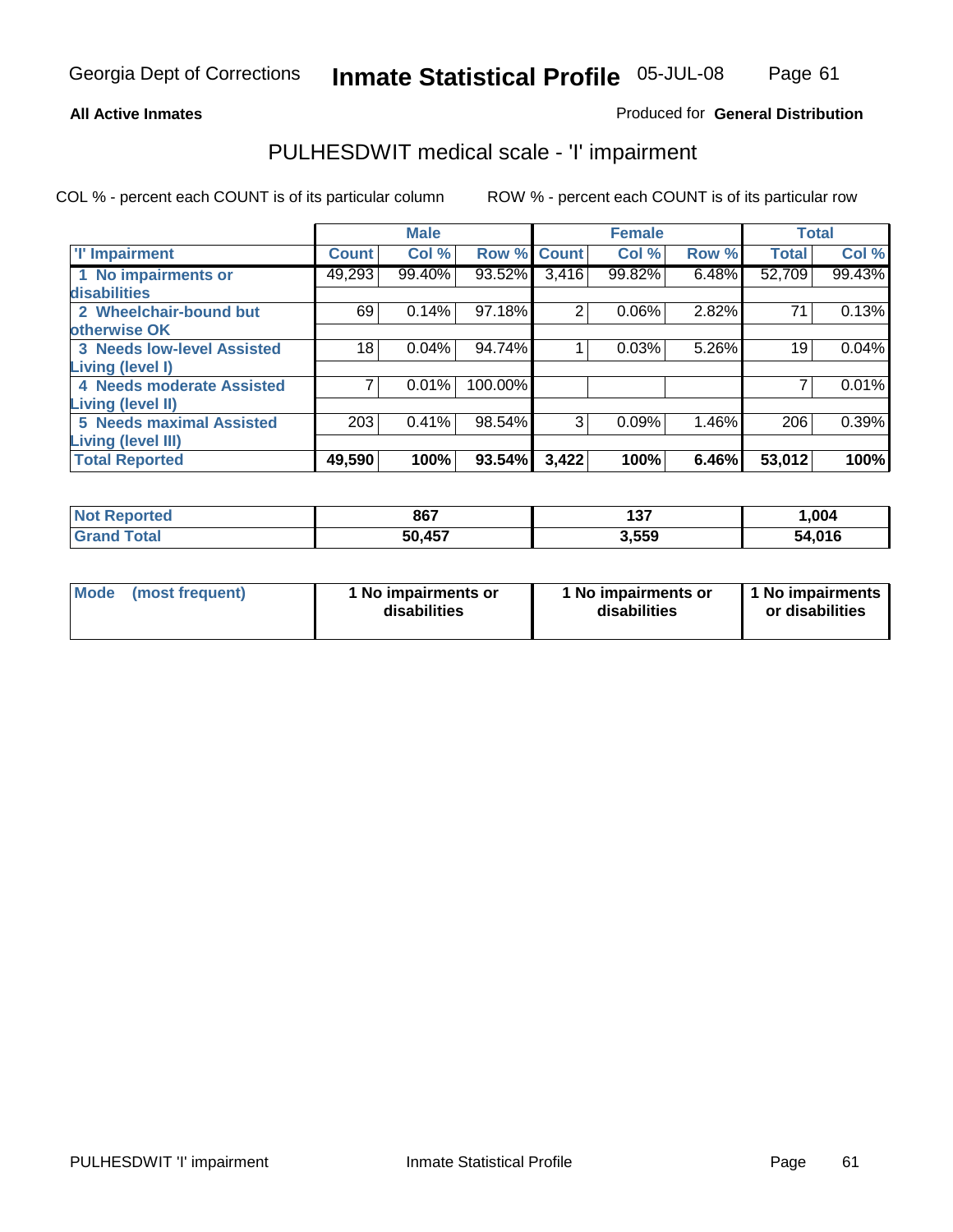### **Inmate Statistical Profile** 05-JUL-08 Page Page 62

### **All Active Inmates Allowski** Produced fo **General Distribution**

## PULHESDWIT medical scale - 'T' transportability

|                              |              | <b>Male</b> |             |                | <b>Female</b> |       | <b>Total</b> |        |
|------------------------------|--------------|-------------|-------------|----------------|---------------|-------|--------------|--------|
| <b>T' Transportability</b>   | <b>Count</b> | Col %       | Row % Count |                | Col %         | Row % | <b>Total</b> | Col %  |
| 1 Can be transported in any  | 49,505       | 99.83%      | 93.54%      | 3,419          | 99.91%        | 6.46% | 52,924       | 99.83% |
| ordinary approved vehicle    |              |             |             |                |               |       |              |        |
| 2 Wheelchair-bound, not      | 34           | 0.07%       | 97.14%      |                | 0.03%         | 2.86% | 35           | 0.07%  |
| needing special vehicle      |              |             |             |                |               |       |              |        |
| 3 Wheelchair-bound, requires | 9            | 0.02%       | 100.00%     |                |               |       | 9            | 0.02%  |
| special vehicle              |              |             |             |                |               |       |              |        |
| 4 Needs specially-equipped   |              | 0.01%       | 100.00%     |                |               |       |              | 0.01%  |
| medical vehicle              |              |             |             |                |               |       |              |        |
| 5 Requires ambulance         | 41           | 0.08%       | 95.35%      | $\overline{2}$ | 0.06%         | 4.65% | 43           | 0.08%  |
| transport                    |              |             |             |                |               |       |              |        |
| <b>Total Reported</b>        | 49,590       | 100%        | 93.54%      | 3,422          | 100%          | 6.46% | 53,012       | 100.0% |

| <b>Not Reported</b> | 867    | 137   | 004, ا |
|---------------------|--------|-------|--------|
| <b>Grand Total</b>  | 50,457 | 3,559 | 54,016 |

| Mode (most frequent) | 1 Can be transported in any 1 Can be transported in any | ordinary approved vehicle   ordinary approved vehicle   transported in any | 1 Can be<br>  ordinary approved  <br>vehicle |
|----------------------|---------------------------------------------------------|----------------------------------------------------------------------------|----------------------------------------------|
|                      |                                                         |                                                                            |                                              |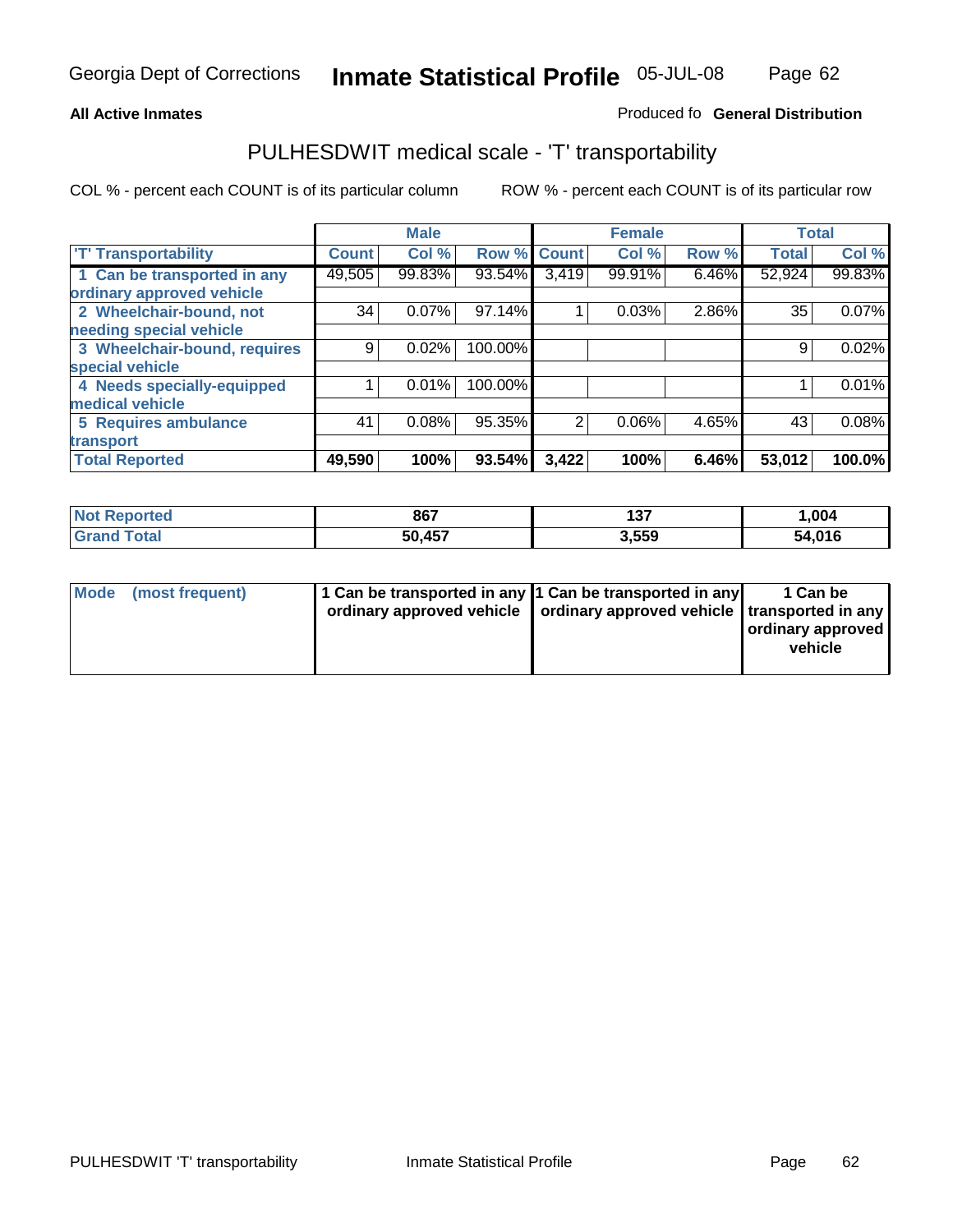### **All Active Inmates**

### Produced for **General Distribution**

## Criminality in family, self-reported

|                              |              | <b>Male</b> |           |              | <b>Female</b> |           |                    | Total  |
|------------------------------|--------------|-------------|-----------|--------------|---------------|-----------|--------------------|--------|
| <b>Criminality In Family</b> | <b>Count</b> | Col %       | Row %     | <b>Count</b> | Col %         | Row %     | Total <sub>1</sub> | Col %  |
| Yes, criminality in family   | 11.917       | 24.10%      | 89.35%    | 1,420        | 40.83%        | $10.65\%$ | 13,337             | 25.20% |
| No criminality in family     | 37,539       | 75.90%      | 94.80%    | 2,058        | 59.17%        |           | 5.20% 39,597       | 74.80% |
| <b>Total Reported</b>        | 49,456       | 100%        | $93.43\%$ | 3,478        | 100%          |           | 6.57% 52,934       | 100%   |

| <b>Not Reported</b> | ,001   |       | 082. ا |
|---------------------|--------|-------|--------|
| <b>Tota</b>         | 50,457 | 3,559 | 54.016 |

|  | Mode (most frequent) | No criminality in family | No criminality in family | No criminality in<br>familv |
|--|----------------------|--------------------------|--------------------------|-----------------------------|
|--|----------------------|--------------------------|--------------------------|-----------------------------|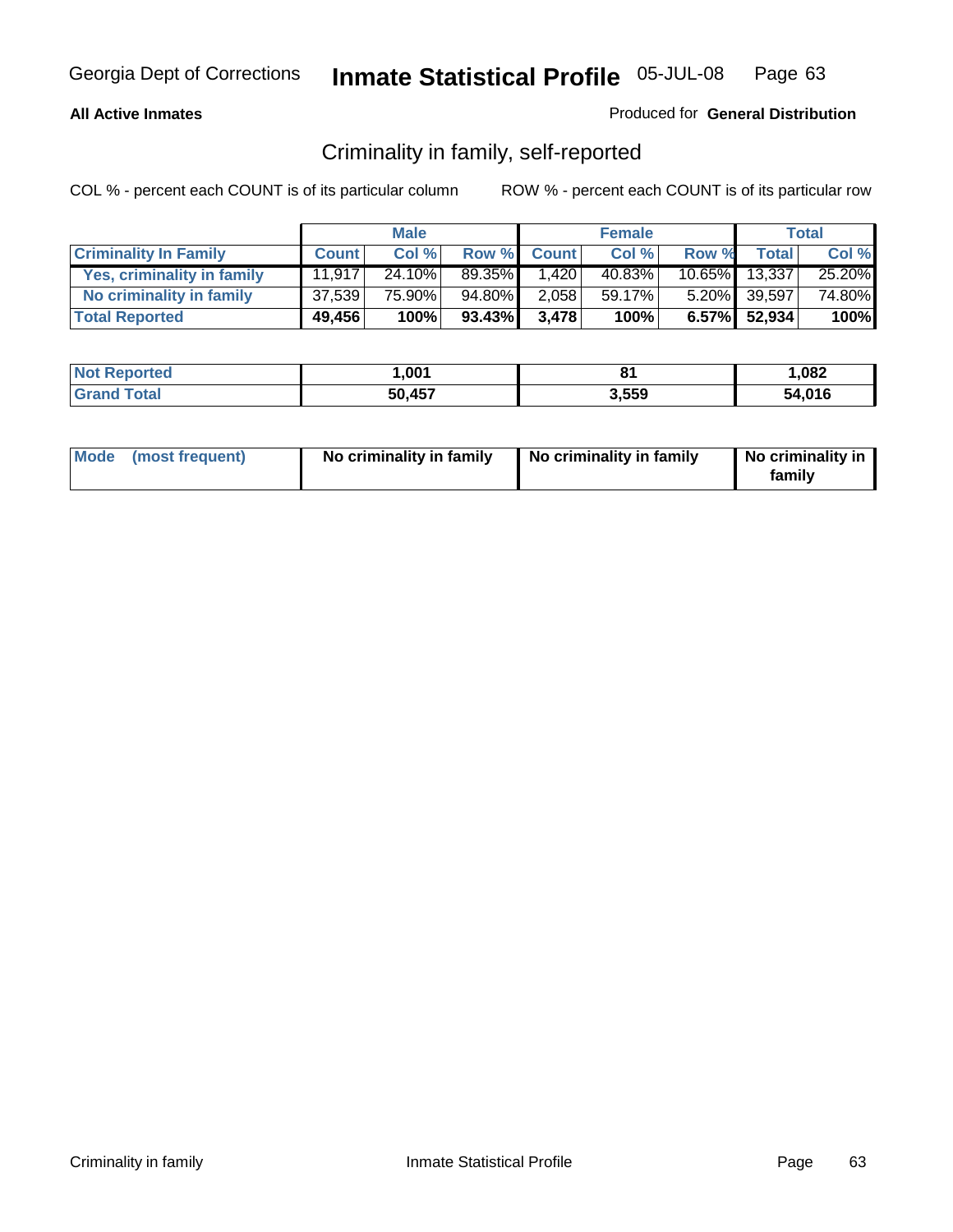### **All Active Inmates**

### Produced for **General Distribution**

## Alcoholism in family, self-reported

|                             |              | <b>Male</b> |           |              | <b>Female</b> |          |              | <b>Total</b> |
|-----------------------------|--------------|-------------|-----------|--------------|---------------|----------|--------------|--------------|
| <b>Alcoholism In Family</b> | <b>Count</b> | Col %       | Row %     | <b>Count</b> | Col %         | Row %    | <b>Total</b> | Col %        |
| Yes, alcoholism in family   | 7.715        | 15.60%      | $90.21\%$ | 837          | 24.07%        | $9.79\%$ | 8.552        | 16.16%       |
| No alcoholism in family     | 41.741       | 84.40%      | 94.05%    | 2,641        | 75.93%        | $5.95\%$ | 44,382       | 83.84%       |
| <b>Total Reported</b>       | 49,456       | 100%        | $93.43\%$ | 3.478        | 100%          |          | 6.57% 52,934 | 100%         |

| <b>Not Reported</b>     | .001   |       | 082. ا |
|-------------------------|--------|-------|--------|
| <b>Total</b><br>l Grand | 50,457 | 3,559 | 54.016 |

|  | Mode (most frequent) | No alcoholism in family | No alcoholism in family | No alcoholism in<br>familv |
|--|----------------------|-------------------------|-------------------------|----------------------------|
|--|----------------------|-------------------------|-------------------------|----------------------------|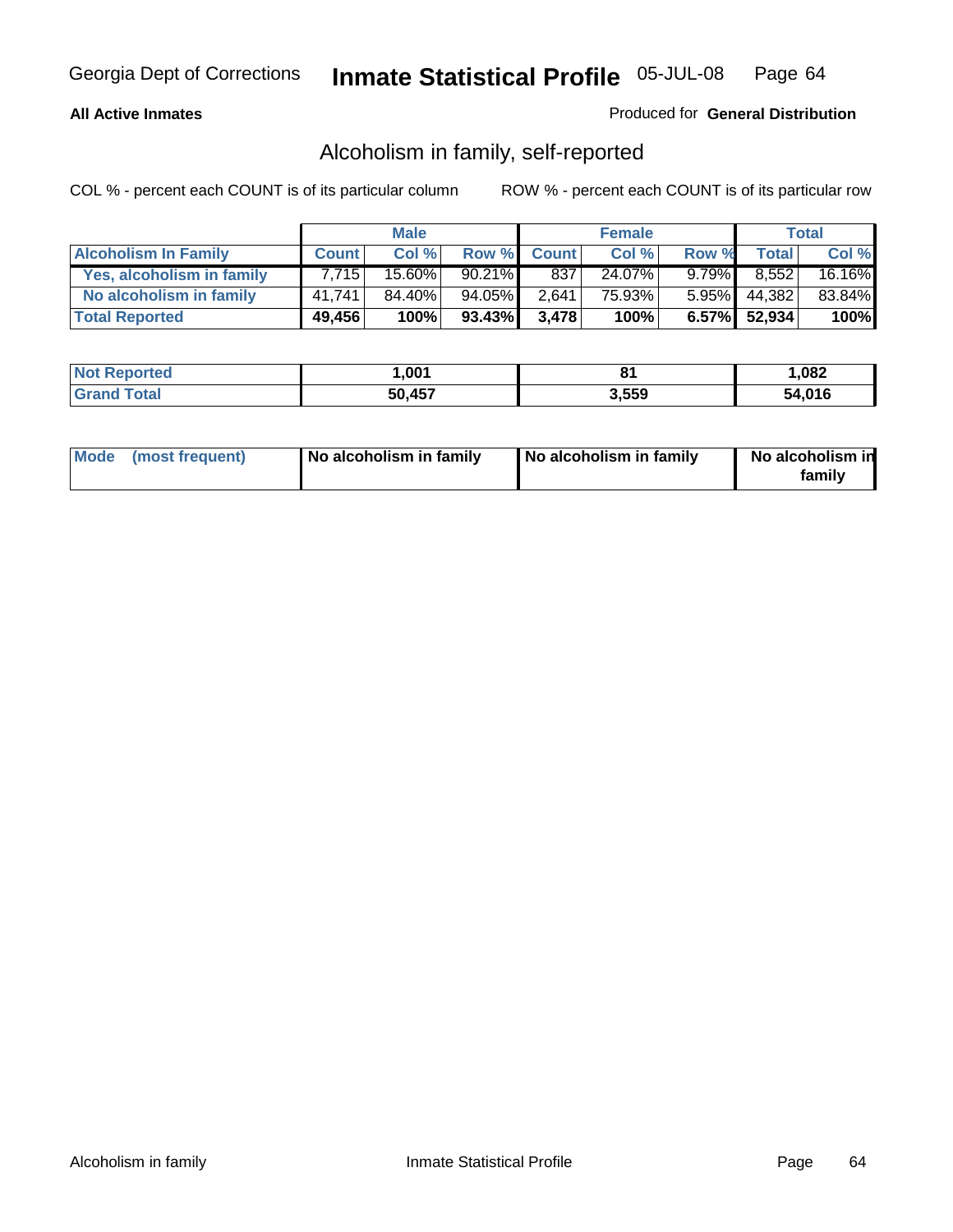### **All Active Inmates**

Produced for **General Distribution**

## Drug abuse in family, self-reported

|                           |              | <b>Male</b> |        |              | <b>Female</b> |           |              | <b>Total</b> |
|---------------------------|--------------|-------------|--------|--------------|---------------|-----------|--------------|--------------|
| Drug Abuse In Family      | <b>Count</b> | Col %       | Row %  | <b>Count</b> | Col %         | Row %     | Total        | Col %        |
| Yes, drug abuse in family | 4.328        | 8.75%       | 84.17% | 814          | 23.40%        | $15.83\%$ | 5.142        | $9.71\%$     |
| No drug abuse in family   | 45,128       | 91.25%      | 94.43% | 2,664        | 76.60%        | $5.57\%$  | 47,792       | 90.29%       |
| <b>Total Reported</b>     | 49,456       | 100%        | 93.43% | 3.478        | 100%          |           | 6.57% 52,934 | 100%         |

| <b>Not Reported</b>     | .001   |       | 082. ا |
|-------------------------|--------|-------|--------|
| <b>Total</b><br>l Grand | 50,457 | 3,559 | 54.016 |

|  | Mode (most frequent) | No drug abuse in family | No drug abuse in family | No drug abuse in<br>family |
|--|----------------------|-------------------------|-------------------------|----------------------------|
|--|----------------------|-------------------------|-------------------------|----------------------------|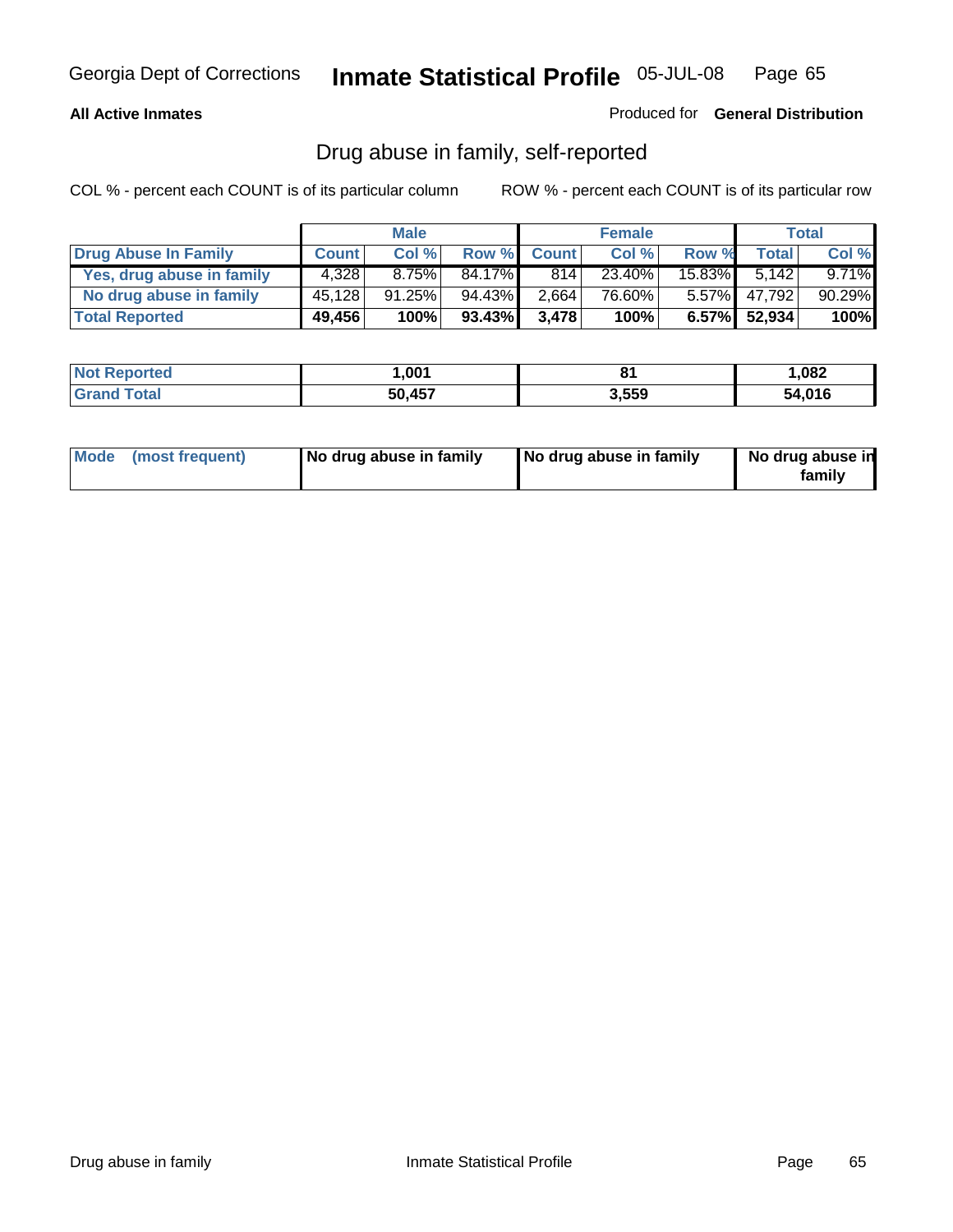### **All Active Inmates**

### Produced for **General Distribution**

## Subjected to frequent beatings, self-reported

|                            |              | <b>Male</b> |        |              | <b>Female</b> |          |        | <b>Total</b> |
|----------------------------|--------------|-------------|--------|--------------|---------------|----------|--------|--------------|
| <b>Frequent beatings</b>   | <b>Count</b> | Col%        | Row %  | <b>Count</b> | Col%          | Row %    | Total  | Col %        |
| Yes, subjected to frequent | .865         | $3.77\%$    | 79.03% | 495          | $14.23\%$     | 20.97%   | 2,360  | 4.46%        |
| beatings                   |              |             |        |              |               |          |        |              |
| Not subjected to frequent  | 47,591       | 96.23%      | 94.10% | 2,983        | 85.77%        | $5.90\%$ | 50,574 | 95.54%       |
| beatings                   |              |             |        |              |               |          |        |              |
| <b>Total Reported</b>      | 49,456       | 100%        | 93.43% | 3,478        | 100%          | 6.57%    | 52,934 | 100%         |

| <b>orted</b><br><b>NO</b> t | ,001   |       | 082, ا |
|-----------------------------|--------|-------|--------|
| ⊺otal<br>"Gra <sub>r</sub>  | 50,457 | 3.559 | 54.016 |

| Mode | (most frequent) | Not subjected to frequent<br>beatings | Not subjected to frequent   Not subjected to  <br>beatings | <b>frequent beatings</b> |
|------|-----------------|---------------------------------------|------------------------------------------------------------|--------------------------|
|      |                 |                                       |                                                            |                          |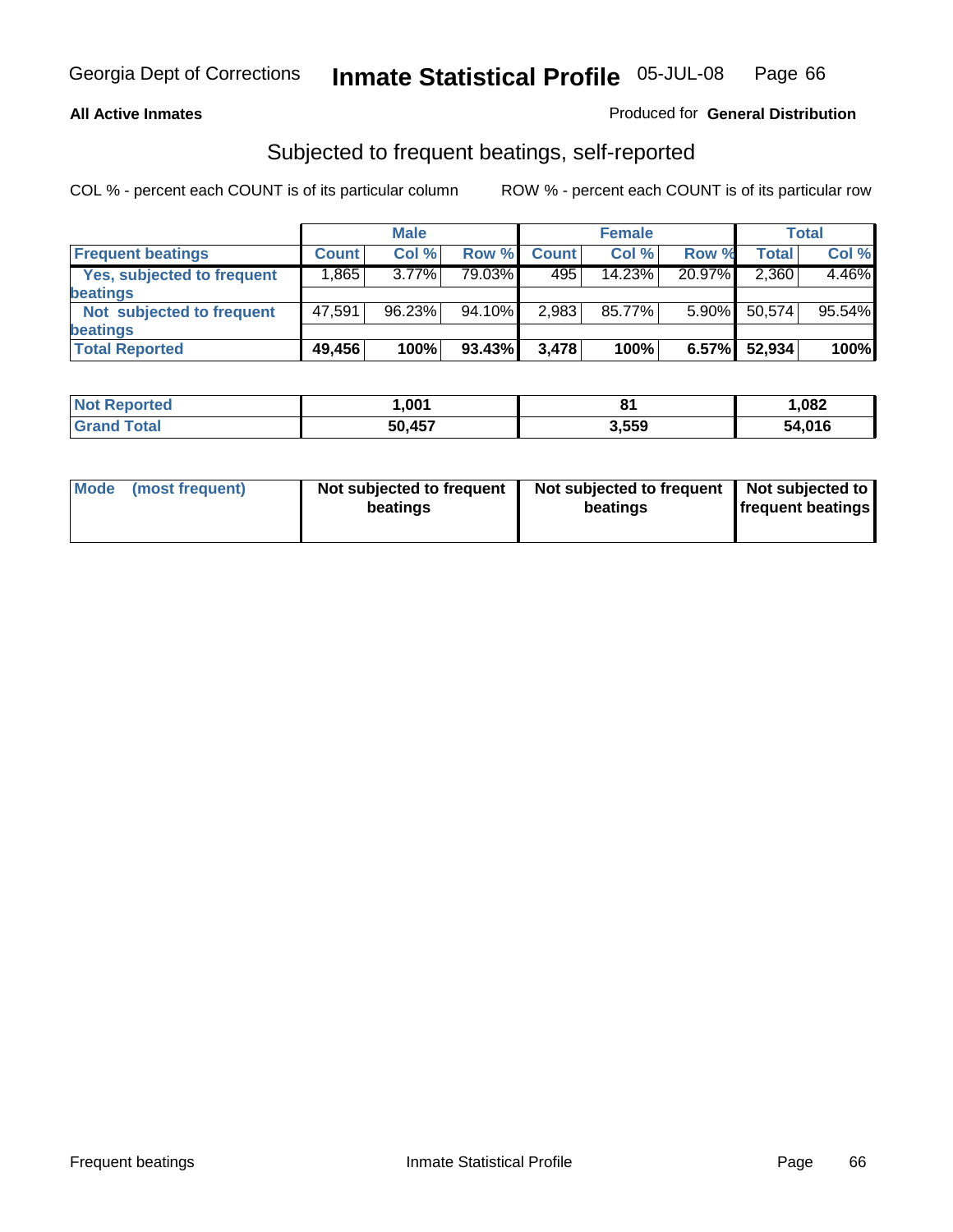### **All Active Inmates**

### Produced for **General Distribution**

## Father absent during inmate's childhood

|                           |              | <b>Male</b> |        |              | <b>Female</b> |       |              | <b>Total</b> |
|---------------------------|--------------|-------------|--------|--------------|---------------|-------|--------------|--------------|
| <b>Father Absent</b>      | <b>Count</b> | Col %       | Row %  | <b>Count</b> | Col %         | Row % | Total        | Col %        |
| Yes, father was absent    | 24,550       | 49.64%      | 94.93% | 1.311        | 37.69%        |       | 5.07% 25,861 | 48.86%       |
| No, father was not absent | 24,906       | $50.36\%$   | 92.00% | 2.167        | $62.31\%$     |       | 8.00% 27,073 | 51.14%       |
| <b>Total Reported</b>     | 49,456       | 100%        | 93.43% | 3,478        | 100%          |       | 6.57% 52,934 | 100%         |

| <b>Not Reported</b> | .00 <sup>2</sup> |       | .082   |
|---------------------|------------------|-------|--------|
| <b>Srand Total</b>  | 50,457           | 3,559 | 54,016 |

| Mode (most frequent) |  | absent |
|----------------------|--|--------|
|----------------------|--|--------|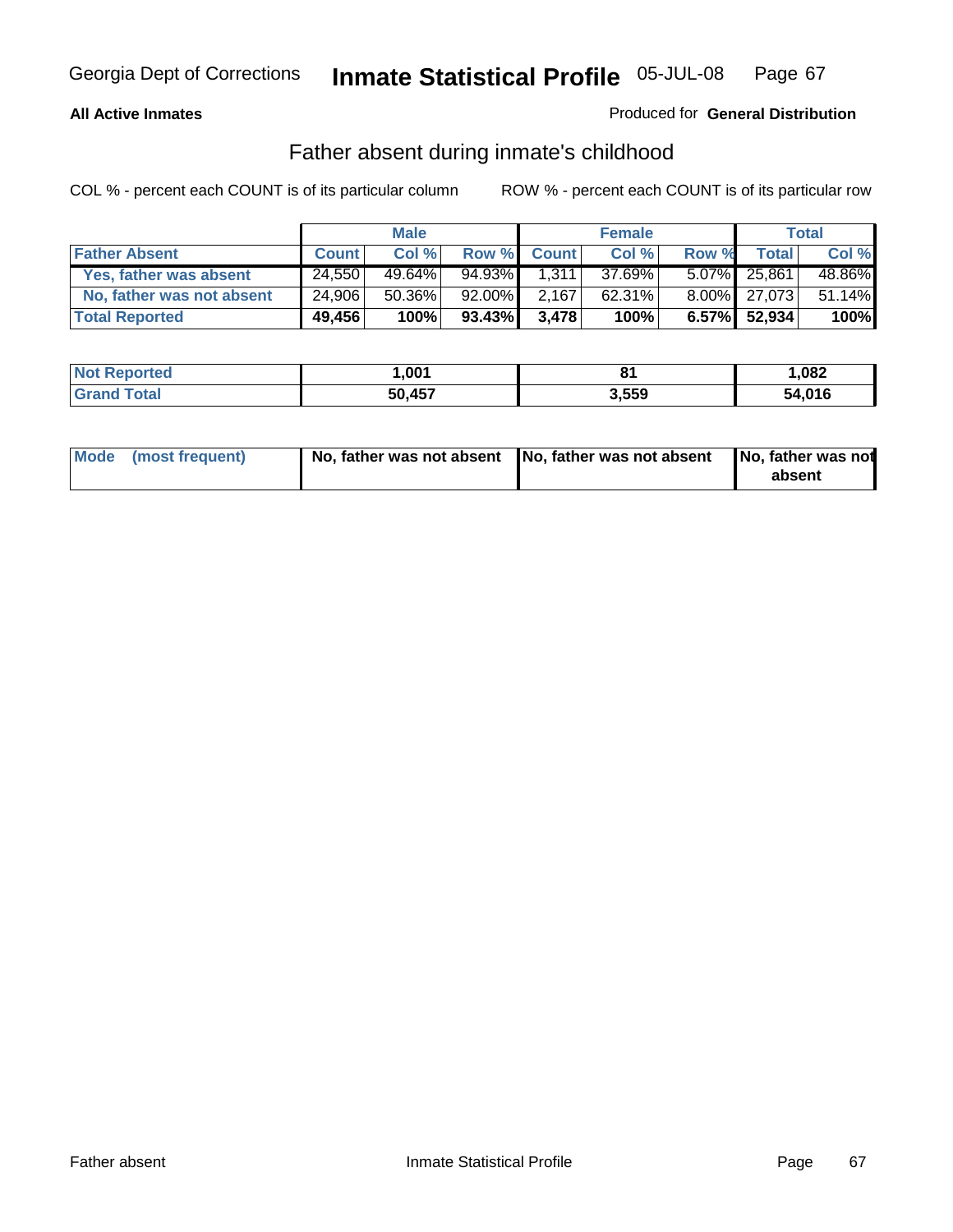### **All Active Inmates**

### Produced for **General Distribution**

## Mother absent during inmate's childhood

|                           |              | <b>Male</b> |           |              | <b>Female</b> |          |              | Total  |
|---------------------------|--------------|-------------|-----------|--------------|---------------|----------|--------------|--------|
| <b>Mother Absent</b>      | <b>Count</b> | Col %       | Row %     | <b>Count</b> | Col %         | Row %    | Total,       | Col %  |
| Yes, mother was absent    | 6.436        | $13.01\%$   | $93.52\%$ | 446          | 12.82%        | $6.48\%$ | 6,882        | 13.00% |
| No, mother was not absent | 43,020       | 86.99%      | $93.42\%$ | 3,032        | 87.18%        | $6.58\%$ | 46,052       | 87.00% |
| <b>Total Reported</b>     | 49,456       | 100%        | 93.43%    | 3.478        | 100%          |          | 6.57% 52,934 | 100%   |

| <b>Not Reported</b> | 001, ا | O4    | .082   |
|---------------------|--------|-------|--------|
| <b>Grand Total</b>  | 50,457 | 3,559 | 54,016 |

| Mode (most frequent) | No, mother was not absent   No, mother was not absent   No, mother was | not absent |
|----------------------|------------------------------------------------------------------------|------------|
|----------------------|------------------------------------------------------------------------|------------|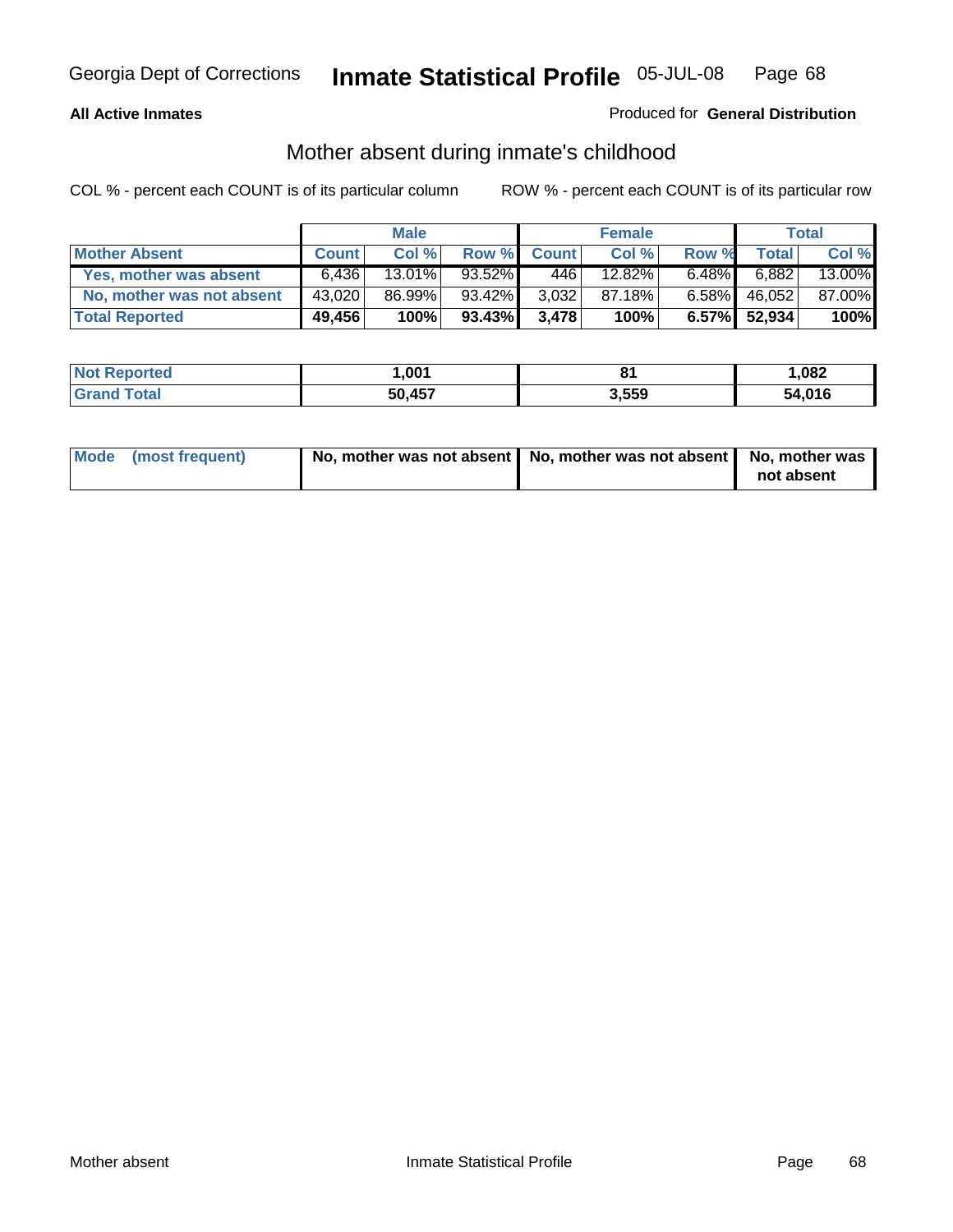### **All Active Inmates**

### Produced for **General Distribution**

## Number of prior Georgia incarcerations

|                                       |              | <b>Male</b> |                    |       | <b>Female</b> |       |        | <b>Total</b> |
|---------------------------------------|--------------|-------------|--------------------|-------|---------------|-------|--------|--------------|
| <b>Num of Prior GA Incarcerations</b> | <b>Count</b> | Col %       | <b>Row % Count</b> |       | Col %         | Row % | Total  | Col %        |
| $\bf{0}$                              | 28,948       | 57.37%      | 92.10%             | 2,482 | 69.74%        | 7.90% | 31,430 | 58.19%       |
|                                       | 8,927        | 17.69%      | 94.55%             | 515   | 14.47%        | 5.45% | 9,442  | 17.48%       |
|                                       | 5,036        | 9.98%       | 95.11%             | 259   | 7.28%         | 4.89% | 5,295  | 9.80%        |
| 3                                     | 3,071        | 6.09%       | 95.94%             | 130   | 3.65%         | 4.06% | 3,201  | 5.93%        |
|                                       | 1,914        | 3.79%       | 95.99%             | 80    | 2.25%         | 4.01% | 1,994  | 3.69%        |
| 5                                     | 1,102        | 2.18%       | 96.84%             | 36    | 1.01%         | 3.16% | 1,138  | 2.11%        |
| <b>More Than 5</b>                    | 1,459        | 2.89%       | 96.24%             | 57    | 1.60%         | 3.76% | 1,516  | 2.81%        |
| <b>Total Reported</b>                 | 50,457       | 100%        | 93.41%             | 3,559 | 100%          | 6.59% | 54,016 | 100.0%       |

| N<br>тег |        |       |        |
|----------|--------|-------|--------|
|          | 50 157 | 3,559 | 54 01C |

| Mean (average)       | l.O2 | .оз |  |
|----------------------|------|-----|--|
| Median (middle)      |      |     |  |
| Mode (most frequent) |      |     |  |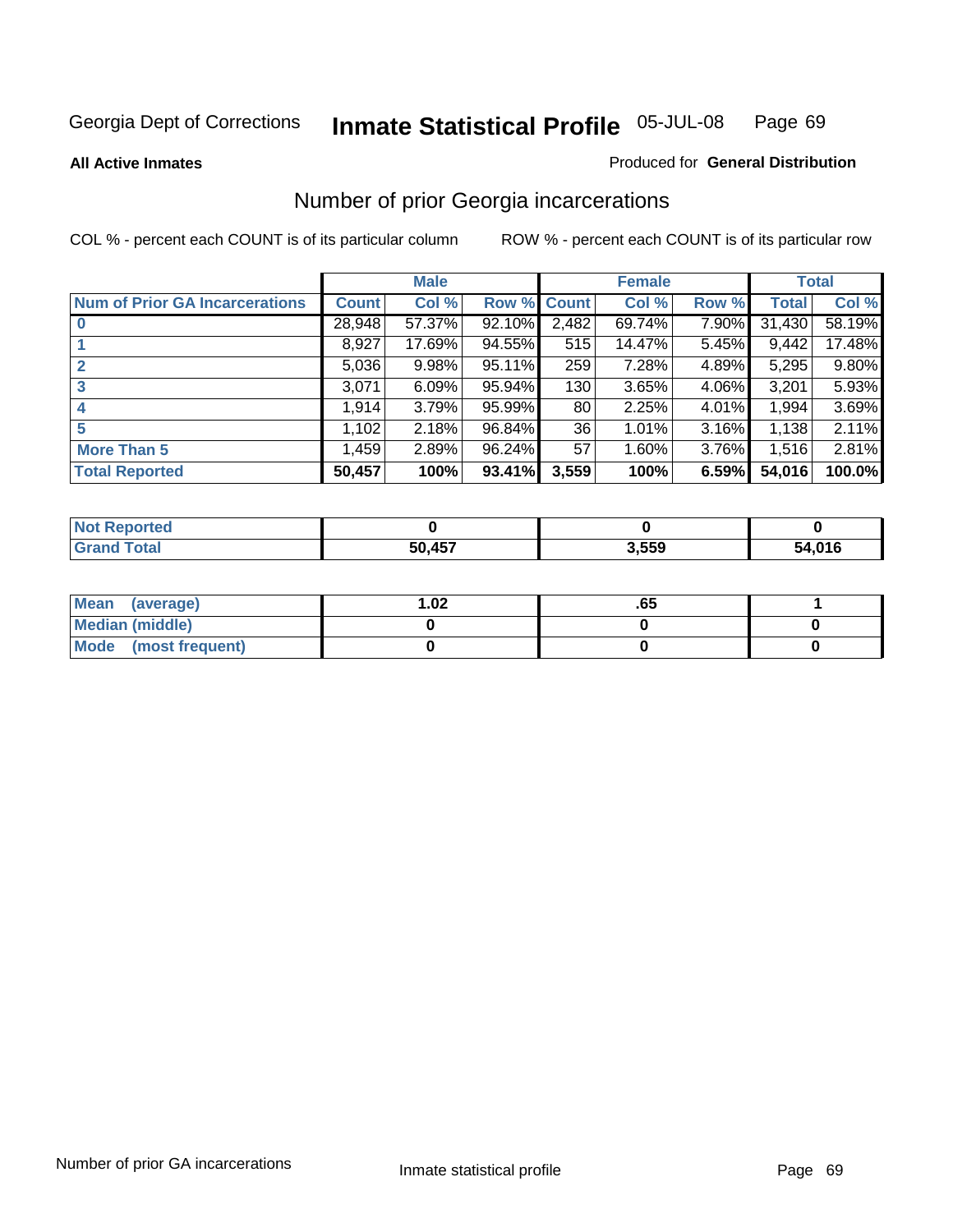### **All Active Inmates**

### Produced for **General Distribution**

## Prison sentence in years

COL % - percent each COUNT is of its particular column ROW % - percent each COUNT is of its particular row

|                                 |              | <b>Male</b> |         |              | <b>Female</b> |        |                    | <b>Total</b> |
|---------------------------------|--------------|-------------|---------|--------------|---------------|--------|--------------------|--------------|
| <b>Prison Sentence In Years</b> | <b>Count</b> | Col %       | Row %   | <b>Count</b> | Col %         | Row %  | <b>Total</b>       | Col %        |
| $0 - 1$                         | 1,392        | 2.76%       | 90.68%  | 143          | 4.02%         | 9.32%  | 1,535              | 2.84%        |
| $1.1 - 2$                       | 3,655        | 7.24%       | 88.41%  | 479          | 13.46%        | 11.59% | 4,134              | 7.65%        |
| $2.1 - 3$                       | 4,194        | 8.31%       | 89.12%  | 512          | 14.39%        | 10.88% | 4,706              | 8.71%        |
| $3.1 - 4$                       | 2,960        | 5.87%       | 90.24%  | 320          | 8.99%         | 9.76%  | 3,280              | 6.07%        |
| $4.1 - 5$                       | 5,448        | 10.80%      | 91.75%  | 490          | 13.77%        | 8.25%  | 5,938              | 10.99%       |
| $5.1 - 6$                       | 2,117        | 4.20%       | 92.28%  | 177          | 4.97%         | 7.72%  | 2,294              | 4.25%        |
| $6.1 - 7$                       | 2,034        | 4.03%       | 94.34%  | 122          | 3.43%         | 5.66%  | 2,156              | 3.99%        |
| $7.1 - 8$                       | 1,922        | 3.81%       | 94.08%  | 121          | 3.40%         | 5.92%  | 2,043              | 3.78%        |
| $8.1 - 9$                       | 711          | 1.41%       | 93.06%  | 53           | 1.49%         | 6.94%  | 764                | 1.41%        |
| $9.1 - 10$                      | 6,307        | 12.50%      | 94.54%  | 364          | 10.23%        | 5.46%  | 6,671              | 12.35%       |
| $10.1 - 12$                     | 2,549        | 5.05%       | 95.47%  | 121          | 3.40%         | 4.53%  | $\overline{2,}670$ | 4.94%        |
| $12.1 - 15$                     | 3,706        | 7.34%       | 95.99%  | 155          | 4.36%         | 4.01%  | 3,861              | 7.15%        |
| $15.1 - 20$                     | 3,647        | 7.23%       | 96.63%  | 127          | 3.57%         | 3.37%  | 3,774              | 6.99%        |
| 20.1 - Over                     | 2,869        | 5.69%       | 97.42%  | 76           | 2.14%         | 2.58%  | 2,945              | 5.45%        |
| <b>Life</b>                     | 6,358        | 12.60%      | 95.62%  | 291          | 8.18%         | 4.38%  | 6,649              | 12.31%       |
| <b>Life Without Parole</b>      | 483          | 0.96%       | 98.57%  | 7            | 0.20%         | 1.43%  | 490                | 0.91%        |
| <b>Death</b>                    | 102          | 0.20%       | 99.03%  |              | 0.03%         | 0.97%  | 103                | 0.19%        |
| <b>Youthful Offenders</b>       | 3            | 0.01%       | 100.00% |              |               |        | 3                  | 0.01%        |
| <b>Total Reported</b>           | 50,457       | 100%        | 93.41%  | 3,559        | 100.0%        | 6.59%  | 54,016             | 100%         |

| Reported<br><b>NOT</b> |                         |       |        |
|------------------------|-------------------------|-------|--------|
| <b>otal</b><br>. Gr    | $\overline{157}$<br>-50 | 3,559 | 54,016 |

### **Determinate (numeric) sentences only**

| Mean |     |     |      | 9.26 |
|------|-----|-----|------|------|
|      | ane | 46. | o.ɔu |      |
|      |     |     |      |      |

**All sentences (including determinate), with life, life without parole, and death sentences figured at 45 years**

| 14.35<br>$M\Omega$ :<br>14.05<br>$- \cdot$<br>-<br>-------<br>___ |  |  |  |
|-------------------------------------------------------------------|--|--|--|
|                                                                   |  |  |  |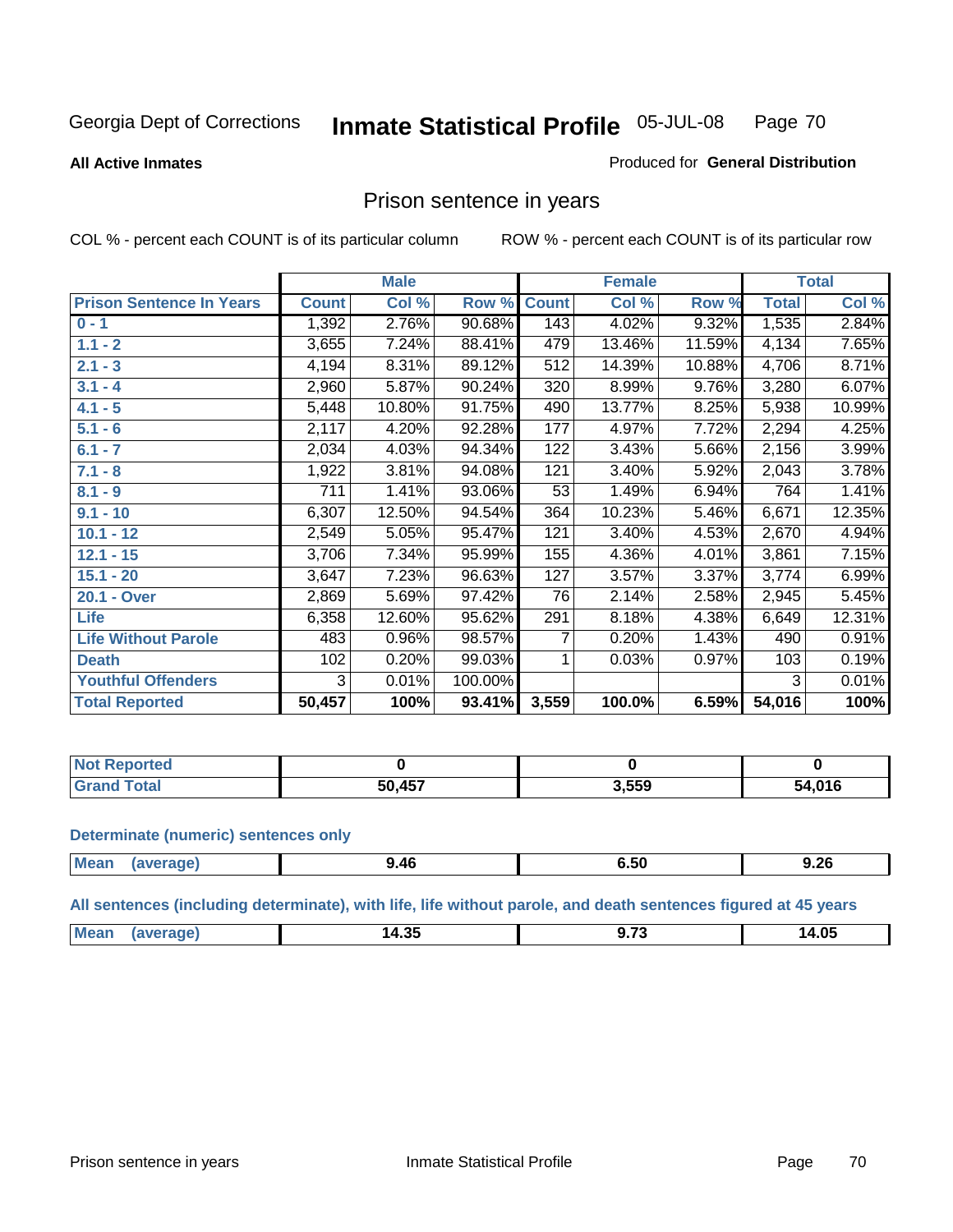### **All Active Inmates**

### Produced for **General Distribution**

## Primary offense, broken out into felonies vs misdemeanors

|                                  |              | <b>Male</b> |                    |       | <b>Female</b> |       | Total        |         |
|----------------------------------|--------------|-------------|--------------------|-------|---------------|-------|--------------|---------|
| <b>Felonies and Misdemeanors</b> | <b>Count</b> | Col %       | <b>Row % Count</b> |       | Col %         | Row % | <b>Total</b> | Col %   |
| <b>Felonies</b>                  | 50,359       | $99.97\%$   | 93.41%             | 3.553 | 99.97%        | 6.59% | 53.912       | 99.97%  |
| <b>Misdemeanors</b>              | 14           | $.03\%$     | $93.33\%$          |       | .03%          | 6.67% | 15           | $.03\%$ |
| <b>Total Reported</b>            | 50,373       | 100%        | $93.41\%$          | 3,554 | 100%          | 6.59% | 53,927       | 100%    |

| <b>Not</b><br>ted <sup>-</sup><br>$\sim$ | xΔ           |        | 89          |
|------------------------------------------|--------------|--------|-------------|
| <b>Gran</b>                              | 50 157<br>יי | 50 378 | 4.016<br>54 |

| M | . | . | . |
|---|---|---|---|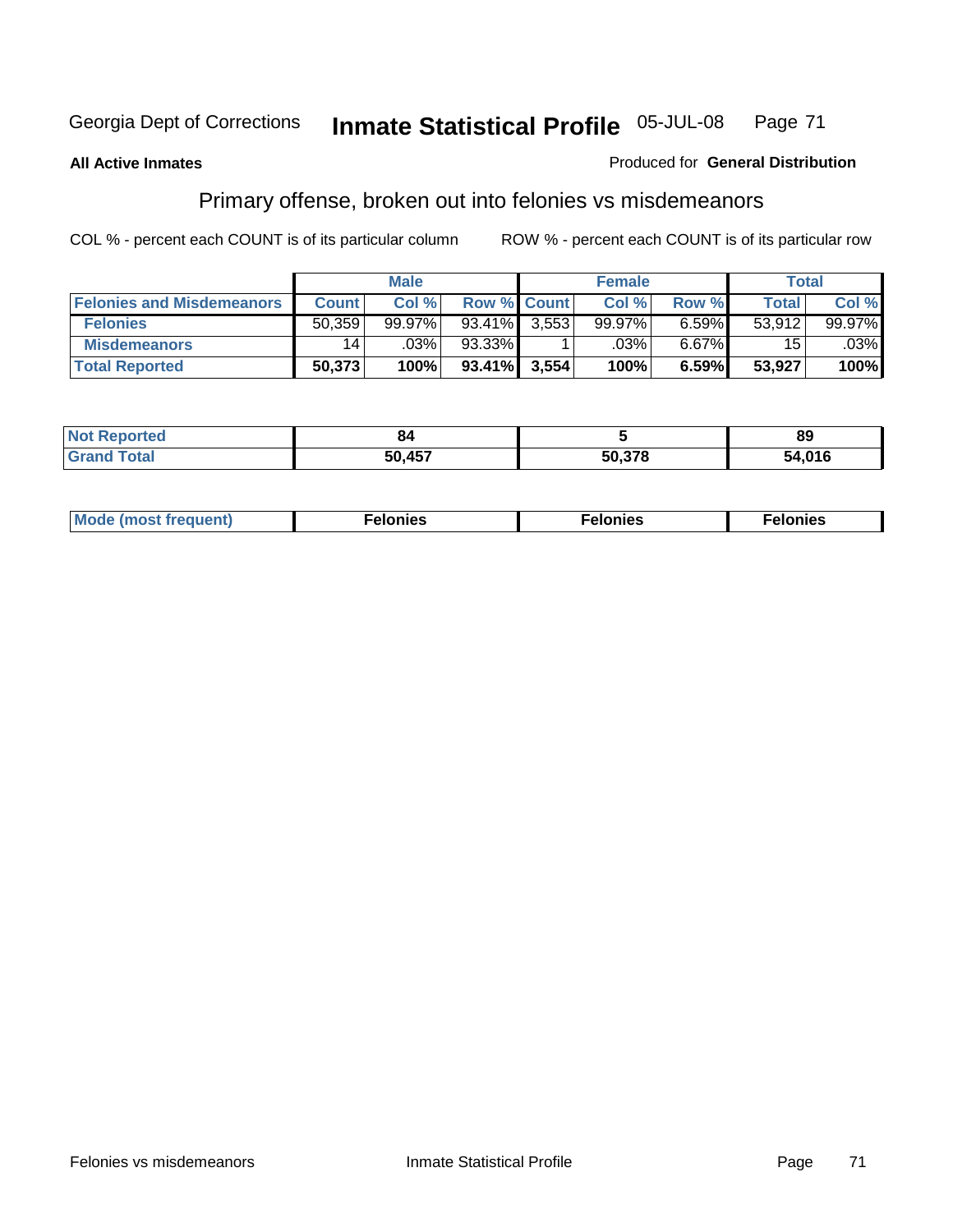### **All Active Inmates**

### Produced for **General Distribution**

## Primary offense, broken out into six broad crime categories

|                                  |              | <b>Male</b> |             |       | <b>Female</b> |        |              | <b>Total</b> |
|----------------------------------|--------------|-------------|-------------|-------|---------------|--------|--------------|--------------|
| <b>Crime Categories</b>          | <b>Count</b> | Col %       | Row % Count |       | Col %         | Row %  | <b>Total</b> | Col %        |
| <b>Violent</b>                   | 22,003       | 43.68%      | 94.44%      | 1,295 | 36.44%        | 5.56%  | 23,298       | 43.20%       |
| <b>Sex Crime</b><br>$\mathbf{2}$ | 7,622        | 15.13%      | 98.59%      | 109   | 3.07%         | 1.41%  | 7,731        | 14.34%       |
| $\mathbf{3}$<br><b>Property</b>  | 9,630        | 19.12%      | 89.21%      | 1,165 | 32.78%        | 10.79% | 10,795       | 20.02%       |
| <b>Drug</b><br>4                 | 8,541        | 16.96%      | 91.09%      | 835   | 23.49%        | 8.91%  | 9,376        | 17.39%       |
| <b>Habit/DUI</b><br>5            | 157          | .31%        | 94.01%      | 10    | .28%          | 5.99%  | 167          | .31%         |
| <b>Other</b><br>6                | 2,420        | 4.80%       | 94.53%      | 140   | $3.94\%$      | 5.47%  | 2,560        | 4.75%        |
| <b>Total Reported</b>            | 50,373       | 100%        | 93.41%      | 3,554 | 100%          | 6.59%  | 53,927       | 100%         |

| N | 84          |       | 89         |
|---|-------------|-------|------------|
|   | .457<br>50. | . 550 | ,016<br>54 |

| <b>Mou</b> | .<br>วient | วlent | ent |
|------------|------------|-------|-----|
|            |            |       |     |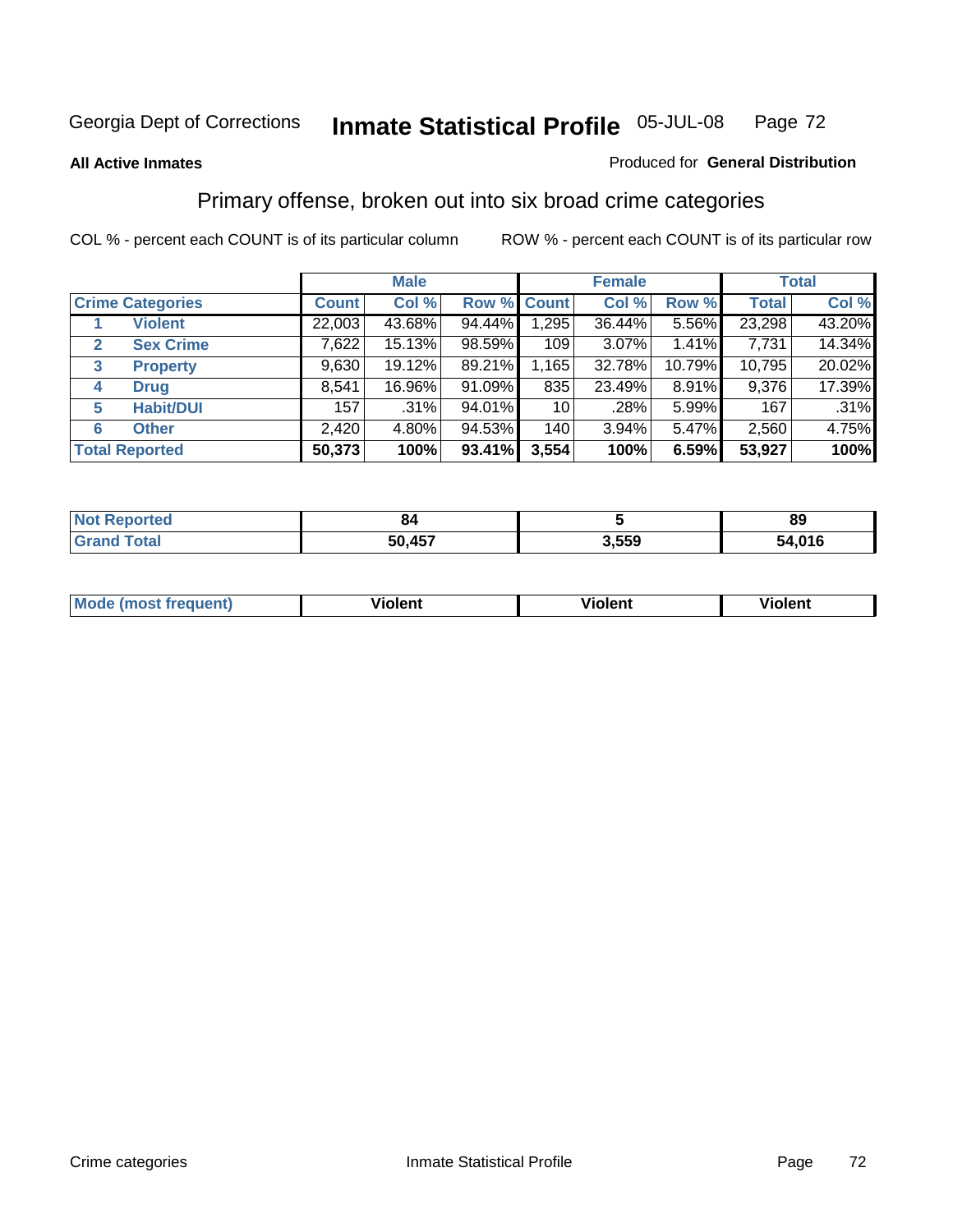**All Active Inmates**

#### Produced for **General Distribution**

# Primary offense, detailed offense code

|                   |                                                |                 | <b>Male</b> |         |                  | <b>Female</b> |         |                 | <b>Total</b> |
|-------------------|------------------------------------------------|-----------------|-------------|---------|------------------|---------------|---------|-----------------|--------------|
|                   | <b>Primary Offense</b>                         | <b>Count</b>    | Col %       | Row %   | <b>Count</b>     | Col %         | Row %   | <b>Total</b>    | Col %        |
| 42                | <b>Receiving Stolen Goods</b>                  | $\mathbf 1$     | .01%        | 100.00% |                  |               |         | $\mathbf{1}$    | .01%         |
| 45                | <b>Burglary</b>                                | 4               | .01%        | 100.00% |                  |               |         | 4               | .01%         |
| 52                | <b>Bad Checks</b>                              |                 |             |         | 1                | .03%          | 100.00% | 1               | .01%         |
| 73                | <b>Obstr Of Law Enf Officer</b>                | $\overline{2}$  | .01%        | 100.00% |                  |               |         | 2               | .01%         |
| 78                | <b>Terroristic Threats</b>                     | 1               | .01%        | 100.00% |                  |               |         | 1               | .01%         |
| 94                | <b>Shoplifting</b>                             | 1               | .01%        | 100.00% |                  |               |         | 1               | .01%         |
| 101               | <b>Riot</b>                                    | 1               | .01%        | 100.00% |                  |               |         | 1               | .01%         |
| 105               | <b>Family Violence Battery</b>                 | 1               | .01%        | 100.00% |                  |               |         | 1               | .01%         |
| 122               | <b>Obscenity &amp; Related</b><br><b>Offen</b> | 1               | .01%        | 100.00% |                  |               |         | 1               | .01%         |
| 165               | <b>Obtn/Attmpt Drugs Illegly</b>               | 1               | .01%        | 100.00% |                  |               |         | 1               | .01%         |
| 500               | <b>Misc Misdemeanor</b>                        | 1               | .01%        | 100.00% |                  |               |         | 1               | .01%         |
| 1100              | <b>Misc Homicide Offense</b>                   | $\overline{14}$ | .03%        | 87.50%  | $\overline{2}$   | .06%          | 12.50%  | $\overline{16}$ | .03%         |
| 1101              | <b>Murder</b>                                  | 4,664           | 9.26%       | 94.41%  | $\overline{276}$ | 7.77%         | 5.59%   | 4,940           | 9.16%        |
| 1102              | <b>Voluntary Manslaughter</b>                  | 1,060           | 2.10%       | 88.33%  | 140              | 3.94%         | 11.67%  | 1,200           | 2.23%        |
| 1103              | <b>Involuntary</b>                             | 117             | .23%        | 87.31%  | 17               | .48%          | 12.69%  | 134             | .25%         |
|                   | <b>Manslaughter</b>                            |                 |             |         |                  |               |         |                 |              |
| 1118              | <b>Feticide By Vehicle</b>                     | 1               | .01%        | 100.00% |                  |               |         | 1               | .01%         |
| 1120              | <b>Reckless Abandonment</b>                    | 1               | .01%        | 100.00% |                  |               |         | 1               | .01%         |
| $\overline{1121}$ | <b>Feticide</b>                                | $\overline{5}$  | .01%        | 100.00% |                  |               |         | $\overline{5}$  | .01%         |
| 1123              | <b>Vehicular Homicide</b>                      | 348             | .69%        | 87.22%  | 51               | 1.44%         | 12.78%  | 399             | .74%         |
| 1125              | <b>Conceal Death Of</b>                        | $\overline{18}$ | .04%        | 90.00%  | $\overline{2}$   | .06%          | 10.00%  | $\overline{20}$ | .04%         |
|                   | <b>Another</b>                                 |                 |             |         |                  |               |         |                 |              |
| 1127              | <b>Mistreatment Of Dead</b><br><b>Body</b>     | 1               | .01%        | 100.00% |                  |               |         | 1               | .01%         |
| 1190              | <b>Atmpt Murder</b>                            | $\overline{5}$  | .01%        | 100.00% |                  |               |         | $\overline{5}$  | .01%         |
| 1191              | <b>Murder, Conspire To</b>                     | $\overline{5}$  | .01%        | 71.43%  | $\overline{2}$   | .06%          | 28.57%  | $\overline{7}$  | .01%         |
|                   | <b>Commit</b>                                  |                 |             |         |                  |               |         |                 |              |
| 1300              | <b>Misc Assault/Battery</b>                    | $\overline{38}$ | .08%        | 100.00% |                  |               |         | 38              | .07%         |
| 1301              | <b>Family Violence Battery</b>                 | 84              | .17%        | 97.67%  | $\overline{2}$   | .06%          | 2.33%   | $\overline{86}$ | .16%         |
| 1302              | <b>Aggrav Assault</b>                          | 4,517           | 8.97%       | 94.68%  | 254              | 7.15%         | 5.32%   | 4,771           | 8.85%        |
| 1303              | <b>Atmpt Aggrav Assault</b>                    | 5               | .01%        | 83.33%  | 1                | .03%          | 16.67%  | 6               | .01%         |
| 1304              | <b>Aggravated Assault On</b><br>$65+$          | $\overline{2}$  | .01%        | 100.00% |                  |               |         | $\overline{2}$  | .01%         |
| 1305              | <b>Aggrav Battery</b>                          | 807             | 1.60%       | 94.06%  | 51               | 1.44%         | 5.94%   | 858             | 1.59%        |
| 1306              | <b>Misc Family Violence</b>                    | 5               | .01%        | 100.00% |                  |               |         | 5               | .01%         |
| 1307              | <b>Terrorist Threats &amp; Acts</b>            | 344             | .68%        | 95.29%  | 17               | .48%          | 4.71%   | 361             | .67%         |
| 1308              | <b>False Imprisonment</b>                      | 170             | .34%        | 96.59%  | 6                | .17%          | 3.41%   | 176             | .33%         |
| 1311              | <b>Kidnapping</b>                              | 1,489           | 2.96%       | 97.07%  | 45               | 1.27%         | 2.93%   | 1,534           | 2.84%        |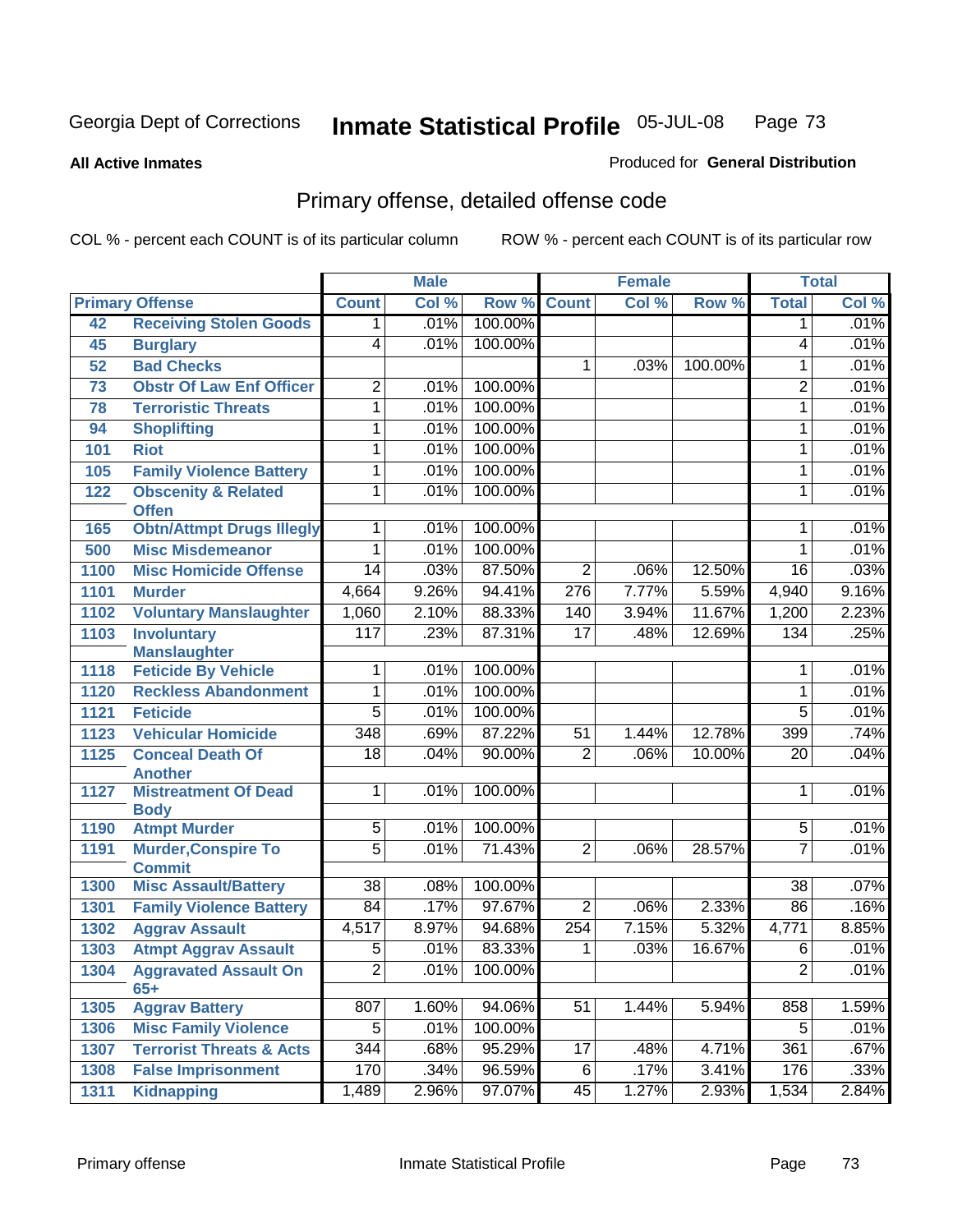**All Active Inmates**

#### Produced for **General Distribution**

# Primary offense, detailed offense code

|      |                                            |                         | <b>Male</b> |         | <b>Female</b>    |        |         | <b>Total</b>     |       |
|------|--------------------------------------------|-------------------------|-------------|---------|------------------|--------|---------|------------------|-------|
|      | <b>Primary Offense</b>                     | <b>Count</b>            | Col %       | Row %   | <b>Count</b>     | Col %  | Row %   | <b>Total</b>     | Col % |
| 1312 | <b>Interference With</b>                   | $\overline{8}$          | .02%        | 88.89%  | $\overline{1}$   | .03%   | 11.11%  | $\overline{9}$   | .02%  |
|      | <b>Custody</b>                             |                         |             |         |                  |        |         |                  |       |
| 1314 | <b>Aggrav Assault Peace</b><br><b>Ofcr</b> | $\overline{314}$        | .62%        | 96.91%  | 10               | .28%   | 3.09%   | $\overline{324}$ | .60%  |
| 1315 | <b>Aggrav Battery Peace</b><br><b>Ofcr</b> | 15                      | .03%        | 93.75%  | $\mathbf{1}$     | .03%   | 6.25%   | 16               | .03%  |
| 1316 | <b>Simple Battery</b>                      | 10                      | .02%        | 83.33%  | $\overline{2}$   | .06%   | 16.67%  | $\overline{12}$  | .02%  |
| 1317 | <b>Reck Cond Infected</b><br><b>Person</b> | $\overline{12}$         | .02%        | 80.00%  | $\overline{3}$   | .08%   | 20.00%  | $\overline{15}$  | .03%  |
| 1318 | <b>Injury By Vehicle</b>                   | 79                      | .16%        | 89.77%  | 9                | .25%   | 10.23%  | 88               | .16%  |
| 1320 | <b>Stalking</b>                            | $\overline{3}$          | .01%        | 100.00% |                  |        |         | $\overline{3}$   | .01%  |
| 1321 | <b>Aggrav Stalking</b>                     | $\overline{317}$        | .63%        | 96.65%  | 11               | .31%   | 3.35%   | 328              | .61%  |
| 1390 | <b>Atmpt Kidnap</b>                        | 3                       | .01%        | 100.00% |                  |        |         | 3                | .01%  |
| 1400 | <b>Arson Misc</b>                          | $\overline{2}$          | .01%        | 100.00% |                  |        |         | $\overline{2}$   | .01%  |
| 1401 | <b>Arson 1st Degree</b>                    | 106                     | .21%        | 89.08%  | $\overline{13}$  | .37%   | 10.92%  | 119              | .22%  |
| 1402 | <b>Arson 2nd Degree</b>                    | $\overline{16}$         | .03%        | 84.21%  | 3                | .08%   | 15.79%  | 19               | .04%  |
| 1403 | <b>Arson 3rd Degree</b>                    | 4                       | .01%        | 100.00% |                  |        |         | 4                | .01%  |
| 1501 | <b>Crmnl Damage 1st</b>                    | $\overline{30}$         | .06%        | 93.75%  | $\overline{2}$   | .06%   | 6.25%   | $\overline{32}$  | .06%  |
|      | <b>Degree</b>                              |                         |             |         |                  |        |         |                  |       |
| 1502 | <b>Crmnl Damage 2nd</b><br><b>Degree</b>   | 126                     | .25%        | 96.92%  | $\overline{4}$   | .11%   | 3.08%   | 130              | .24%  |
| 1506 | <b>Alter Id</b>                            | $\overline{2}$          | .01%        | 100.00% |                  |        |         | 2                | .01%  |
| 1601 | <b>Burglary</b>                            | 5,081                   | 10.09%      | 95.98%  | $\overline{213}$ | 5.99%  | 4.02%   | 5,294            | 9.82% |
| 1602 | <b>Poss Burglar Tools</b>                  | $\overline{33}$         | .07%        | 100.00% |                  |        |         | $\overline{33}$  | .06%  |
| 1690 | <b>Atmpt Burglary</b>                      | $\overline{38}$         | .08%        | 100.00% |                  |        |         | $\overline{38}$  | .07%  |
| 1700 | <b>Misc Forgery</b>                        | $\overline{\mathbf{3}}$ | .01%        | 75.00%  | 1                | .03%   | 25.00%  | $\overline{4}$   | .01%  |
| 1701 | <b>Forgery 1st Degree</b>                  | 1,057                   | 2.10%       | 70.70%  | 438              | 12.32% | 29.30%  | 1,495            | 2.77% |
| 1702 | <b>Forgery 2nd Degree</b>                  | $\overline{34}$         | .07%        | 91.89%  | $\overline{3}$   | .08%   | 8.11%   | $\overline{37}$  | .07%  |
| 1704 | <b>Bad Checks</b>                          | $\overline{6}$          | .01%        | 66.67%  | $\overline{3}$   | .08%   | 33.33%  | $\overline{9}$   | .02%  |
| 1750 | <b>Fraudulent Checks</b>                   | 1                       | .01%        | 100.00% |                  |        |         | 1                | .01%  |
| 1751 | <b>Theft Credit Card</b>                   | $\overline{20}$         | .04%        | 68.97%  | $\overline{9}$   | .25%   | 31.03%  | $\overline{29}$  | .05%  |
| 1753 | <b>Fraudulent Credit Card</b>              | 63                      | .13%        | 66.32%  | $\overline{32}$  | .90%   | 33.68%  | 95               | .18%  |
| 1755 | <b>Recv Gds, Srvs Fraud</b>                |                         |             |         | $\overline{1}$   | .03%   | 100.00% | 1                | .01%  |
|      | <b>Obtnd</b>                               |                         |             |         |                  |        |         |                  |       |
| 1756 | <b>Financial Identity Fraud</b>            | 53                      | .11%        | 58.89%  | $\overline{37}$  | 1.04%  | 41.11%  | $\overline{90}$  | .17%  |
| 1759 | <b>Telecommunications</b><br><b>Fraud</b>  | $\overline{2}$          | .01%        | 100.00% |                  |        |         | $\overline{2}$   | .01%  |
| 1760 | <b>Computer Pornography</b>                | $\overline{6}$          | .01%        | 100.00% |                  |        |         | 6                | .01%  |
| 1761 | <b>Computer Theft</b>                      | $\overline{5}$          | .01%        | 62.50%  | 3                | .08%   | 37.50%  | 8                | .01%  |
| 1762 | <b>Computer Trespass</b>                   |                         |             |         | $\overline{1}$   | .03%   | 100.00% | $\mathbf{1}$     | .01%  |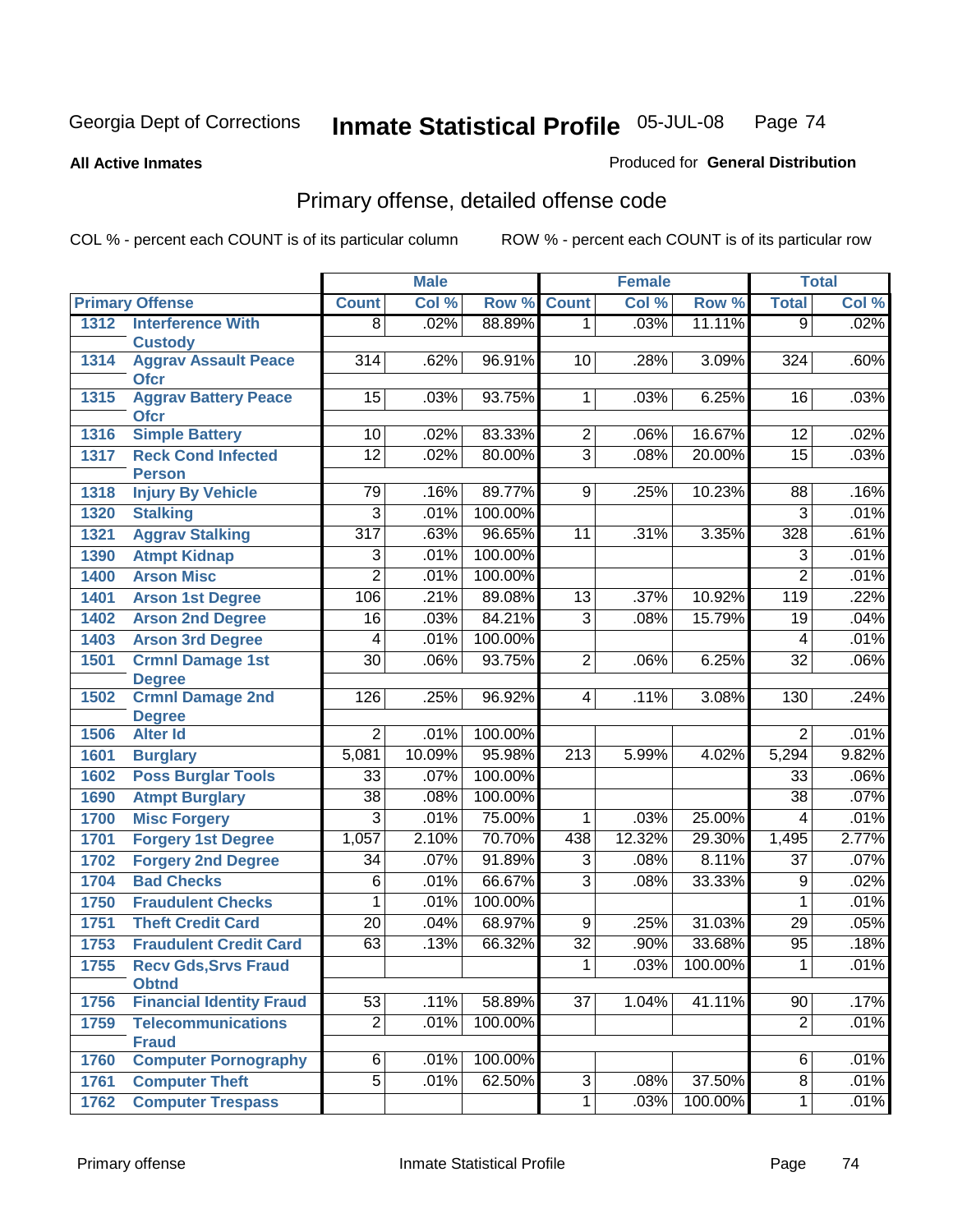**All Active Inmates**

#### Produced for **General Distribution**

# Primary offense, detailed offense code

|      |                                                    |                 | <b>Male</b> |         |                 | <b>Female</b> |        |                  | <b>Total</b> |
|------|----------------------------------------------------|-----------------|-------------|---------|-----------------|---------------|--------|------------------|--------------|
|      | <b>Primary Offense</b>                             | <b>Count</b>    | Col %       | Row %   | <b>Count</b>    | Col %         | Row %  | <b>Total</b>     | Col %        |
| 1790 | <b>Atmpt Forgery</b>                               | $\overline{2}$  | .01%        | 66.67%  | $\overline{1}$  | .03%          | 33.33% | $\overline{3}$   | .01%         |
| 1796 | <b>Fraudulent Access</b>                           | 1               | .01%        | 50.00%  | 1               | .03%          | 50.00% | $\overline{2}$   | .01%         |
|      | <b>Compute</b>                                     |                 |             |         |                 |               |        |                  |              |
| 1799 | <b>Misc Fraud</b>                                  | 21              | .04%        | 80.77%  | $\overline{5}$  | .14%          | 19.23% | 26               | .05%         |
| 1802 | <b>Theft By Taking</b>                             | 979             | 1.94%       | 86.79%  | 149             | 4.19%         | 13.21% | 1,128            | 2.09%        |
| 1803 | <b>Theft By Deception</b>                          | 59              | .12%        | 78.67%  | $\overline{16}$ | .45%          | 21.33% | 75               | .14%         |
| 1804 | <b>Theft By Extortion</b>                          | 1               | .01%        | 100.00% |                 |               |        | 1                | .01%         |
| 1805 | <b>Theft Of Lost Property</b>                      | $\overline{2}$  | .01%        | 100.00% |                 |               |        | $\overline{2}$   | .01%         |
| 1806 | <b>Theft By Rec Stolen Prop</b>                    | 995             | 1.98%       | 95.77%  | 44              | 1.24%         | 4.23%  | 1,039            | 1.93%        |
| 1807 | <b>Theft Of Services</b>                           | 4               | .01%        | 80.00%  | 1               | .03%          | 20.00% | 5                | .01%         |
| 1808 | <b>Theft By Conversion</b>                         | $\overline{35}$ | .07%        | 85.37%  | $\overline{6}$  | .17%          | 14.63% | 41               | .08%         |
| 1811 | <b>Convsn Paymnts Real</b>                         | 1               | .01%        | 100.00% |                 |               |        | 1                | .01%         |
|      | <b>Propy</b>                                       |                 |             |         |                 |               |        |                  |              |
| 1812 | <b>Atmpt Theft By Taking</b>                       | $\overline{5}$  | .01%        | 100.00% |                 |               |        | 5                | .01%         |
| 1813 | <b>Theft Motorveh Or Part</b>                      | 135             | .27%        | 92.47%  | 11              | .31%          | 7.53%  | 146              | .27%         |
| 1815 | <b>Theft Bring Prop In State</b>                   | 16              | .03%        | 94.12%  | 1               | .03%          | 5.88%  | $\overline{17}$  | .03%         |
| 1816 | <b>Theft Recv Prop Out</b>                         | $\overline{7}$  | .01%        | 100.00% |                 |               |        | $\overline{7}$   | .01%         |
|      | <b>State</b>                                       |                 |             |         |                 |               |        |                  |              |
| 1821 | <b>Theft By Shoplifting</b>                        | 453             | .90%        | 76.01%  | 143             | 4.02%         | 23.99% | 596              | 1.11%        |
| 1880 | <b>Entering Vehicle</b>                            | 159             | .32%        | 98.15%  | $\overline{3}$  | .08%          | 1.85%  | 162              | .30%         |
| 1901 | <b>Robbery</b>                                     | 1,741           | 3.46%       | 94.06%  | 110             | 3.10%         | 5.94%  | 1,851            | 3.43%        |
| 1902 | <b>Armed Robbery</b>                               | 4,817           | 9.56%       | 97.06%  | 146             | 4.11%         | 2.94%  | 4,963            | 9.20%        |
| 1903 | <b>Robbery By Force</b>                            | 188             | .37%        | 93.53%  | $\overline{13}$ | .37%          | 6.47%  | 201              | .37%         |
| 1904 | <b>Robbery By Intimidation</b>                     | 260             | .52%        | 92.20%  | $\overline{22}$ | .62%          | 7.80%  | $\overline{282}$ | .52%         |
| 1905 | <b>Robbery By Sudden</b>                           | 126             | .25%        | 93.33%  | $\overline{9}$  | .25%          | 6.67%  | 135              | .25%         |
| 1911 | <b>Snatch</b><br><b>Hijacking Motor Vehicle</b>    | $\overline{43}$ | .09%        | 95.56%  | $\overline{2}$  | .06%          | 4.44%  | 45               | .08%         |
| 1991 |                                                    | $\overline{30}$ | .06%        | 93.75%  | $\overline{2}$  | .06%          | 6.25%  | $\overline{32}$  | .06%         |
|      | <b>Atmpt Robbery</b><br><b>Atmpt Armed Robbery</b> | 59              | .12%        | 90.77%  | $\overline{6}$  | .17%          | 9.23%  | 65               | .12%         |
| 1992 |                                                    | $\overline{52}$ | .10%        | 98.11%  | $\overline{1}$  | .03%          | 1.89%  | $\overline{53}$  | .10%         |
| 2000 | <b>Misc Sexual Offense</b>                         |                 |             |         | $\overline{4}$  |               |        |                  | 3.38%        |
| 2001 | Rape                                               | 1,821           | 3.62%       | 99.78%  |                 | .11%          | .22%   | 1,825            |              |
| 2002 | <b>Sodomy</b>                                      | $\overline{17}$ | .03%        | 100.00% |                 |               |        | $\overline{17}$  | .03%         |
| 2003 | <b>Aggrav Sodomy</b>                               | 228             | .45%        | 99.13%  | $\overline{c}$  | .06%          | .87%   | 230              | .43%         |
| 2006 | <b>Incest</b>                                      | 152             | .30%        | 95.60%  | $\overline{7}$  | .20%          | 4.40%  | 159              | .29%         |
| 2007 | <b>Bigamy</b>                                      | 1               | .01%        | 100.00% |                 |               |        | 1                | .01%         |
| 2009 | <b>Aggrav Sexual Battery</b>                       | 165             | .33%        | 100.00% |                 |               |        | 165              | .31%         |
| 2011 | <b>Sexual Battery</b>                              | 50              | .10%        | 98.04%  | $\mathbf{1}$    | .03%          | 1.96%  | $\overline{51}$  | .09%         |
| 2016 | <b>Pimping A Minor Under</b><br>18                 | 3               | .01%        | 75.00%  | $\overline{1}$  | .03%          | 25.00% | 4                | .01%         |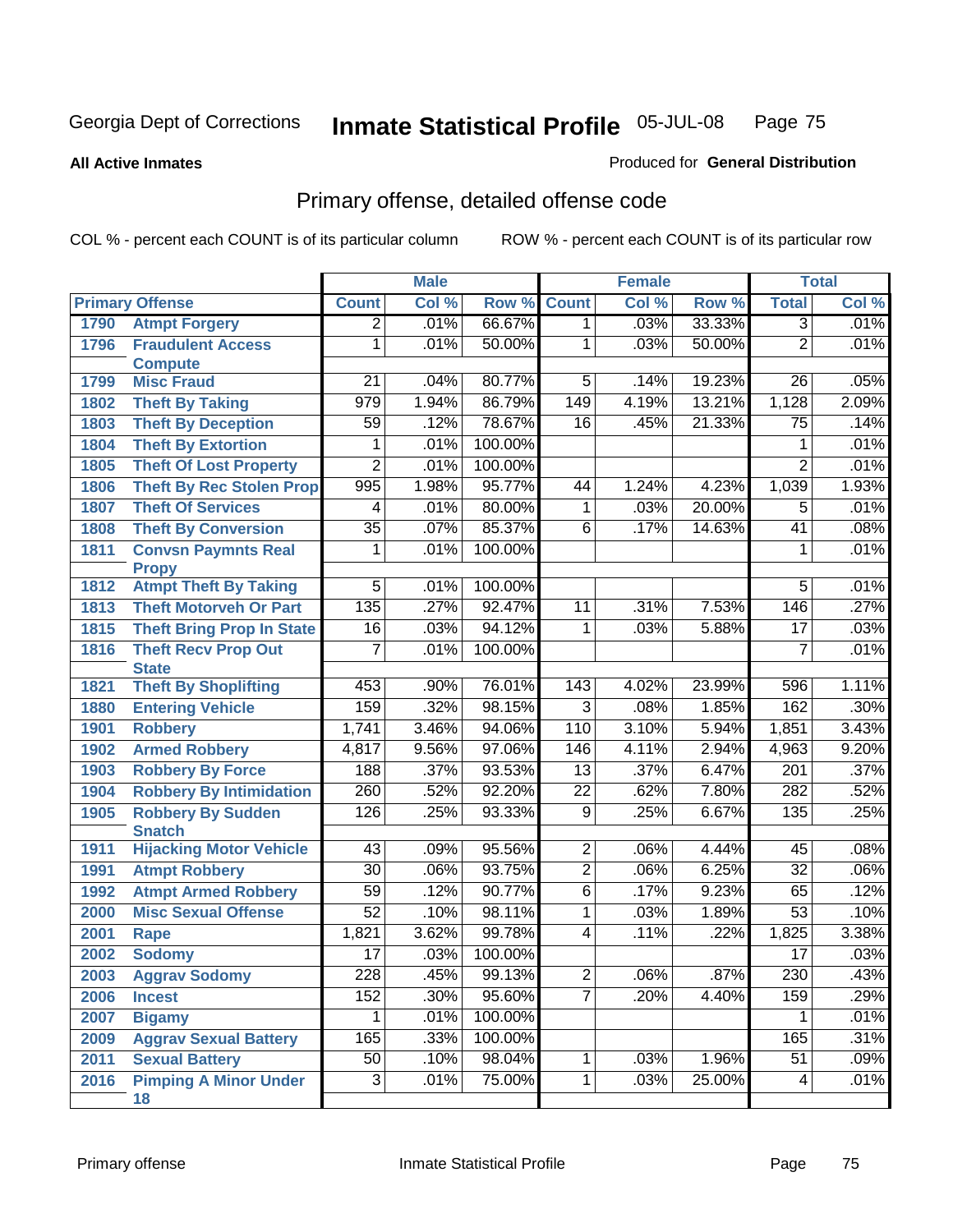**All Active Inmates**

#### Produced for **General Distribution**

# Primary offense, detailed offense code

|      |                                  |                  | <b>Male</b> |         |                 | <b>Female</b> |         |                  | <b>Total</b> |
|------|----------------------------------|------------------|-------------|---------|-----------------|---------------|---------|------------------|--------------|
|      | <b>Primary Offense</b>           | <b>Count</b>     | Col %       | Row %   | <b>Count</b>    | Col %         | Row %   | <b>Total</b>     | Col %        |
| 2017 | <b>Pandering By</b>              | 1.               | .01%        | 100.00% |                 |               |         | 1                | .01%         |
|      | <b>Compulsion</b>                |                  |             |         |                 |               |         |                  |              |
| 2018 | <b>Statutory Rape</b>            | $\overline{878}$ | 1.74%       | 98.76%  | 11              | .31%          | 1.24%   | 889              | 1.65%        |
| 2019 | <b>Child Molestation</b>         | 2,379            | 4.72%       | 97.90%  | $\overline{51}$ | 1.44%         | 2.10%   | 2,430            | 4.51%        |
| 2020 | <b>Enticing Child-Indec</b>      | 108              | .21%        | 97.30%  | 3               | .08%          | 2.70%   | 111              | .21%         |
|      | <b>Purp</b>                      |                  |             |         |                 |               |         |                  |              |
| 2021 | <b>Aggrav Child Molestation</b>  | 1,367            | 2.71%       | 98.49%  | $\overline{21}$ | .59%          | 1.51%   | 1,388            | 2.57%        |
| 2022 | Necrophilia                      | 1.               | .01%        | 100.00% |                 |               |         | 1                | .01%         |
| 2023 | Sexl/Asslt/Agn/Pers/Cstd         | $\overline{5}$   | .01%        | 100.00% |                 |               |         | $\overline{5}$   | .01%         |
| 2025 | <b>Solicit Sodomy From</b>       | $\overline{2}$   | .01%        | 100.00% |                 |               |         | $\overline{2}$   | .01%         |
|      | <b>Minor</b>                     |                  |             |         |                 |               |         |                  |              |
| 2026 | <b>Sex Offender Fail Registr</b> | 173              | .34%        | 97.19%  | $\overline{5}$  | .14%          | 2.81%   | 178              | .33%         |
| 2028 | <b>Sex Offender Fail To</b>      | 4                | .01%        | 100.00% |                 |               |         | $\overline{4}$   | .01%         |
|      | <b>Move</b>                      |                  |             |         |                 |               |         |                  |              |
| 2090 | <b>Entice Child, Attempted</b>   | $\overline{2}$   | .01%        | 100.00% |                 |               |         | $\overline{2}$   | .01%         |
| 2091 | <b>Atmpt Rape</b>                | $\overline{26}$  | .05%        | 96.30%  | 1               | .03%          | 3.70%   | $\overline{27}$  | .05%         |
| 2092 | <b>Atmpt Sodomy</b>              | 1                | .01%        | 100.00% |                 |               |         | 1                | .01%         |
| 2093 | <b>Atmpt Aggrav Sodomy</b>       | 4                | .01%        | 100.00% |                 |               |         | 4                | .01%         |
| 2094 | <b>Atmpt Child Molestation</b>   | $\overline{26}$  | .05%        | 100.00% |                 |               |         | $\overline{26}$  | .05%         |
| 2095 | <b>Agg Aslt W Intnt To Rape</b>  | 62               | .12%        | 100.00% |                 |               |         | 62               | .11%         |
| 2096 | <b>Aggrav Ch Molest, Atmpt</b>   | $\overline{2}$   | .01%        | 100.00% |                 |               |         | $\overline{2}$   | .01%         |
| 2097 | <b>Statutory Rape, Atmpt</b>     | $\overline{2}$   | .01%        | 100.00% |                 |               |         | $\overline{2}$   | .01%         |
| 2099 | <b>Agg Sex Battery Atmpt</b>     | $\overline{3}$   | .01%        | 100.00% |                 |               |         | $\overline{3}$   | .01%         |
| 2100 | <b>Misc Obscenity</b>            | $\overline{2}$   | .01%        | 100.00% |                 |               |         | $\overline{2}$   | .01%         |
| 2102 | <b>Distr Mat Depict Nudity</b>   | $\overline{1}$   | .01%        | 100.00% |                 |               |         | $\overline{1}$   | .01%         |
| 2200 | <b>Misc Public Order</b>         | 1                | .01%        | 100.00% |                 |               |         | 1                | .01%         |
| 2205 | <b>False Swearng Writtn</b>      | $\overline{11}$  | .02%        | 84.62%  | $\overline{2}$  | .06%          | 15.38%  | 13               | .02%         |
|      | <b>Stmt</b>                      |                  |             |         |                 |               |         |                  |              |
| 2301 | <b>Bribery Govt Officer</b>      | $\overline{5}$   | .01%        | 83.33%  | 1               | .03%          | 16.67%  | $\overline{6}$   | .01%         |
| 2302 | <b>Viol Oath Public Offcr</b>    | $\overline{1}$   | .01%        | 50.00%  | $\overline{1}$  | .03%          | 50.00%  | $\overline{2}$   | .01%         |
| 2304 | <b>Influence Legislative Act</b> | 1                | .01%        | 100.00% |                 |               |         | 1                | .01%         |
| 2307 | <b>Defrauding State</b>          |                  |             |         | $\overline{2}$  | .06%          | 100.00% | $\overline{2}$   | .01%         |
| 2311 | <b>False Certificates</b>        | 1                | .01%        | 100.00% |                 |               |         | 1                | .01%         |
| 2313 | <b>Influencing Witness</b>       | $\overline{4}$   | .01%        | 100.00% |                 |               |         | 4                | .01%         |
| 2314 | <b>Obstr Of Law Enf Officer</b>  | 650              | 1.29%       | 93.26%  | 47              | 1.32%         | 6.74%   | 697              | 1.29%        |
| 2315 | <b>Tampering With</b>            | $\overline{8}$   | .02%        | 80.00%  | $\overline{2}$  | .06%          | 20.00%  | $\overline{10}$  | .02%         |
|      | <b>Evidence</b>                  |                  |             |         |                 |               |         |                  |              |
| 2316 | <b>Fleeing/Eluding Police</b>    | 164              | .33%        | 95.35%  | 8               | .23%          | 4.65%   | $\overline{172}$ | .32%         |
| 2400 | <b>Misc Judicial Proceeding</b>  | 1                | .01%        | 100.00% |                 |               |         | 1                | .01%         |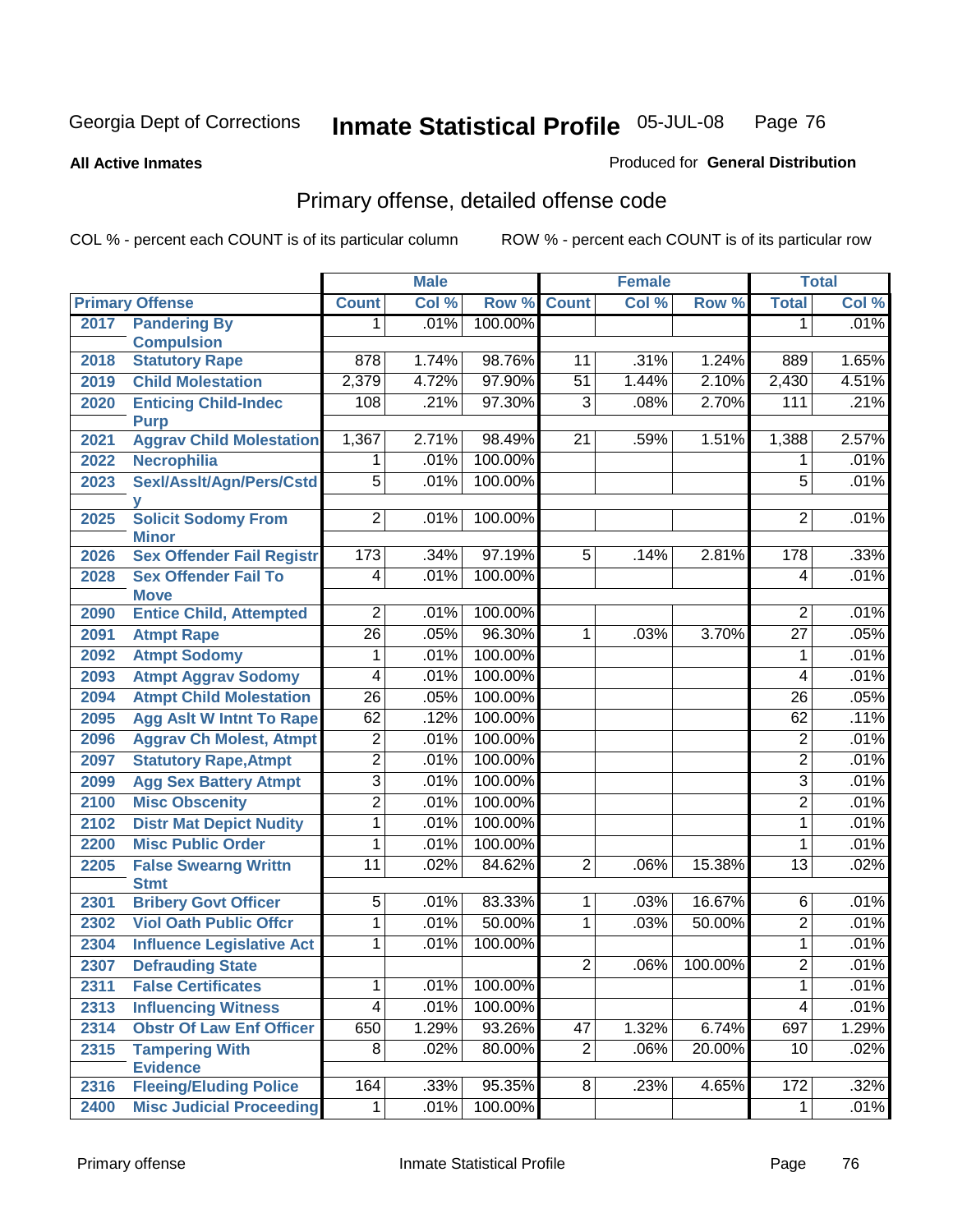**All Active Inmates**

#### Produced for **General Distribution**

# Primary offense, detailed offense code

|      |                                            |                  | <b>Male</b> |         |                 | <b>Female</b> |         |                 | <b>Total</b> |
|------|--------------------------------------------|------------------|-------------|---------|-----------------|---------------|---------|-----------------|--------------|
|      | <b>Primary Offense</b>                     | <b>Count</b>     | Col %       | Row %   | <b>Count</b>    | Col %         | Row %   | <b>Total</b>    | Col %        |
| 2401 | <b>Perjury</b>                             | $\overline{5}$   | .01%        | 100.00% |                 |               |         | $\overline{5}$  | .01%         |
| 2402 | <b>False Swearing</b>                      | $\overline{3}$   | .01%        | 100.00% |                 |               |         | $\overline{3}$  | .01%         |
| 2405 | <b>Impersonating Officer</b>               | $\overline{5}$   | .01%        | 100.00% |                 |               |         | $\overline{5}$  | .01%         |
| 2408 | <b>False Statements Govt</b>               | $\overline{28}$  | .06%        | 90.32%  | $\overline{3}$  | .08%          | 9.68%   | $\overline{31}$ | .06%         |
| 2411 | <b>Impersntng In Legal</b>                 | 1                | .01%        | 100.00% |                 |               |         | 1               | .01%         |
|      | <b>Procd</b>                               |                  |             |         |                 |               |         |                 |              |
| 2501 | <b>Escape</b>                              | 110              | .22%        | 92.44%  | 9               | .25%          | 7.56%   | 119             | .22%         |
| 2502 | <b>Aiding Escape</b>                       | 1                | .01%        | 100.00% |                 |               |         | 1               | .01%         |
| 2503 | <b>Hindering Appreh Or Pun</b>             | 4                | .01%        | 100.00% |                 |               |         | 4               | .01%         |
| 2507 | <b>Mutiny In Penal Inst</b>                | $\overline{5}$   | .01%        | 100.00% |                 |               |         | $\overline{5}$  | .01%         |
| 2511 | <b>Bail Jumping</b>                        | 7                | .01%        | 87.50%  | 1               | .03%          | 12.50%  | 8               | .01%         |
| 2590 | <b>Atmpt Escape</b>                        | 1                | .01%        | 100.00% |                 |               |         | 1               | .01%         |
| 2609 | <b>False Public Alarm</b>                  | 1                | .01%        | 100.00% |                 |               |         | 1               | .01%         |
| 2613 | <b>Crmnl Interfere Govt</b>                | 40               | .08%        | 90.91%  | 4               | .11%          | 9.09%   | 44              | .08%         |
|      | <b>Prop</b>                                |                  |             |         |                 |               |         |                 |              |
| 2703 | <b>Commerical Gambling</b>                 | 1                | .01%        | 100.00% |                 |               |         | 1               | .01%         |
| 2730 | <b>Lottery Violation</b>                   | $\overline{2}$   | .01%        | 100.00% |                 |               |         | $\overline{2}$  | .01%         |
| 2761 | <b>Removal Baggage, Cargo</b>              | $\overline{2}$   | .01%        | 100.00% |                 |               |         | $\overline{2}$  | .01%         |
|      | <b>Etc</b>                                 |                  |             | 76.05%  |                 |               |         |                 | .62%         |
| 2801 | <b>Cruelty To Children</b>                 | 254              | .50%        | 100.00% | 80              | 2.25%         | 23.95%  | 334             |              |
| 2802 | <b>Atmpt Cruelty To</b><br><b>Children</b> | 1                | .01%        |         |                 |               |         | 1               | .01%         |
| 2803 | <b>Manufact Meth Near</b>                  | $\overline{9}$   | .02%        | 60.00%  | 6               | .17%          | 40.00%  | 15              | .03%         |
|      | <b>Child</b>                               |                  |             |         |                 |               |         |                 |              |
| 2811 | <b>Cruelty To Elder Person</b>             | 11               | .02%        | 84.62%  | $\overline{2}$  | .06%          | 15.38%  | 13              | .02%         |
| 2843 | <b>Sex Exploitation Child</b>              | $\overline{55}$  | .11%        | 98.21%  | $\overline{1}$  | .03%          | 1.79%   | $\overline{56}$ | .10%         |
| 2854 | <b>Cntrbtng Delingency</b>                 |                  |             |         | 1               | .03%          | 100.00% | 1               | .01%         |
|      | <b>Minor</b>                               |                  |             |         |                 |               |         |                 |              |
| 2900 | <b>Misc Weapon/Explosive</b>               | $\overline{4}$   | .01%        | 100.00% |                 |               |         | 4               | .01%         |
|      | <b>Off</b>                                 |                  |             |         |                 |               |         |                 |              |
| 2901 | <b>Carry Concealed Weapon</b>              | 4                | .01%        | 100.00% |                 |               |         | 4               | .01%         |
| 2906 | <b>Machine Gun Activities</b>              | 1                | .01%        | 100.00% |                 |               |         | 1               | .01%         |
| 2910 | <b>Poss Of Firearm Dur</b>                 | $\overline{269}$ | .53%        | 97.11%  | 8               | .23%          | 2.89%   | 277             | .51%         |
|      | <b>Crime</b>                               |                  | .01%        |         |                 |               |         | $\overline{3}$  |              |
| 2911 | <b>Poss Knife During Crime</b>             | $\overline{3}$   |             | 100.00% |                 |               |         |                 | .01%         |
| 2912 | <b>Poss Of Certain</b><br><b>Weapons</b>   | $\overline{46}$  | .09%        | 97.87%  | $\mathbf{1}$    | .03%          | 2.13%   | $\overline{47}$ | .09%         |
| 2913 | <b>Poss Firearm 1st</b>                    | 59               | .12%        | 95.16%  | $\overline{3}$  | .08%          | 4.84%   | 62              | .11%         |
|      | <b>Offender</b>                            |                  |             |         |                 |               |         |                 |              |
| 2914 | <b>Poss Firearm Convct</b>                 | 852              | 1.69%       | 97.04%  | $\overline{26}$ | .73%          | 2.96%   | 878             | 1.63%        |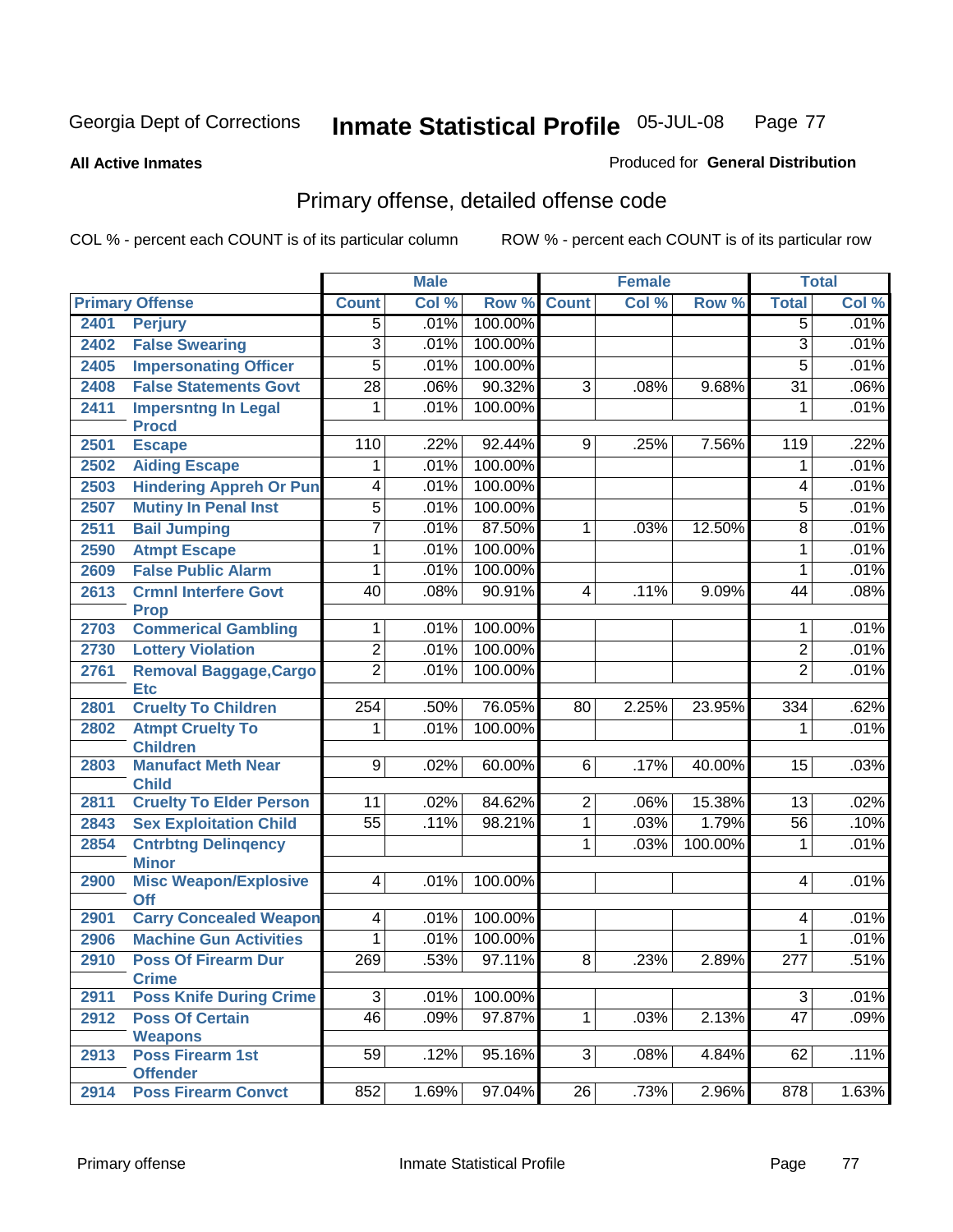**All Active Inmates**

#### Produced for **General Distribution**

# Primary offense, detailed offense code

|      |                                            |                  | <b>Male</b> |         |                 | <b>Female</b> |        |                 | <b>Total</b> |
|------|--------------------------------------------|------------------|-------------|---------|-----------------|---------------|--------|-----------------|--------------|
|      | <b>Primary Offense</b>                     | <b>Count</b>     | Col %       | Row %   | <b>Count</b>    | Col %         | Row %  | <b>Total</b>    | Col %        |
|      | <b>Felon</b>                               |                  |             |         |                 |               |        |                 |              |
| 2915 | <b>Carry Weapon At School</b>              | 10               | .02%        | 90.91%  | $\mathbf 1$     | .03%          | 9.09%  | 11              | .02%         |
| 2963 | <b>Guard Line</b>                          | $\overline{3}$   | .01%        | 50.00%  | $\overline{3}$  | .08%          | 50.00% | $\overline{6}$  | .01%         |
|      | <b>W/Weapon/Drugs</b>                      |                  |             |         |                 |               |        |                 |              |
| 2965 | <b>Poss Wpn, Drugs By</b>                  | $\overline{6}$   | .01%        | 100.00% |                 |               |        | 6               | .01%         |
| 2971 | <b>Prisnr</b><br><b>Cruelty To Animals</b> | 7                | .01%        | 100.00% |                 |               |        | 7               | .01%         |
| 2972 | <b>Aggrav Cruelty To</b>                   | $\overline{3}$   | .01%        | 75.00%  | $\mathbf 1$     | .03%          | 25.00% | 4               | .01%         |
|      | <b>Animals</b>                             |                  |             |         |                 |               |        |                 |              |
| 3000 | <b>Misc Invasion Of Privacy</b>            | 1                | .01%        | 100.00% |                 |               |        | 1               | .01%         |
| 3001 | Eavesdrop &                                | $\overline{2}$   | .01%        | 100.00% |                 |               |        | $\overline{2}$  | .01%         |
|      | <b>Surveillance</b>                        |                  |             |         |                 |               |        |                 |              |
| 3002 | <b>Peeping Tom</b>                         | 23               | .05%        | 100.00% |                 |               |        | 23              | .04%         |
| 3404 | <b>Racketeering</b>                        | $\overline{58}$  | .12%        | 76.32%  | 18              | .51%          | 23.68% | 76              | .14%         |
| 4001 | <b>S/D Narcotics Opiates</b>               | $\overline{27}$  | .05%        | 90.00%  | $\overline{3}$  | .08%          | 10.00% | 30              | .06%         |
| 4002 | <b>S/D Dep Stim Cntrf Drugs</b>            | 53               | .11%        | 80.30%  | $\overline{13}$ | .37%          | 19.70% | 66              | .12%         |
| 4003 | <b>S/D Of Lsd</b>                          | $\overline{2}$   | .01%        | 100.00% |                 |               |        | 2               | .01%         |
| 4004 | <b>S/D Of Marijuana</b>                    | $\overline{303}$ | .60%        | 94.69%  | 17              | .48%          | 5.31%  | 320             | .59%         |
| 4006 | <b>Poss Narcotics Opiates</b>              | 54               | .11%        | 85.71%  | 9               | .25%          | 14.29% | 63              | .12%         |
| 4007 | <b>Poss Dep Stim Cntrf</b>                 | 84               | .17%        | 92.31%  | $\overline{7}$  | .20%          | 7.69%  | 91              | .17%         |
|      | <b>Drugs</b>                               |                  |             |         |                 |               |        |                 |              |
| 4008 | <b>Poss Of Lsd</b>                         | $\overline{2}$   | .01%        | 100.00% |                 |               |        | 2               | .01%         |
| 4009 | <b>Poss Of Marijuana</b>                   | 315              | .63%        | 95.17%  | $\overline{16}$ | .45%          | 4.83%  | 331             | .61%         |
| 4011 | <b>Illegal Attm To Obt Drugs</b>           | $\overline{9}$   | .02%        | 69.23%  | 4               | .11%          | 30.77% | $\overline{13}$ | .02%         |
| 4012 | <b>Viol Ga Cntrl Sbst Act</b>              | $\overline{21}$  | .04%        | 95.45%  | 1               | .03%          | 4.55%  | $\overline{22}$ | .04%         |
| 4013 | <b>Viol Dngrous Drgs Act</b>               | 2                | .01%        | 50.00%  | $\overline{2}$  | .06%          | 50.00% | 4               | .01%         |
| 4014 | <b>Uniwfl Mfg/Del/Dist N-C S</b>           | $\overline{30}$  | .06%        | 96.77%  | 1               | .03%          | 3.23%  | $\overline{31}$ | .06%         |
| 4016 | <b>Poss Drug Related Matri</b>             | $\overline{26}$  | .05%        | 76.47%  | $\overline{8}$  | .23%          | 23.53% | $\overline{34}$ | .06%         |
| 4017 | <b>S/D Cont Sub Public</b>                 | 113              | .22%        | 94.96%  | $\overline{6}$  | .17%          | 5.04%  | 119             | .22%         |
| 4018 | <b>S/D Cont Sub School</b>                 | 61               | .12%        | 96.83%  | $\overline{2}$  | .06%          | 3.17%  | 63              | .12%         |
| 4021 | <b>S/D Cocaine</b>                         | 1,643            | 3.26%       | 94.48%  | $\overline{96}$ | 2.70%         | 5.52%  | 1,739           | 3.22%        |
| 4022 | <b>Poss Of Cocaine</b>                     | 2,433            | 4.83%       | 90.08%  | 268             | 7.54%         | 9.92%  | 2,701           | 5.01%        |
| 4030 | <b>Poss Ephedrine</b>                      | $\overline{12}$  | .02%        | 92.31%  | $\overline{1}$  | .03%          | 7.69%  | $\overline{13}$ | .02%         |
| 4031 | <b>Poss Methamphetamine</b>                | 869              | 1.73%       | 82.68%  | 182             | 5.12%         | 17.32% | 1,051           | 1.95%        |
| 4032 | <b>Sale Methamphetamine</b>                | 123              | .24%        | 83.11%  | 25              | .70%          | 16.89% | 148             | .27%         |
| 4033 | <b>Poss Mda/Extsy</b>                      | 16               | .03%        | 84.21%  | $\overline{3}$  | .08%          | 15.79% | 19              | .04%         |
| 4034 | <b>Sale Mda/Extsy</b>                      | $\overline{2}$   | .01%        | 100.00% |                 |               |        | $\overline{2}$  | .01%         |
| 4050 | <b>Poss W Int Dist Cocaine</b>             | 136              | .27%        | 96.45%  | $\overline{5}$  | .14%          | 3.55%  | 141             | .26%         |
| 4051 | <b>Poss W Int Dist</b>                     | 117              | .23%        | 100.00% |                 |               |        | 117             | .22%         |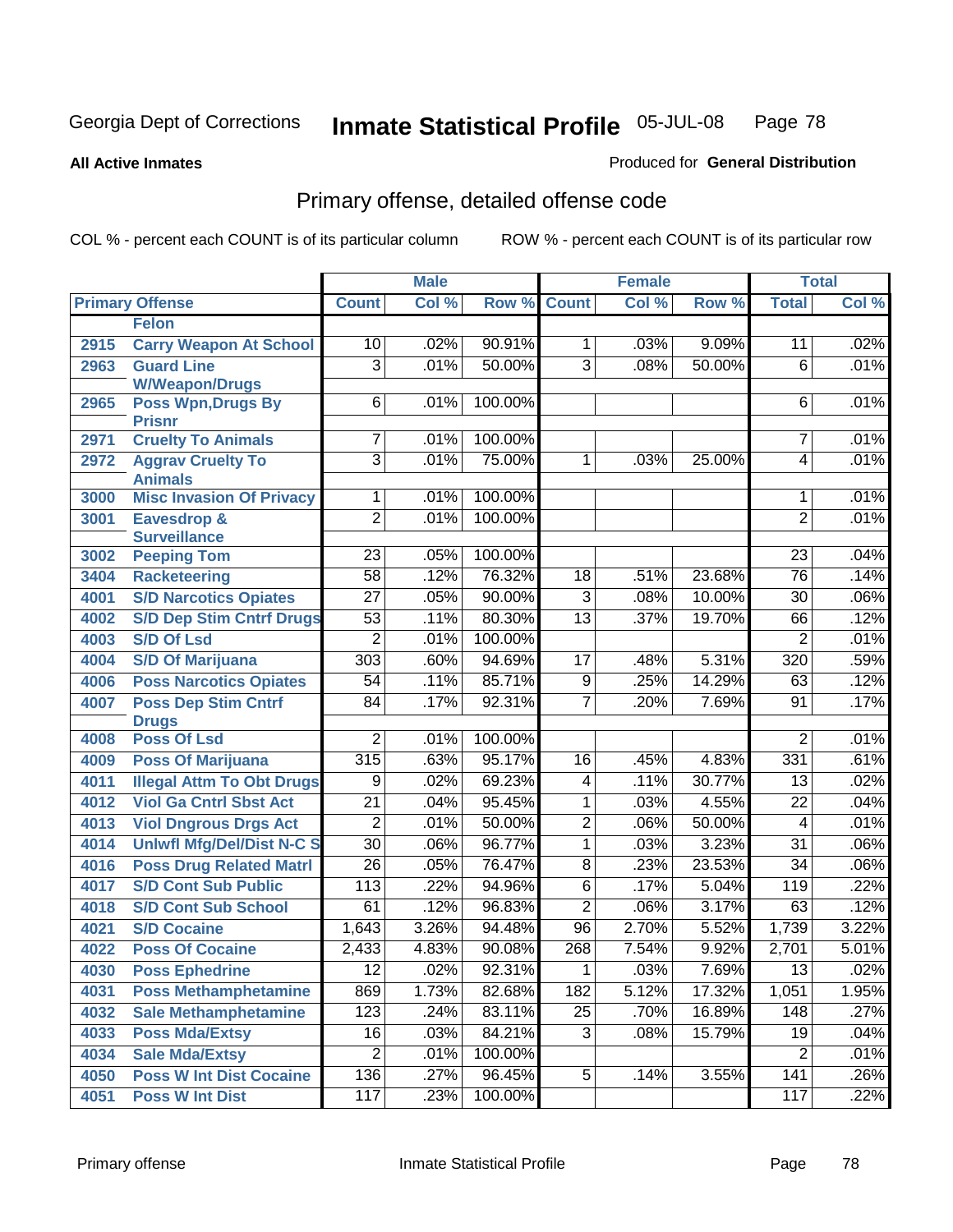**All Active Inmates**

### Produced for **General Distribution**

# Primary offense, detailed offense code

|      |                                            |                  | <b>Male</b> |         |                 | <b>Female</b> |         |                 | <b>Total</b> |
|------|--------------------------------------------|------------------|-------------|---------|-----------------|---------------|---------|-----------------|--------------|
|      | <b>Primary Offense</b>                     | <b>Count</b>     | Col %       | Row %   | <b>Count</b>    | Col %         | Row %   | <b>Total</b>    | Col %        |
|      | <b>Marijuana</b>                           |                  |             |         |                 |               |         |                 |              |
| 4052 | <b>Poss W Int Dist Meth</b>                | 45               | .09%        | 86.54%  | $\overline{7}$  | .20%          | 13.46%  | $\overline{52}$ | .10%         |
| 4053 | <b>Poss W Int Dis Other</b>                | $\overline{13}$  | .03%        | 100.00% |                 |               |         | $\overline{13}$ | .02%         |
|      | <b>Drug</b>                                |                  |             |         |                 |               |         |                 |              |
| 4090 | <b>Atmpt Viol Substance Act</b>            | $\overline{19}$  | .04%        | 70.37%  | 8               | .23%          | 29.63%  | $\overline{27}$ | .05%         |
| 4100 | <b>Misc Drugs Trafficking</b>              | 108              | .21%        | 93.10%  | $\overline{8}$  | .23%          | 6.90%   | 116             | .22%         |
| 4101 | <b>Traf Cocaine Less 200</b>               | 600              | 1.19%       | 96.31%  | $\overline{23}$ | .65%          | 3.69%   | 623             | 1.16%        |
|      | Gm                                         |                  |             |         |                 |               |         |                 |              |
| 4102 | <b>Traf Cocaine 201-400 Gm</b>             | 114              | .23%        | 91.94%  | 10              | .28%          | 8.06%   | 124             | .23%         |
| 4103 | <b>Traf Cocaine 401+ Gm</b>                | 153              | .30%        | 95.63%  | $\overline{7}$  | .20%          | 4.38%   | 160             | .30%         |
| 4111 | <b>Traf Narcotic Less 14 Gm</b>            | $\overline{8}$   | .02%        | 100.00% |                 |               |         | $\overline{8}$  | .01%         |
| 4112 | <b>Traf Narcotic 15-28 Gm</b>              | $\overline{4}$   | .01%        | 100.00% |                 |               |         | 4               | .01%         |
| 4113 | <b>Traf Narcotic 29+ Gm</b>                | 4                | .01%        | 100.00% |                 |               |         | 4               | .01%         |
| 4121 | Traf Marijna 10-2000 Lb                    | 79               | .16%        | 94.05%  | $\overline{5}$  | .14%          | 5.95%   | 84              | .16%         |
| 4122 | Traf Marijna 2001-10k Lb                   | $\overline{3}$   | .01%        | 100.00% |                 |               |         | $\overline{3}$  | .01%         |
| 4123 | Traf Marijna 10001+ Lb                     | 1                | .01%        | 100.00% |                 |               |         | 1               | .01%         |
| 4126 | <b>Traf Amphtmine 28-199</b>               | $\overline{7}$   | .01%        | 87.50%  | $\mathbf{1}$    | .03%          | 12.50%  | $\overline{8}$  | .01%         |
|      | Gm                                         |                  |             |         |                 |               |         |                 |              |
| 4127 | <b>Traf Amphtmine 200-399</b>              | $\overline{1}$   | .01%        | 100.00% |                 |               |         | 1               | .01%         |
|      | Gm                                         |                  |             |         |                 |               |         |                 | .01%         |
| 4128 | <b>Traf Amphtmine 400+ Gm</b>              | 5                | .01%        | 100.00% |                 |               |         | 5               |              |
| 4130 | <b>Cnspire Traffic Cntrl Sub</b>           | 10               | .02%        | 90.91%  | $\mathbf{1}$    | .03%          | 9.09%   | $\overline{11}$ | .02%         |
| 4133 | <b>Use Comm Facity Vio C</b><br><b>Sub</b> | 3                | .01%        | 100.00% |                 |               |         | 3               | .01%         |
| 4134 | <b>Att/Consprcy Commt</b>                  | 61               | .12%        | 87.14%  | $\overline{9}$  | .25%          | 12.86%  | 70              | .13%         |
|      | C/S/Of                                     |                  |             |         |                 |               |         |                 |              |
| 4135 | <b>Unauth Dist Contrild Sub</b>            |                  |             |         | $\overline{2}$  | .06%          | 100.00% | $\overline{2}$  | .01%         |
| 4140 | <b>Traf Methamph 28-199</b>                | $\overline{344}$ | .68%        | 87.09%  | $\overline{51}$ | 1.44%         | 12.91%  | 395             | .73%         |
|      | Gm                                         |                  |             |         |                 |               |         |                 |              |
| 4141 | <b>Traf Methamph 200-399</b>               | 70               | .14%        | 94.59%  | 4               | .11%          | 5.41%   | 74              | .14%         |
|      | Gm                                         |                  |             |         |                 |               |         |                 |              |
| 4142 | Traf Methamph 400+ Gm                      | $\overline{92}$  | .18%        | 100.00% |                 |               |         | 92              | .17%         |
| 4143 | <b>Manf Methamph 28-199</b>                | $\overline{28}$  | .06%        | 84.85%  | $\overline{5}$  | .14%          | 15.15%  | $\overline{33}$ | .06%         |
|      | Gm                                         |                  |             |         |                 |               |         |                 |              |
| 4144 | <b>Manf Methamph 200-399</b>               | $\overline{2}$   | .01%        | 100.00% |                 |               |         | $\overline{2}$  | .01%         |
| 4146 | Gm<br><b>Traf Methamph Unspec</b>          | $\overline{135}$ | .27%        | 91.84%  | 12              | .34%          | 8.16%   | 147             | .27%         |
|      | <b>Amt</b>                                 |                  |             |         |                 |               |         |                 |              |
| 4147 | <b>Manf Methamph Unspec</b>                | $\overline{159}$ | .32%        | 96.36%  | 6               | .17%          | 3.64%   | 165             | .31%         |
|      | Amt                                        |                  |             |         |                 |               |         |                 |              |
| 4150 | <b>Traf Mda/Extsy 28-199gm</b>             | $\overline{8}$   | .02%        | 88.89%  | 1               | .03%          | 11.11%  | $\overline{9}$  | .02%         |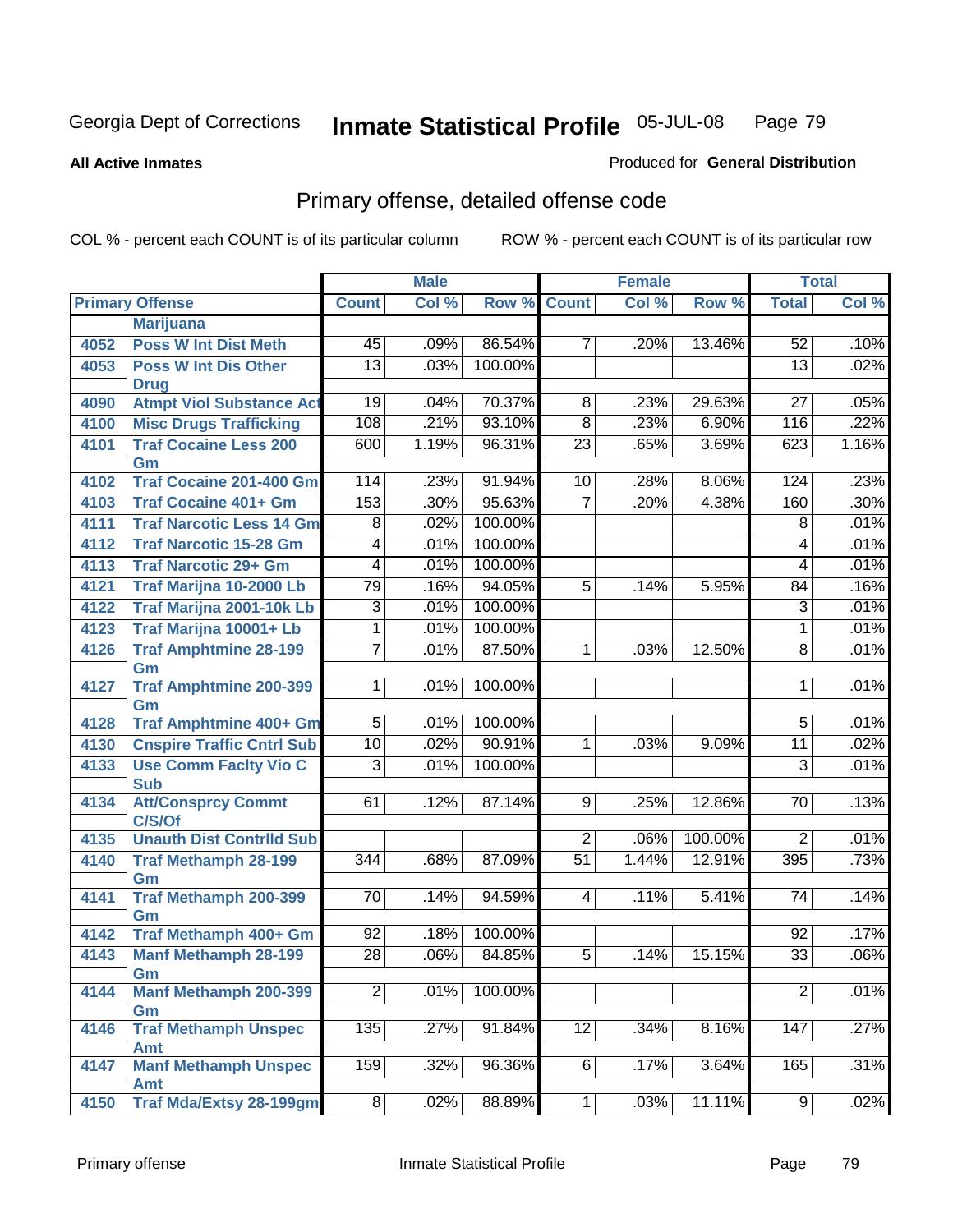**All Active Inmates**

### Produced for **General Distribution**

# Primary offense, detailed offense code

|                      |                                  |                | <b>Male</b> |         | <b>Female</b>  |       |        | <b>Total</b> |       |
|----------------------|----------------------------------|----------------|-------------|---------|----------------|-------|--------|--------------|-------|
|                      | <b>Primary Offense</b>           | <b>Count</b>   | Col %       | Row %   | <b>Count</b>   | Col % | Row %  | <b>Total</b> | Col % |
| 4151                 | <b>Traf Mda/Extsy 200-</b>       |                | .01%        | 100.00% |                |       |        |              | .01%  |
|                      | 399gm                            |                |             |         |                |       |        |              |       |
| 4152                 | Traf Mda/Extsy 400+Gm            |                | .01%        | 100.00% |                |       |        |              | .01%  |
| 5001                 | <b>Viol Motor Vehicle Laws</b>   | 38             | .08%        | 95.00%  | $\overline{2}$ | .06%  | 5.00%  | 40           | .07%  |
| 5003                 | <b>Chop Shop Violation</b>       |                | .01%        | 100.00% |                |       |        |              | .01%  |
| 5004                 | <b>Drvng Habtl Violator</b>      | 97             | $.19\%$     | 93.27%  | 7              | .20%  | 6.73%  | 104          | .19%  |
| 5005                 | <b>Habit Traf Viol/Impaired</b>  | 10             | .02%        | 100.00% |                |       |        | 10           | .02%  |
| 5006                 | <b>Habit Traf Viol/Other</b>     | 9              | .02%        | 90.00%  |                | .03%  | 10.00% | 10           | .02%  |
| 5007                 | <b>Hit-Run W/Injury/Fatality</b> | $\overline{3}$ | .01%        | 100.00% |                |       |        | 3            | .01%  |
| 6000                 | <b>Misc Mrals/Pblic H/Safty</b>  | 24             | .05%        | 85.71%  | 4              | .11%  | 14.29% | 28           | .05%  |
| 6200                 | <b>Misc CorrectionI Inst Off</b> | 11             | .02%        | 100.00% |                |       |        | 11           | .02%  |
| 9901                 | <b>Conspiracy</b>                | 46             | .09%        | 76.67%  | 14             | .39%  | 23.33% | 60           | .11%  |
| 9905                 | <b>Crmnl Atmpt</b>               | 8              | .02%        | 100.00% |                |       |        | 8            | .01%  |
| 9907                 | <b>Unauth Dist Recrd</b>         | $\overline{2}$ | .01%        | 100.00% |                |       |        | 2            | .01%  |
|                      | <b>Devices</b>                   |                |             |         |                |       |        |              |       |
| 9910                 | <b>Crmnl Solicitation</b>        | $\overline{3}$ | .01%        | 100.00% |                |       |        | 3            | .01%  |
| 9911                 | <b>Party To A Crime</b>          |                | .01%        | 100.00% |                |       |        |              | .01%  |
| 9914                 | <b>Gang Participation</b>        | 5              | .01%        | 100.00% |                |       |        | 5            | .01%  |
| <b>Total Rported</b> |                                  | 50,373         | 101%        | 93.41%  | 3,554          | 100%  | 6.59%  | 53,927       | 101%  |

| <b>Not</b><br><b>Reported</b> | 80     |       | 89              |
|-------------------------------|--------|-------|-----------------|
| 'otal                         | 50,457 | 3,559 | 1.01C<br>54.016 |

| Mode (most frequent) | 1601 Burglary | 1701 Forgery 1st Degree | 1601 Burglary |
|----------------------|---------------|-------------------------|---------------|
|----------------------|---------------|-------------------------|---------------|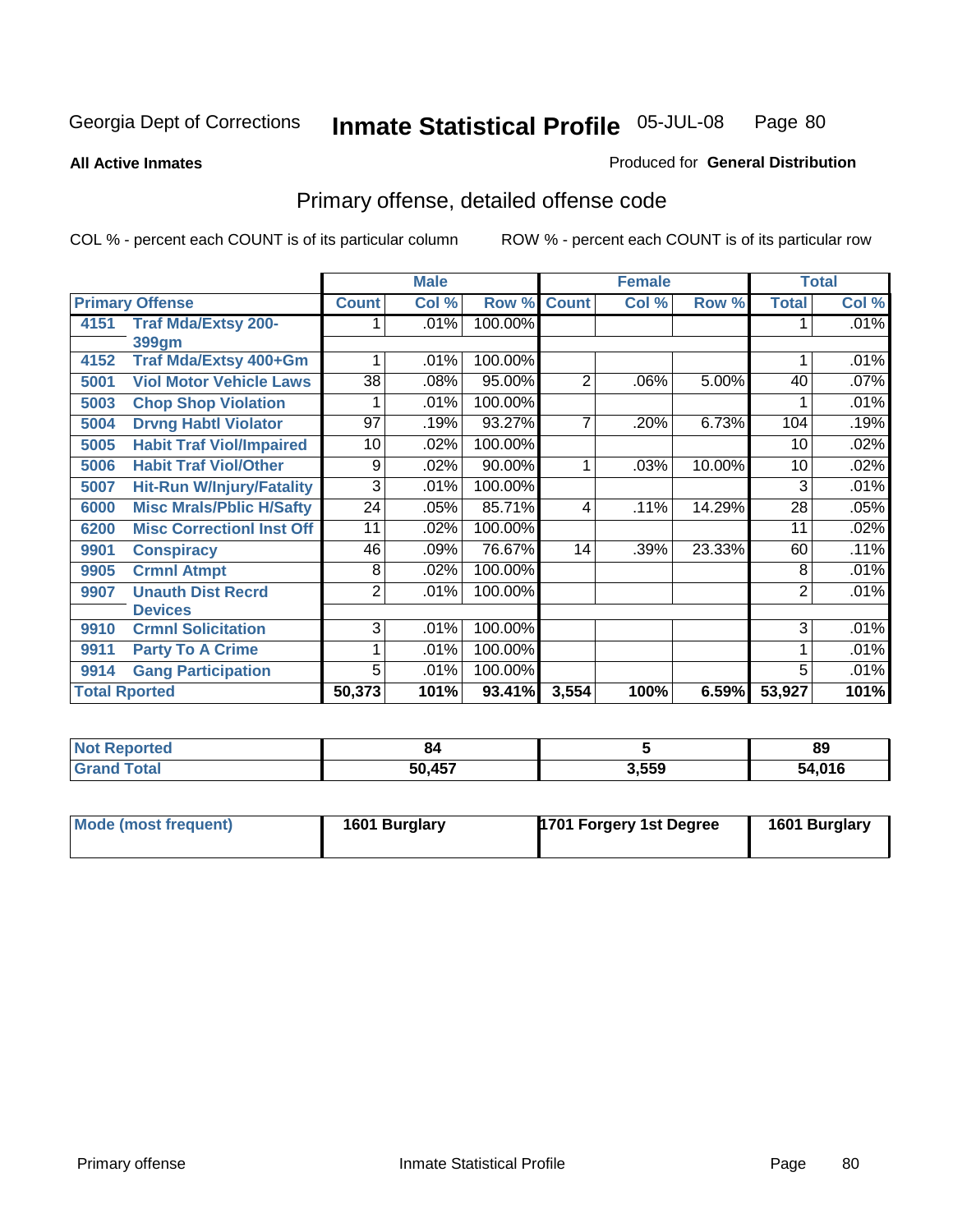#### **All Active Inmates**

#### Produced for **General Distribution**

# County of conviction of primary offense

|                         |                             |                  | <b>Male</b> |         |                 | <b>Female</b> |        |                  | <b>Total</b>               |
|-------------------------|-----------------------------|------------------|-------------|---------|-----------------|---------------|--------|------------------|----------------------------|
|                         | <b>County of Conviction</b> | <b>Count</b>     | Col %       | Row %   | <b>Count</b>    | Col %         | Row %  | <b>Total</b>     | $\overline{\text{Col }\%}$ |
| 1                       | <b>Appling</b>              | 96               | .19%        | 95.05%  | $\overline{5}$  | .14%          | 4.95%  | 101              | .19%                       |
| $\overline{2}$          | <b>Atkinson</b>             | 44               | .09%        | 93.62%  | $\overline{3}$  | .08%          | 6.38%  | $\overline{47}$  | .09%                       |
| $\overline{\mathbf{3}}$ | <b>Bacon</b>                | 61               | .12%        | 96.83%  | $\overline{2}$  | .06%          | 3.17%  | 63               | .12%                       |
| 4                       | <b>Baker</b>                | $\overline{10}$  | .02%        | 100.00% |                 |               |        | $\overline{10}$  | .02%                       |
| 5                       | <b>Baldwin</b>              | 363              | .72%        | 95.28%  | 18              | .51%          | 4.72%  | 381              | .71%                       |
| 6                       | <b>Banks</b>                | $\overline{59}$  | .12%        | 89.39%  | $\overline{7}$  | .20%          | 10.61% | 66               | .12%                       |
| $\overline{\mathbf{7}}$ | <b>Barrow</b>               | $\overline{275}$ | .55%        | 93.54%  | $\overline{19}$ | .53%          | 6.46%  | $\overline{294}$ | .55%                       |
| 8                       | <b>Bartow</b>               | 623              | 1.24%       | 89.26%  | $\overline{75}$ | 2.11%         | 10.74% | 698              | 1.29%                      |
| 9                       | <b>Ben Hill</b>             | 269              | .53%        | 92.76%  | $\overline{21}$ | .59%          | 7.24%  | 290              | .54%                       |
| 10                      | <b>Berrien</b>              | $\overline{88}$  | .17%        | 87.13%  | $\overline{13}$ | .37%          | 12.87% | 101              | .19%                       |
| 11                      | <b>Bibb</b>                 | 1,079            | 2.14%       | 95.66%  | 49              | 1.38%         | 4.34%  | 1,128            | 2.09%                      |
| 12                      | <b>Bleckley</b>             | $\overline{77}$  | .15%        | 87.50%  | $\overline{11}$ | .31%          | 12.50% | 88               | .16%                       |
| $\overline{13}$         | <b>Brantley</b>             | $\overline{54}$  | .11%        | 88.52%  | $\overline{7}$  | .20%          | 11.48% | 61               | .11%                       |
| $\overline{14}$         | <b>Brooks</b>               | 66               | .13%        | 97.06%  | $\overline{2}$  | .06%          | 2.94%  | 68               | .13%                       |
| 15                      | <b>Bryan</b>                | 106              | .21%        | 98.15%  | $\overline{2}$  | .06%          | 1.85%  | $\overline{108}$ | .20%                       |
| 16                      | <b>Bulloch</b>              | 487              | .97%        | 94.56%  | $\overline{28}$ | .79%          | 5.44%  | 515              | .95%                       |
| $\overline{17}$         | <b>Burke</b>                | $\overline{215}$ | .43%        | 95.56%  | 10              | .28%          | 4.44%  | $\overline{225}$ | .42%                       |
| 18                      | <b>Butts</b>                | 139              | .28%        | 94.56%  | $\overline{8}$  | .23%          | 5.44%  | $\overline{147}$ | .27%                       |
| 19                      | <b>Calhoun</b>              | $\overline{41}$  | .08%        | 93.18%  | $\overline{3}$  | .08%          | 6.82%  | 44               | .08%                       |
| 20                      | <b>Camden</b>               | $\overline{138}$ | .27%        | 93.88%  | $\overline{9}$  | .25%          | 6.12%  | $\overline{147}$ | .27%                       |
| 21                      | <b>Candler</b>              | $\overline{90}$  | .18%        | 92.78%  | $\overline{7}$  | .20%          | 7.22%  | $\overline{97}$  | .18%                       |
| $\overline{22}$         | <b>Carroll</b>              | $\overline{577}$ | 1.15%       | 92.47%  | $\overline{47}$ | 1.32%         | 7.53%  | 624              | 1.16%                      |
| 23                      | <b>Catoosa</b>              | 281              | .56%        | 89.78%  | $\overline{32}$ | .90%          | 10.22% | $\overline{313}$ | .58%                       |
| 24                      | <b>Charlton</b>             | 61               | .12%        | 96.83%  | $\overline{2}$  | .06%          | 3.17%  | $\overline{63}$  | .12%                       |
| 25                      | <b>Chatham</b>              | 2,424            | 4.81%       | 94.76%  | 134             | 3.77%         | 5.24%  | 2,558            | 4.74%                      |
| 26                      | <b>Chattahoochee</b>        | $\overline{26}$  | .05%        | 89.66%  | $\overline{3}$  | .08%          | 10.34% | $\overline{29}$  | .05%                       |
| 27                      | <b>Chattooga</b>            | 250              | .50%        | 90.25%  | $\overline{27}$ | .76%          | 9.75%  | $\overline{277}$ | .51%                       |
| 28                      | <b>Cherokee</b>             | 564              | 1.12%       | 90.24%  | 61              | 1.72%         | 9.76%  | 625              | 1.16%                      |
| 29                      | <b>Clarke</b>               | 437              | .87%        | 94.18%  | $\overline{27}$ | .76%          | 5.82%  | 464              | .86%                       |
| 30                      | <b>Clay</b>                 | $\overline{28}$  | .06%        | 90.32%  | $\overline{3}$  | .08%          | 9.68%  | $\overline{31}$  | .06%                       |
| $\overline{31}$         | <b>Clayton</b>              | 1,539            | 3.06%       | 92.93%  | 117             | 3.29%         | 7.07%  | 1,656            | 3.07%                      |
| 32                      | <b>Clinch</b>               | 47               | .09%        | 97.92%  | 1               | .03%          | 2.08%  | 48               | .09%                       |
| 33                      | <b>Cobb</b>                 | 2,886            | 5.73%       | 91.82%  | 257             | 7.23%         | 8.18%  | 3,143            | 5.83%                      |
| 34                      | <b>Coffee</b>               | 233              | .46%        | 93.20%  | $\overline{17}$ | .48%          | 6.80%  | 250              | .46%                       |
| 35                      | <b>Colquitt</b>             | 326              | .65%        | 93.68%  | $\overline{22}$ | .62%          | 6.32%  | 348              | .65%                       |
| 36                      | <b>Columbia</b>             | $\overline{314}$ | .62%        | 90.75%  | $\overline{32}$ | .90%          | 9.25%  | 346              | .64%                       |
| 37                      | <b>Cook</b>                 | 141              | .28%        | 93.38%  | 10              | .28%          | 6.62%  | 151              | .28%                       |
| 38                      | <b>Coweta</b>               | 553              | 1.10%       | 92.17%  | $\overline{47}$ | 1.32%         | 7.83%  | 600              | 1.11%                      |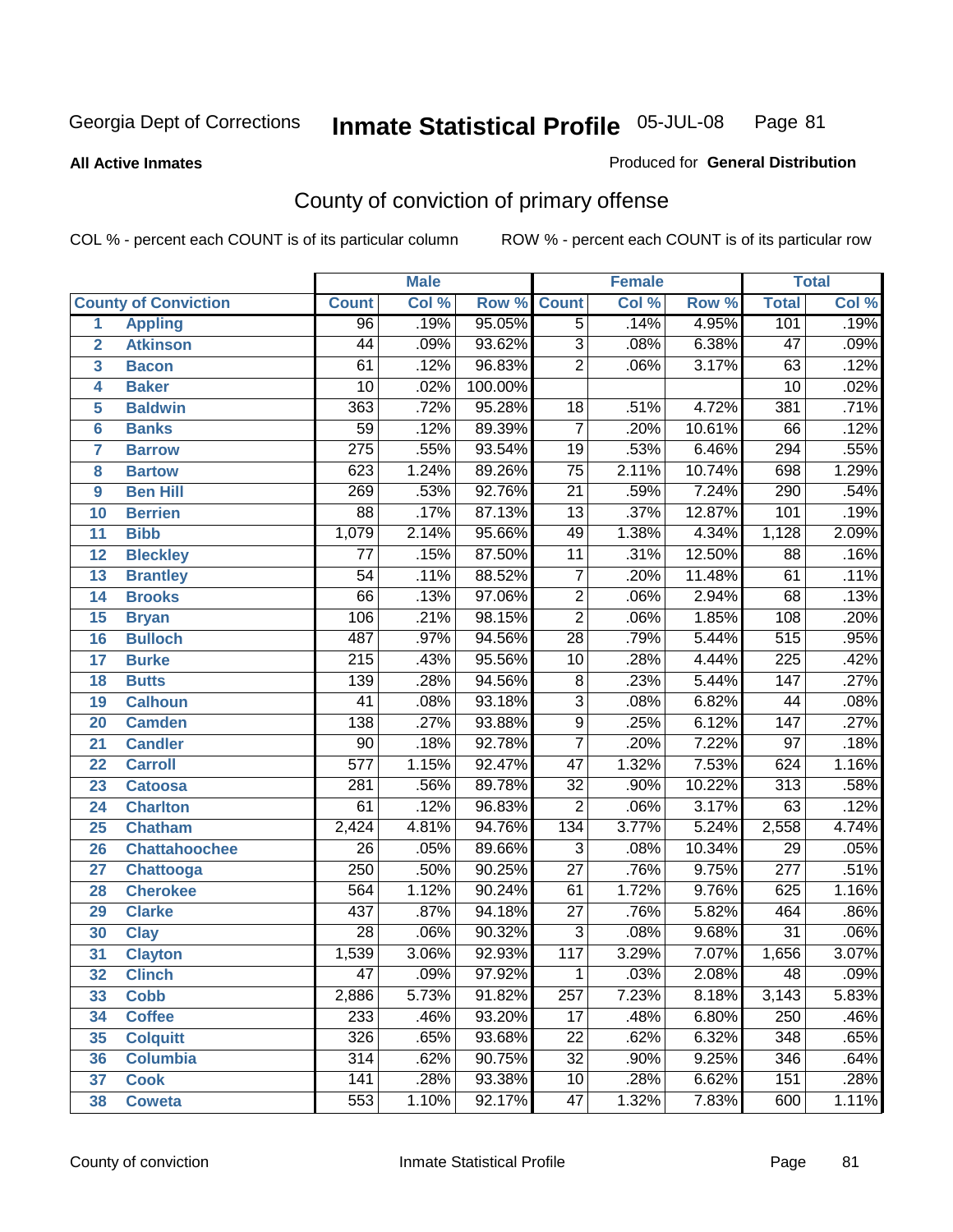**All Active Inmates**

#### Produced for **General Distribution**

# County of conviction of primary offense

|    |                             |                  | <b>Male</b> |         |                 | <b>Female</b> |        |                  | <b>Total</b> |
|----|-----------------------------|------------------|-------------|---------|-----------------|---------------|--------|------------------|--------------|
|    | <b>County of Conviction</b> | <b>Count</b>     | Col %       | Row %   | <b>Count</b>    | Col %         | Row %  | <b>Total</b>     | Col %        |
| 39 | <b>Crawford</b>             | $\overline{22}$  | .04%        | 88.00%  | $\overline{3}$  | .08%          | 12.00% | $\overline{25}$  | .05%         |
| 40 | <b>Crisp</b>                | $\overline{301}$ | .60%        | 94.65%  | $\overline{17}$ | .48%          | 5.35%  | 318              | .59%         |
| 41 | <b>Dade</b>                 | 145              | .29%        | 96.67%  | 5               | .14%          | 3.33%  | 150              | .28%         |
| 42 | <b>Dawson</b>               | $\overline{96}$  | .19%        | 90.57%  | $\overline{10}$ | .28%          | 9.43%  | 106              | .20%         |
| 43 | <b>Decatur</b>              | $\overline{311}$ | .62%        | 92.84%  | $\overline{24}$ | .68%          | 7.16%  | 335              | .62%         |
| 44 | <b>Dekalb</b>               | 2,984            | 5.92%       | 95.06%  | 155             | 4.36%         | 4.94%  | 3,139            | 5.82%        |
| 45 | <b>Dodge</b>                | $\overline{159}$ | .32%        | 91.91%  | 14              | .39%          | 8.09%  | $\overline{173}$ | .32%         |
| 46 | <b>Dooly</b>                | 111              | .22%        | 95.69%  | 5               | .14%          | 4.31%  | 116              | .22%         |
| 47 | <b>Dougherty</b>            | 1,021            | 2.03%       | 95.51%  | 48              | 1.35%         | 4.49%  | 1,069            | 1.98%        |
| 48 | <b>Douglas</b>              | 1,072            | 2.13%       | 91.47%  | 100             | 2.81%         | 8.53%  | 1,172            | 2.17%        |
| 49 | <b>Early</b>                | 81               | .16%        | 98.78%  | 1               | .03%          | 1.22%  | $\overline{82}$  | .15%         |
| 50 | <b>Echols</b>               | $\overline{12}$  | .02%        | 100.00% |                 |               |        | $\overline{12}$  | .02%         |
| 51 | <b>Effingham</b>            | $\overline{143}$ | .28%        | 91.67%  | 13              | .37%          | 8.33%  | 156              | .29%         |
| 52 | <b>Elbert</b>               | 146              | .29%        | 94.81%  | $\overline{8}$  | .23%          | 5.19%  | 154              | .29%         |
| 53 | <b>Emanuel</b>              | 162              | .32%        | 97.59%  | 4               | .11%          | 2.41%  | 166              | .31%         |
| 54 | <b>Evans</b>                | $\overline{97}$  | .19%        | 98.98%  | $\mathbf 1$     | .03%          | 1.02%  | 98               | .18%         |
| 55 | <b>Fannin</b>               | 107              | .21%        | 92.24%  | $\overline{9}$  | .25%          | 7.76%  | $\overline{116}$ | .22%         |
| 56 | <b>Fayette</b>              | 325              | .65%        | 90.78%  | $\overline{33}$ | .93%          | 9.22%  | 358              | .66%         |
| 57 | <b>Floyd</b>                | 853              | 1.69%       | 89.79%  | $\overline{97}$ | 2.73%         | 10.21% | 950              | 1.76%        |
| 58 | <b>Forsyth</b>              | 299              | .59%        | 86.67%  | 46              | 1.29%         | 13.33% | 345              | .64%         |
| 59 | <b>Franklin</b>             | 173              | .34%        | 92.02%  | $\overline{15}$ | .42%          | 7.98%  | 188              | .35%         |
| 60 | <b>Fulton</b>               | 4,293            | 8.52%       | 96.41%  | 160             | 4.50%         | 3.59%  | 4,453            | 8.26%        |
| 61 | Gilmer                      | $\overline{98}$  | .19%        | 89.09%  | $\overline{12}$ | .34%          | 10.91% | 110              | .20%         |
| 62 | <b>Glascock</b>             | 8                | .02%        | 88.89%  | 1               | .03%          | 11.11% | 9                | .02%         |
| 63 | <b>Glynn</b>                | 425              | .84%        | 95.94%  | $\overline{18}$ | .51%          | 4.06%  | 443              | .82%         |
| 64 | <b>Gordon</b>               | 293              | .58%        | 92.72%  | $\overline{23}$ | .65%          | 7.28%  | 316              | .59%         |
| 65 | <b>Grady</b>                | 246              | .49%        | 95.72%  | 11              | .31%          | 4.28%  | $\overline{257}$ | .48%         |
| 66 | <b>Greene</b>               | 117              | .23%        | 98.32%  | $\overline{2}$  | .06%          | 1.68%  | 119              | .22%         |
| 67 | <b>Gwinnett</b>             | 1,837            | 3.65%       | 93.06%  | 137             | 3.85%         | 6.94%  | 1,974            | 3.66%        |
| 68 | <b>Habersham</b>            | 116              | .23%        | 93.55%  | 8               | .23%          | 6.45%  | 124              | .23%         |
| 69 | <b>Hall</b>                 | 813              | 1.61%       | 92.49%  | 66              | 1.86%         | 7.51%  | 879              | 1.63%        |
| 70 | <b>Hancock</b>              | 31               | .06%        | 93.94%  | 2               | .06%          | 6.06%  | 33               | $.06\%$      |
| 71 | <b>Haralson</b>             | $\overline{87}$  | .17%        | 94.57%  | $\overline{5}$  | .14%          | 5.43%  | $\overline{92}$  | .17%         |
| 72 | <b>Harris</b>               | $\overline{134}$ | .27%        | 97.10%  | 4               | .11%          | 2.90%  | 138              | .26%         |
| 73 | <b>Hart</b>                 | 119              | .24%        | 93.70%  | 8               | .23%          | 6.30%  | 127              | .24%         |
| 74 | <b>Heard</b>                | 62               | .12%        | 84.93%  | 11              | .31%          | 15.07% | 73               | .14%         |
| 75 | <b>Henry</b>                | $\overline{572}$ | 1.14%       | 90.22%  | 62              | 1.74%         | 9.78%  | 634              | 1.18%        |
| 76 | <b>Houston</b>              | 640              | 1.27%       | 93.43%  | 45              | 1.27%         | 6.57%  | 685              | 1.27%        |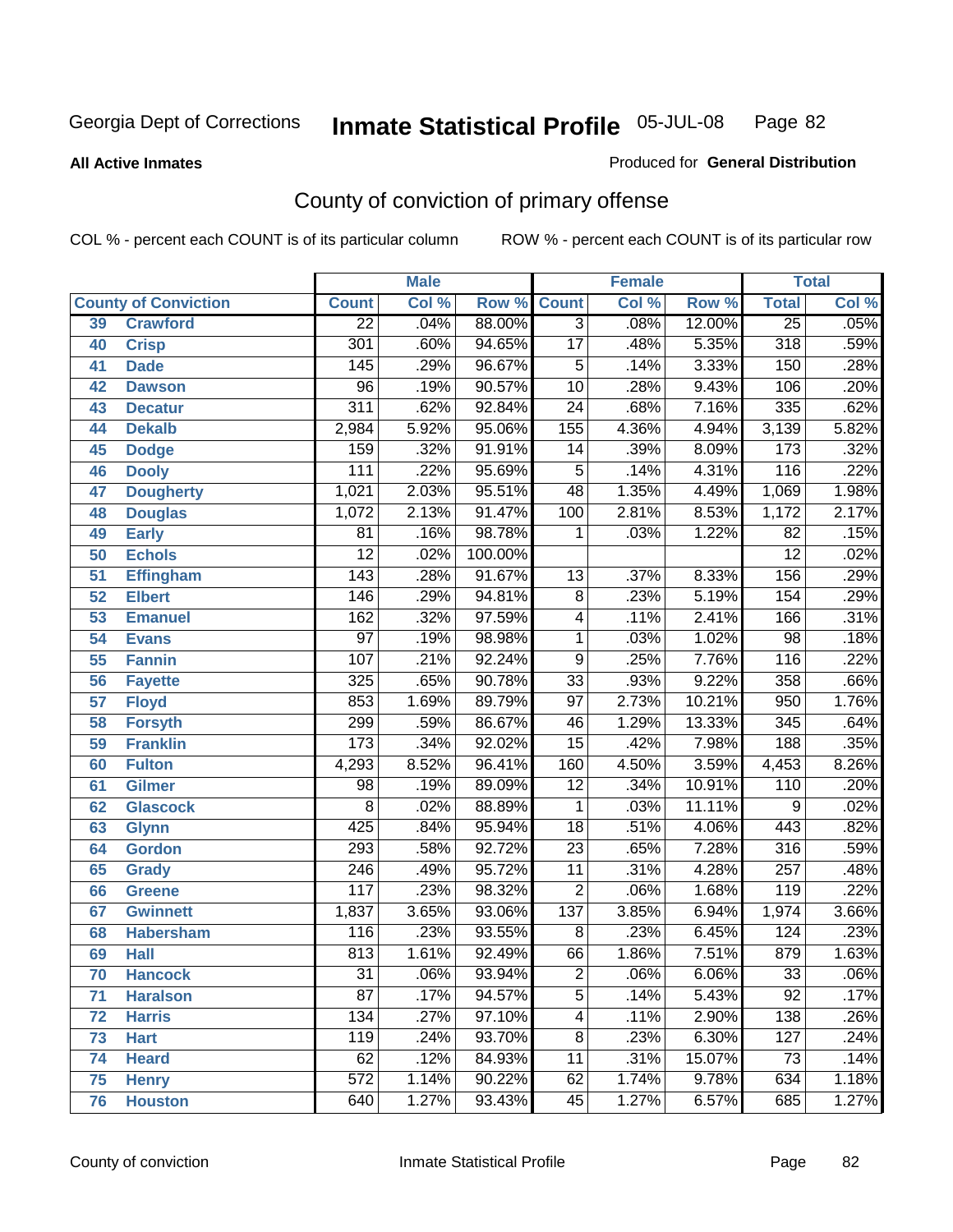**All Active Inmates**

#### Produced for **General Distribution**

# County of conviction of primary offense

|                 |                             |                  | <b>Male</b> |         |                         | <b>Female</b> |        |                  | <b>Total</b> |
|-----------------|-----------------------------|------------------|-------------|---------|-------------------------|---------------|--------|------------------|--------------|
|                 | <b>County of Conviction</b> | <b>Count</b>     | Col %       | Row %   | <b>Count</b>            | Col %         | Row %  | <b>Total</b>     | Col %        |
| $\overline{77}$ | <b>Irwin</b>                | 57               | .11%        | 95.00%  | $\overline{3}$          | .08%          | 5.00%  | 60               | .11%         |
| 78              | <b>Jackson</b>              | 198              | .39%        | 91.24%  | $\overline{19}$         | .53%          | 8.76%  | $\overline{217}$ | .40%         |
| 79              | <b>Jasper</b>               | 59               | .12%        | 93.65%  | $\overline{\mathbf{4}}$ | .11%          | 6.35%  | 63               | .12%         |
| 80              | <b>Jeff Davis</b>           | $\overline{85}$  | .17%        | 97.70%  | $\overline{2}$          | .06%          | 2.30%  | $\overline{87}$  | .16%         |
| 81              | <b>Jefferson</b>            | $\overline{117}$ | .23%        | 95.90%  | $\overline{5}$          | .14%          | 4.10%  | $\overline{122}$ | .23%         |
| 82              | <b>Jenkins</b>              | $\overline{77}$  | .15%        | 95.06%  | $\overline{4}$          | .11%          | 4.94%  | $\overline{81}$  | .15%         |
| 83              | <b>Johnson</b>              | 61               | .12%        | 95.31%  | $\overline{3}$          | .08%          | 4.69%  | 64               | .12%         |
| 84              | <b>Jones</b>                | 150              | .30%        | 94.34%  | $\overline{9}$          | .25%          | 5.66%  | 159              | .29%         |
| 85              | <b>Lamar</b>                | $\overline{79}$  | .16%        | 91.86%  | 7                       | .20%          | 8.14%  | 86               | .16%         |
| 86              | <b>Lanier</b>               | $\overline{34}$  | .07%        | 85.00%  | $\overline{6}$          | .17%          | 15.00% | 40               | .07%         |
| 87              | <b>Laurens</b>              | 345              | .68%        | 94.52%  | $\overline{20}$         | .56%          | 5.48%  | 365              | .68%         |
| 88              | <b>Lee</b>                  | $\overline{74}$  | .15%        | 96.10%  | $\overline{3}$          | .08%          | 3.90%  | $\overline{77}$  | .14%         |
| 89              | <b>Liberty</b>              | 287              | .57%        | 94.10%  | $\overline{18}$         | .51%          | 5.90%  | $\overline{305}$ | .57%         |
| 90              | <b>Lincoln</b>              | $\overline{31}$  | .06%        | 100.00% |                         |               |        | $\overline{31}$  | .06%         |
| 91              | Long                        | 86               | .17%        | 93.48%  | 6                       | .17%          | 6.52%  | $\overline{92}$  | .17%         |
| 92              | <b>Lowndes</b>              | 630              | 1.25%       | 95.02%  | $\overline{33}$         | .93%          | 4.98%  | 663              | 1.23%        |
| 93              | <b>Lumpkin</b>              | 114              | .23%        | 89.06%  | 14                      | .39%          | 10.94% | 128              | .24%         |
| 94              | <b>Macon</b>                | $\overline{79}$  | .16%        | 95.18%  | $\overline{\mathbf{4}}$ | .11%          | 4.82%  | 83               | .15%         |
| 95              | <b>Madison</b>              | $\overline{128}$ | .25%        | 94.12%  | $\overline{8}$          | .23%          | 5.88%  | 136              | .25%         |
| 96              | <b>Marion</b>               | 49               | .10%        | 96.08%  | $\overline{2}$          | .06%          | 3.92%  | $\overline{51}$  | .09%         |
| 97              | <b>Mcduffie</b>             | $\overline{212}$ | .42%        | 97.70%  | $\overline{5}$          | .14%          | 2.30%  | $\overline{217}$ | .40%         |
| 98              | <b>Mcintosh</b>             | $\overline{73}$  | .14%        | 98.65%  | 1                       | .03%          | 1.35%  | $\overline{74}$  | .14%         |
| 99              | <b>Meriwether</b>           | 198              | .39%        | 92.96%  | $\overline{15}$         | .42%          | 7.04%  | $\overline{213}$ | .39%         |
| 100             | <b>Miller</b>               | $\overline{36}$  | .07%        | 100.00% |                         |               |        | $\overline{36}$  | .07%         |
| 101             | <b>Mitchell</b>             | 187              | .37%        | 90.78%  | $\overline{19}$         | .53%          | 9.22%  | $\overline{206}$ | .38%         |
| 102             | <b>Monroe</b>               | 180              | .36%        | 93.75%  | $\overline{12}$         | .34%          | 6.25%  | 192              | .36%         |
| 103             | <b>Montgomery</b>           | $\overline{55}$  | .11%        | 93.22%  | $\overline{\mathbf{4}}$ | .11%          | 6.78%  | 59               | .11%         |
| 104             | <b>Morgan</b>               | 115              | .23%        | 94.26%  | 7                       | .20%          | 5.74%  | $\overline{122}$ | .23%         |
| 105             | <b>Murray</b>               | 256              | .51%        | 94.12%  | 16                      | .45%          | 5.88%  | $\overline{272}$ | .50%         |
| 106             | <b>Muscogee</b>             | 1,931            | 3.83%       | 94.10%  | $\overline{121}$        | 3.40%         | 5.90%  | 2,052            | 3.81%        |
| 107             | <b>Newton</b>               | 598              | 1.19%       | 89.79%  | 68                      | 1.91%         | 10.21% | 666              | 1.24%        |
| 108             | <b>Oconee</b>               | 59               | .12%        | 98.33%  | 1.                      | .03%          | 1.67%  | 60               | .11%         |
| 109             | <b>Oglethorpe</b>           | $\overline{54}$  | .11%        | 96.43%  | $\overline{2}$          | .06%          | 3.57%  | 56               | .10%         |
| 110             | <b>Paulding</b>             | $\overline{222}$ | .44%        | 90.61%  | $\overline{23}$         | .65%          | 9.39%  | $\overline{245}$ | .45%         |
| 111             | <b>Peach</b>                | 92               | .18%        | 98.92%  | 1                       | .03%          | 1.08%  | 93               | .17%         |
| 112             | <b>Pickens</b>              | 102              | .20%        | 91.07%  | $\overline{10}$         | .28%          | 8.93%  | $\overline{112}$ | .21%         |
| 113             | <b>Pierce</b>               | 64               | .13%        | 98.46%  | $\mathbf{1}$            | .03%          | 1.54%  | 65               | .12%         |
| 114             | <b>Pike</b>                 | 49               | .10%        | 89.09%  | $\overline{6}$          | .17%          | 10.91% | $\overline{55}$  | .10%         |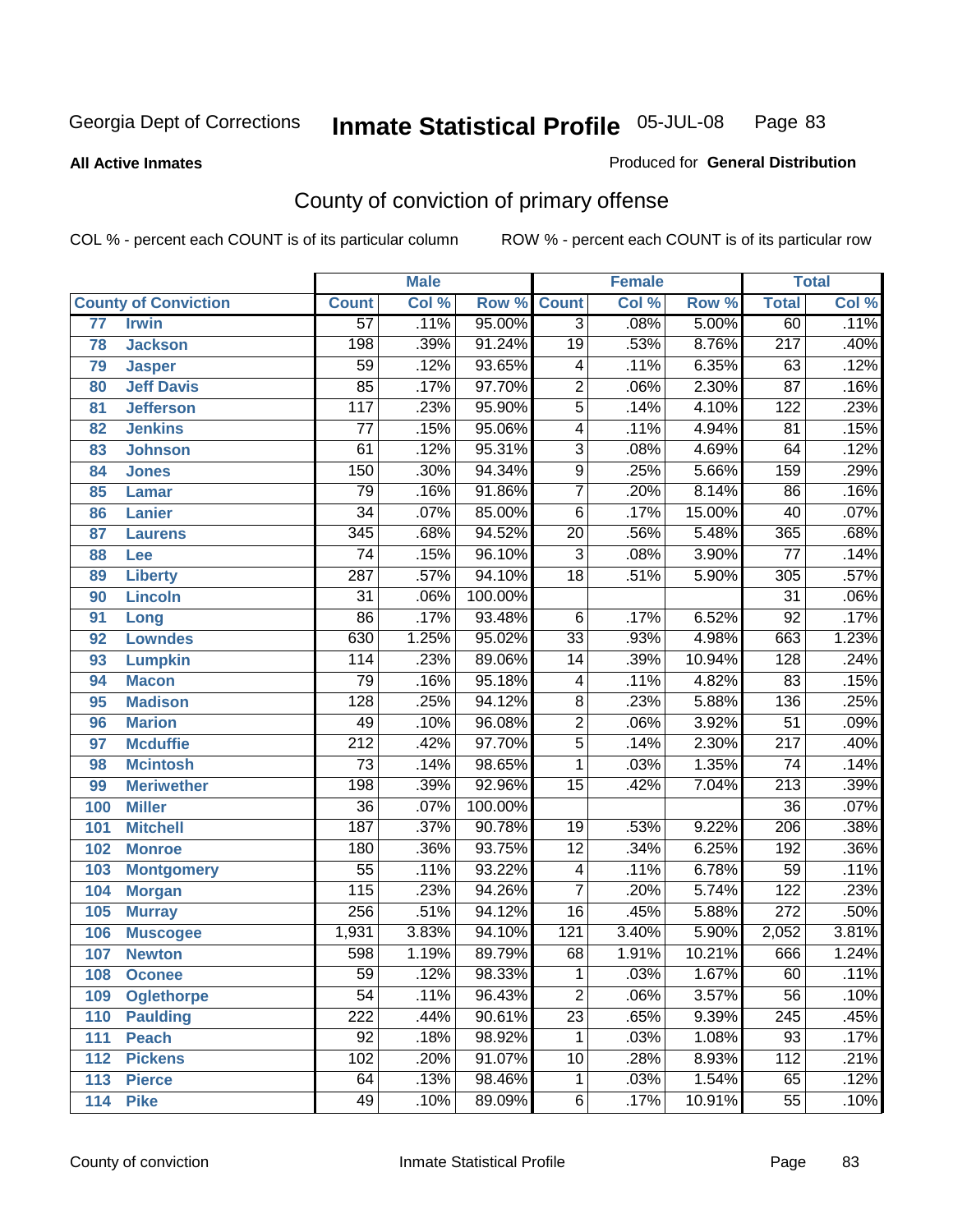**All Active Inmates**

#### Produced for **General Distribution**

# County of conviction of primary offense

|                             |                  | <b>Male</b> |                    |                 | <b>Female</b> |        |                  | <b>Total</b> |
|-----------------------------|------------------|-------------|--------------------|-----------------|---------------|--------|------------------|--------------|
| <b>County of Conviction</b> | <b>Count</b>     | Col %       | <b>Row % Count</b> |                 | Col %         | Row %  | <b>Total</b>     | Col %        |
| 115<br><b>Polk</b>          | 154              | .31%        | 96.25%             | $\overline{6}$  | .17%          | 3.75%  | 160              | .30%         |
| 116<br><b>Pulaski</b>       | $\overline{76}$  | .15%        | 89.41%             | $\overline{9}$  | .25%          | 10.59% | 85               | .16%         |
| 117<br><b>Putnam</b>        | $\overline{147}$ | .29%        | 95.45%             | 7               | .20%          | 4.55%  | 154              | .29%         |
| 118<br>Quitman              | $\overline{13}$  | .03%        | 92.86%             | $\mathbf 1$     | .03%          | 7.14%  | 14               | .03%         |
| 119<br><b>Rabun</b>         | 61               | .12%        | 91.04%             | $\overline{6}$  | .17%          | 8.96%  | 67               | .12%         |
| 120<br><b>Randolph</b>      | 48               | .10%        | 90.57%             | $\overline{5}$  | .14%          | 9.43%  | $\overline{53}$  | .10%         |
| <b>Richmond</b><br>121      | 1,829            | 3.63%       | 93.70%             | 123             | 3.46%         | 6.30%  | 1,952            | 3.62%        |
| 122<br><b>Rockdale</b>      | 478              | .95%        | 91.40%             | 45              | 1.27%         | 8.60%  | 523              | .97%         |
| 123<br><b>Schley</b>        | $\overline{28}$  | .06%        | 96.55%             | 1               | .03%          | 3.45%  | $\overline{29}$  | .05%         |
| 124<br><b>Screven</b>       | $\overline{121}$ | .24%        | 93.80%             | $\overline{8}$  | .23%          | 6.20%  | 129              | .24%         |
| 125<br><b>Seminole</b>      | $\overline{77}$  | .15%        | 91.67%             | $\overline{7}$  | .20%          | 8.33%  | 84               | .16%         |
| 126<br><b>Spalding</b>      | 621              | 1.23%       | 91.59%             | $\overline{57}$ | 1.60%         | 8.41%  | $\overline{678}$ | 1.26%        |
| 127<br><b>Stephens</b>      | 185              | .37%        | 90.24%             | $\overline{20}$ | .56%          | 9.76%  | $\overline{205}$ | .38%         |
| 128<br><b>Stewart</b>       | $\overline{33}$  | .07%        | 91.67%             | $\overline{3}$  | .08%          | 8.33%  | $\overline{36}$  | .07%         |
| 129<br><b>Sumter</b>        | 264              | .52%        | 96.70%             | $\overline{9}$  | .25%          | 3.30%  | $\overline{273}$ | .51%         |
| <b>Talbot</b><br>130        | $\overline{47}$  | .09%        | 94.00%             | $\overline{3}$  | .08%          | 6.00%  | 50               | .09%         |
| 131<br><b>Taliaferro</b>    | $\overline{25}$  | .05%        | 92.59%             | $\overline{2}$  | .06%          | 7.41%  | $\overline{27}$  | .05%         |
| <b>Tattnall</b><br>132      | 171              | .34%        | 94.48%             | 10              | .28%          | 5.52%  | 181              | .34%         |
| 133<br><b>Taylor</b>        | $\overline{95}$  | .19%        | 95.00%             | $\overline{5}$  | .14%          | 5.00%  | 100              | .19%         |
| <b>Telfair</b><br>134       | 134              | .27%        | 93.06%             | $\overline{10}$ | .28%          | 6.94%  | 144              | .27%         |
| 135<br><b>Terrell</b>       | 86               | .17%        | 98.85%             | $\mathbf{1}$    | .03%          | 1.15%  | $\overline{87}$  | .16%         |
| 136<br><b>Thomas</b>        | $\overline{308}$ | .61%        | 93.05%             | $\overline{23}$ | .65%          | 6.95%  | 331              | .61%         |
| 137<br><b>Tift</b>          | $\overline{317}$ | .63%        | 96.65%             | $\overline{11}$ | .31%          | 3.35%  | 328              | .61%         |
| <b>Toombs</b><br>138        | 288              | .57%        | 93.20%             | 21              | .59%          | 6.80%  | 309              | .57%         |
| 139<br><b>Towns</b>         | 43               | .09%        | 89.58%             | $\overline{5}$  | .14%          | 10.42% | 48               | .09%         |
| <b>Treutlen</b><br>140      | $\overline{83}$  | .16%        | 96.51%             | $\overline{3}$  | .08%          | 3.49%  | 86               | .16%         |
| 141<br><b>Troup</b>         | 708              | 1.41%       | 91.47%             | 66              | 1.86%         | 8.53%  | 774              | 1.44%        |
| 142<br><b>Turner</b>        | 74               | .15%        | 96.10%             | $\overline{3}$  | .08%          | 3.90%  | 77               | .14%         |
| 143<br><b>Twiggs</b>        | 61               | .12%        | 89.71%             | $\overline{7}$  | .20%          | 10.29% | 68               | .13%         |
| 144<br><b>Union</b>         | $\overline{78}$  | .15%        | 93.98%             | $\overline{5}$  | .14%          | 6.02%  | 83               | .15%         |
| 145<br><b>Upson</b>         | 222              | .44%        | 92.89%             | $\overline{17}$ | .48%          | 7.11%  | 239              | .44%         |
| 146<br><b>Walker</b>        | 401              | .80%        | 90.32%             | 43              | 1.21%         | 9.68%  | 444              | .82%         |
| 147<br><b>Walton</b>        | 392              | .78%        | 91.38%             | $\overline{37}$ | 1.04%         | 8.62%  | 429              | .80%         |
| 148<br><b>Ware</b>          | 368              | .73%        | 94.12%             | $\overline{23}$ | .65%          | 5.88%  | 391              | .73%         |
| 149<br><b>Warren</b>        | 49               | .10%        | 96.08%             | $\overline{c}$  | .06%          | 3.92%  | 51               | .09%         |
| <b>Washington</b><br>150    | $\overline{118}$ | .23%        | 92.91%             | 9               | .25%          | 7.09%  | 127              | .24%         |
| 151<br><b>Wayne</b>         | 168              | .33%        | 90.32%             | 18              | .51%          | 9.68%  | 186              | .34%         |
| <b>Webster</b><br>152       | 11               | .02%        | 91.67%             | $\mathbf{1}$    | .03%          | 8.33%  | $\overline{12}$  | .02%         |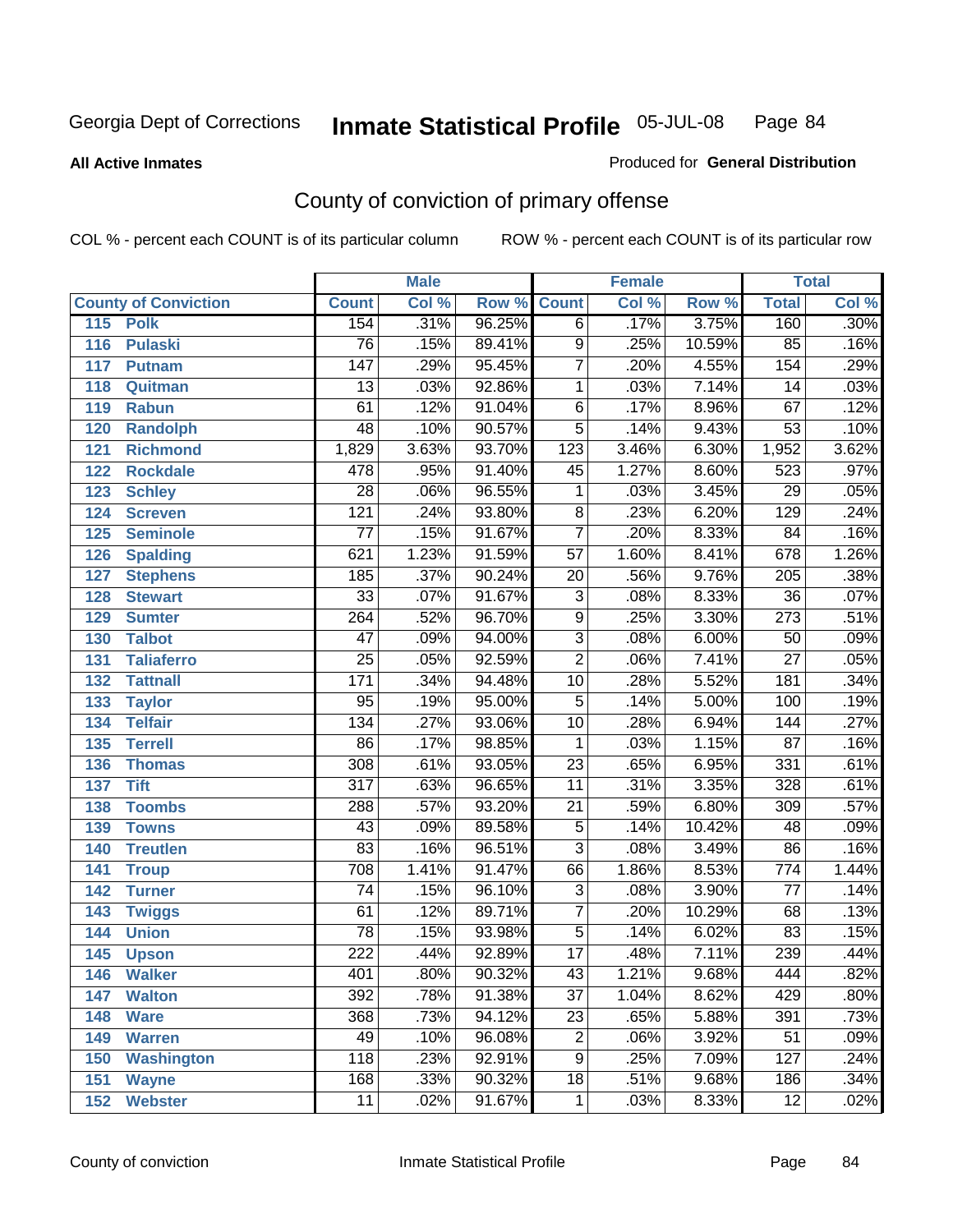**All Active Inmates**

#### Produced for **General Distribution**

# County of conviction of primary offense

|                             |              | <b>Male</b> |             |                   | <b>Female</b> |        |              | <b>Total</b> |
|-----------------------------|--------------|-------------|-------------|-------------------|---------------|--------|--------------|--------------|
| <b>County of Conviction</b> | <b>Count</b> | Col %       | Row % Count |                   | Col %         | Row %  | <b>Total</b> | Col %        |
| <b>Wheeler</b><br>153       | 36           | $.07\%$     | 87.80%      | 5                 | .14%          | 12.20% | 41           | .08%         |
| <b>White</b><br>154         | 91           | .18%        | 88.35%      | $12 \overline{ }$ | .34%          | 11.65% | 103          | .19%         |
| <b>Whitfield</b><br>155     | 704          | 1.40%       | 89.57%      | 82                | 2.31%         | 10.43% | 786          | 1.46%        |
| <b>Wilcox</b><br>156        | 67           | .13%        | 93.06%      | 5                 | .14%          | 6.94%  | 72           | .13%         |
| <b>Wilkes</b><br>157        | 87           | .17%        | 96.67%      | 3                 | .08%          | 3.33%  | 90           | .17%         |
| <b>Wilkinson</b><br>158     | 69           | .14%        | 95.83%      | 3                 | $.08\%$       | 4.17%  | 72           | .13%         |
| <b>Worth</b><br>159         | 136          | .27%        | 93.79%      | 9                 | .25%          | 6.21%  | 145          | .27%         |
| <b>Total Rported</b>        | 50,373       | 100%        | 93.41%      | 3,554             | 100%          | 6.59%  | 53,927       | 100%         |

| <b>`Reported</b><br>' NOT | 84     |       | 89   |
|---------------------------|--------|-------|------|
| <b>Total</b><br>' Gra     | 50,457 | 3,559 | .016 |

| <b>Mo</b><br>uent) | ™ulton<br>_____ | obb∶ |  |
|--------------------|-----------------|------|--|
|                    |                 |      |  |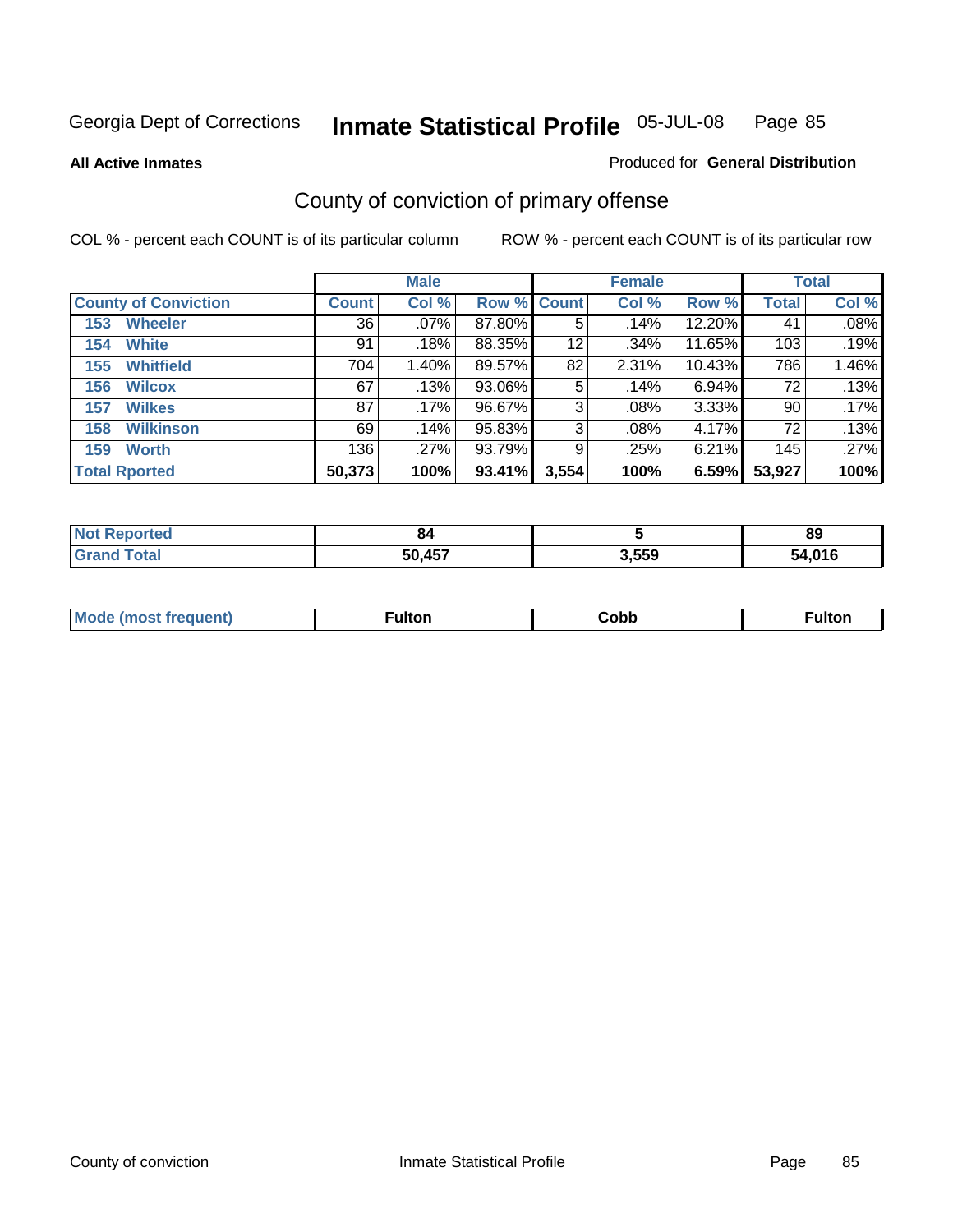**All Active Inmates**

#### Produced for **General Distribution**

# Circuit of conviction of primary offense

|                         |                                 |                  | <b>Male</b> |        |                  | <b>Female</b> |        |              | <b>Total</b> |
|-------------------------|---------------------------------|------------------|-------------|--------|------------------|---------------|--------|--------------|--------------|
|                         | <b>Circuit of Conviction</b>    | <b>Count</b>     | Col %       | Row %  | <b>Count</b>     | Col %         | Row %  | <b>Total</b> | Col %        |
| 1                       | <b>Alapaha Circuit</b>          | 354              | .70%        | 91.47% | 33               | .93%          | 8.53%  | 387          | .72%         |
| $\overline{2}$          | <b>Alcovy Circuit</b>           | 990              | 1.97%       | 90.41% | 105              | 2.95%         | 9.59%  | 1,095        | 2.03%        |
| $\overline{\mathbf{3}}$ | <b>Atlanta Circuit</b>          | 4,293            | 8.52%       | 96.41% | 160              | 4.50%         | 3.59%  | 4,453        | 8.26%        |
| 4                       | <b>Atlantic Circuit</b>         | 820              | 1.63%       | 95.57% | $\overline{38}$  | 1.07%         | 4.43%  | 858          | 1.59%        |
| 5                       | <b>Augusta Circuit</b>          | 2,358            | 4.68%       | 93.46% | 165              | 4.64%         | 6.54%  | 2,523        | 4.68%        |
| $6\phantom{a}$          | <b>Blue Ridge Circuit</b>       | 564              | 1.12%       | 90.24% | 61               | 1.72%         | 9.76%  | 625          | 1.16%        |
| $\overline{\mathbf{7}}$ | <b>Brunswick Circuit</b>        | $\overline{912}$ | 1.81%       | 94.61% | $\overline{52}$  | 1.46%         | 5.39%  | 964          | 1.79%        |
| 8                       | <b>Chattahoochee Circuit</b>    | 2,282            | 4.53%       | 94.30% | 138              | 3.88%         | 5.70%  | 2,420        | 4.49%        |
| 9                       | <b>Cherokee Circuit</b>         | $\overline{916}$ | 1.82%       | 90.34% | $\overline{98}$  | 2.76%         | 9.66%  | 1,014        | 1.88%        |
| 10                      | <b>Clayton Circuit</b>          | 1,539            | 3.06%       | 92.93% | $\overline{117}$ | 3.29%         | 7.07%  | 1,656        | 3.07%        |
| 11                      | <b>Cobb Circuit</b>             | 2,886            | 5.73%       | 91.82% | $\overline{257}$ | 7.23%         | 8.18%  | 3,143        | 5.83%        |
| 12                      | <b>Conasauga Circuit</b>        | 960              | 1.91%       | 90.74% | 98               | 2.76%         | 9.26%  | 1,058        | 1.96%        |
| 13                      | <b>Cordele Circuit</b>          | $\overline{748}$ | 1.48%       | 93.97% | 48               | 1.35%         | 6.03%  | 796          | 1.48%        |
| 14                      | <b>Coweta Circuit</b>           | 2,098            | 4.16%       | 91.86% | 186              | 5.23%         | 8.14%  | 2,284        | 4.24%        |
| 15                      | <b>Dougherty Circuit</b>        | 1,021            | 2.03%       | 95.51% | 48               | 1.35%         | 4.49%  | 1,069        | 1.98%        |
| 16                      | <b>Dublin Circuit</b>           | 550              | 1.09%       | 94.34% | $\overline{33}$  | .93%          | 5.66%  | 583          | 1.08%        |
| 17                      | <b>Eastern Circuit</b>          | 2,424            | 4.81%       | 94.76% | 134              | 3.77%         | 5.24%  | 2,558        | 4.74%        |
| 18                      | <b>Flint Circuit</b>            | $\overline{572}$ | 1.14%       | 90.22% | $\overline{62}$  | 1.74%         | 9.78%  | 634          | 1.18%        |
| 19                      | <b>Griffin Circuit</b>          | 1,217            | 2.42%       | 91.50% | 113              | 3.18%         | 8.50%  | 1,330        | 2.47%        |
| 20                      | <b>Gwinnett Circuit</b>         | 1,837            | 3.65%       | 93.06% | $\overline{137}$ | 3.85%         | 6.94%  | 1,974        | 3.66%        |
| 21                      | <b>Houston Circuit</b>          | 640              | 1.27%       | 93.43% | $\overline{45}$  | 1.27%         | 6.57%  | 685          | 1.27%        |
| 22                      | <b>Lookout Mountain Circuit</b> | 1,077            | 2.14%       | 90.96% | 107              | 3.01%         | 9.04%  | 1,184        | 2.20%        |
| 23                      | <b>Macon Circuit</b>            | 1,193            | 2.37%       | 95.75% | 53               | 1.49%         | 4.25%  | 1,246        | 2.31%        |
| 24                      | <b>Middle Circuit</b>           | $\overline{775}$ | 1.54%       | 94.40% | $\overline{46}$  | 1.29%         | 5.60%  | 821          | 1.52%        |
| 25                      | <b>Mountain Circuit</b>         | $\overline{362}$ | .72%        | 91.41% | $\overline{34}$  | .96%          | 8.59%  | 396          | .73%         |
| 26                      | <b>Northeastern Circuit</b>     | 909              | 1.80%       | 92.28% | 76               | 2.14%         | 7.72%  | 985          | 1.83%        |
| 27                      | <b>Northern Circuit</b>         | 620              | 1.23%       | 93.80% | $\overline{41}$  | 1.15%         | 6.20%  | 661          | 1.23%        |
| 28                      | <b>Ocmulgee Circuit</b>         | 1,051            | 2.09%       | 95.29% | $\overline{52}$  | 1.46%         | 4.71%  | 1,103        | 2.05%        |
| 29                      | <b>Oconee Circuit</b>           | $\overline{537}$ | 1.07%       | 91.02% | $\overline{53}$  | 1.49%         | 8.98%  | 590          | 1.09%        |
| 30                      | <b>Ogeechee Circuit</b>         | 828              | 1.64%       | 93.98% | $\overline{53}$  | 1.49%         | 6.02%  | 881          | 1.63%        |
| $\overline{31}$         | <b>Pataula Circuit</b>          | 369              | .73%        | 95.35% | 18               | .51%          | 4.65%  | 387          | .72%         |
| 32                      | <b>Piedmont Circuit</b>         | 532              | 1.06%       | 92.20% | 45               | 1.27%         | 7.80%  | 577          | 1.07%        |
| 33                      | <b>Rome Circuit</b>             | 853              | 1.69%       | 89.79% | $\overline{97}$  | 2.73%         | 10.21% | 950          | 1.76%        |
| 34                      | <b>South Georgia Circuit</b>    | 795              | 1.58%       | 93.31% | $\overline{57}$  | 1.60%         | 6.69%  | 852          | 1.58%        |
| 35                      | <b>Southern Circuit</b>         | 1,342            | 2.66%       | 94.37% | 80               | 2.25%         | 5.63%  | 1,422        | 2.64%        |
| 36                      | <b>Southwestern Circuit</b>     | 489              | .97%        | 95.88% | 21               | .59%          | 4.12%  | 510          | .95%         |
| 37                      | <b>Stone Mountain Circuit</b>   | 2,984            | 5.92%       | 95.06% | 155              | 4.36%         | 4.94%  | 3,139        | 5.82%        |
| 38                      | <b>Tallapoosa Circuit</b>       | 241              | .48%        | 95.63% | 11               | .31%          | 4.37%  | 252          | .47%         |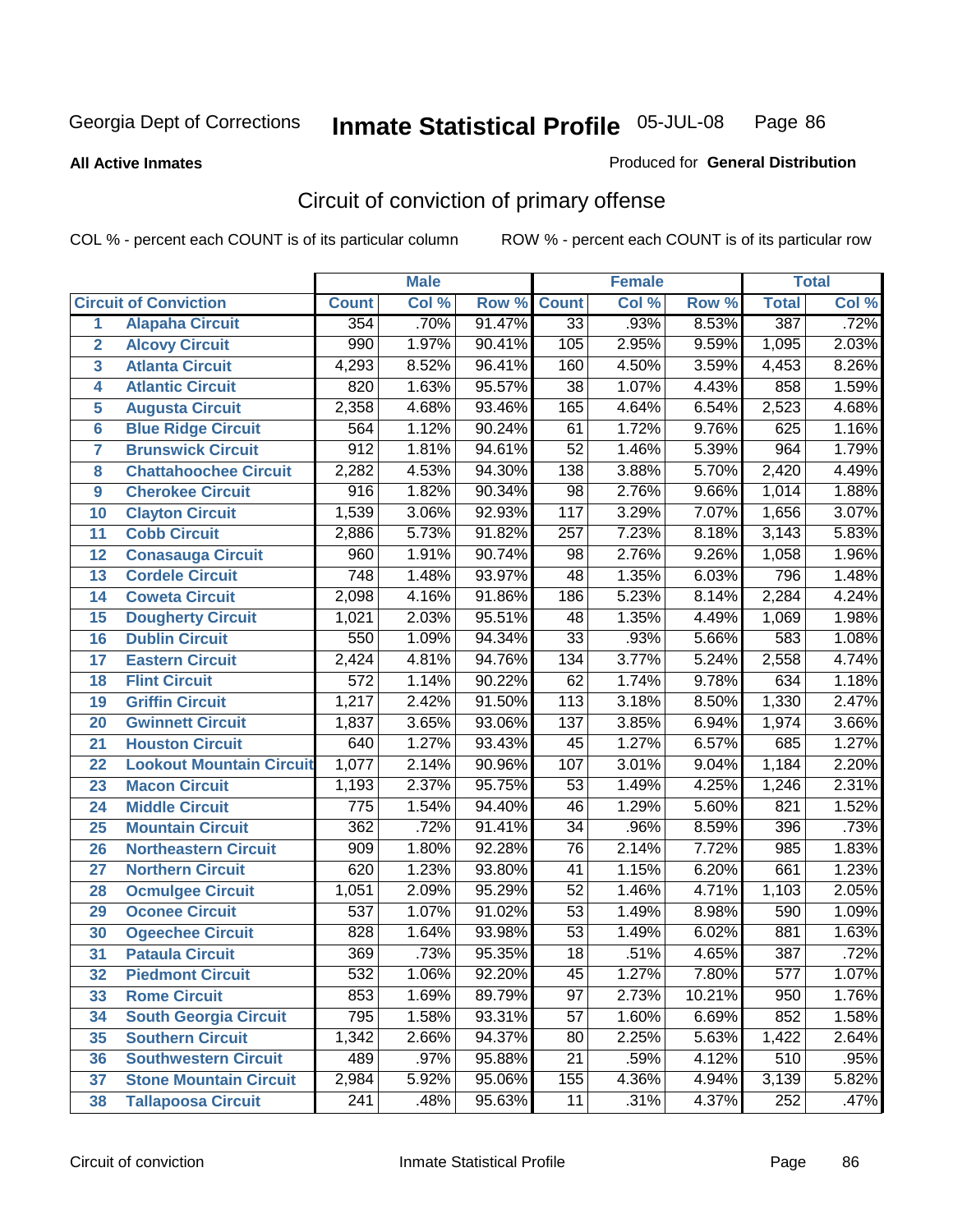**All Active Inmates**

#### Produced for **General Distribution**

# Circuit of conviction of primary offense

|    |                              |              | <b>Male</b> |        |              | <b>Female</b> |        |              | <b>Total</b> |
|----|------------------------------|--------------|-------------|--------|--------------|---------------|--------|--------------|--------------|
|    | <b>Circuit of Conviction</b> | <b>Count</b> | Col %       | Row %  | <b>Count</b> | Col %         | Row %  | <b>Total</b> | Col %        |
| 39 | <b>Tifton Circuit</b>        | 584          | 1.16%       | 95.74% | 26           | .73%          | 4.26%  | 610          | 1.13%        |
| 40 | <b>Toombs Circuit</b>        | 412          | .82%        | 96.94% | 13           | .37%          | 3.06%  | 425          | .79%         |
| 41 | <b>Waycross Circuit</b>      | 841          | 1.67%       | 94.18% | 52           | 1.46%         | 5.82%  | 893          | 1.66%        |
| 42 | <b>Western Circuit</b>       | 496          | .98%        | 94.66% | 28           | .79%          | 5.34%  | 524          | $.97\%$      |
| 43 | <b>Rockdale Circuit</b>      | 478          | .95%        | 91.40% | 45           | 1.27%         | 8.60%  | 523          | $.97\%$      |
| 44 | <b>Douglas Circuit</b>       | 1,072        | 2.13%       | 91.47% | 100          | 2.81%         | 8.53%  | 1,172        | 2.17%        |
| 45 | <b>Appalachian Circuit</b>   | 307          | .61%        | 90.83% | 31           | $.87\%$       | 9.17%  | 338          | .63%         |
| 46 | <b>Enotah Circuit</b>        | 326          | .65%        | 90.06% | 36           | 1.01%         | 9.94%  | 362          | .67%         |
| 47 | <b>Bell-Forsyth Circuit</b>  | 299          | .59%        | 86.67% | 46           | 1.29%         | 13.33% | 345          | .64%         |
| 48 | <b>Towaliga Circuit</b>      | 398          | .79%        | 93.65% | 27           | .76%          | 6.35%  | 425          | .79%         |
| 49 | <b>Paulding Circuit</b>      | 222          | .44%        | 90.61% | 23           | .65%          | 9.39%  | 245          | .45%         |
|    | <b>Total Rported</b>         | 50,373       | 100%        | 93.41% | 3,554        | 100%          | 6.59%  | 53,927       | 100%         |

| NO1<br>тео  | 84     |       | 89         |
|-------------|--------|-------|------------|
| <b>Tota</b> | 50.457 | 3,559 | 04C<br>บ16 |

| <b>M</b> ດ<br>.<br>. | $+1$ ant $\cdot$<br>ιαπιω<br>. <i>. .</i> | ∶obb<br>- - - - - | 'anta |
|----------------------|-------------------------------------------|-------------------|-------|
|----------------------|-------------------------------------------|-------------------|-------|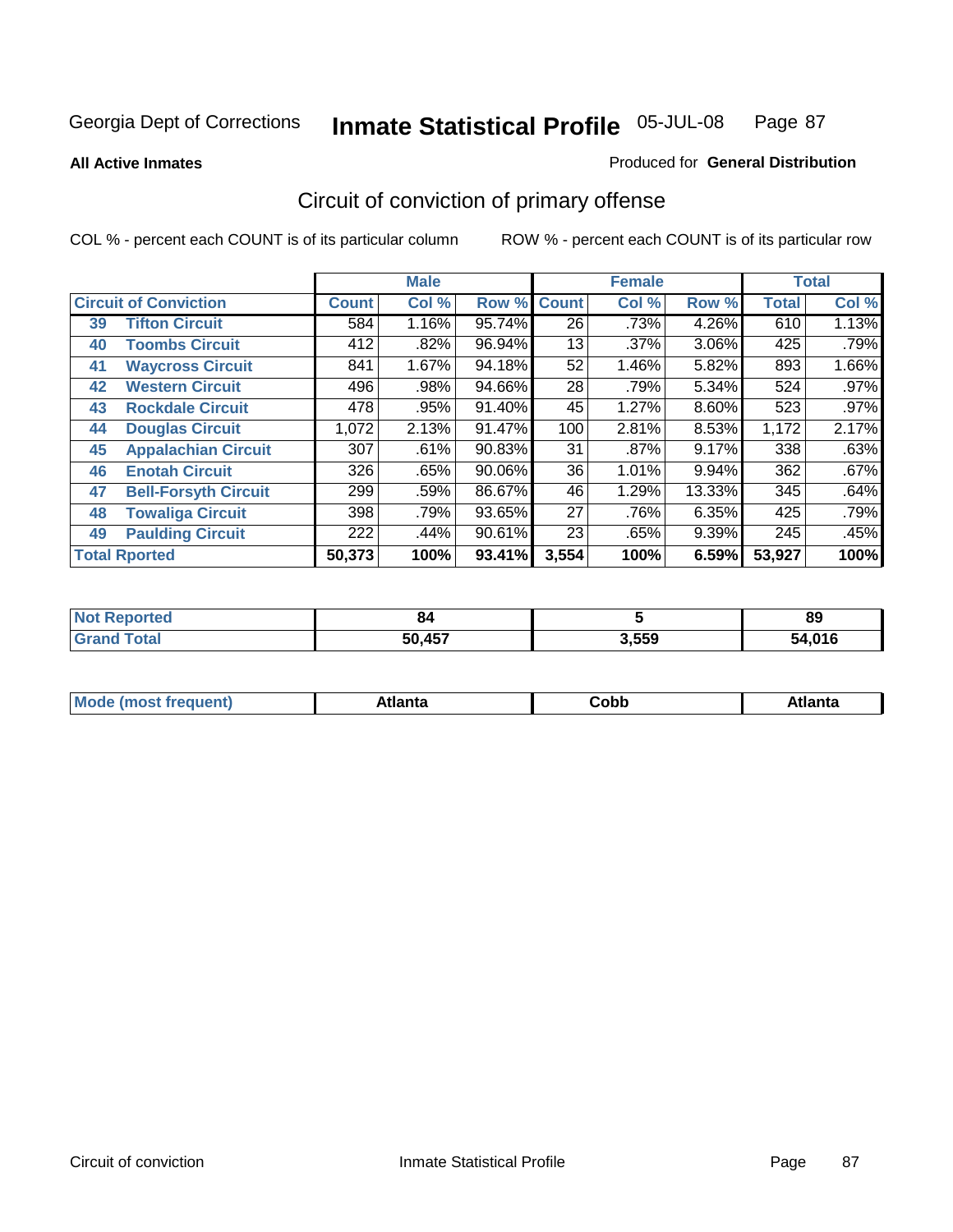### **All Active Inmates**

### Produced for **General Distribution**

### Years served (jail + prison) in this incarceration

|                       |                  | <b>Male</b> |         |                 | <b>Female</b> |        |                  | <b>Total</b> |
|-----------------------|------------------|-------------|---------|-----------------|---------------|--------|------------------|--------------|
| <b>Years Served</b>   | <b>Count</b>     | Col %       | Row %   | <b>Count</b>    | Col %         | Row %  | <b>Total</b>     | Col %        |
| Less than one year    | 8,776            | 17.70%      | 89.84%  | 993             | 28.20%        | 10.16% | 9,769            | 18.40%       |
| 1 to 1.99 years       | 10,669           | 21.52%      | 90.90%  | 1,068           | 30.33%        | 9.10%  | 11,737           | 22.10%       |
| 2 to 2.99 years       | 6,746            | 13.61%      | 93.31%  | 484             | 13.75%        | 6.69%  | 7,230            | 13.62%       |
| 3 to 3.99 years       | 4,191            | 8.45%       | 95.36%  | 204             | 5.79%         | 4.64%  | 4,395            | 8.28%        |
| 4 to 4.99 years       | 2,879            | 5.81%       | 95.17%  | 146             | 4.15%         | 4.83%  | 3,025            | 5.70%        |
| 5 to 5.99 years       | 2,293            | 4.63%       | 95.42%  | 110             | 3.12%         | 4.58%  | 2,403            | 4.53%        |
| $6$ to 6.99 years     | 1,877            | 3.79%       | 95.86%  | $\overline{81}$ | 2.30%         | 4.14%  | 1,958            | 3.69%        |
| 7 to 7.99 years       | 1,715            | 3.46%       | 96.29%  | 66              | 1.87%         | 3.71%  | 1,781            | 3.35%        |
| 8 to 8.99 years       | 1,475            | 2.98%       | 95.84%  | 64              | 1.82%         | 4.16%  | 1,539            | 2.90%        |
| 9 to 9.99 years       | 1,467            | 2.96%       | 96.07%  | 60              | 1.70%         | 3.93%  | 1,527            | 2.88%        |
| 10 to 10.99 years     | 1,082            | 2.18%       | 96.52%  | 39              | 1.11%         | 3.48%  | 1,121            | 2.11%        |
| 11 to 11.99 years     | 1,045            | 2.11%       | 96.49%  | $\overline{38}$ | 1.08%         | 3.51%  | 1,083            | 2.04%        |
| 12 to 12.99 years     | 811              | 1.64%       | 97.36%  | $\overline{22}$ | 0.62%         | 2.64%  | 833              | 1.57%        |
| 13 to 13.99 years     | 706              | 1.42%       | 96.05%  | $\overline{29}$ | 0.82%         | 3.95%  | $\overline{735}$ | 1.38%        |
| 14 to 14.99 years     | 688              | 1.39%       | 95.29%  | $\overline{34}$ | 0.97%         | 4.71%  | $\overline{722}$ | 1.36%        |
| 15 to 15.99 years     | 495              | 1.00%       | 96.68%  | 17              | 0.48%         | 3.32%  | 512              | 0.96%        |
| 16 to 16.99 years     | 427              | 0.86%       | 97.27%  | $\overline{12}$ | 0.34%         | 2.73%  | 439              | 0.83%        |
| 17 to 17.99 years     | 419              | 0.85%       | 96.77%  | $\overline{14}$ | 0.40%         | 3.23%  | 433              | 0.82%        |
| 18 to 18.99 years     | $\overline{314}$ | 0.63%       | 96.62%  | 11              | 0.31%         | 3.38%  | 325              | 0.61%        |
| 19 to 19.99 years     | $\overline{274}$ | 0.55%       | 98.21%  | $\overline{5}$  | 0.14%         | 1.79%  | $\overline{279}$ | 0.53%        |
| 20 to 20.99 years     | $\overline{222}$ | 0.45%       | 96.10%  | $\overline{9}$  | 0.26%         | 3.90%  | 231              | 0.44%        |
| 21 to 21.99 years     | 167              | 0.34%       | 98.82%  | $\overline{2}$  | 0.06%         | 1.18%  | 169              | 0.32%        |
| 22 to 22.99 years     | 150              | 0.30%       | 98.04%  | $\overline{3}$  | 0.09%         | 1.96%  | 153              | 0.29%        |
| 23 to 23.99 years     | 131              | 0.26%       | 98.50%  | $\overline{2}$  | 0.06%         | 1.50%  | $\overline{133}$ | 0.25%        |
| 24 to 24.99 years     | 106              | 0.21%       | 97.25%  | $\overline{3}$  | 0.09%         | 2.75%  | 109              | 0.21%        |
| 25 to 25.99 years     | $\overline{71}$  | 0.14%       | 98.61%  | $\overline{1}$  | 0.03%         | 1.39%  | $\overline{72}$  | 0.14%        |
| 26 to 26.99 years     | $\overline{74}$  | 0.15%       | 98.67%  | $\overline{1}$  | 0.03%         | 1.33%  | $\overline{75}$  | 0.14%        |
| 27 to 27.99 years     | 56               | 0.11%       | 98.25%  | 1               | 0.03%         | 1.75%  | 57               | 0.11%        |
| 28 to 28.99 years     | $\overline{56}$  | 0.11%       | 100.00% |                 |               |        | 56               | 0.11%        |
| 29 to 29.99 years     | $\overline{35}$  | 0.07%       | 97.22%  | 1               | 0.03%         | 2.78%  | $\overline{36}$  | 0.07%        |
| Thirty + years        | 159              | 0.32%       | 99.38%  | $\overline{1}$  | 0.03%         | 0.63%  | 160              | 0.30%        |
| <b>Total Reported</b> | 49,576           | 100%        | 93.37%  | 3,521           | 100%          | 6.63%  | 53,097           | 100.0%       |

| ч | 004    | 38    | 010<br>J I J                |
|---|--------|-------|-----------------------------|
|   | 50,457 | 3,559 | $A$ $A$ $C$<br>54.<br>סו ש. |

| Mean<br>(average)       | 4.96               | 3.13               | 4.84          |
|-------------------------|--------------------|--------------------|---------------|
| Median (middle)         | 2.76               | 1.63               | 2.66          |
| Mode<br>(most frequent) | Less than one year | Less than one year | Less than one |
|                         |                    |                    | vear          |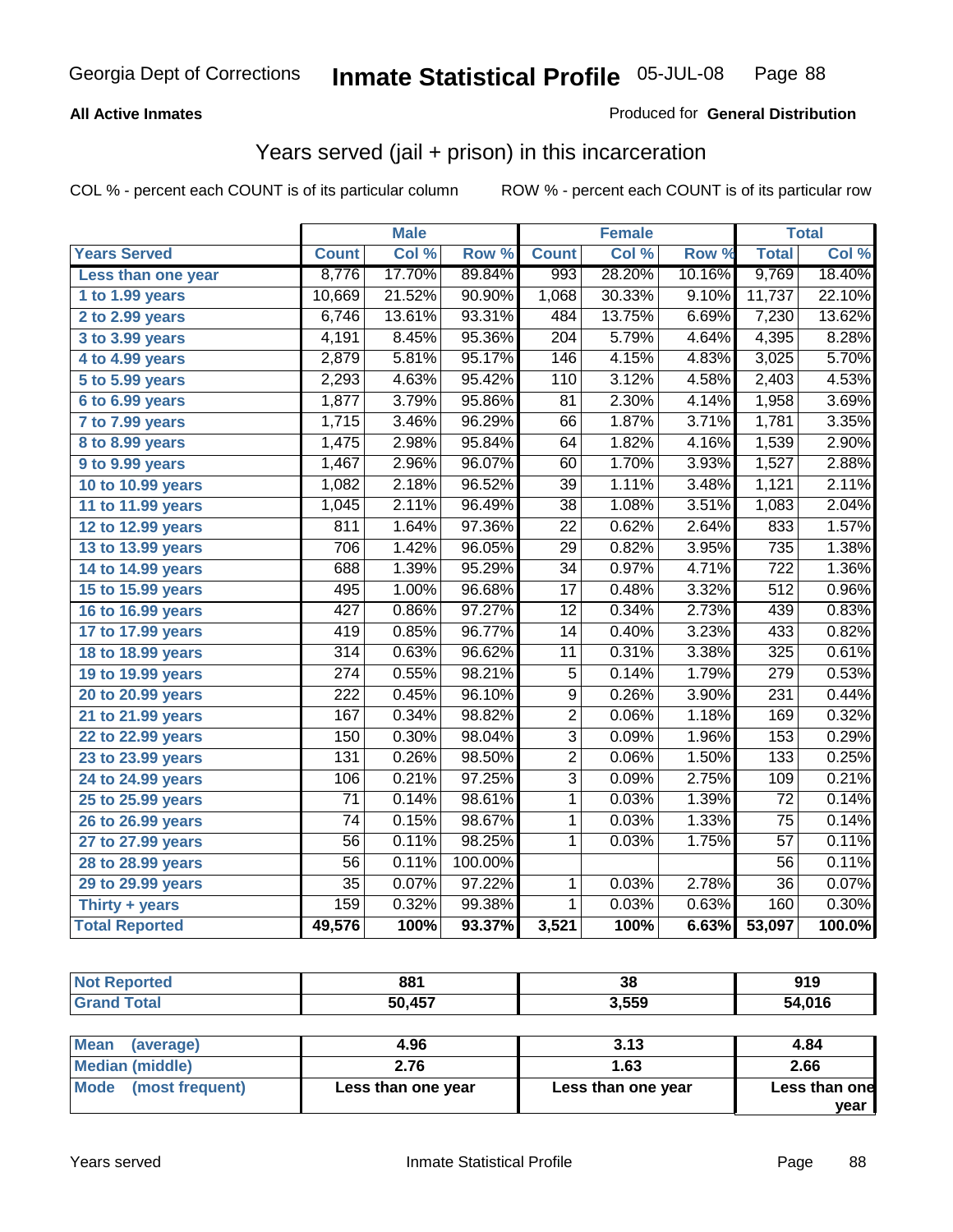#### **All Active Inmates**

Produced for **General Distribution**

### Results of most recent HIV tests

|                         |              | <b>Male</b> |           |              | <b>Female</b> |          |              | Total  |
|-------------------------|--------------|-------------|-----------|--------------|---------------|----------|--------------|--------|
| <b>HIV Test Results</b> | <b>Count</b> | Col %       | Row %     | <b>Count</b> | Col %         | Row %    | <b>Total</b> | Col %  |
| <b>Positive</b>         | 869          | 1.75%       | $91.47\%$ | 81           | 2.32%         | 8.53%    | 950          | 1.79%  |
| <b>Negative</b>         | 48,661       | 98.23%      | 93.45%    | 3,409        | 97.68%        | $6.55\%$ | 52,070       | 98.19% |
| <b>Indeterminate</b>    | 9            | 0.02%       | 100.00%   |              |               |          |              | 0.02%  |
| <b>Refused</b>          |              | 0.01%       | 100.00%   |              |               |          |              | 0.01%  |
| <b>Total Reported</b>   | 49,540       | 100%        | 93.42%    | 3,490        | 100%          | 6.58%    | 53,030       | 100.0% |

| <b>Not Reported</b>   | 047    | 69    | 986    |
|-----------------------|--------|-------|--------|
| Total<br><b>Grand</b> | 50,457 | 3,559 | 54,016 |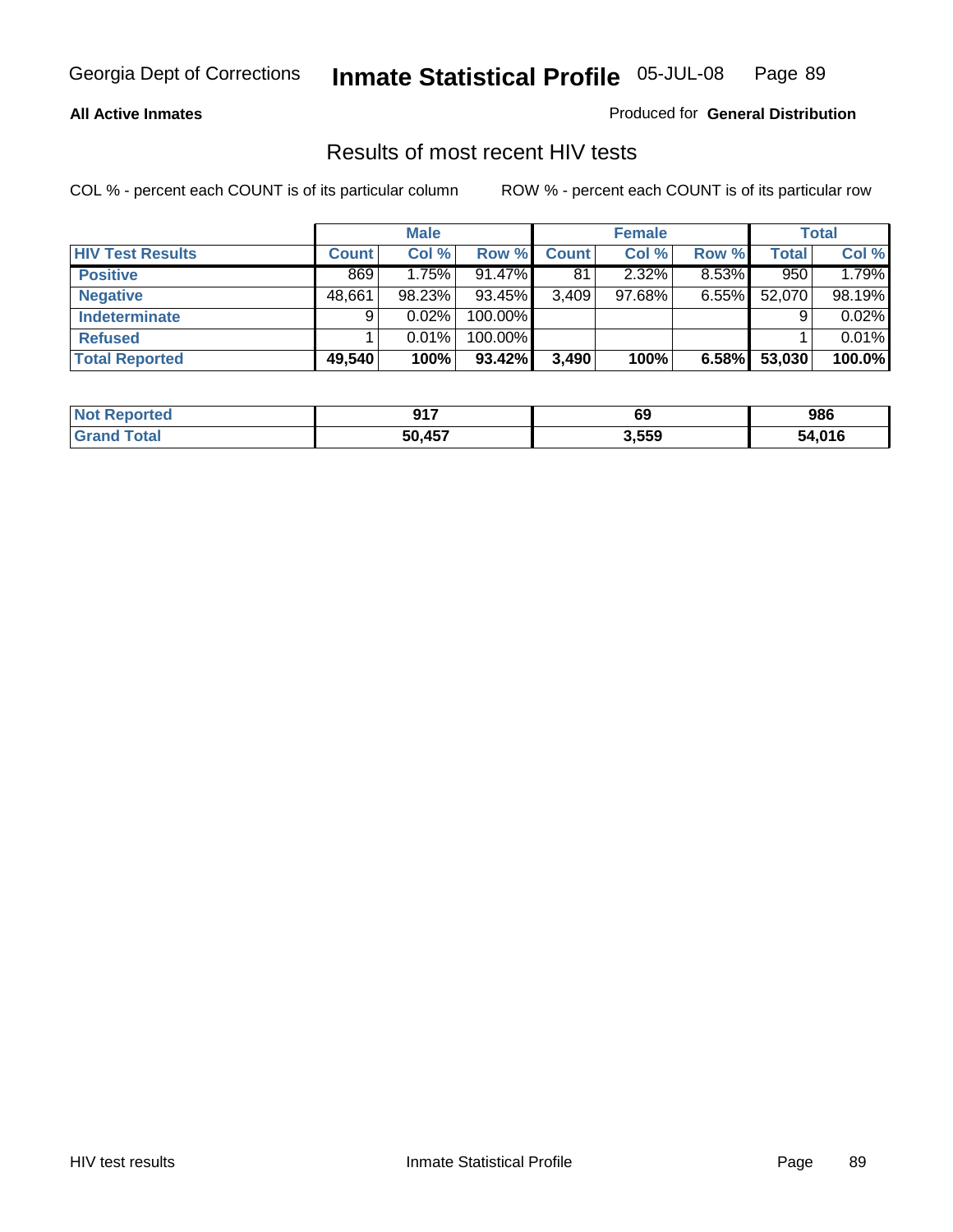### **All Active Inmates**

### Produced for **General Distribution**

### Results of most recent tuberculosis test

|                                  |        | <b>Male</b> |           |              | <b>Female</b> |          |              | <b>Total</b> |
|----------------------------------|--------|-------------|-----------|--------------|---------------|----------|--------------|--------------|
| <b>Tuberculosis Test Results</b> | Count  | Col %       | Row %     | <b>Count</b> | Col %         | Row %    | <b>Total</b> | Col %        |
| <b>Positive on current test</b>  | 3,814  | 7.70%       | $97.62\%$ | 93           | $2.64\%$      | 2.38%    | 3,907        | $7.37\%$     |
| <b>Positive on previous test</b> | 5,189  | $10.48\%$   | 96.58%    | 184          | $5.22\%$      | $3.42\%$ | 5,373        | 10.13%       |
| <b>Negative</b>                  | 40,490 | 81.80%      | $92.58\%$ | 3,246        | $92.14\%$     | 7.42%    | 43,736       | 82.48%       |
| <b>Refused</b>                   | 8      | $0.02\%$    | 100.00%   |              |               |          |              | 0.02%        |
| <b>Total Reported</b>            | 49,501 | 100%        | 93.36%    | 3,523        | 100%          | 6.64%    | 53,024       | 100%         |

| <b>Not</b><br><b>eported</b> | 956    | 36    | 992    |
|------------------------------|--------|-------|--------|
| ' Grano<br>`otal             | 50 457 | 3,559 | 54 016 |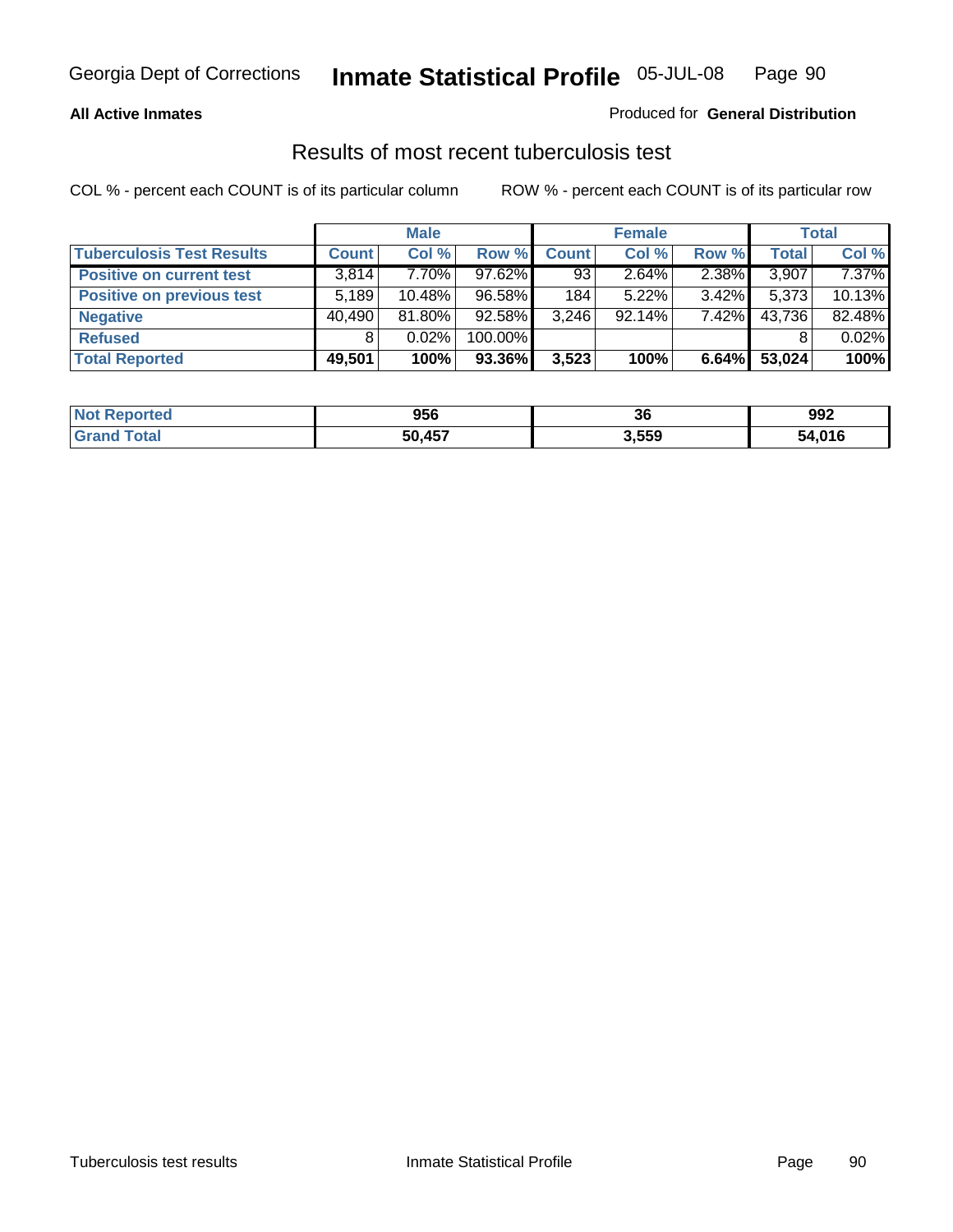#### **All Active Inmates**

Produced for **General Distribution**

### Results of most recent syphilis test

|                                 |              | <b>Male</b> |           |              | <b>Female</b> |          |              | Total  |
|---------------------------------|--------------|-------------|-----------|--------------|---------------|----------|--------------|--------|
| <b>Syphilis Test Results</b>    | <b>Count</b> | Col %       | Row %     | <b>Count</b> | Col %         | Row %    | <b>Total</b> | Col %  |
| <b>Positive on current test</b> | 891          | $1.82\%$    | 86.84%    | 135          | 3.88%         | 13.16%   | 1,026        | 1.96%  |
| <b>Negative</b>                 | 47.993       | 98.18%      | 93.48%    | 3,347        | 96.12%        | $6.52\%$ | 51,340       | 98.04% |
| <b>Total Reported</b>           | 48,884       | 100%        | $93.35\%$ | 3,482        | 100%          | 6.65%    | 52,366       | 100%   |

| <b>Not Reported</b> | ---<br>I.573 | --    | 650, ا |
|---------------------|--------------|-------|--------|
| <b>Grand Total</b>  | 50.457       | 3,559 | 54,016 |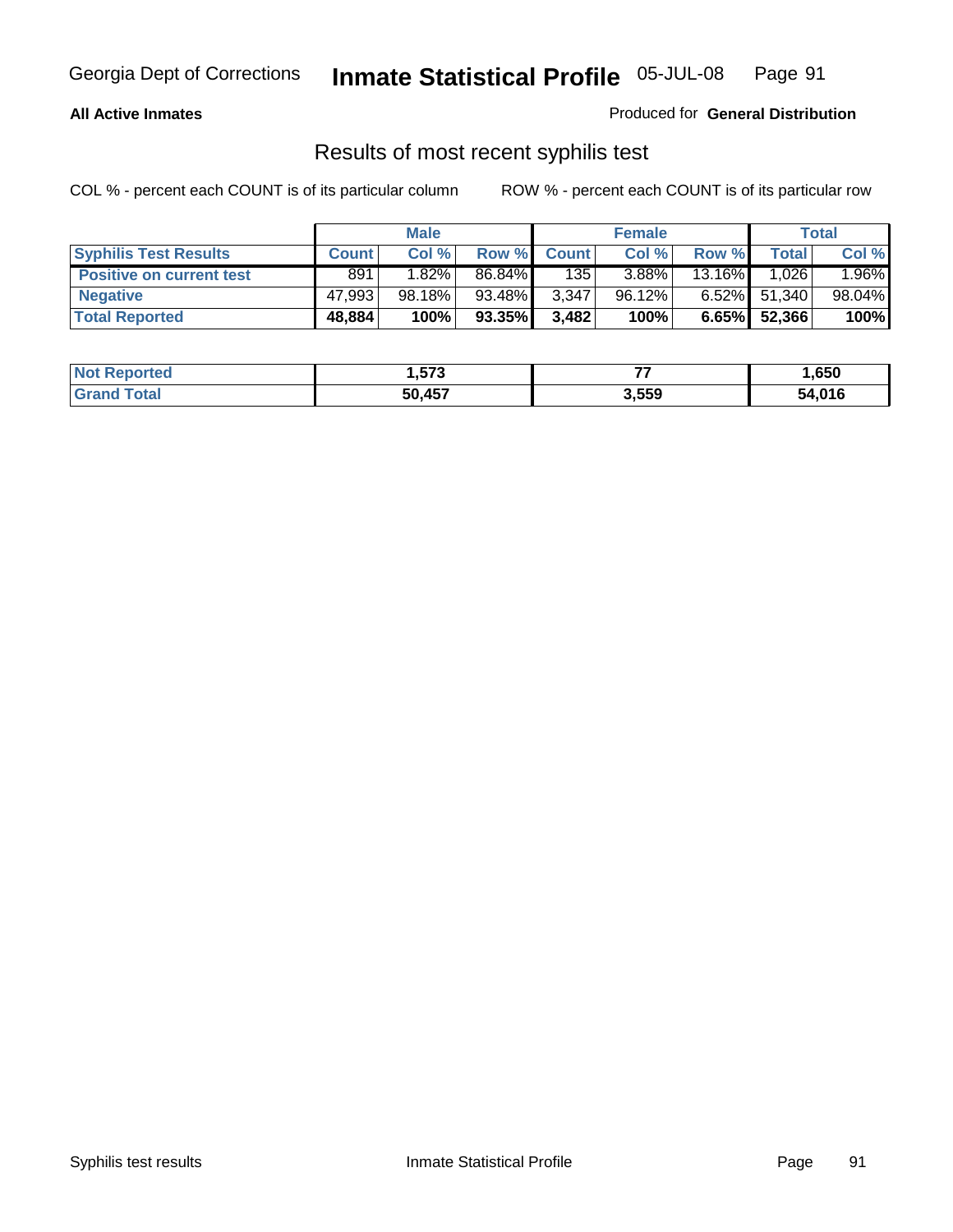#### **All Active Inmates**

Produced for **General Distribution**

### Results of most recent Hepatitis-C test

|                                 |              | <b>Male</b> |        |              | <b>Female</b> |          |             | Total  |
|---------------------------------|--------------|-------------|--------|--------------|---------------|----------|-------------|--------|
| <b>Hepatitis-C Test Results</b> | <b>Count</b> | Col %       | Row %I | <b>Count</b> | Col %         | Row %    | $\tau$ otal | Col %  |
| <b>Positive on current test</b> | 219          | 33.13%      | 96.05% |              | 56.25%        | $3.95\%$ | 228         | 33.68% |
| <b>Negative</b>                 | 442          | 66.87%      | 98.44% |              | 43.75%        | $.56\%$  | 449         | 66.32% |
| <b>Total Reported</b>           | 661          | 100%        | 97.64% | 16           | 100%          | 2.36%    | 677         | 100%   |

| <b>Not Reported</b> | 49,796 | 3,543 | 53,339 |
|---------------------|--------|-------|--------|
| <b>Grand Total</b>  | 50.457 | 3,559 | 54,016 |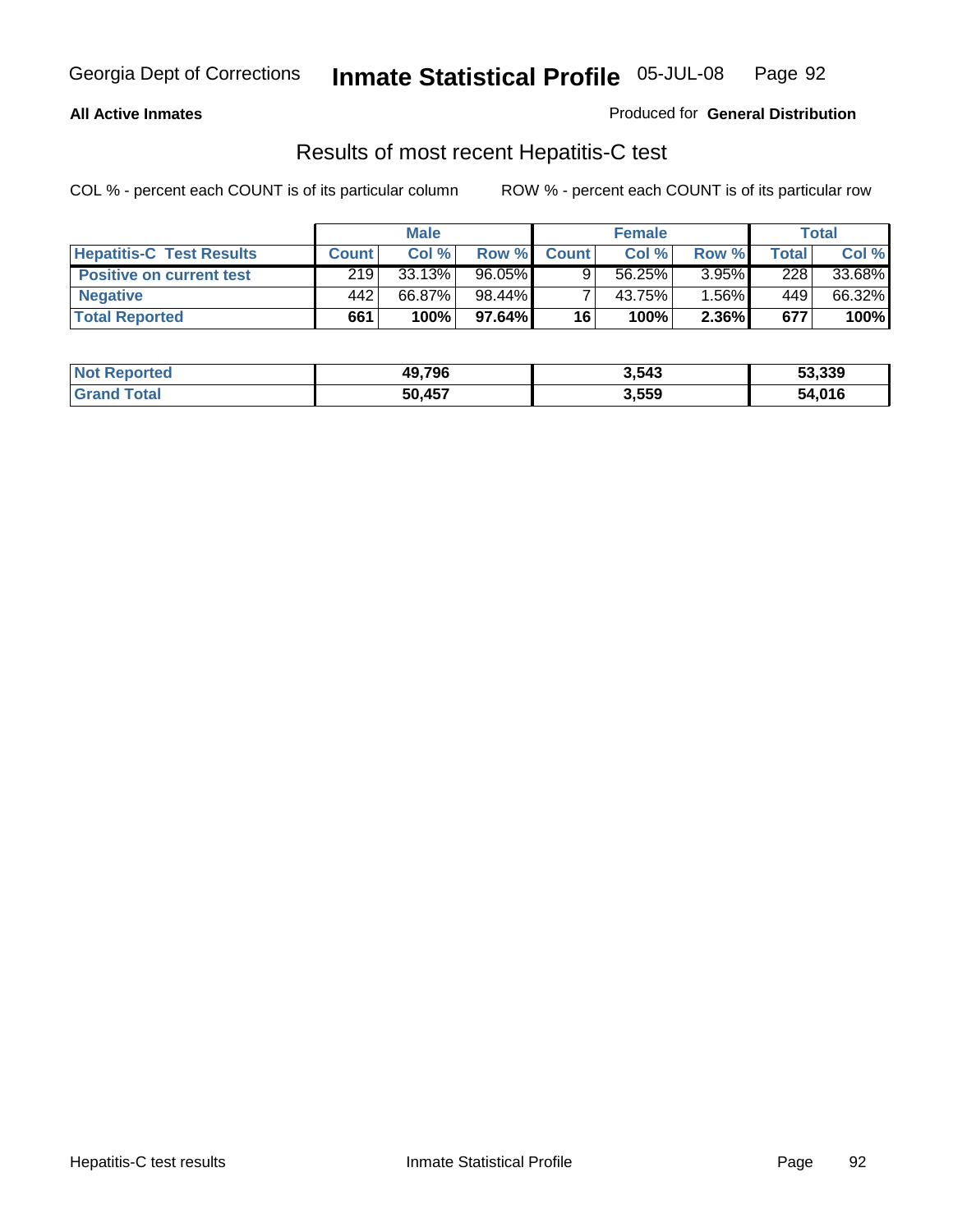### **All Active Inmates**

#### Produced for **General Distribution**

### Results of most recent pregnancy test

|                                 |              | <b>Male</b> |          |              | <b>Female</b> |         |              | <b>Total</b> |
|---------------------------------|--------------|-------------|----------|--------------|---------------|---------|--------------|--------------|
| <b>Pregnancy Test Results</b>   | <b>Count</b> | Col%        | Row %    | <b>Count</b> | Col %         | Row %   | <b>Total</b> | Col %        |
| <b>Positive on current test</b> |              |             |          | 62           | $2.08\%$      | 100.00% | 62           | 2.08%        |
| <b>Negative</b>                 |              |             |          | 2.917        | 97.92%        | 100.00% | 2.917        | 97.92%       |
| <b>Total Reported</b>           |              | $\%$        | $0.00\%$ | 2,979        | 100%          | 100.00% | 2,979        | 100%         |

| <b>Not Reported</b> | 50,457 | 580   | 51,037 |
|---------------------|--------|-------|--------|
| <b>Grand Total</b>  | 50.457 | 3,559 | 54,016 |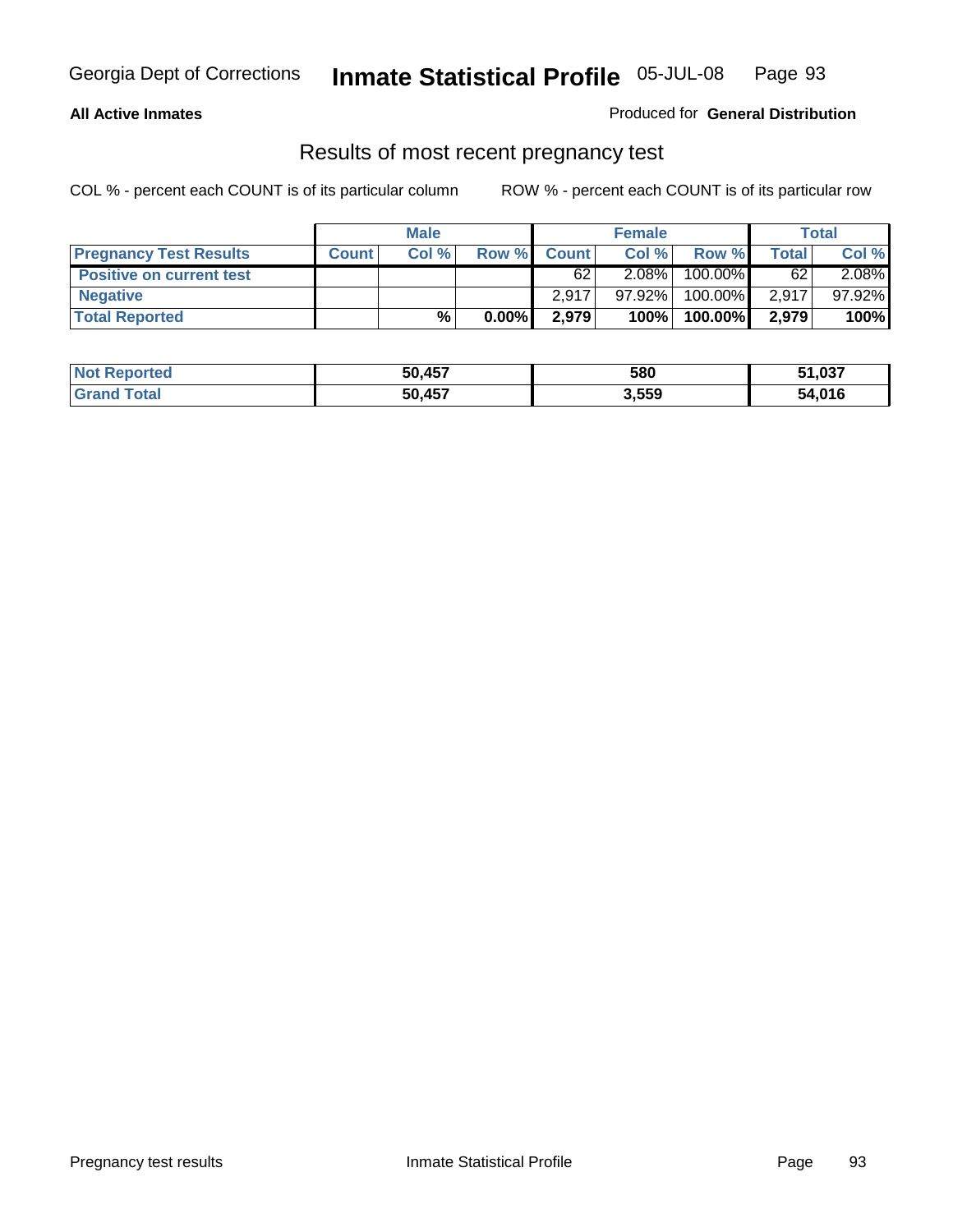### **All Active Inmates**

### Produced for **General Distribution**

### Results of most recent diabetes test

|                                 |                 | Male    |            |              | <b>Female</b> |          |                | Total   |
|---------------------------------|-----------------|---------|------------|--------------|---------------|----------|----------------|---------|
| <b>Diabetes Test Results</b>    | <b>Count</b>    | Col %   | Row %      | <b>Count</b> | Col %         | Row %I   | <b>Total</b> I | Col %   |
| <b>Positive on current test</b> | 70              | 100.00% | $100.00\%$ |              |               |          | 70 I           | 100.00% |
| <b>Total Reported</b>           | 70 <sub>1</sub> | 100%    | 100.00%    |              | %             | $0.00\%$ | 70             | 100%    |

| <b>Not Reported</b>     | 50,387 | 3,559 | 53,946 |
|-------------------------|--------|-------|--------|
| <b>Total</b><br>l Grand | 50.457 | 3,559 | 54,016 |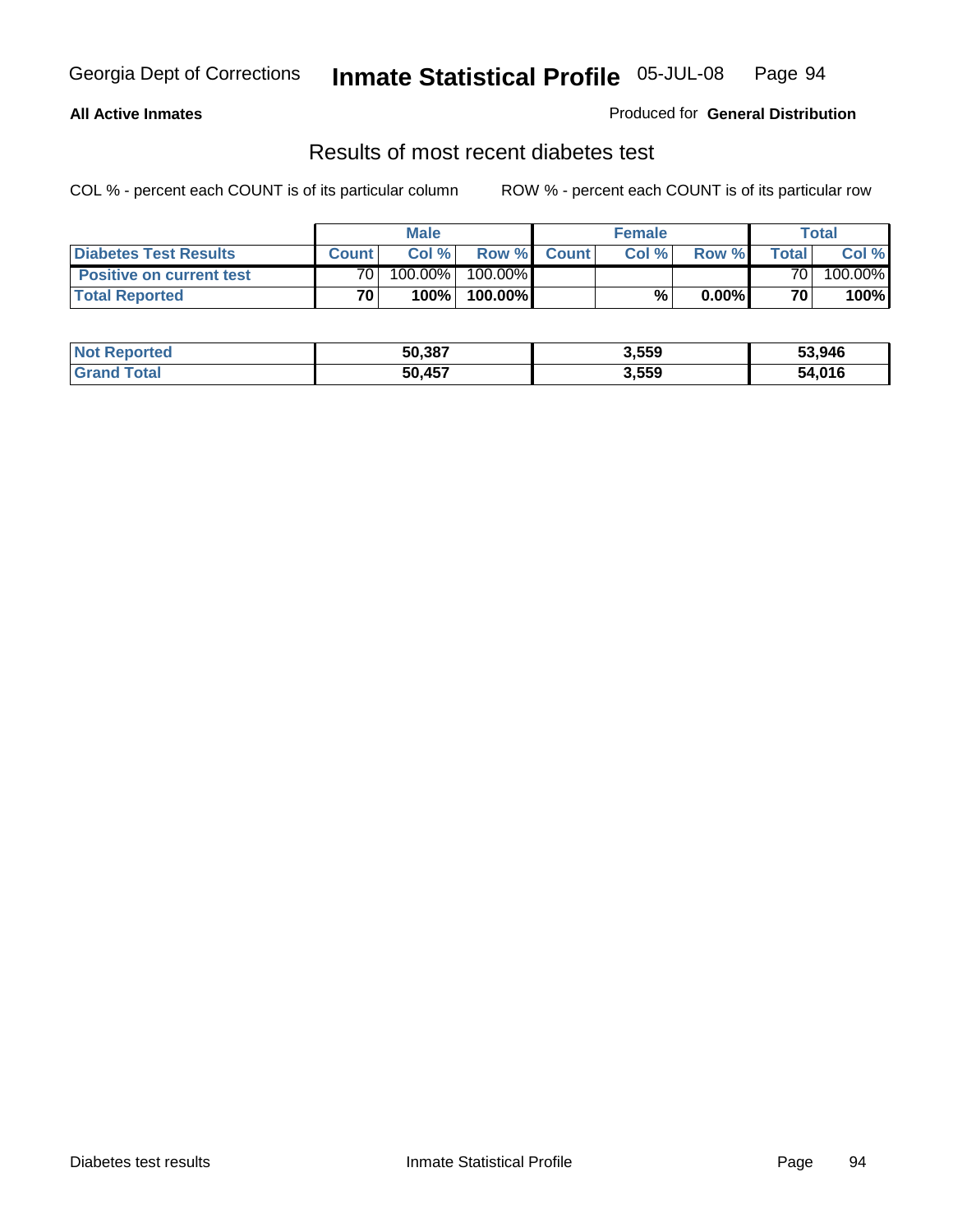#### **All Active Inmates**

### Produced for **General Distribution**

### Results of most recent hypertension test

|                                  | <b>Male</b>  |           |           | <b>Female</b> |            |          | Total |          |
|----------------------------------|--------------|-----------|-----------|---------------|------------|----------|-------|----------|
| <b>Hypertension Test Results</b> | <b>Count</b> | Col %     | Row %     | <b>Count</b>  | Col%       | Row %    | Total | Col %    |
| <b>Positive on current test</b>  | 334          | $97.95\%$ | 99.40%    |               | $100.00\%$ | $0.60\%$ | 336   | 97.96%   |
| <b>Negative</b>                  |              | 2.05%     | 100.00%   |               |            |          |       | $2.04\%$ |
| <b>Total Reported</b>            | 341          | 100%      | $99.42\%$ |               | 100%       | 0.58%    | 343   | 100%     |

| <b>Not Reported</b> | 50,116 | 3,557 | 53,673 |
|---------------------|--------|-------|--------|
| <b>Grand Total</b>  | 50,457 | 3,559 | 54,016 |